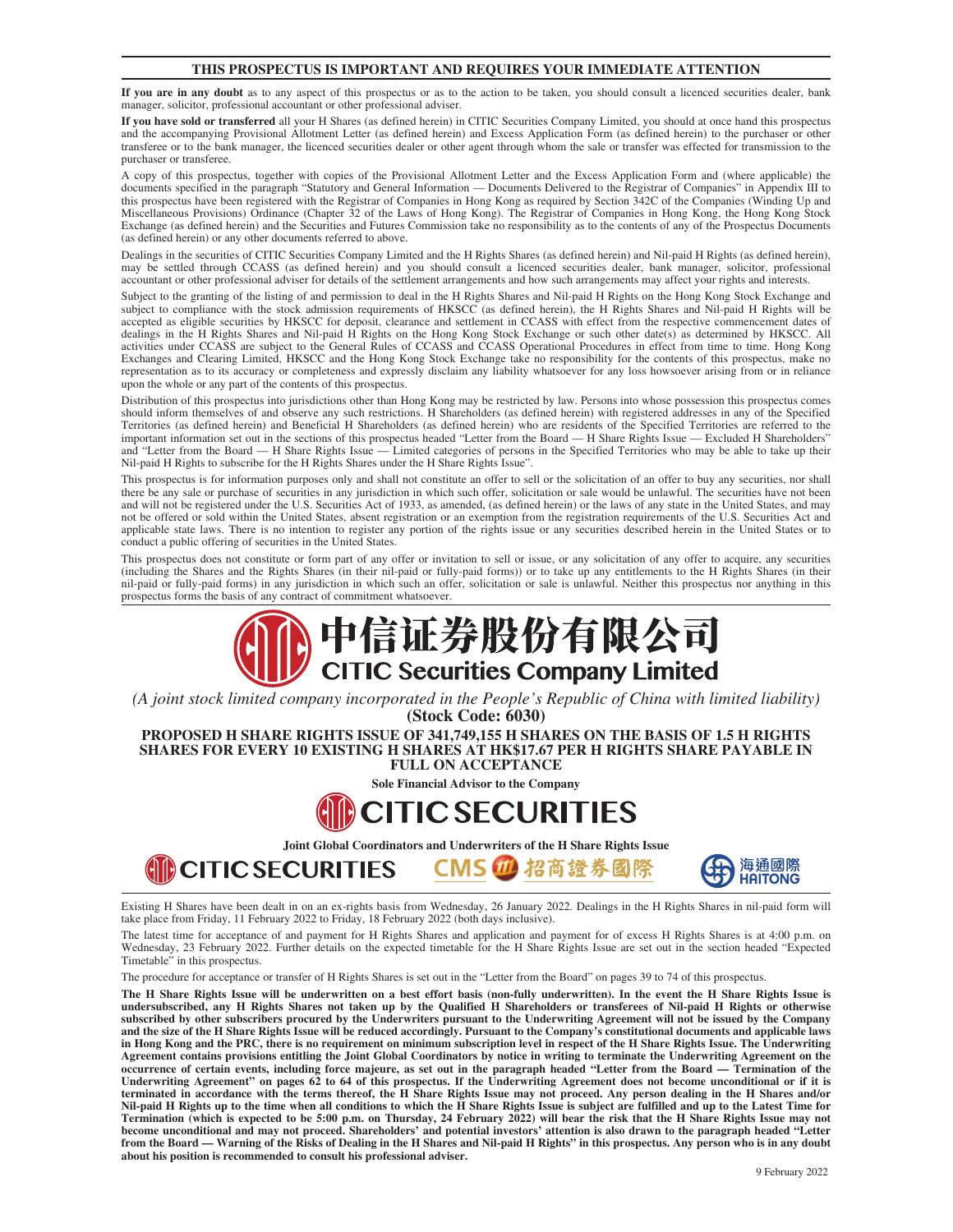**The H Share Rights Issue is conditional upon the Underwriting Agreement becoming unconditional and not being terminated. Furthermore, if any of the conditions of the H Share Rights Issue set out under the paragraph headed "Letter from the Board — Conditions of the H Share Rights Issue" are not fulfilled, the H Share Rights Issue will not proceed, in which case a further announcement will be made by the Company at the relevant time. Shareholders' and potential investors' attention is drawn to the paragraph headed "Letter from the Board — Warning of the Risks of Dealing in the H Shares and Nil-paid H Rights". It should also be noted that the H Shares have been dealt in on an ex-rights basis from Wednesday, 26 January 2022 and that dealings in the Nil-paid H Rights will take place from 9:00 a.m., Friday, 11 February 2022 to 4:00 p.m., Friday, 18 February 2022 (both days inclusive). Such dealings will take place when the conditions of the H Share Rights Issue remain unfulfilled, and the Underwriting Agreement does not become unconditional or is subject to termination in accordance with the terms thereof. Any person dealing in the securities of the Company up to the date on which such condition is fulfilled or waived and up to the Latest Time for Termination (as defined herein) and any person dealing in the Nil-paid H Rights from 9:00 a.m., Friday, 11 February 2022 to 4:00 p.m., Friday, 18 February 2022 (being the first and last day of dealings in the Nil-paid H Rights, respectively) will accordingly bear the risk that the H Share Rights Issue may not become unconditional and may not proceed. Any person dealing in or contemplating any dealing in the securities of the Company, the Nil-paid H Rights and/or the H Rights Shares during this period, who is in any doubt about his, her or its position, is recommended to consult his, her or its own professional adviser.**

No action has been taken to permit a public offering of the Nil-paid H Rights and/or H Rights Shares, other than in Hong Kong, or the distribution of this prospectus in any jurisdiction other than Hong Kong. Accordingly, this prospectus may not be used for the purpose of and does not constitute an offer or invitation in any jurisdiction or in any circumstances, in which such an offer or invitation is not authorised or to any person to whom it is unlawful to make such an offer or invitation. The distribution of this prospectus and the offering of the Nil-paid H Rights and/or H Rights Shares in other jurisdictions are subject to restrictions and may not be made except as permitted under the applicable securities laws of such jurisdictions pursuant to registration with or authorisation by the relevant securities regulatory authorities or an exemption therefrom.

This prospectus does not constitute or form part of any offer or invitation to sell or issue, or any solicitation of any offer to acquire, the Nil-paid H Rights or the H Rights Shares or to take up any entitlements to the Nil-paid H Rights or the H Rights Shares in any jurisdiction in which such an offer or solicitation is unlawful. **IN PARTICULAR (AND EXCEPT AS OTHERWISE SET OUT HEREIN), THE H SHARE RIGHTS ISSUE DESCRIBED IN THIS PROSPECTUS IS NOT BEING MADE TO H SHAREHOLDERS, BENEFICIAL H SHAREHOLDERS OR INVESTORS WITH REGISTERED ADDRESSES IN THE SPECIFIED TERRITORIES (I.E. THE PRC, MACAU, TAIWAN REGION, AUSTRIA, BAHAMAS, CHILE, FINLAND, INDIA, JAPAN, KOREA, LIECHTENSTEIN, NEW ZEALAND, PHILIPPINES, SAUDI ARABIA, SPAIN, UNITED ARAB EMIRATES, AND THE U.S.).** None of the Nil-paid H Rights, the H Rights Shares, this prospectus, the Provisional Allotment Letter or the Excess Application Form will be registered under the securities laws of any of the Specified Territories and none of the Nil-paid H Rights, the H Rights Shares, this prospectus, the Provisional Allotment Letter and the Excess Application Form will qualify for distribution under any of the relevant securities laws of any of the Specified Territories (other than pursuant to any applicable exceptions as agreed by the Company). Accordingly, the Nil-paid H Rights and the H Rights Shares may not be offered, sold, pledged, taken up, exercised, resold, renounced, transferred or delivered, directly or indirectly, into or within any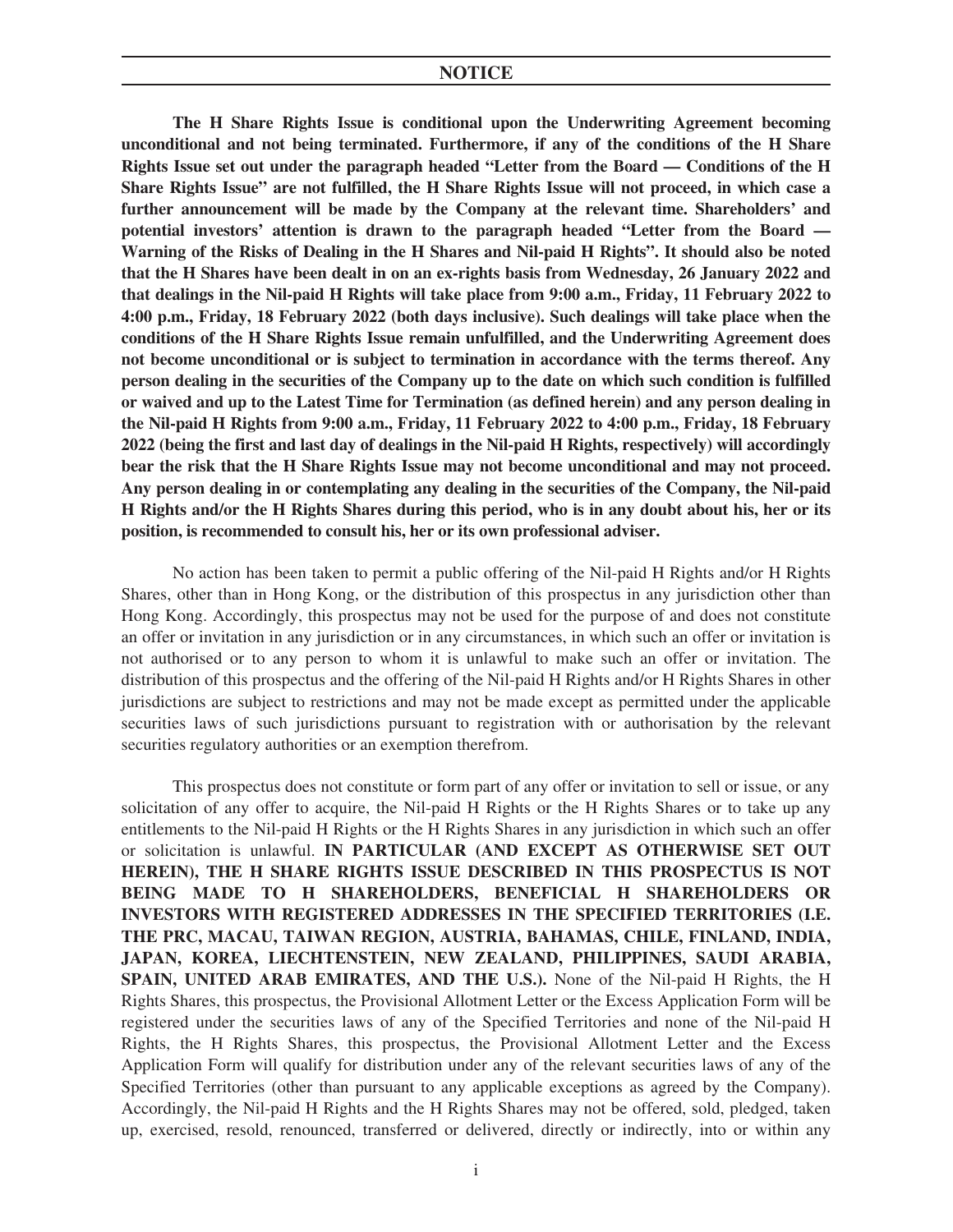Specified Territories absent registration or qualification under the respective securities laws of such Specified Territories, or absent exemption from the registration or qualification requirements under applicable rules of such Specified Territories.

Each person acquiring the Nil-paid H Rights and/or H Rights Shares under the H Share Rights Issue will be required to confirm, or be deemed by his acquisition of the Nil-paid H Rights and/or H Rights Shares to confirm, that he is aware of the restrictions on offers and sales of the Nil-paid H Rights and/or H Rights Shares described in this prospectus.

H Shareholders with registered addresses in any of the Specified Territories and Beneficial H Shareholders who are residents of the Specified Territories are referred to the sections of this prospectus headed "Letter from the Board — H Share Rights Issue — Excluded H Shareholders" and "Letter from the Board — H Share Rights Issue — Limited categories of persons in the Specified Territories who may be able to take up their Nil-paid H Rights to subscribe for the H Rights Shares under the H Share Rights Issue".

For a description of certain restrictions regarding the take-up of the Nil-paid H Rights for, and the offering and sale of, the H Rights Shares, see the notices below.

#### **Notice to investors in Australia**

This prospectus does not constitute a prospectus, disclosure document or product disclosure document for the purposes of the Corporations Act 2001 of the Commonwealth of Australia ("**Australian Corporations Act**"). It has not been, and will not be, lodged with the Australian Securities and Investments Commission ("**ASIC**") as a disclosure document for the purposes of the Australian Corporations Act. Accordingly, this prospectus may not contain all of the information which would otherwise be required by Australian law to be disclosed in a disclosure document prepared in accordance with the Australian Corporations Act and ASIC does not take any responsibility for its contents.

This prospectus has been prepared for the purposes of compliance with foreign regulatory requirements and has not been prepared specifically for Australian investors. It is only being made available to existing investors in the Company in circumstances which fall within the ASIC Corporations (Foreign Rights Issues) Instrument 2015/356 ("**ASIC Instrument**"), which grants conditional relief from Pts 6D.2 and 6D.3 of the Australian Corporations Act to foreign companies conducting renounceable or non-renounceable rights issues of securities of the same class as those held by their Australian shareholders, or which otherwise do not require disclosure under the Australian Corporations Act.

No action has been taken which would permit any public offering of Shares in the Company in Australia.

If the ASIC Instrument does not apply, then this prospectus may only be provided in Australia to certain investors who can demonstrate that they fall within one or more of the following categories ("**Exempt Investors**"):

1. **Sophisticated Investors** who satisfy the criteria laid out in section 708(8) of the Australian Corporations Act; or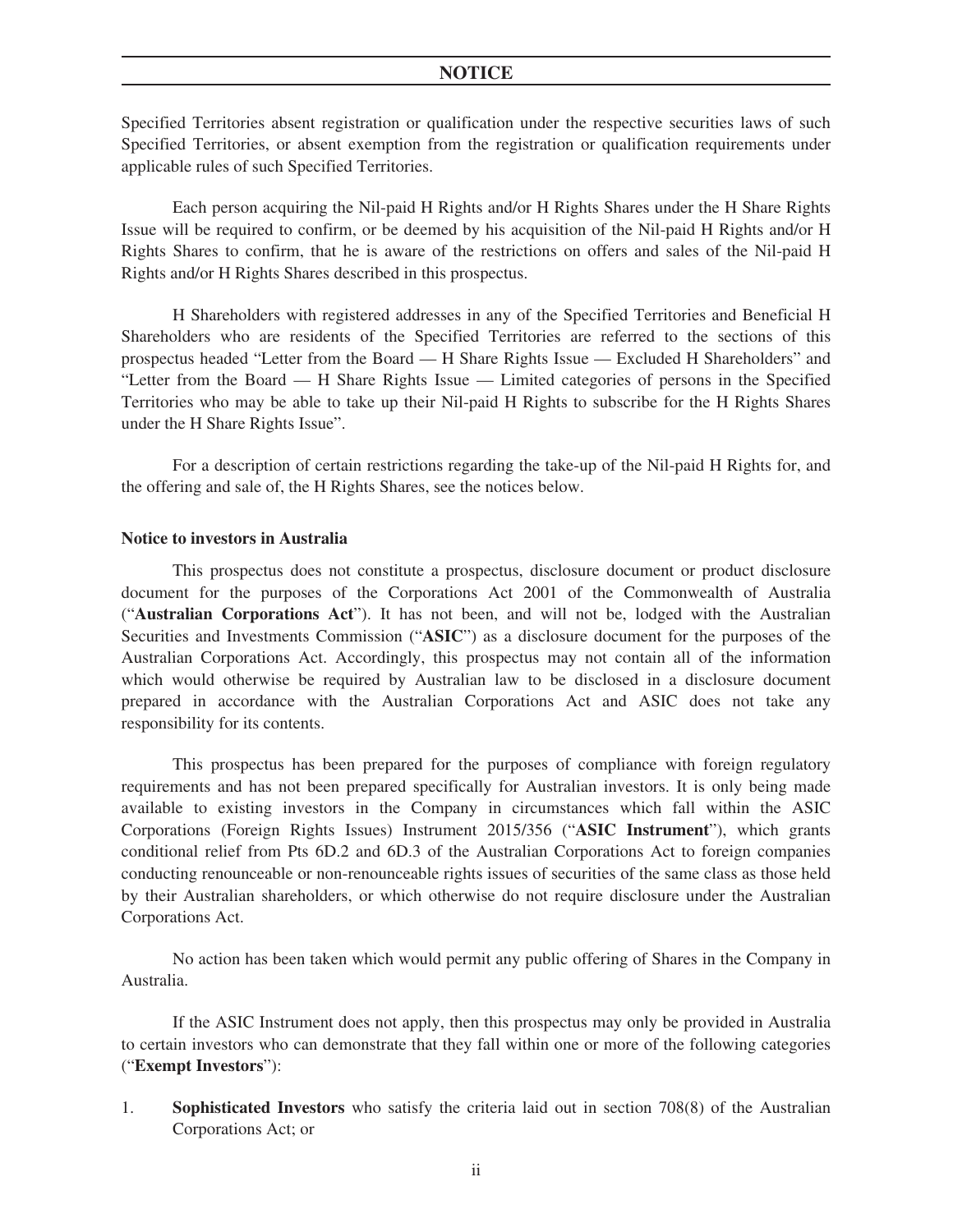2. **Professional Investors** who satisfy the criteria laid out in section 708(11) and as defined in section 9 of the Australian Corporations Act.

ASIC has not reviewed this prospectus or commented on the merits of investing in the securities nor has any other Australian regulator. This prospectus is intended to provide general information only. The Company is not licenced in Australia to provide financial product advice in respect of the Rights Shares offered by the Company. If you are unsure about the contents of this prospectus, including as to whether you are an Exempt Investor, you should seek independent professional advice.

### **Notice to investors in Bermuda**

Non-Bermudian persons may not carry on or engage in any trade or business in Bermuda unless such persons are authorised to do so under applicable Bermuda legislation. Engaging in the activity of offering or marketing the interests being offered in Bermuda to persons in Bermuda may be deemed to be carrying on business in Bermuda.

#### **Notice to investors in the British Virgin Islands**

This prospectus has not been, and will not be, registered under the laws and regulations of the British Virgin Islands, nor has any regulatory authority in the British Virgin Islands passed comment upon or approved the accuracy or adequacy of this document. This prospectus does not constitute and shall not constitute an offer, invitation or solicitation to any member of the public in the British Virgin Islands to subscribe for the H Rights Shares for the purposes of the Securities and Investment Business Act, 2010, of the British Virgin Islands.

#### **Notice to investors in Canada**

Neither the Nil-paid H Rights nor the H Rights Shares may be distributed, directly or indirectly, in any province or territory of Canada or to or for the benefit of any resident of any province or territory of Canada except pursuant to an exemption from the requirement to file a prospectus or rights offering circular with regulatory bodies in the province or territory of Canada in which the offer or sale is made.

Any resale of the Nil-paid H Rights and/or the H Rights Shares by a resident of Canada or to a resident of Canada must be made in accordance with applicable Canadian securities laws. Purchasers are advised to seek legal advice prior to any resale of the Nil-paid H Rights and/or the H Rights Shares to a Canadian resident.

#### **Notice to investors in the Cayman Islands**

This prospectus has not been, and will not be, registered under the laws and regulations of the Cayman Islands, nor has any regulatory authority in the Cayman Islands passed comment upon or approved the accuracy or adequacy of this document. This prospectus does not constitute and shall not constitute an offer, invitation or solicitation to any member of the public in the Cayman Islands to subscribe for the H Rights Shares for the purposes of the Securities Investment Business Act (2020 Revision) (as amended) of the Cayman Islands.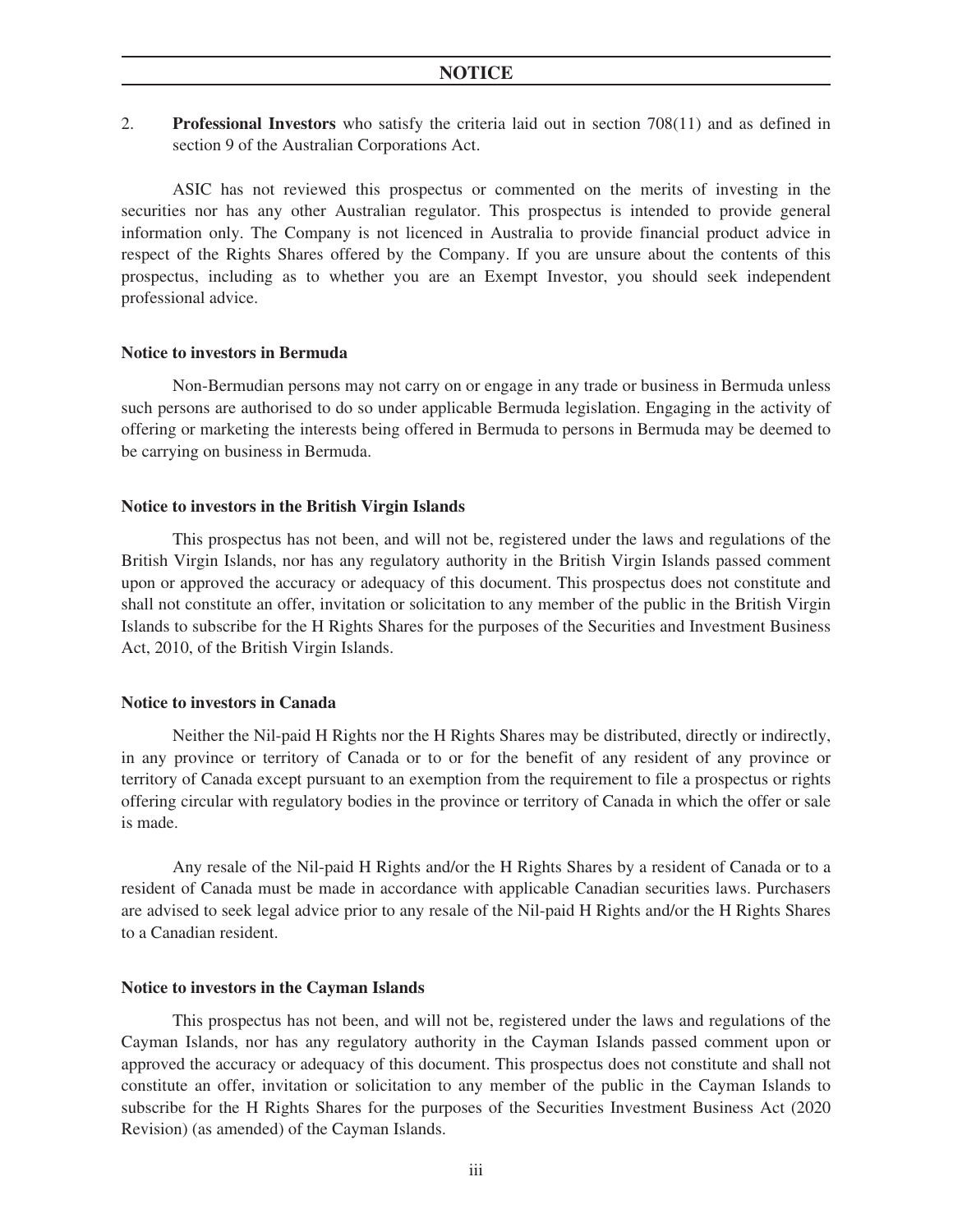### **Notice to investors in Kuwait**

The Capital Markets Authority and all other Regulatory Bodies in Kuwait assume no responsibility whatsoever for the contents of this document and do not approve the contents thereof or verify the validity and accuracy of its contents. The Capital Markets Authority and all other Regulatory Bodies in Kuwait assume no responsibility whatsoever for any damages that may result from relying on the contents of this Prospectus either wholly or partially. It is recommended to seek the advice of an Investment Advisor.

#### **Notice to investors in the PRC**

If a Shareholder resident in the PRC and/or any other PRC resident (including both individuals and companies) wishes to invest in Nil-paid H Rights or fully-paid H Rights Shares, he/she/it shall be responsible for complying with relevant laws of the PRC. The Company will not be responsible for verifying the PRC legal qualification of such Shareholder and/or resident and thus, should the Company suffer any losses and damages due to non-compliance with the relevant laws of the PRC by any such Shareholder and/or resident, the Shareholder and/or resident shall be responsible to compensate the Company for the same. The Company shall not be obliged to issue the Nil-paid H Rights or fully-paid H Rights Shares to any such Shareholder and/or resident, if issuing the Nil-paid H Rights or fully-paid H Rights Shares to them does not comply with the relevant laws of the PRC.

For the avoidance of doubt, the PRC Southbound Trading Investors can participate in the H Share Rights Issue through China Clear. China Clear will provide nominee services for the PRC Southbound Trading Investors to (i) sell (in full or in part) their Nil-paid H Rights on the Hong Kong Stock Exchange under the Shanghai-Hong Kong Stock Connect and the Shenzhen-Hong Kong Stock Connect; and/or (ii) subscribe (in full or in part) for their pro-rata entitlement in respect of Shares held on the H Share Record Date at the Subscription Price under the H Share Rights Issue in accordance with the relevant laws and regulations.

**However, China Clear will not support applications by such PRC Southbound Trading Investors for excess Rights Shares under the Rights Issue through Shanghai-Hong Kong Stock Connect or Shenzhen-Hong Kong Stock Connect.** The PRC Southbound Trading Investors (or the relevant China Clear participants as the case may be) whose stock accounts in the China Clear are credited with Nil-paid H Rights can only sell those Nil-paid H Rights on the Hong Kong Stock Exchange via China Clear under Shanghai-Hong Kong Stock Connect and Shenzhen-Hong Kong Stock Connect and can neither purchase any Nil-paid H Rights nor transfer such Nil-paid H Rights to other PRC Southbound Trading Investors. In order to ensure the timeliness of the clearing and currency exchange of payment for H Share Rights Issue, the long stop date for the reporting of H Share Rights Issue set by China Clear is three (3) SSE/SZSE business days earlier than that set by HKSCC.

## **Important information for H Shareholders in any member state of the European Economic Area (the "EEA Notice")**

This document has been prepared on the basis that offers of the Nil-paid H Rights and the H Rights Shares in any member state of the European Economic Area (which, for the purpose of this document, excludes Austria, Spain, Finland and Liechtenstein, where no offers of Nil-paid H Rights or H Rights Shares are being made, either pursuant to an available exemption or otherwise) ("**EEA Member State**"), will only be made pursuant to an exemption under Article 1(4) of Regulation (EU) 2017/1129 ("**Prospectus Regulation**"). Accordingly, any H Shareholder making or intending to make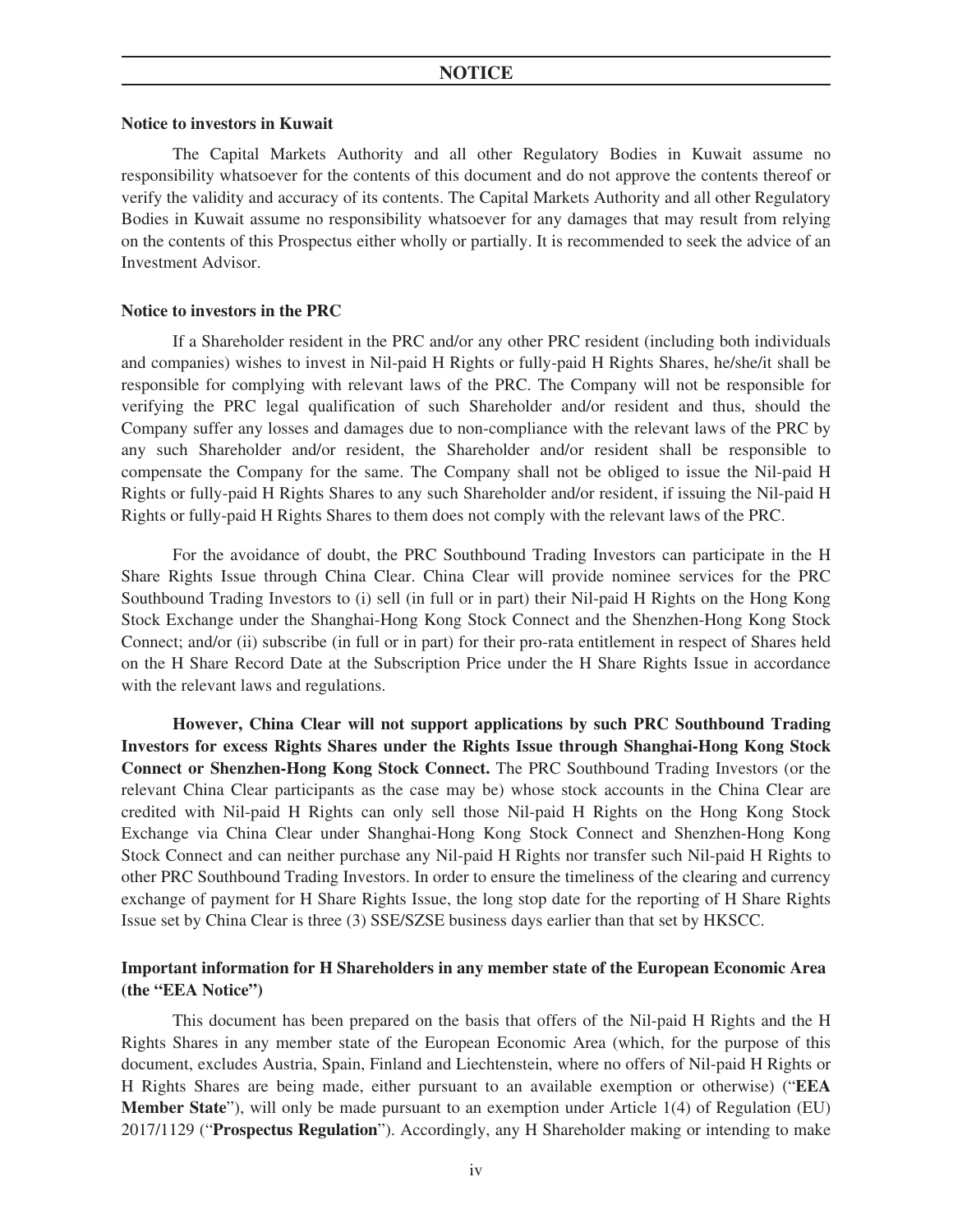an offer in an EEA Member State of the Nil-paid H Rights and the H Rights Shares, may only do so in circumstances in which no obligation arises for the Company to publish a prospectus pursuant to Article 3(1) of the Prospectus Regulation in relation to such offer. The Company has not authorised the making of any offer of the Nil-paid H Rights and the H Rights Shares in circumstances in which an obligation arises for the publication of a prospectus for such offer under the Prospectus Regulation.

Any H Shareholder in an EEA Member State who takes up the Nil-paid H Rights and the H Rights Shares shall be deemed to represent and warrant that it is not taking up those Nil-paid H Rights and H Rights Shares on behalf of other persons in the EEA Member State. This document should not be distributed, published or reproduced, in whole or in part, nor may its contents be disclosed by recipients to any other person in the European Economic Area.

In relation to each EEA Member State, no Nil-paid H Rights or H Rights Shares have been or will be offered pursuant to this document to the public in that EEA Member State, except that offers of the Nil-paid H Rights and the H Rights Shares to the public may be made in that EEA Member State: (i) to any H Shareholder that is a qualified investor as defined in Article  $2(e)$  of the Prospectus Regulation (a "**Qualified Investor**"); (ii) to fewer than 150 natural or legal persons (other than Qualified Investors) in that EEA Member State; or (iii) in any other circumstances falling within Article 1(4) of the Prospectus Regulation, provided that no such offer of the Nil-paid H Rights and the H Rights Shares shall require the publication of a prospectus pursuant to Article 3 of the Prospectus Regulation.

For purposes of the foregoing restrictions: (a) the expression an "offer to the public" in relation to the Nil-paid H Rights and the H Rights Shares in any EEA Member State means the communication in any form and by any means of sufficient information on the terms of the offer and the Nil-paid H Rights and the H Rights Shares so as to enable an investor to decide to purchase or subscribe for the Nil-paid H Rights and the H Rights Shares, and (b) the expression "Prospectus Regulation" means Regulation (EU) 2017/1129.

In each case, the Company reserves the absolute discretion in determining whether to allow such participation as well as the identity of the persons who may be allowed to do so.

This document does not constitute a voluntary prospectus in accordance with Article 4 of the Prospectus Regulation.

#### *Important additional information for H Shareholders in Germany*

In addition to the information contained in the EEA Notice, H Shareholders residing in Germany should note that: neither this document nor any other offering material relating to the Nil-paid H Rights and the H Rights Shares has been, and will not be, filed with, submitted to, or approved by the German Financial Services Supervisory Authority (Bundesanstalt für Finanzdienstleistungsaufsicht – BaFin) according to the Prospectus Regulation, German Securities Prospectus Act (Wertpapierprospektgesetz, - WpPG), the German Investment Code (Kapitalanlagegesetzbuch - KAGB) or the German Capital Investment Act (Vermögensanlagengesetz - VermAnlG) or with any other governmental or regulatory authority in Germany.

The offering is not being made, and may not be made, to the public in Germany, except pursuant to an exemption under Article 1(4) of the Prospectus Regulation as set out in the EEA Notice.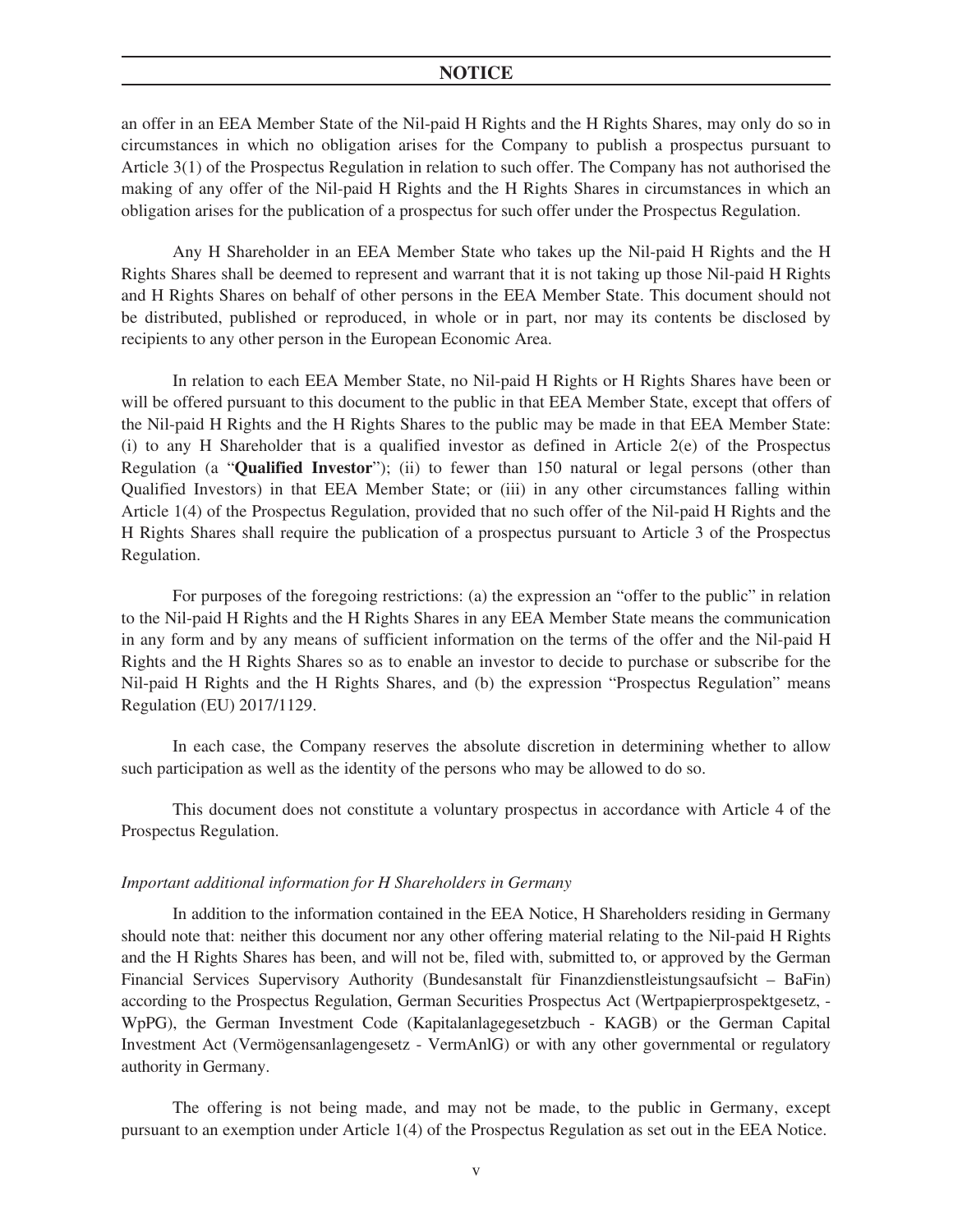## *Important additional information for H Shareholders in Ireland*

In addition to the information contained in the EEA Notice, H Shareholders residing in Ireland should note that the H Share Rights Issue does not require the publication, or passporting into Ireland, of an approved prospectus for Irish prospectus law purposes. This document has not therefore been filed with or approved by the Central Bank of Ireland.

#### *Important information for H Shareholders in Italy*

This document has been prepared on the basis that offers of the Nil-paid H Rights and the H Rights Shares in Italy, will be made pursuant to an exemption under Article 1(4) of the Prospectus Regulation and/or under Article 34-ter of CONSOB Regulation No. 11971/1999 ("**Issuers Regulation**"). Accordingly, any H Shareholder making or intending to make an offer in Italy of the Nil-paid H Rights and the H Rights Shares, may only do so in circumstances in which no obligation arises for the Company to publish a prospectus pursuant to Article 3(1) of the Prospectus Regulation in relation to such offer. The Company has not authorised the making of any offer of the Nil-paid H Rights and the H Rights Shares in circumstances in which an obligation arises for the publication of a prospectus under the Prospectus Regulation for such offer.

Any H Shareholder in Italy who takes up the Nil-paid H Rights and the H Rights Shares shall be deemed to represent and warrant that it is not taking up those Nil-paid H Rights and H Rights Shares on behalf of other persons in Italy. This document should not be distributed, published or reproduced, in whole or in part, nor may its contents be disclosed by recipients to any other person in Italy.

No Nil-paid H Rights or H Rights Shares have been or will be offered pursuant to this document to the public in Italy, except that offers of the Nil-paid H Rights and the H Rights Shares to the public may be made in Italy: (i) to any H Shareholder that is a Qualified Investor; (ii) to fewer than 150 natural or legal persons (other than Qualified Investors) in Italy; or (iii) in any other circumstances falling within Article 1(4) of the Prospectus Regulation and/or Article 34-ter of Issuers Regulation, provided that no such offer of the Nil-paid H Rights and the H Rights Shares shall require the publication of a prospectus pursuant to Article 3 of the Prospectus Regulation.

For purposes of the foregoing restrictions: (a) the expression an "offer to the public" in relation to the Nil-paid H Rights and the H Rights Shares in Italy means the communication in any form and by any means of sufficient information on the terms of the offer and the Nil-paid H Rights and the H Rights Shares so as to enable an investor to decide to purchase or subscribe for the Nil-paid H Rights and the H Rights Shares, and (b) the expression "Prospectus Regulation" means Regulation (EU) 2017/1129.

In each case, the Company reserves the absolute discretion in determining whether to allow such participation as well as the identity of the persons who may be allowed to do so.

This document does not constitute a voluntary prospectus in Italy in accordance with Article 4 of the Prospectus Regulation.

#### **Notice to investors in Malaysia**

In Malaysia, this prospectus is directed only to the entitled shareholders in Malaysia (the "**Malaysian Shareholders**") and must not be reproduced or taken by or transmitted to persons who are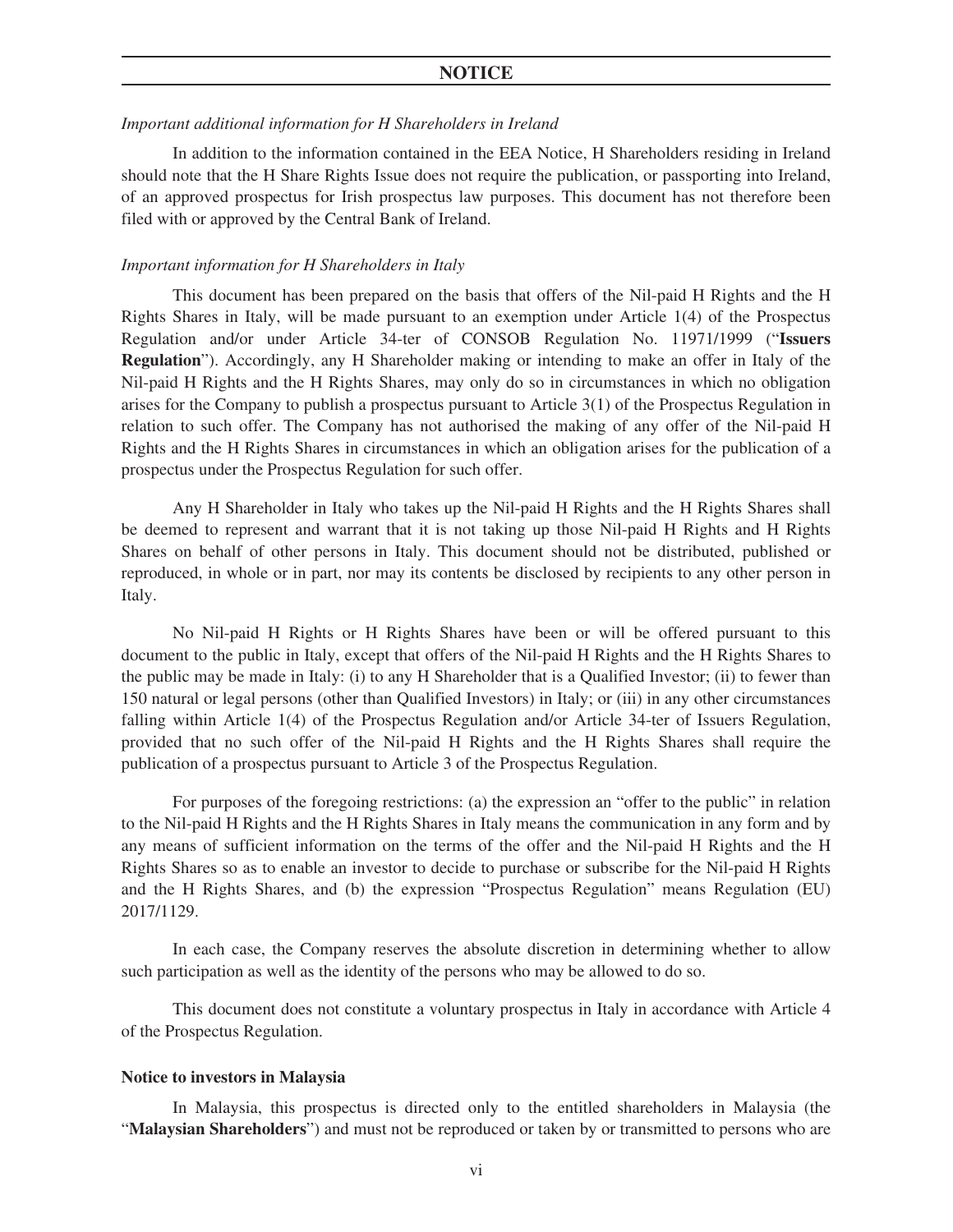not Malaysian Shareholders. The Nil-paid H Rights and the H Rights Shares are offered to the Malaysian Shareholders not with a view of these Nil-paid H Rights and H Rights Shares being on-sold in Malaysia, and no documents issued by or on behalf of the Company (including this prospectus) are permitted to be used in any subsequent sale by the Malaysian Shareholders. The Malaysian Shareholders must seek their own professional advice about the legal requirements relating to the future sale of any Nil-paid H Rights or H Rights Shares so acquired.

#### **Notice to investors in Singapore**

This prospectus has not been and will not be registered as a prospectus with the Monetary Authority of Singapore, and the Nil-paid H Rights and the H Rights Shares will be offered pursuant to exemptions under the Securities and Futures Act (Chapter 289) of Singapore, as modified or amended time to time (the "**SFA**"). Accordingly, the Nil-paid H Rights and the H Rights Shares may not be offered or sold or made the subject of an invitation for subscription or purchase, nor may this prospectus or any other document or material in connection with the offer or sale or invitation for subscription or purchase of any Nil-paid H Rights or H Rights Shares be circulated or distributed, whether directly or indirectly, to any person in Singapore other than (a) to an existing holder of H Shares pursuant to Section 273(1)(cd) of the SFA, or (b) otherwise pursuant to, and in accordance with the conditions of, any other applicable exemption under the SFA. This prospectus has been given to you on the basis that you are an existing holder of H Shares. In the event that you are not an existing holder of H Shares, please return this prospectus immediately.

#### **Notice to investors in Switzerland**

The Nil-paid H Rights and H Rights Shares may not be publicly offered, directly or indirectly, in Switzerland within the meaning of the Swiss Financial Services Act ("**FinSA**") and no application has or will be made to admit the H Shares to trading on any trading venue (exchange or multilateral trading facility) in Switzerland. Neither this prospectus nor any other offering or marketing material relating to the Nil-paid H Rights and H Rights Shares constitutes a prospectus pursuant to the FinSA, and neither this prospectus nor any other offering or marketing material relating to the Nil-paid H Rights and H Rights Shares may be publicly distributed or otherwise made publicly available in Switzerland.

#### **Notice to investors in the United Kingdom**

Neither this document nor any other document relating to the H Share Rights Issue has been approved by the Financial Conduct Authority in the United Kingdom. No prospectus (within the meaning of section 85 of the Financial Services and Markets Act 2000, as amended (''**FSMA'**')) has been published or is intended to be published in relation to the H Share Rights Issue. Accordingly, the Nil-paid H Rights and the H Rights Shares referred to in this document may not be, and are not being, offered to the public in the United Kingdom under section 85(1) FSMA, except in circumstances where section 86(1) FSMA applies.

Any holder of H Shares in the United Kingdom who takes up H Rights Shares shall be deemed to represent and warrant that it is not taking up those H Rights Shares on behalf of other persons in the United Kingdom. This document should not be distributed, published or reproduced, in whole or in part, nor may its contents be disclosed by recipients to any other person in the United Kingdom.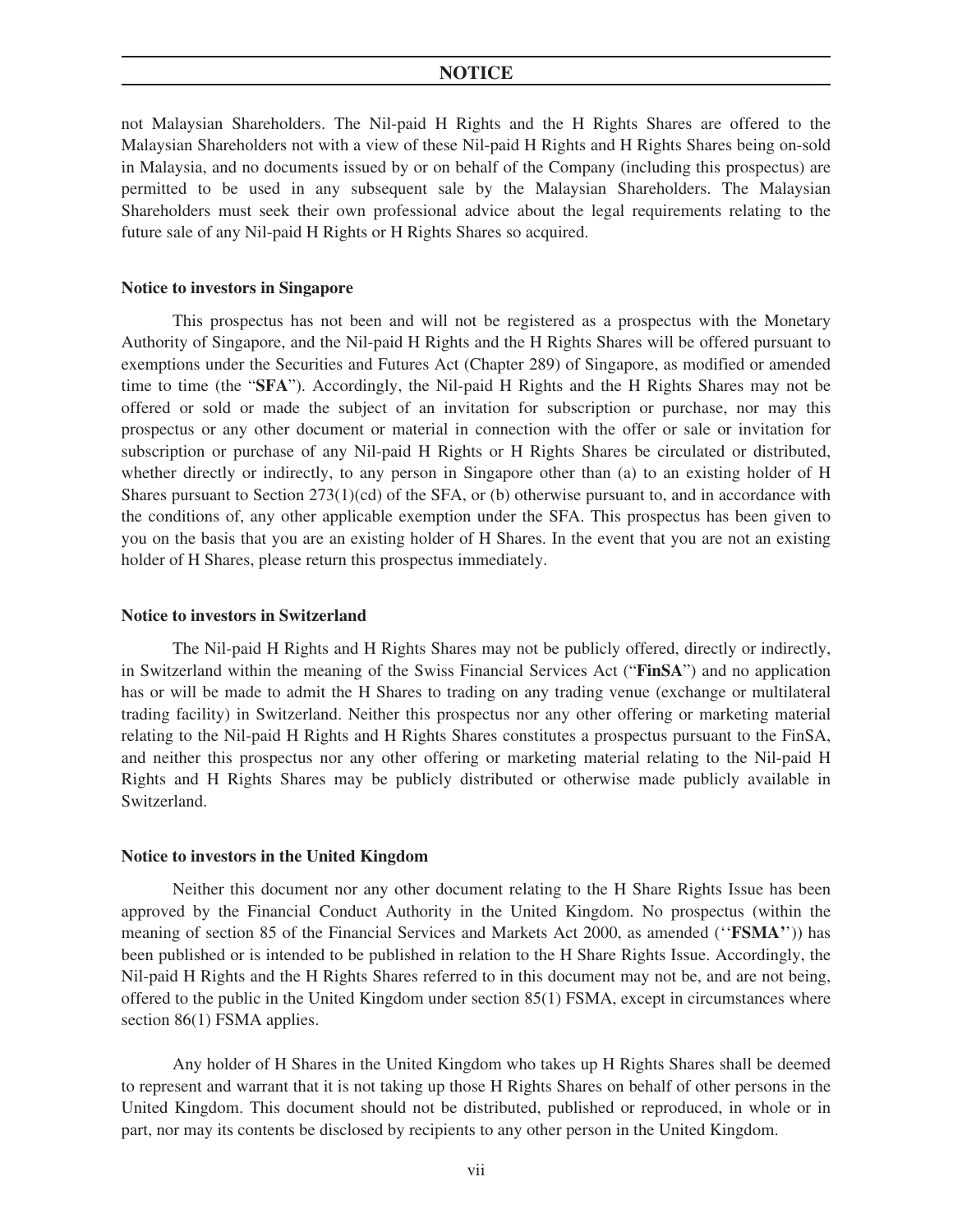This document and any associated documents are directed only at shareholders of the Company in the United Kingdom who are: (a) "qualified investors" as defined in section 86(7) of the FSMA and being persons who fall within the meaning of article 2(e) of the United Kingdom version ("**UK Prospectus Regulation**") of the EU Prospectus Regulation (EU 2017/1129) as it forms part of domestic law in the United Kingdom by virtue of the European Union (Withdrawal) Act 2018, as amended (the "**EUWA**") and certain other enacting measures; and (b) to fewer than 150 natural or legal persons (other than Qualified Investors) as per article 1(4) of the UK Prospectus Regulation.

This document is not a financial promotion to which section 21(1) FSMA applies as article 43 of the Financial Services and Markets Act 2000 (Financial Promotion) Order 2005 (the "**Order**"), as amended, removes the financial promotion restriction from communications (which are communicated by a body corporate to its members) which relates to shares in the share capital of the body corporate. Accordingly, in addition to the requirement above, the investments to which this document relates are available only to, and any invitation, offer or agreement to purchase will be engaged in only with, persons within the UK: (i) who fall within article 43 of the Order, as amended, or (ii) to whom it may otherwise be lawfully communicated. Any person who is not a qualified person and who does not fall within one of the definitions contained in (i) and (ii) above should not act or rely on this document or any of its contents.

In each case, the Company reserves the absolute discretion in determining whether to allow such participation as well as the identity of the persons who may be allowed to do so.

#### **Notice to investors in the U.S.**

*Because of the following restrictions, the purchasers or subscribers of the Nil-paid H Rights and the H Rights Shares are advised to consult their legal counsels prior to making any offer, resale, pledge or other transfer of Nil-paid H Rights and the H Rights Shares. Capitalised Terms used herein that are not defined otherwise are defined in Rule 144A or Regulation S under the U.S. Securities Act.*

The Nil-paid H Rights and the H Rights Shares represented by this Prospectus have not been and will not be registered under the U.S. Securities Act, or any securities laws of any state of the United States, and accordingly, may not be offered, sold, allocated, pledged, taken up, exercised, resold, renounced, transferred or delivered, directly or indirectly, within the United States, except pursuant to an applicable exemption from, or in a transaction not subject to, the registration requirements of the U.S. Securities Act and in compliance with any applicable securities laws of any state of the United States.

Offer and sale of the Nil-paid H Rights and the H Rights Shares have not been approved or disapproved by the U.S. Securities and Exchange Commission, any state securities commission in the United States or any U.S. regulatory authority, nor have any of the foregoing authorities passed upon or endorsed the merits of the offering or the accuracy of this Prospectus. Any representation to the contrary is a criminal offence in the United States.

Accordingly, the Nil-paid H Rights and the H Rights Shares hereby are offered and sold (i) outside the United States in an offshore transaction in reliance on Regulation S or (ii) in the United States only to Qualified Institutional Buyers ("**QIBs**") in reliance on Rule 144A or other available exemptions under the U.S. Securities Act.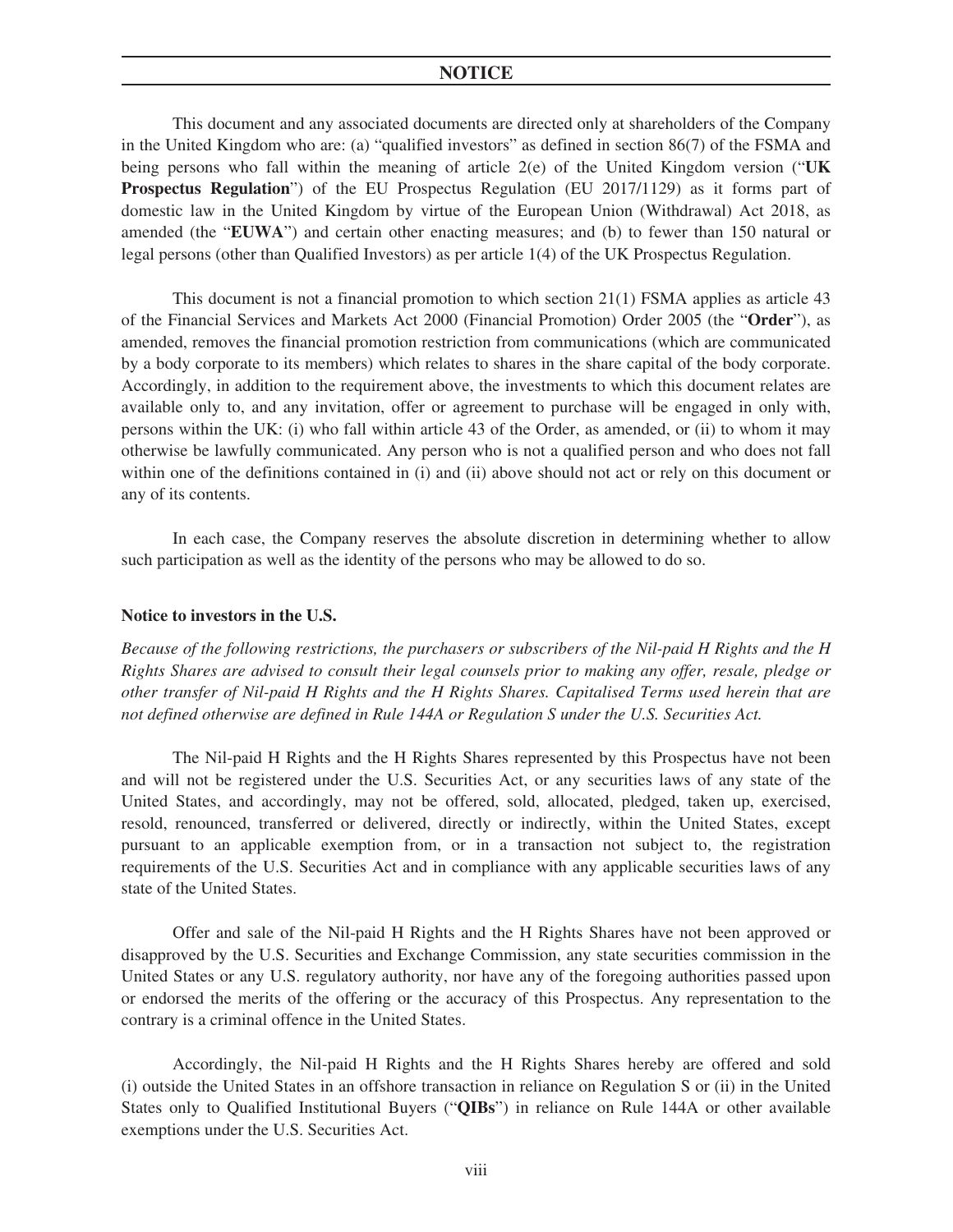In addition, until 40 days after the offering, an offer or sale of Nil-paid H Rights and the H Rights Shares within the United States may violate the registration requirements of the U.S. Securities Act if such offer or sale is made otherwise than in reliance on Rule 144A or other exemptions from the registration requirements of the U.S. Securities Act.

Each purchaser or subscriber of the Nil-paid H Rights and the H Rights Shares, by accepting delivery of this Prospectus, will be deemed to have represented and agreed as follows:

- i. it was an H Shareholder as at the H Share Record Date, or it lawfully acquired or may lawfully acquire the Nil Paid H Rights Shares, directly or indirectly, from such a person;
- ii. it is not located in any jurisdiction in which it is unlawful to purchase or subscribe for the Nil-paid H Rights and H Rights Shares;
- iii. it is not an affiliate of the Company or otherwise acting on the Company's behalf and (a) is a QIB, (b) is aware that the sale to it is being made in reliance on Rule 144A or another available exemption from the registration requirements of the U.S. Securities Act, and (c) is acquiring the Nil-paid H Rights or the H Rights Shares for its own account or for the account of a QIB;
- iv. it understands that the Nil-paid H Rights and the H Rights Shares are being offered in a transaction not involving any public offering in the United States within the meaning of the U.S. Securities Act, that the Nil-paid H Rights and the H Rights Shares have not been and will not be registered under the U.S. Securities Act or any securities laws of the states of the United States and that if in the future it decides to offer, resell, pledge or otherwise transfer any of the Nil-paid H Rights and the H Rights Shares, such Nil-paid H Rights and the H Rights Shares may be offered, resole, pledged, or otherwise transferred only (A) (i) in an offshore transaction in accordance with Rule 903 or Rule 904 of Regulation S under the U.S. Securities Act, (ii) in a transaction exempt from the registration requirements of the U.S. Securities Act and, if requested by the Company, provide an opinion of counsel reasonably satisfactory to the Company which states that the transfer is exempt from the registration requirements of the U.S. Securities Act, or (iii) pursuant to an effective registration statement under the U.S. Securities Act, and (B) in each case, in accordance with any applicable securities laws of any state or territory of the United States;
- v. it acknowledges that the Nil-paid H Rights and the H Rights Shares offered and sold in reliance on Rule 144A or another available exemption from the registration requirements of the U.S. Securities Act, are restricted securities within the meaning of Rule  $144(a)(3)$  under the U.S. Securities Act and that no representation is made as to the availability of the exemption provided by Rule 144 under the U.S. Securities Act for any resale of the Nil-paid H Rights and the H Rights Shares;
- vi. it will not deposit the Nil-paid H Rights and the H Rights Shares, or cause any Nil-paid H Rights and the H Rights Shares to be deposited, into any unrestricted depositary receipt facility established or maintained by a depositary bank relating to the Nil-paid H Rights and the H Rights Shares, unless or until the Nil-paid H Rights and the H Rights Shares are no longer deemed as restricted securities within the meaning of Rule  $144(a)(3)$  under the U.S. Securities Act;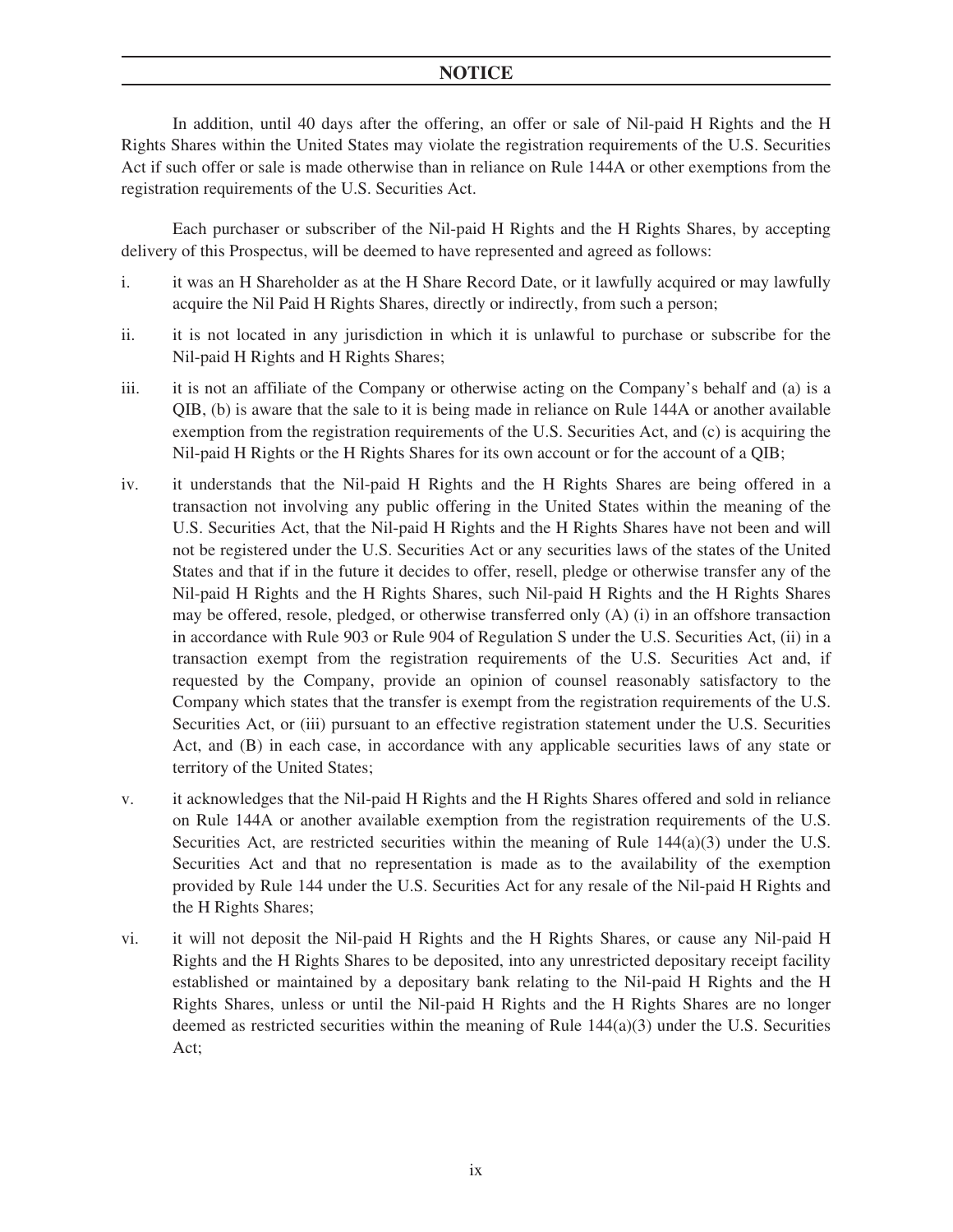vii. it understands that the Nil-paid H Rights and the H Rights Shares sold within the United States, unless the Company determines otherwise in accordance with applicable law, will bear a legend to the following effect:

THE SECURITIES REPRESENTED BY THIS CERTIFICATE HAVE NOT BEEN AND WILL NOT BE REGISTERED UNDER THE U.S. SECURITIES ACT OF 1933 (THE "**U.S. SECURITIES ACT**"), OR WITH ANY SECURITIES REGULATORY AUTHORITY OF ANY STATE OR OTHER JURISDICTION OF THE UNITED STATES, AND MAY NOT BE OFFERED, SOLD, PLEDGED OR OTHERWISE TRANSFERRED EXCEPT (1) IN AN OFFSHORE TRANSACTION IN ACCORDANCE WITH RULE 903 OR RULE 904 OF REGULATION S UNDER THE U.S. SECURITIES ACT, (2) IN A TRANSACTION EXEMPT FROM THE REGISTRATION REQUIREMENTS OF THE U.S. SECURITIES ACT AND, IF REQUESTED BY THE COMPANY, PROVIDE AN OPINION OF COUNSEL REASONABLY SATISFACTORY TO THE COMPANY WHICH STATES THAT THE TRANSFER IS EXEMPT FROM THE REGISTRATION REQUIREMENTS OF THE U.S. SECURITIES ACT OR (3) PURSUANT TO AN EFFECTIVE REGISTRATION STATEMENT UNDER THE U.S. SECURITIES ACT, IN EACH CASE, IN ACCORDANCE WITH ANY APPLICABLE SECURITIES LAWS OF ANY STATE OF THE UNITED STATES. NO REPRESENTATION CAN BE MADE AS TO THE AVAILABILITY OF THE EXEMPTION PROVIDED BY RULE 144 UNDER THE U.S. SECURITIES ACT FOR RESALES OF THESE SECURITIES. NOTWITHSTANDING ANYTHING TO THE CONTRARY IN THE FOREGOING, THESE SECURITIES MAY NOT BE DEPOSITED INTO ANY UNRESTRICTED DEPOSITARY RECEIPT FACILITY IN RESPECT OF THE COMPANY'S H SHARES, ESTABLISHED OR MAINTAINED BY A DEPOSITARY BANK FOR SO LONG AS THESE SECURITIES REMAIN "RESTRICTED SECURITIES" WITHIN THE MEANING OF RULE 144A(a)(3) UNDER THE U.S. SECURITIES ACT.

- viii. any offer, sale, pledge or other transfer made other than in compliance with the above stated restrictions shall not be recognised by the Company in respect of the Nil-paid H Rights and the H Rights Shares;
- ix. it will notify and will be deemed to have notified, and each subsequent holder is required to notify and will be deemed to have notified the resale restrictions, if then applicable; and
- x. if it is acquiring any Nil-paid H Rights and the H Rights Shares as a fiduciary or agent for one or more accounts, it has sole investment discretion with respect to each such account and has full power to make the foregoing acknowledgements, representations, warranties and agreements on behalf of each account.

The Company will rely upon the truth and accuracy of the purchaser or subscriber's acknowledgements, representations, warranties and agreements set forth above. If any of the representations or warranties of the purchaser or subscriber deemed to have been made by virtue of purchase of Nil-paid H Rights and the H Rights Shares are no longer accurate, the purchaser or subscriber shall promptly notify the Company.

## **Forward-looking statements**

All statements in this prospectus other than statements of historical fact are forward-looking statements. In some cases, forward-looking statements may be identified by the use of words such as "might", "may", "could", "would", "will", "expect", "intend", "estimate", "anticipate", "believe",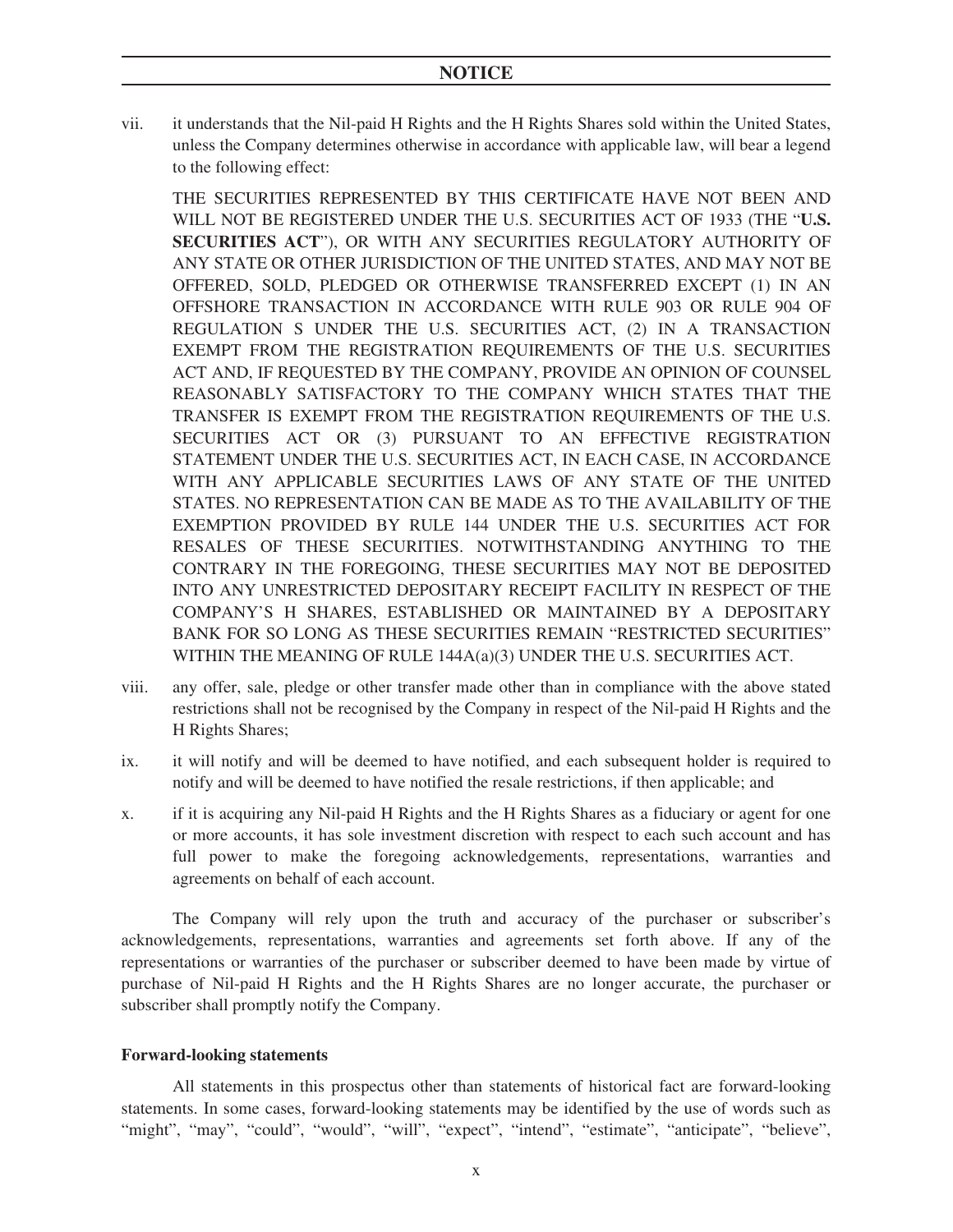"plan", "seek", "continue", "illustration", "projection" or similar expressions and the negative thereof. Forward-looking statements in this prospectus include, but not limited to, statements in respect of the Company's business strategies, product offerings, market position, competition, financial prospects, performance, liquidity and capital resources, as well as statements regarding trends in the relevant industries and markets in which the Company operates, technological advances, financial and economic developments, legal and regulatory changes, and their interpretation and enforcement.

The forward-looking statements in this prospectus are based on management's present expectations about future events. Management's present expectations reflect numerous assumptions regarding the Company's strategy, operations and industry development. By their nature, they are subject to known and unknown risks and uncertainties, which could cause actual results and future events to differ materially from those implied or expressed by forward-looking statements. Should one or more of these risks or uncertainties materialise, or should any assumptions underlying forwardlooking statements prove to be incorrect, the Company's actual results could differ materially from those expressed or implied by forward-looking statements. Additional risks not known to the Company or that the Company does not currently consider material could also cause the events and trends discussed in this prospectus not to occur, and the estimates, illustrations and projections of financial performance not to be realised.

Prospective investors are cautioned that forward-looking statements speak only as at the Latest Practicable Date. Except as required by applicable laws, the Company does not undertake, and expressly disclaims, any duty to revise any forward-looking statement in this prospectus, be it as a result of new information, future events or otherwise.

#### **Arbitration of disputes**

If you have a claim against or dispute with us, a Director, a Supervisor, the president or other senior management of ours, or a holder of our A Shares relating to any rights or obligations conferred or imposed by our Articles of Association or by the PRC Company Law and other relevant laws and administrative regulations concerning our affairs, our Articles of Association require you to submit the dispute or claim to either the China International Economic and Trade Arbitration Commission, or the Hong Kong International Arbitration Centre, for arbitration. Our Articles of Association further provide that the arbitral award will be final and conclusive and binding on all parties.

#### **IMPORTANT NOTICE: HOTLINE FOR H SHAREHOLDERS**

**If you have questions in relation to the H Share Rights Issue, please call the H Shareholder hotline on (852) 2862 8555 during business hours from 9:00 a.m. to 6:00 p.m., Monday to Friday (other than public holidays).**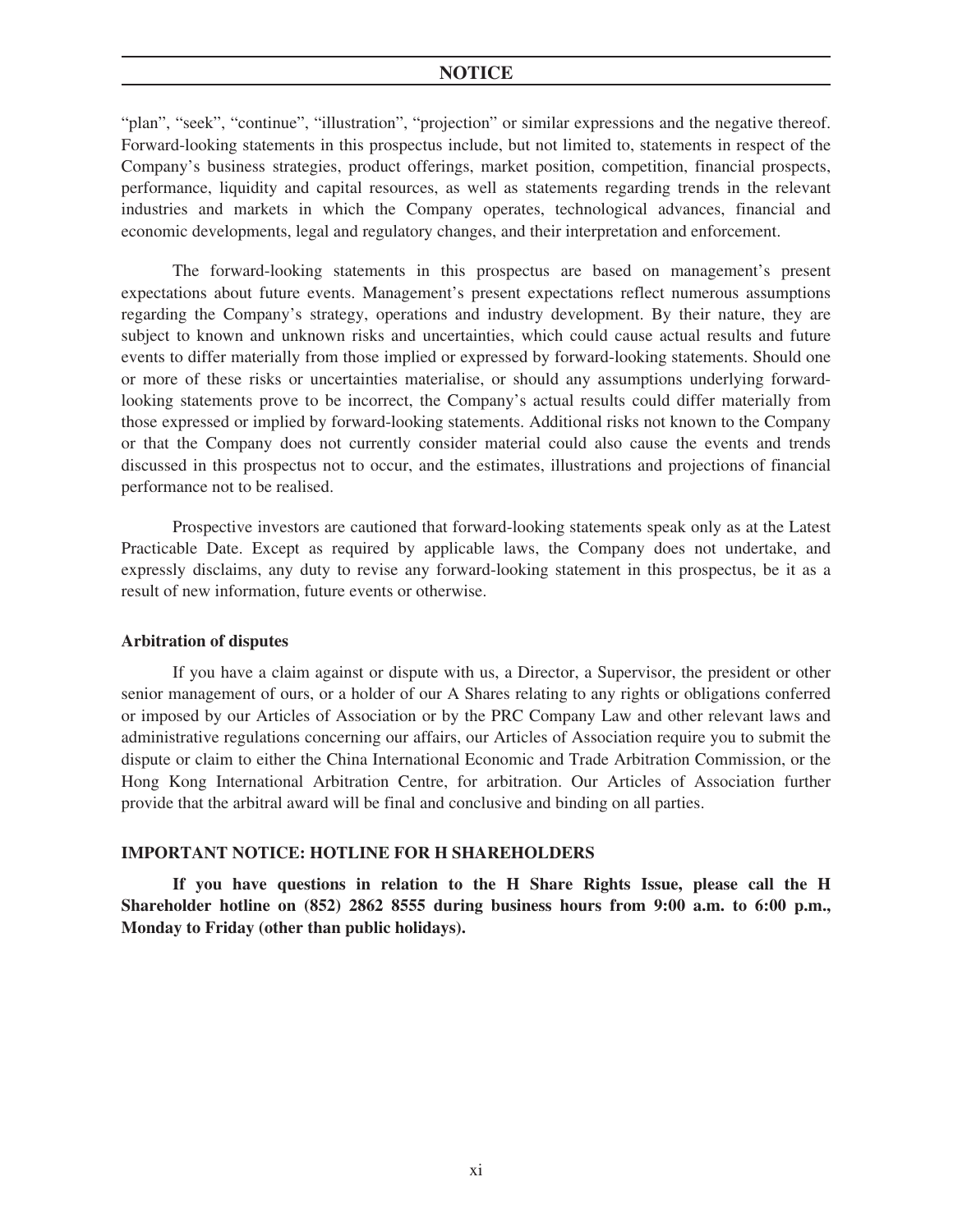## **Page**

| APPENDIX II UNAUDITED PRO FORMA FINANCIAL INFORMATION OF THE GROUP  II-1 |  |
|--------------------------------------------------------------------------|--|
|                                                                          |  |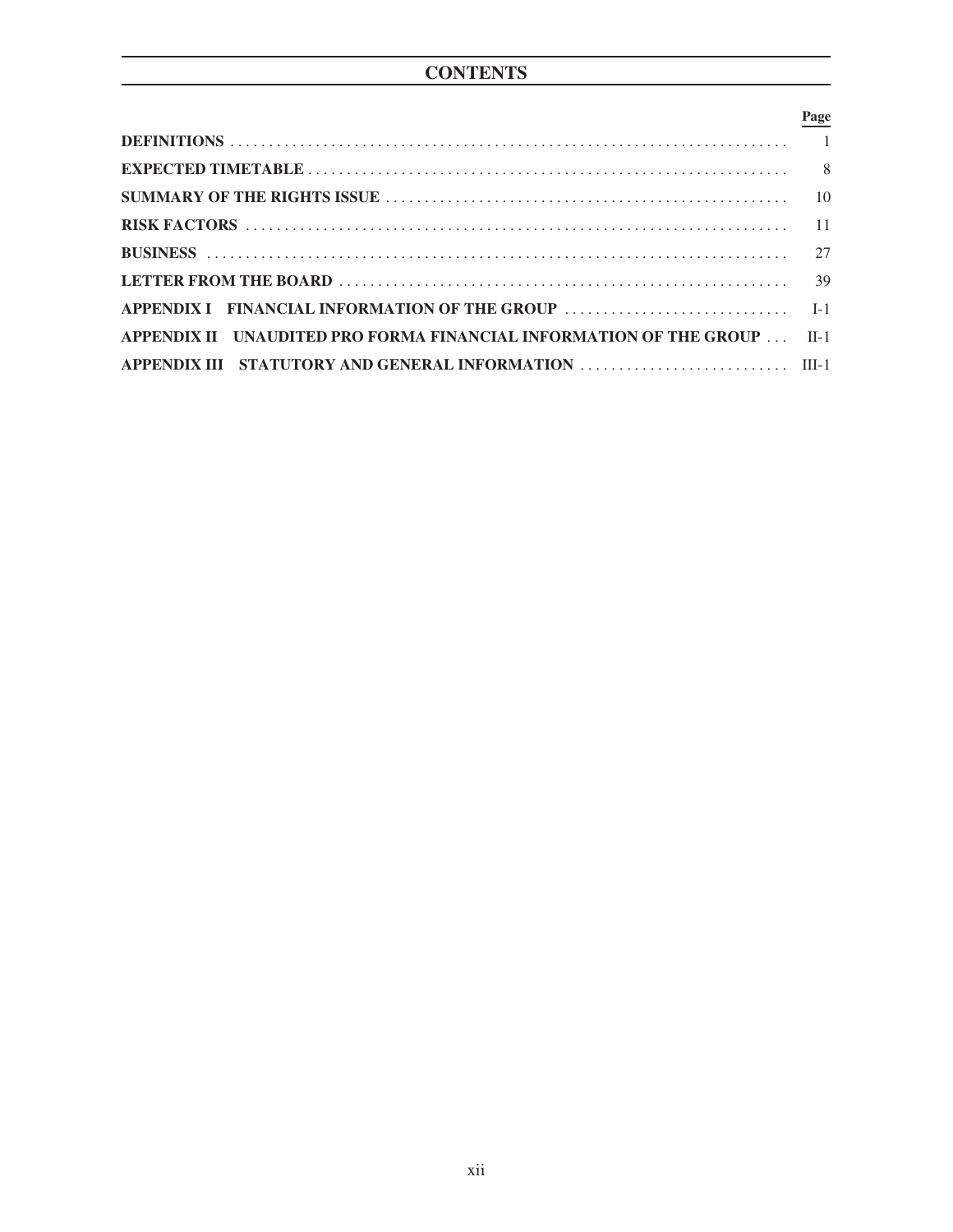<span id="page-13-0"></span>*In this prospectus, unless the context otherwise requires, the following expressions have the following meanings:*

| "A Rights Shares"                 | the new A Shares proposed to be allotted and issued to the Qualified<br>A Shareholders under the A Share Rights Issue (less any A Shares not<br>taken up by the Qualified A Shareholders)                                                                                                                                                 |
|-----------------------------------|-------------------------------------------------------------------------------------------------------------------------------------------------------------------------------------------------------------------------------------------------------------------------------------------------------------------------------------------|
| "A Share(s)"                      | the domestic share(s) in the ordinary share capital of the Company<br>with a nominal value of RMB1.00 each, which is/are listed on the<br>SSE (stock code: 600030)                                                                                                                                                                        |
| "A Share Record Date"             | Tuesday, 18 January 2022                                                                                                                                                                                                                                                                                                                  |
| "A Share Rights Issue"            | the proposed issue of $1,597,267,249$ A Rights Shares at the<br>Subscription Price on the basis of 1.5 A Rights Shares for every 10<br>existing A Shares held on the A Share Record Date                                                                                                                                                  |
| "A Share Rights Issue Prospectus" | the prospectus, which is in Chinese, containing the details of the A<br>Share Rights Issue which has been published by the Company on the<br>website of the SSE (www.sse.com.cn), the website of the Hong Kong<br>Stock Exchange (www.hkexnews.hk) and the website of the<br>Company (http://www.citics.com) on Thursday, 13 January 2022 |
| "A Shareholder(s)"                | holder(s) of the A Shares                                                                                                                                                                                                                                                                                                                 |
| "AGM"                             | the 2020 Annual General Meeting of the Company convened on<br>29 June 2021 on which, among other things, the resolutions in<br>relation to the Rights Issue and other related resolutions were<br>considered and approved                                                                                                                 |
| "Announcement"                    | the announcement dated 14 January 2022 issued by the Company in<br>relation to the proposed H Share Rights Issue and A Share Rights<br>Issue                                                                                                                                                                                              |
| "Articles of Association"         | the articles of association of the Company (as amended from time to<br>time)                                                                                                                                                                                                                                                              |
| "associate(s)"                    | has the meaning ascribed to it under the Hong Kong Listing Rules                                                                                                                                                                                                                                                                          |
| "AUM"                             | assets under management                                                                                                                                                                                                                                                                                                                   |
| "Beneficial H Shareholder(s)"     | any beneficial owner(s) of H Shares whose H Shares are registered in<br>the name of a registered H Shareholder as shown in the H<br>Shareholders' Register                                                                                                                                                                                |
| "Board"                           | the board of directors of the Company                                                                                                                                                                                                                                                                                                     |
| "Business Day"                    | any day other than Saturday, Sunday or public holiday on which<br>banks in Hong Kong are generally open for business                                                                                                                                                                                                                      |
| "CCASS"                           | the Central Clearing and Settlement System established and operated<br>by HKSCC                                                                                                                                                                                                                                                           |
| "CCASS Investor Participant"      | a person admitted to participate in CCASS as an investor participant<br>who may be an individual or joint individuals or a corporation                                                                                                                                                                                                    |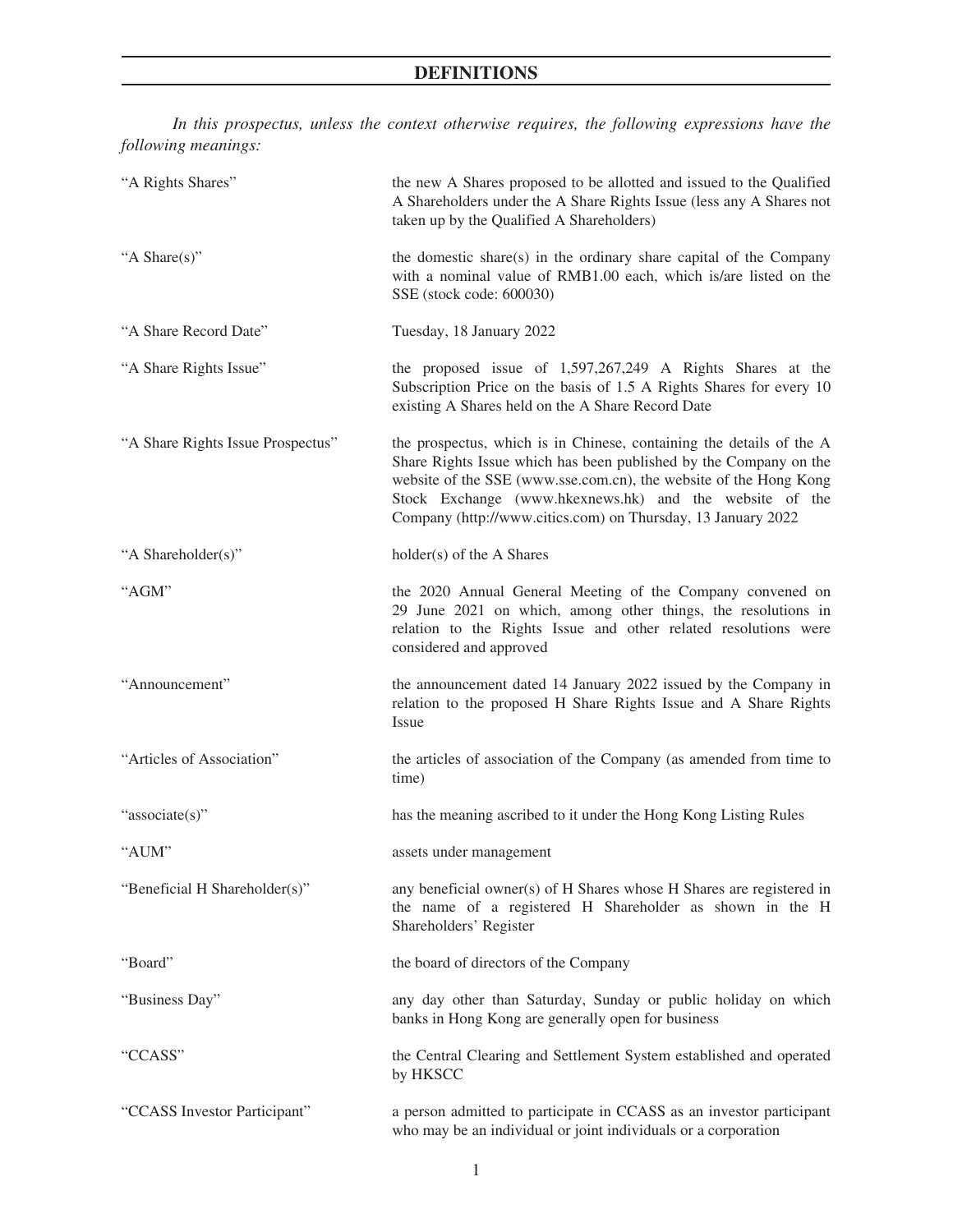| "CCASS Participant"                                         | a person admitted to participate in CCASS as a direct clearing<br>participant or a general clearing participant, or a custodian participant<br>or a CCASS Investor Participant                                                                                                                                     |
|-------------------------------------------------------------|--------------------------------------------------------------------------------------------------------------------------------------------------------------------------------------------------------------------------------------------------------------------------------------------------------------------|
| "China" or "PRC"                                            | the People's Republic of China, for the purposes of this prospectus<br>only, excluding Hong Kong, Macau and Taiwan Region                                                                                                                                                                                          |
| "China AMC"                                                 | China Asset Management Company Limited (華夏基金管理有限公司),<br>a company incorporated in the PRC, a non wholly-owned subsidiary<br>of the Company                                                                                                                                                                         |
| "China Clear"                                               | China Securities Depository and Clearing Corporation Limited                                                                                                                                                                                                                                                       |
| "ChiNext"                                                   | the growth enterprise board in China launched by the SZSE                                                                                                                                                                                                                                                          |
| "CITIC Corporation Limited"                                 | CITIC Corporation Limited (中國中信有限公司) (formerly known as<br>CITIC Limited (中國中信股份有限公司) and renamed in 2014), a<br>company incorporated in the PRC, a wholly-owned subsidiary of<br>CITIC Limited and a substantial shareholder of the Company                                                                       |
| "CITIC Futures"                                             | CITIC Futures Company Limited (中信期貨有限公司), a company<br>incorporated in the PRC, a wholly-owned subsidiary of the Company                                                                                                                                                                                           |
| "CITIC GoldStone Fund"                                      | CITIC GoldStone Fund Management Company Limited (中信金石基<br>金管理有限公司), a company incorporated in the PRC, a wholly-<br>owned subsidiary of Goldstone Investment                                                                                                                                                       |
| "CITIC Group"                                               | CITIC Group Corporation (中國中信集團有限公司), a state-owned<br>enterprise established in the PRC and a substantial shareholder of the<br>Company                                                                                                                                                                           |
| "CITIC Limited"                                             | CITIC Limited (中國中信股份有限公司) (formerly known as CITIC<br>Pacific Limited (中信泰富有限公司) and renamed in 2014), a<br>company incorporated in Hong Kong, the shares of which are listed<br>on the Hong Kong Stock Exchange (Stock Code: 00267), a subsidiary<br>of CITIC Group and a substantial shareholder of the Company |
| "CITIC PE Fund"                                             | CITIC Private Equity Funds Management Co., Ltd. (中信產業投資基<br>金管理有限公司), a company incorporated in the PRC, a non wholly-<br>owned subsidiary of the Company                                                                                                                                                          |
| "CITIC Securities Investment"                               | CITIC Securities Investment Limited (中信証券投資有限公司), a<br>company incorporated in the PRC, a wholly-owned subsidiary of the<br>Company                                                                                                                                                                                |
| "CITIC Securities (Shandong)"                               | CITIC Securities (Shandong) Co., Ltd. (中信証券(山東)有限責任公司),<br>a company incorporated in the PRC, a wholly-owned subsidiary of<br>the Company                                                                                                                                                                          |
| "CITIC Securities South China" or<br>"Guangzhou Securities" | CITIC Securities South China Company Limited (中信証券華南股份<br>有限公司) (formerly known as "Guangzhou Securities Company<br>Limited" (廣州證券股份有限公司)), a company incorporated in the<br>PRC, a wholly-owned subsidiary of the Company                                                                                         |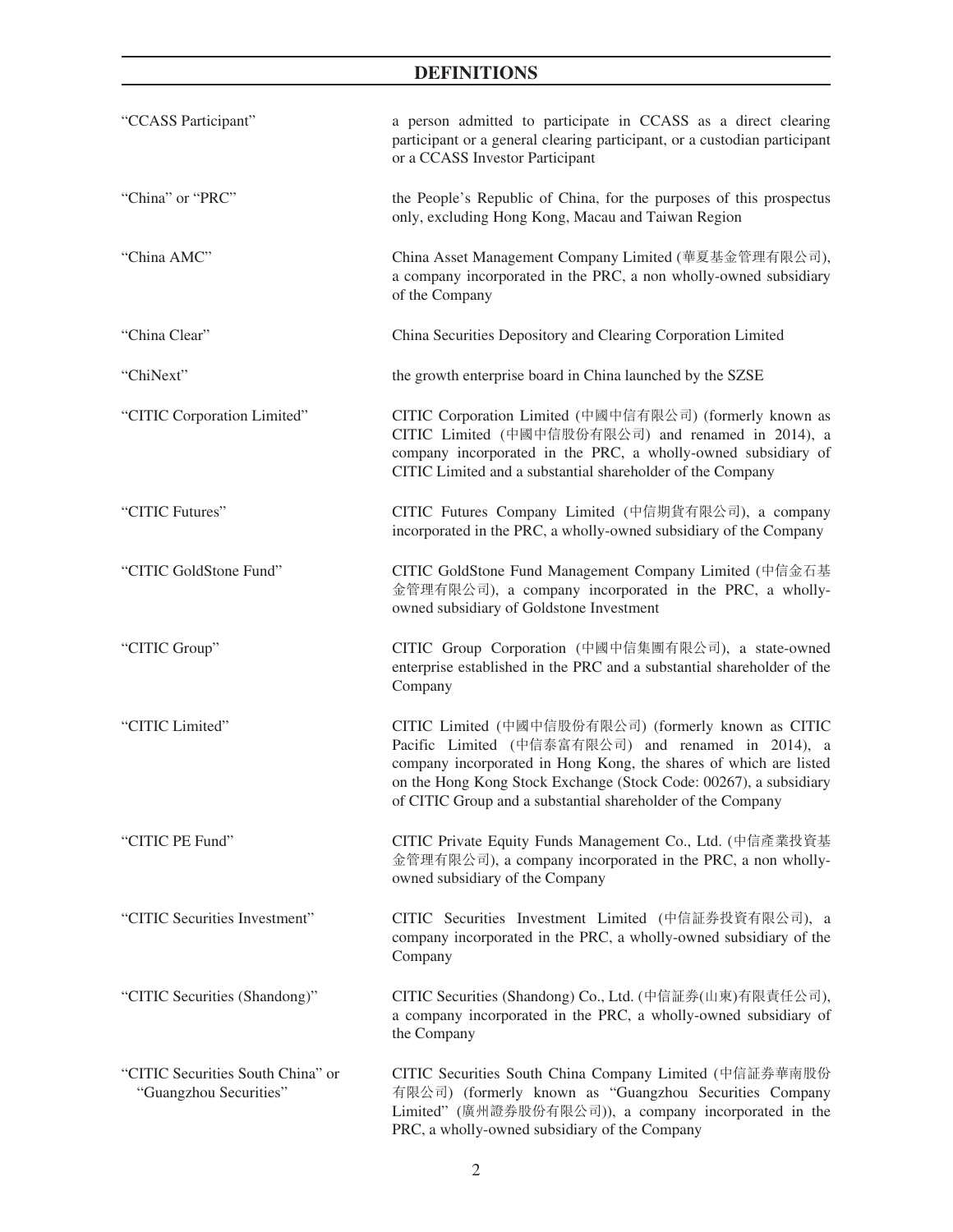| "CLSA B.V."                  | a private limited company incorporated under the laws of the<br>Netherlands and became a wholly-owned subsidiary of CSI on<br>31 July 2013                                                                                                                                                                                                                                                                                                                                                                                                                                                                                                                                                                          |
|------------------------------|---------------------------------------------------------------------------------------------------------------------------------------------------------------------------------------------------------------------------------------------------------------------------------------------------------------------------------------------------------------------------------------------------------------------------------------------------------------------------------------------------------------------------------------------------------------------------------------------------------------------------------------------------------------------------------------------------------------------|
| "CLSA Limited"               | CLSA Limited, a company incorporated in Hong Kong and a wholly-<br>owned subsidiary of the Company                                                                                                                                                                                                                                                                                                                                                                                                                                                                                                                                                                                                                  |
| "CMSHK"                      | China Merchants Securities (HK) Co., Limited                                                                                                                                                                                                                                                                                                                                                                                                                                                                                                                                                                                                                                                                        |
| "Companies Ordinance"        | the Companies Ordinance (Chapter 622 of the Laws of Hong Kong)<br>as amended, supplemented or otherwise modified from time to time                                                                                                                                                                                                                                                                                                                                                                                                                                                                                                                                                                                  |
| "Companies (WUMP) Ordinance" | the Companies (Winding Up and Miscellaneous Provisions)<br>Ordinance (Chapter 32 of the Laws of Hong Kong) as amended,<br>supplemented or otherwise modified from time to time                                                                                                                                                                                                                                                                                                                                                                                                                                                                                                                                      |
| "Company"                    | CITIC Securities Company Limited (中信証券股份有限公司), a joint<br>stock company incorporated in the PRC with limited liability, whose<br>H Shares and A Shares are listed on the Hong Kong Stock Exchange<br>(stock code: 6030) and the SSE (stock code: 600030), respectively                                                                                                                                                                                                                                                                                                                                                                                                                                              |
| "connected person(s)"        | has the meaning ascribed to it under the Hong Kong Listing Rules                                                                                                                                                                                                                                                                                                                                                                                                                                                                                                                                                                                                                                                    |
| "controlling shareholder(s)" | has the meaning ascribed to it under the Hong Kong Listing Rules                                                                                                                                                                                                                                                                                                                                                                                                                                                                                                                                                                                                                                                    |
| "COVID-19"                   | novel coronavirus (COVID-19), a coronavirus identified as the cause<br>of an outbreak of respiratory illness                                                                                                                                                                                                                                                                                                                                                                                                                                                                                                                                                                                                        |
| "CSI"                        | CITIC Securities International Co., Ltd. (中信証券國際有限公司), a<br>company incorporated in Hong Kong, a wholly-owned subsidiary of<br>the Company                                                                                                                                                                                                                                                                                                                                                                                                                                                                                                                                                                          |
| "CSRC"                       | China Securities Regulatory Commission (中國證券監督管理委員會)                                                                                                                                                                                                                                                                                                                                                                                                                                                                                                                                                                                                                                                                |
| "CSRC Announcement"          | CSRC Announcement [2016] No. 21 "Filing Requirements for<br>Hong Kong Listed Issuers Making Rights Issues to Mainland<br>Shareholders through Mainland-Hong Kong Stock Connect"                                                                                                                                                                                                                                                                                                                                                                                                                                                                                                                                     |
| "Director(s)"                | the director(s) of the Company                                                                                                                                                                                                                                                                                                                                                                                                                                                                                                                                                                                                                                                                                      |
| "EIT Law"                    | Enterprise Income Tax Law of the PRC (中華人民共和國企業所得税法),<br>as amended, supplemented or otherwise modified from time to time                                                                                                                                                                                                                                                                                                                                                                                                                                                                                                                                                                                           |
| "Excess Application Form(s)" | application form(s) for excess H Rights Shares                                                                                                                                                                                                                                                                                                                                                                                                                                                                                                                                                                                                                                                                      |
| "Excluded H Shareholder(s)"  | the H Shareholder(s) whose name(s) appeared in the H Shareholders'<br>Register on the H Share Record Date and whose address(es) as shown in<br>such register is/are in any of the Specified Territories, except for those H<br>Shareholders with addresses in the PRC or the U.S. who fulfil the<br>relevant requirements to the satisfaction of the Company; and any H<br>Shareholders or Beneficial H Shareholders at that time who are otherwise<br>known by the Company to be resident in any of the Specified Territories,<br>except for those H Shareholders or Beneficial H Shareholders with<br>addresses in the PRC or the U.S. who fulfil the relevant requirements to<br>the satisfaction of the Company |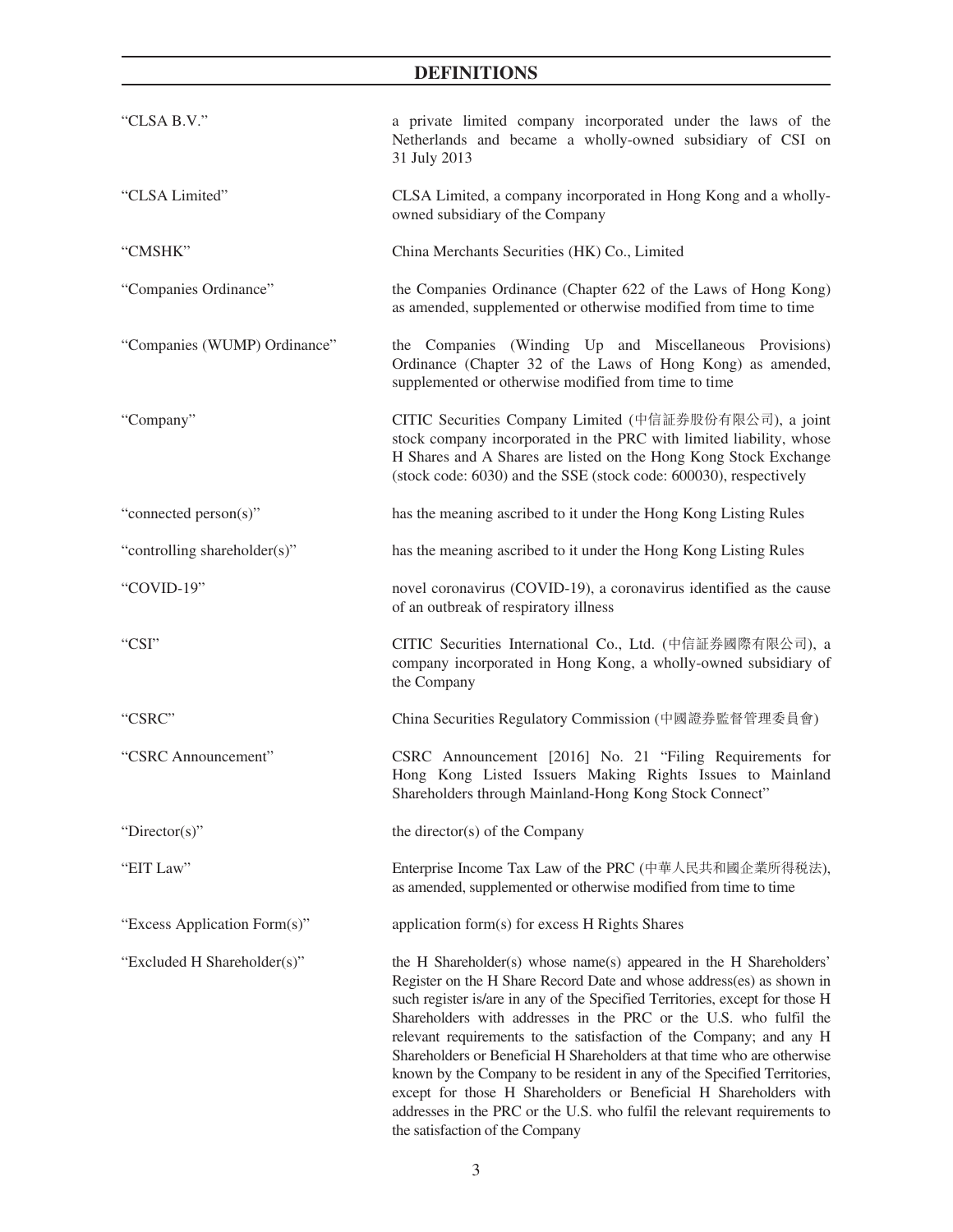| "Financial Holdings Limited"      | Guangzhou Yuexiu Financial Holdings Company Limited (廣州越秀<br>金融控股集團有限公司), a company incorporated in the PRC, a<br>wholly-owned subsidiary of Yuexiu Financial Holdings and a<br>shareholder of the Company |
|-----------------------------------|------------------------------------------------------------------------------------------------------------------------------------------------------------------------------------------------------------|
| "GoldStone Investment"            | GoldStone Investment Co., Ltd. (金石投資有限公司), a company<br>incorporated in the PRC, a wholly-owned subsidiary of the Company                                                                                  |
| "GoldStone Zexin"                 | GoldStone Zexin Investment Management Co., Ltd. (金石澤信投資管<br>理有限公司), a company incorporated in the PRC, a wholly-owned<br>subsidiary of GoldStone Investment                                                |
| "Group", "us" or "we"             | the Company and its subsidiaries                                                                                                                                                                           |
| "H Rights Shares"                 | the new H Shares proposed to be allotted and issued to the Qualified<br>H Shareholders pursuant to the H Share Rights Issue                                                                                |
| "H Share(s)"                      | the overseas-listed foreign share(s) in the ordinary share capital of the<br>Company with a nominal value of RMB1.00 each, which is/are listed<br>on the Hong Kong Stock Exchange (stock code: 6030)       |
| "H Share Record Date"             | Tuesday, 8 February 2022, or such other date to be determined by the<br>Board or its authorised person(s) by reference to which entitlements<br>to the H Share Rights Issue are to be determined           |
| "H Share Registrar"               | Computershare Hong Kong Investor Services Limited                                                                                                                                                          |
| "H Share Rights Issue"            | the proposed issue of up to 341,749,155 H Rights Shares at the<br>Subscription Price on the basis of 1.5 H Rights Shares for every 10<br>existing H Shares held on the H Share Record Date                 |
| "H Share Rights Issue Prospectus" | the prospectus issued by the Company and despatched to the H<br>Shareholders in relation to the H Share Rights Issue, which contains<br>further details of the H Share Rights Issue                        |
| "H Shareholder(s)"                | holder(s) of the H Shares                                                                                                                                                                                  |
| "H Shareholders' Register"        | the register of members of H Shares of the Company                                                                                                                                                         |
| "HK Northbound Trading Investors" | the Hong Kong investors who hold the shares of PRC-listed<br>companies through HKSCC as nominee under Shanghai-Hong Kong<br>Stock Connect and Shenzhen-Hong Kong Stock Connect                             |
| "HKSCC"                           | Hong Kong Securities Clearing Company Limited                                                                                                                                                              |
| "HKSCC Nominees"                  | HKSCC Nominees Limited, a wholly-owned subsidiary of HKSCC                                                                                                                                                 |
| "HK\$" or "Hong Kong dollars"     | Hong Kong dollars, the lawful currency of Hong Kong                                                                                                                                                        |
| "Hong Kong"                       | the Hong Kong Special Administrative Region of the PRC                                                                                                                                                     |
| "Hong Kong Listing Rules"         | The Rules Governing the Listing of Securities on The Stock<br>Exchange of Hong Kong Limited                                                                                                                |
| "Hong Kong Stock Exchange"        | The Stock Exchange of Hong Kong Limited                                                                                                                                                                    |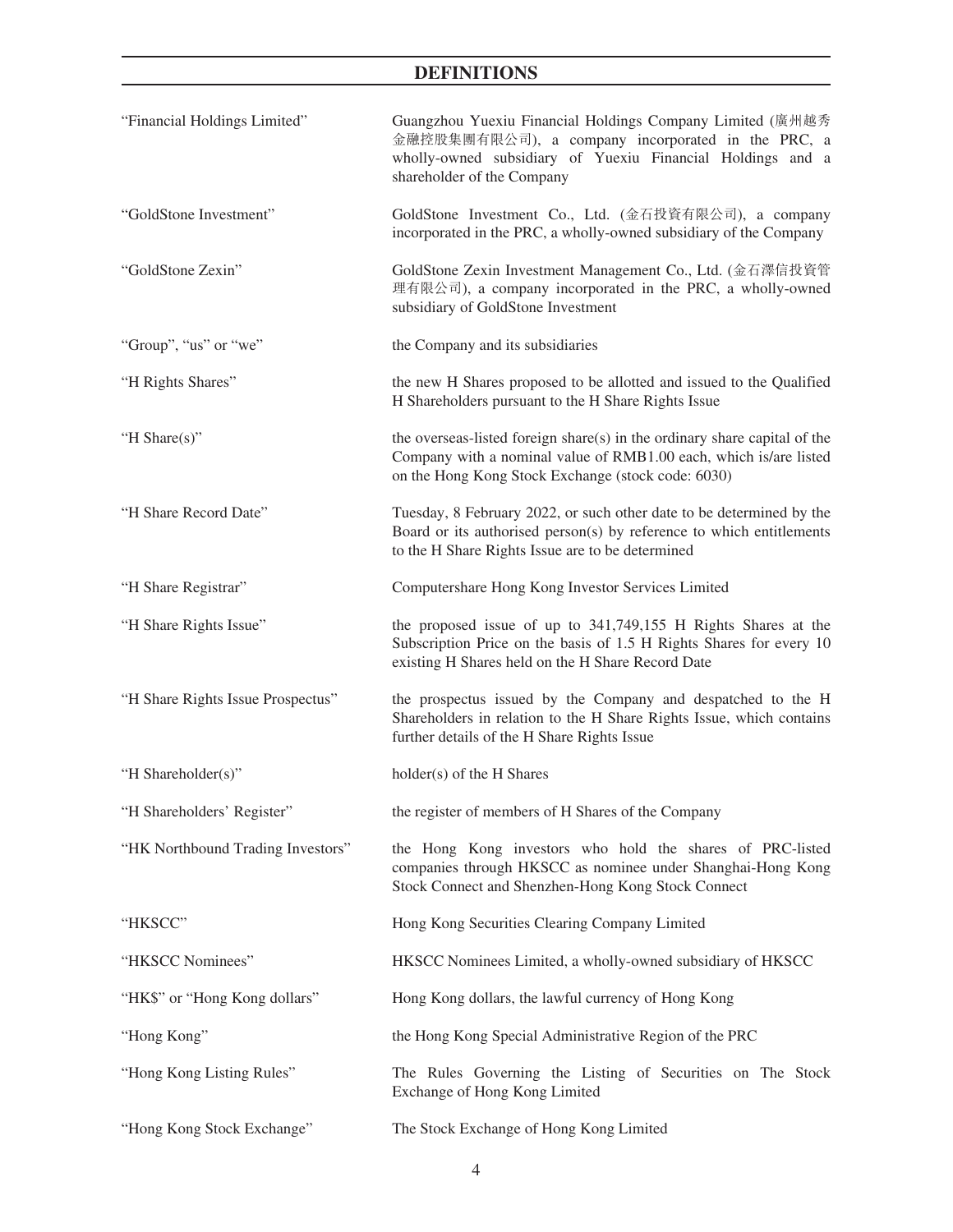| "HTISEC"                           | Haitong International Securities Company Limited (海通國際證券有限<br>公司)                                                                                                                                                                                                                                                                                      |
|------------------------------------|--------------------------------------------------------------------------------------------------------------------------------------------------------------------------------------------------------------------------------------------------------------------------------------------------------------------------------------------------------|
| "Intermediary"                     | in relation to a Beneficial H Shareholder whose H Shares are<br>deposited in CCASS and registered in the name of HKSCC<br>Nominees, means the Beneficial H Shareholder's broker, custodian,<br>nominee or other relevant person who is a CCASS Participant or who<br>has deposited the Beneficial H Shareholder's H Shares with a CCASS<br>Participant |
| "Joint Global Coordinators"        | CLSA Limited, CMSHK and HTISEC                                                                                                                                                                                                                                                                                                                         |
| "Kington Securities"               | Kington Securities Limited Liability Company (金通證券有限責任公<br>$\overline{\mathbb{E}}$ ), a company incorporated in PRC, a wholly-owned securities<br>subsidiary of the Company                                                                                                                                                                            |
| "Last Acceptance Date"             | Wednesday, 23 February 2022, being the last day for acceptance of<br>and payment for H Rights Shares and application and payment for<br>excess H Rights Shares                                                                                                                                                                                         |
| "Latest Practicable Date"          | 28 January 2022, being the latest practicable date prior to the printing<br>of this prospectus                                                                                                                                                                                                                                                         |
| "Latest Time for Termination"      | 5:00 p.m. on Thursday, 24 February 2022                                                                                                                                                                                                                                                                                                                |
| "Macau"                            | the Macau Special Administrative Region of the PRC                                                                                                                                                                                                                                                                                                     |
| "Nil-paid H Rights"                | the rights to subscribe for H Rights Shares (in the form of H Rights<br>Shares in nil-paid form) before the Subscription Price is paid                                                                                                                                                                                                                 |
| "OTC"                              | over-the-counter                                                                                                                                                                                                                                                                                                                                       |
| "PRC Company Law"                  | the Company Law of the People's Republic of China (《中華人民共和<br>國公司法》)                                                                                                                                                                                                                                                                                   |
| "PRC Southbound Trading Investors" | PRC investors including enterprises and individuals who hold the<br>shares of Hong Kong listed companies through China Clear as<br>Shanghai-Hong<br>Stock<br>nominee<br>under<br>Kong<br>Connect<br>and<br>Shenzhen-Hong Kong Stock Connect                                                                                                            |
| "Price Determination Date"         | Thursday, 13 January 2022, the date on which the Subscription Price<br>was fixed for the purpose of the Rights Issue                                                                                                                                                                                                                                   |
| "Prospectus Documents"             | this prospectus, the Provisional Allotment Letter and the Excess<br><b>Application Form</b>                                                                                                                                                                                                                                                            |
| "Provisional Allotment Letter(s)"  | provisional allotment letter(s) for the H Rights Shares                                                                                                                                                                                                                                                                                                |
| "Qualified A Shareholder(s)"       | the A Shareholder(s) whose name(s) appear(s) on the register of the<br>Company at the Shanghai branch of China Clear after the close of<br>trading on the A Share Record Date                                                                                                                                                                          |
| "Qualified H Shareholder(s)"       | the H Shareholder(s) whose name(s) appear(s) on the H Shareholders'<br>Register on the H Share Record Date and who are not Excluded H<br>Shareholders                                                                                                                                                                                                  |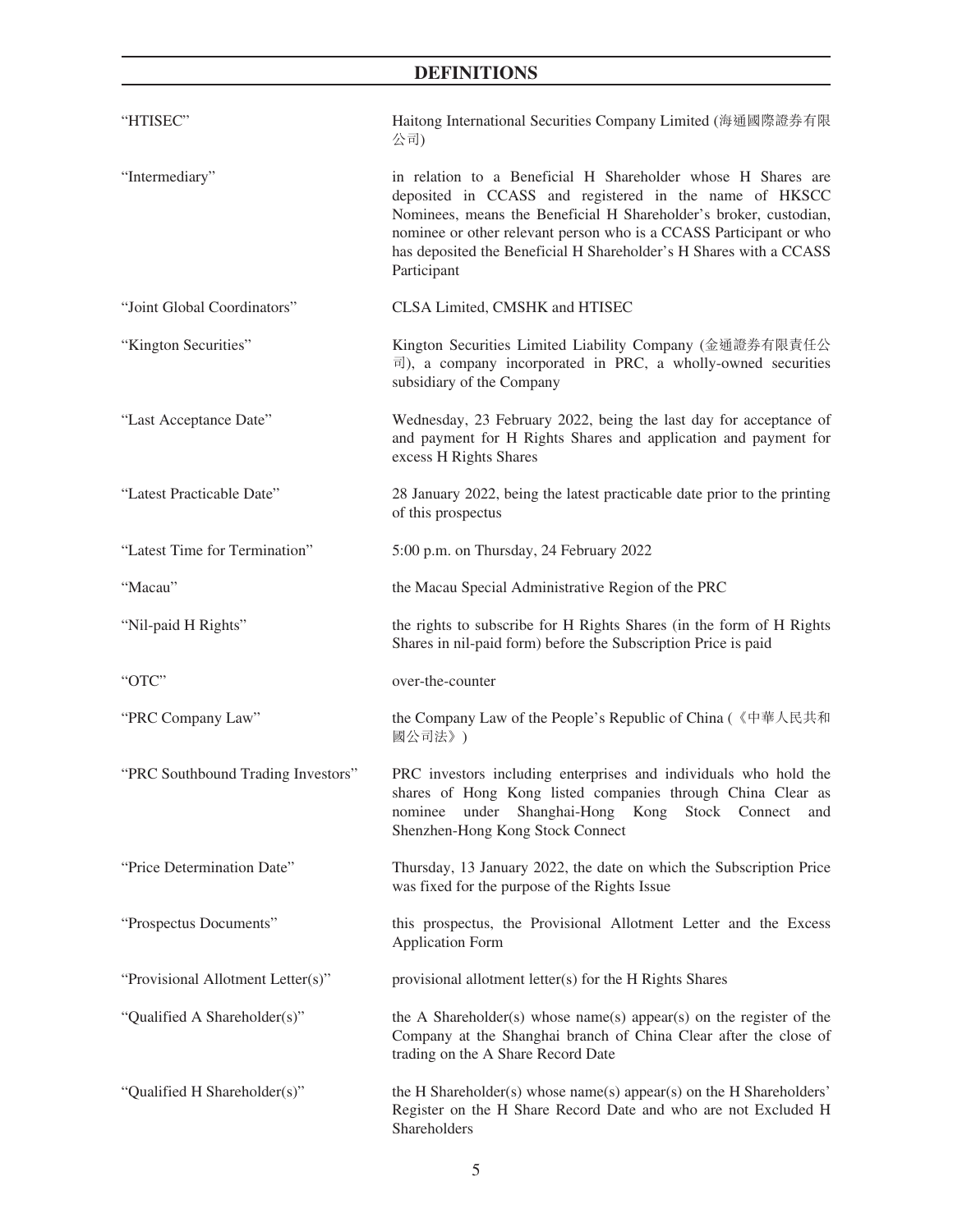| "Record Date(s)"                   | the A Share Record Date and/or the H Share Record Date                                                                                                                                                               |
|------------------------------------|----------------------------------------------------------------------------------------------------------------------------------------------------------------------------------------------------------------------|
| "REITs"                            | real estate investment trust                                                                                                                                                                                         |
| "Rights Issue"                     | the A Share Rights Issue and/or the H Share Rights Issue                                                                                                                                                             |
| "Rights Share(s)"                  | the A Rights Share(s) and/or the H Rights Share(s)                                                                                                                                                                   |
| "RMB"                              | Renminbi, the lawful currency of the PRC                                                                                                                                                                             |
| "SFO"                              | the Securities and Futures Ordinance (Chapter 571 of the Laws of<br>Hong Kong) as amended, supplemented or otherwise modified from<br>time to time                                                                   |
| "Shanghai-Hong Kong Stock Connect" | the securities trading and clearing links programme developed by the<br>Hong Kong Stock Exchange, the SSE, HKSCC and China Clear for<br>the establishment of mutual market access between Hong Kong and<br>Shanghai  |
| "Share $(s)$ "                     | the A Share(s) and/or the H Share(s)                                                                                                                                                                                 |
| "Shareholder(s)"                   | holder(s) of the Shares                                                                                                                                                                                              |
| "Shenzhen-Hong Kong Stock Connect" | the securities trading and clearing links programme developed by the<br>Hong Kong Stock Exchange, the SZSE, HKSCC and China Clear for<br>the establishment of mutual market access between Hong Kong and<br>Shenzhen |
| "Specified Territory(ies)"         | the PRC, Macau, Taiwan region, Austria, Bahamas, Chile, Finland,<br>India, Japan, Korea, Liechtenstein, New Zealand, Philippines, Saudi<br>Arabia, Spain, United Arab Emirates, and the U.S.                         |
| "SSE"                              | the Shanghai Stock Exchange                                                                                                                                                                                          |
| "State Council"                    | the State Council of the PRC (中國國務院)                                                                                                                                                                                 |
| "Subscription Price(s)"            | the subscription price of HK\$17.67 per H Rights Share and/or the<br>subscription price of RMB14.43 per A Rights Share (as the case may<br>be)                                                                       |
| "subsidiary(ies)"                  | has the meaning ascribed to it under the Hong Kong Listing Rules                                                                                                                                                     |
| "substantial shareholder(s)"       | has the meaning ascribed to it under the Hong Kong Listing Rules                                                                                                                                                     |
| "Supervisor(s)"                    | the supervisor(s) of the Company                                                                                                                                                                                     |
| "Supervisory Committee"            | the supervisory committee of the Company                                                                                                                                                                             |
| "SZSE"                             | the Shenzhen Stock Exchange                                                                                                                                                                                          |
| "Takeovers Code"                   | The Codes on Takeovers and Mergers and Share Buy-backs, as<br>amended and supplemented from time to time                                                                                                             |
| "Underwriters"                     | CLSA Limited, CMSHK and HTISEC                                                                                                                                                                                       |
| "Underwriting Agreement"           | the underwriting agreement dated Friday, 14 January 2022 entered<br>into between the Company and the Underwriters in relation to the H<br>Share Rights Issue                                                         |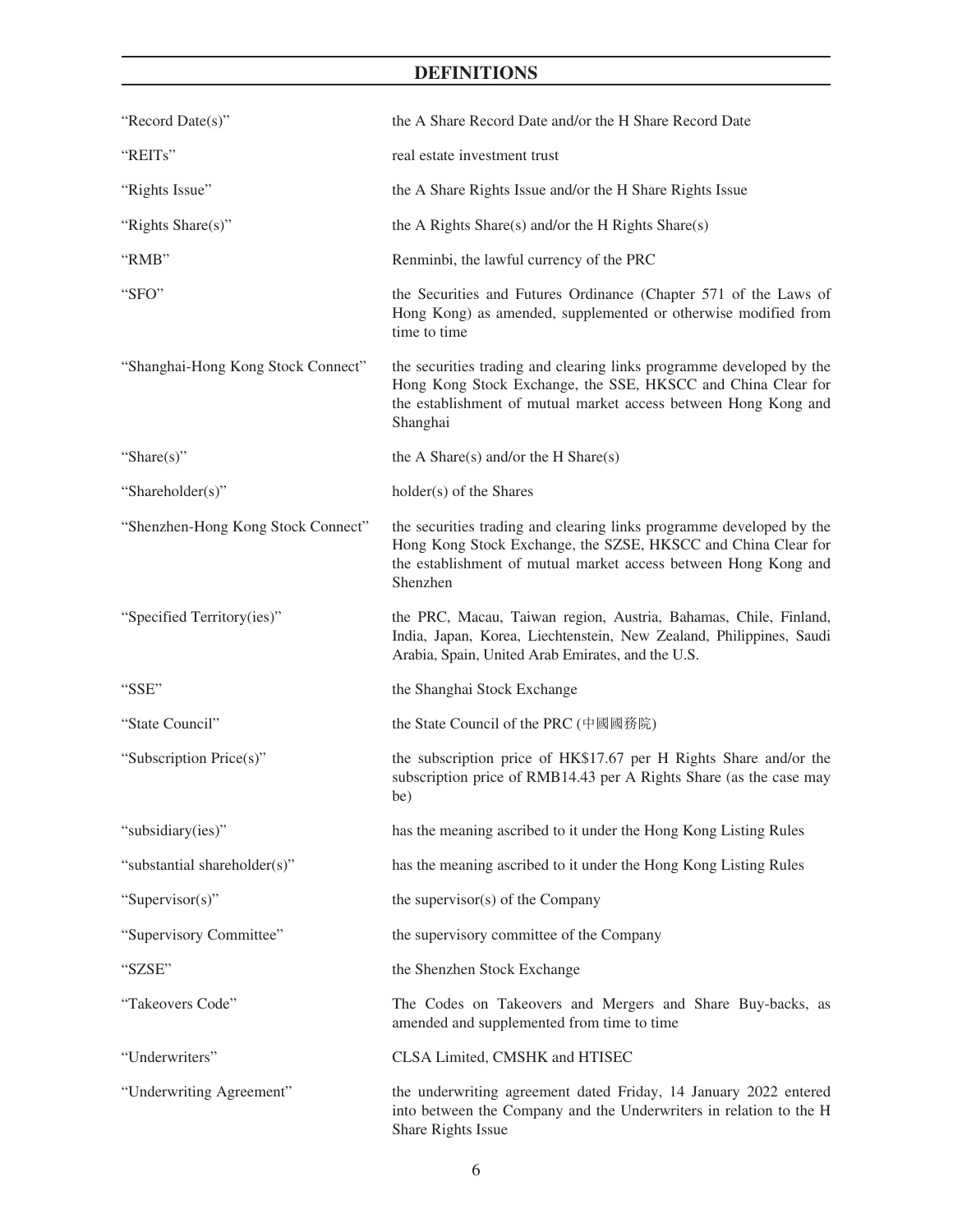| "Untaken H Rights Share(s)"                  | the H Rights Share(s) not taken up by Qualified H Shareholders by<br>way of Provisional Allotment Letter(s) and Excess Application<br>Form(s), and by transferees of Nil-paid H Rights                  |
|----------------------------------------------|---------------------------------------------------------------------------------------------------------------------------------------------------------------------------------------------------------|
| "U.S." or "United States"                    | the United States of America, its territories, its possessions and all<br>areas subject to its jurisdiction                                                                                             |
| "U.S. dollars"                               | United States dollars, the lawful currency of the United States                                                                                                                                         |
| "U.S. Securities Act"                        | the United States Securities Act of 1933, as amended, and the rules<br>and regulations promulgated thereunder                                                                                           |
| "Yuexiu Financial Holdings"                  | Guangzhou Yuexiu Financial Holdings Group Company Limited (廣<br>州越秀金融控股集團股份有限公司), a company incorporated in the<br>PRC, a subsidiary of Yuexiu Holdings Limited and a shareholder of<br>the Company     |
| "Yuexiu Financial International"             | Yuexiu Financial International Holdings Limited (越秀金融國際控股<br>有限公司), a company incorporated in Hong Kong, a wholly-owned<br>subsidiary of Financial Holdings Limited and a shareholder of the<br>Company |
| "Yuexiu Holdings Limited"                    | Guangzhou Yue Xiu Holdings Limited (廣州越秀集團股份有限公司),<br>a company incorporated in the PRC and a shareholder of the<br>Company                                                                             |
| $``\%"$                                      | per cent                                                                                                                                                                                                |
| "2021 First A Shareholders<br>Class Meeting" | the 2021 First A Shareholders Class Meeting of the Company<br>convened on 29 June 2021, on which the resolutions in relation to the<br>Rights Issue were considered and approved                        |
| "2021 First H Shareholders<br>Class Meeting" | the 2021 First H Shareholders Class Meeting of the Company<br>convened on 29 June 2021, on which the resolutions in relation to the<br>Rights Issue were considered and approved                        |

*Unless otherwise specified in this prospectus, translations of RMB to HK\$ are made in this prospectus for illustration only, at the rate of RMB1 to HK\$0.81662. No representation is made that any amounts in RMB could have been or could be converted at that rate or at any other rates.*

*Unless otherwise specified in this prospectus, all figures disclosed in the "Risk Factors" and "Business" sections of this prospectus are presented in accordance with IFRS.*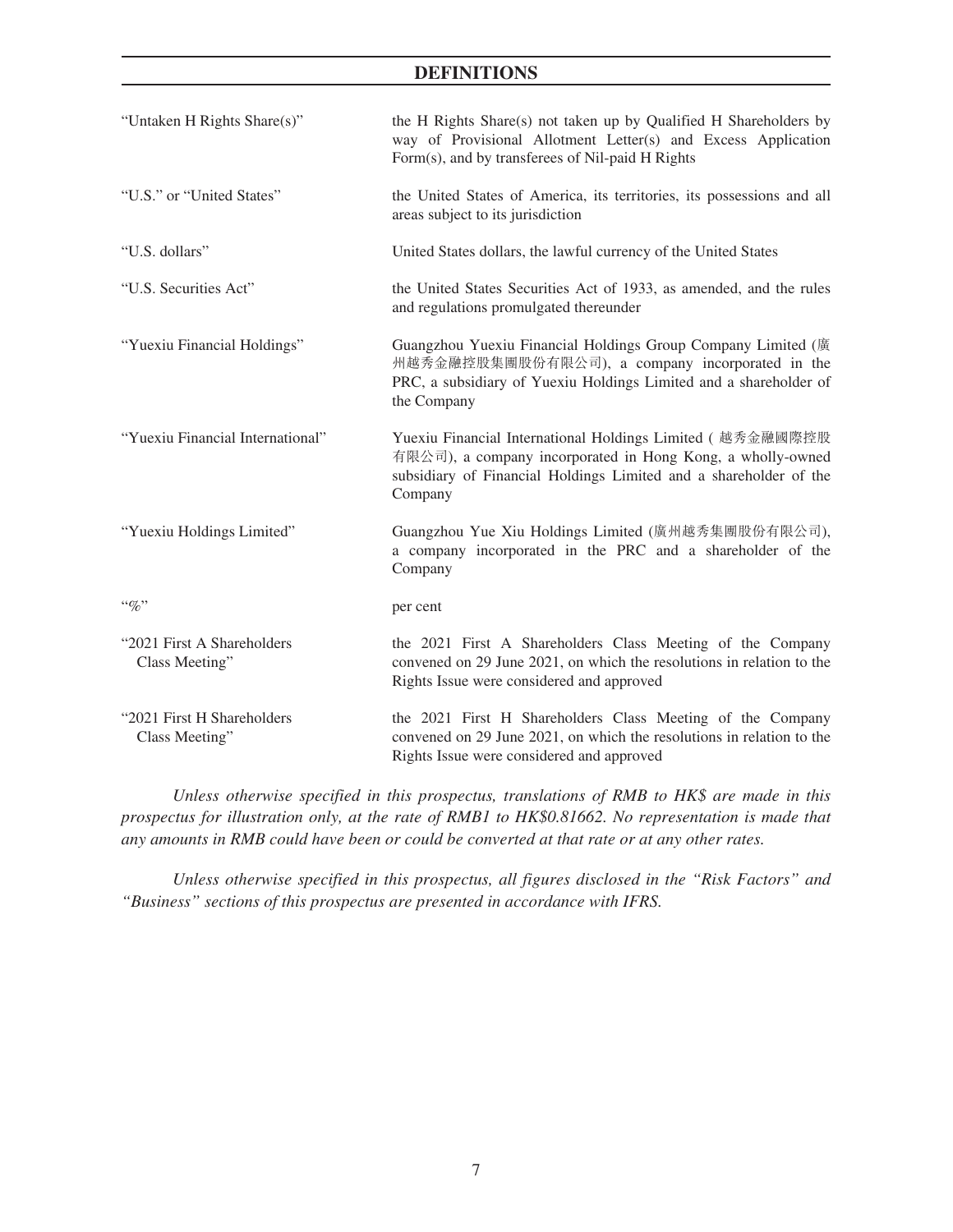## **EXPECTED TIMETABLE**

## <span id="page-20-0"></span>**EXPECTED H SHARE RIGHTS ISSUE TIMETABLE**

| Last day of dealings in H Shares on a cum-rights basis  Tuesday, 25 January 2022                                                                                    |
|---------------------------------------------------------------------------------------------------------------------------------------------------------------------|
| First day of dealings in H Shares on an ex-rights basis  Wednesday, 26 January 2022                                                                                 |
| Latest time for lodging transfer of H Shares in order to qualify for 4:30 p.m. on Thursday, 27 January<br>2022                                                      |
| Friday, 28 January 2022 to<br>Tuesday, 8 February 2022 (both<br>days inclusive)                                                                                     |
|                                                                                                                                                                     |
|                                                                                                                                                                     |
|                                                                                                                                                                     |
|                                                                                                                                                                     |
| 2022                                                                                                                                                                |
|                                                                                                                                                                     |
| Latest time for acceptance of and payment for H Rights Shares and 4:00 p.m. on Wednesday, 23<br>application and payment for excess H Rights Shares<br>February 2022 |
| Latest time for the termination of the Underwriting Agreement<br>and for the H Share Rights Issue to be become<br>5:00 p.m. on Thursday, 24 February<br>2022        |
| Announcement of results of acceptance of and excess applications for H                                                                                              |
| Despatch of certificates for fully-paid H Rights Shares  Thursday, 3 March 2022                                                                                     |
| Despatch of refund cheques in respect of wholly or partially unsuccessful                                                                                           |
| Commencement of dealings in fully-paid H Rights Shares  9:00 a.m. on Friday, 4 March 2022                                                                           |

*All times and dates herein refer to Hong Kong local time and dates. Shareholders should note that the dates specified in the expected timetable of the H Share Rights Issue as set out above, and in other parts of this prospectus, are indicative only and may be changed by the Board. In the event any special circumstances arise, the Board or the authorised person(s) by the Board may extend or make adjustments to the timetable if it considers appropriate. Any such change to the expected timetables will be published or notified to the Shareholders accordingly.*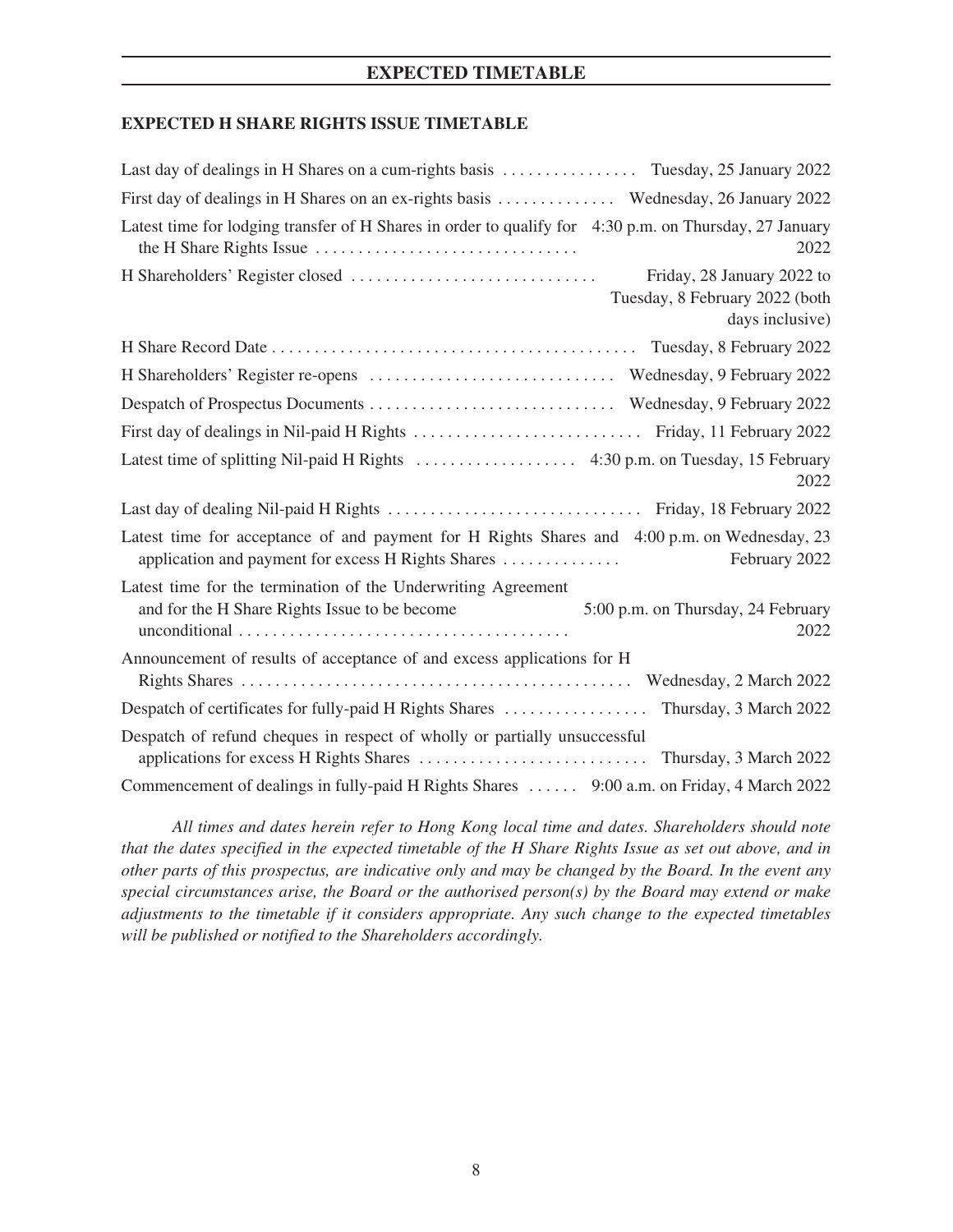## **EXPECTED TIMETABLE**

## **EFFECT OF BAD WEATHER ON THE LATEST TIME FOR ACCEPTANCE OF AND PAYMENT FOR H RIGHTS SHARES AND APPLICATION AND PAYMENT FOR EXCESS H RIGHTS SHARES**

The latest time for acceptance of and payment for H Rights Shares and application and payment for excess H Rights Shares will not take place if there is:

- a tropical cyclone warning signal number 8 or above, or
- "extreme conditions" caused by a super typhoon or a "black" rainstorm warning
- (i) in force in Hong Kong at any local time before 12:00 noon and no longer in force after 12:00 noon on the Last Acceptance Date. Instead the latest time for acceptance of and payment for the H Rights Shares and application and payment for excess H Rights Shares will be extended to 5:00 p.m. on the same Business Day; or
- (ii) in force in Hong Kong at any local time between 12:00 noon and 4:00 p.m. on the Last Acceptance Date. Instead the latest time for acceptance of and payment for H Rights Shares and application and payment for excess H Rights Shares will be rescheduled to 4:00 p.m. on the following Business Day which does not have either of those warnings in force at any time between 9:00 a.m. and 4:00 p.m.

If the latest time for acceptance of and payment for H Rights Shares and application and payment for excess H Rights Shares does not take place on the Last Acceptance Date, the dates mentioned in this section may be affected. An announcement will be made by the Company as soon as practicable in such event.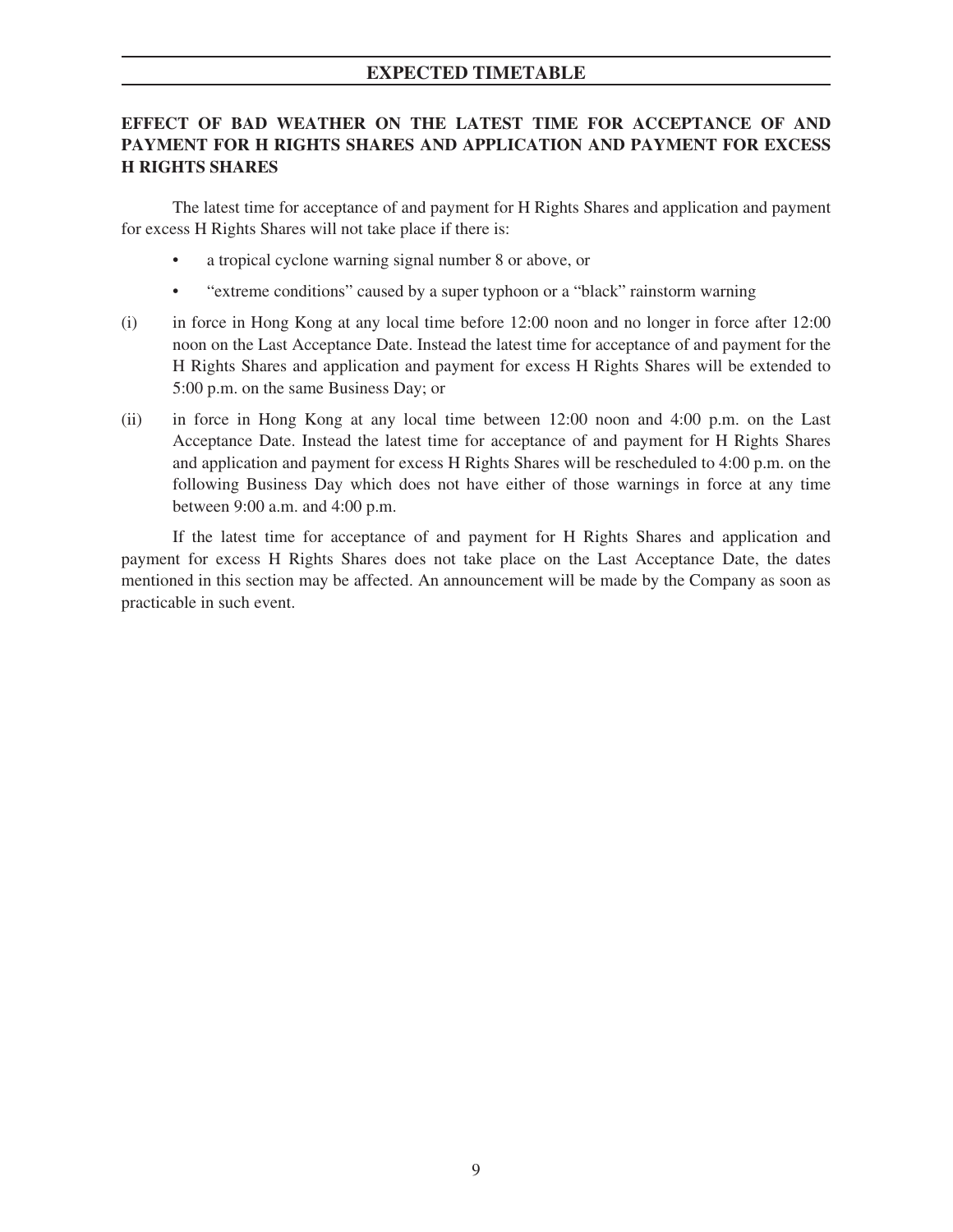## **SUMMARY OF THE RIGHTS ISSUE**

<span id="page-22-0"></span>*The following information is derived from, and should be read in conjunction with, the full text of this prospectus.*

## **H SHARE RIGHTS ISSUE STATISTICS**

| Basis of H Share Rights Issue:                                 | 1.5 H Rights Shares for every 10 existing H Shares held by Qualified<br>H Shareholders on the H Share Record Date |
|----------------------------------------------------------------|-------------------------------------------------------------------------------------------------------------------|
| Number of H Shares in issues as at<br>Latest Practicable Date: | 2,278,327,700 H Shares                                                                                            |
| Number of H Rights Shares proposed to<br>be issued:            | 341,749,155 H Rights Shares                                                                                       |
| Subscription Price for the H Rights<br>Shares:                 | HK\$17.67 per H Rights Share                                                                                      |
| <b>A SHARE RIGHTS ISSUE STATISTICS</b>                         |                                                                                                                   |

| Basis of A Share Rights Issue:                                        | 1.5 A Rights Shares for every 10 existing A Shares held by Qualified<br>A Shareholders on the A Share Record Date |
|-----------------------------------------------------------------------|-------------------------------------------------------------------------------------------------------------------|
| Number of A Shares in issues as at<br>Latest Practicable Date:        | 10,648,448,329 A Shares                                                                                           |
| Number of A Rights Shares to be issued: 1,552,021,645 A Rights Shares |                                                                                                                   |
| Subscription Price for the A Rights<br>Shares:                        | RMB14.43 per A Rights Share                                                                                       |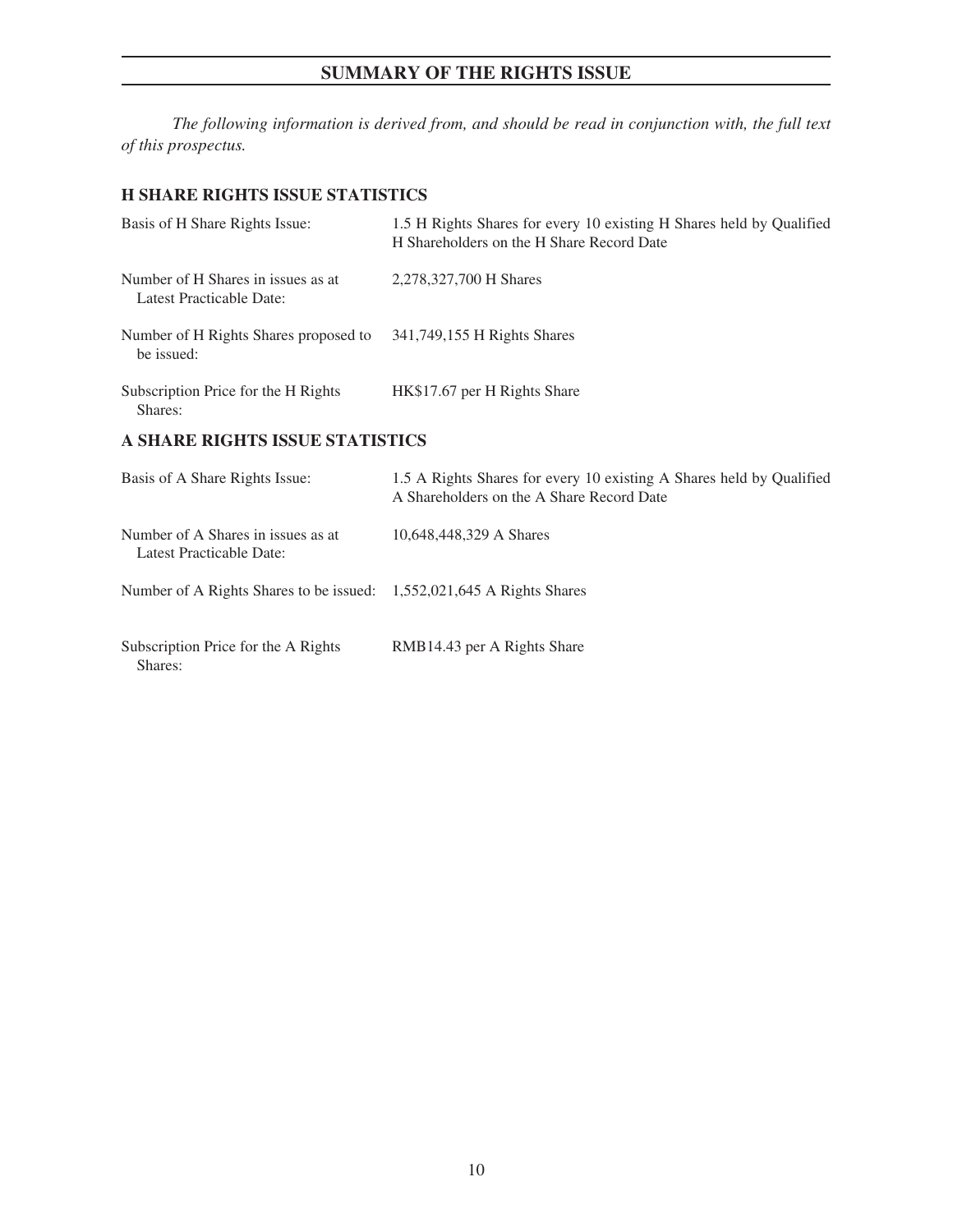<span id="page-23-0"></span>*You should carefully consider the risks described below as well as other information contained in this prospectus before making an investment decision. The occurrence of any of the following events could harm the Company. If these events occur, the trading prices of H Shares and the Nil-paid H Rights could decline, and you may lose all or part of your investment. Additional risks not currently known to the Company or that the Company now deem immaterial may also harm the Company and affect your investment.*

## **MARKET FLUCTUATION RISKS**

China's securities market, affected by various factors such as national economic situation, domestic and international economic situation, national macro-economic policy, overseas financial market situation and investors' behaviour, is characterised by strong periodicity and great fluctuation. Most of the Company's revenues and profits are derived from investment banking, wealth management, asset management and financial market that are highly related to the securities market. The Company's profitability is prone to fluctuations due to the periodicity and fluctuation of the securities market.

China's securities market has been established for a relatively short period of time. Compared with the securities markets of developed countries abroad, China's securities market, an emerging market, is still in the stage of gradual improvement, with relatively large fluctuations. At present, the international economic and financial situation is complicated, and external uncertainties are increasing. If the securities market fluctuates significantly, it will have a direct impact on investors' willingness to participate and corporate financing, etc. As a result, the operational risks of the Company's investment banking, wealth management, asset management, financial market and other businesses will increase, and the Company's profitability may fluctuate significantly.

## **RISKS OF SECURITIES INDUSTRY**

## **1. Risks of intensified domestic industrial competition**

After more than 30 years of development, the number and scale of domestic securities companies have increased at a high speed, but China's securities market has developed for a relatively short period, the domestic capital market has less investment varieties, and financial derivatives are still in the early stage of development. Therefore, the securities industry business is highly homogeneous, the business types and the target customer groups are similar, and the industrial competition is becoming increasingly fierce. Meanwhile, with the comprehensive and quality-oriented development of China's securities industry, large-scale comprehensive securities companies have continuously gathered advantageous resources, and the industry concentration ratio has increased. In the future, the Company will continue to face competitive pressure from other domestic large-scale comprehensive securities companies in various business areas.

## **2. Risks arising from competition with foreign-invested securities companies**

Since China's entry into the World Trade Organisation (WTO), foreign investment has been introduced in many industries in China, and the opening up of China's securities industry has taken substantial steps. In April 2018, CSRC officially issued the Administrative Measures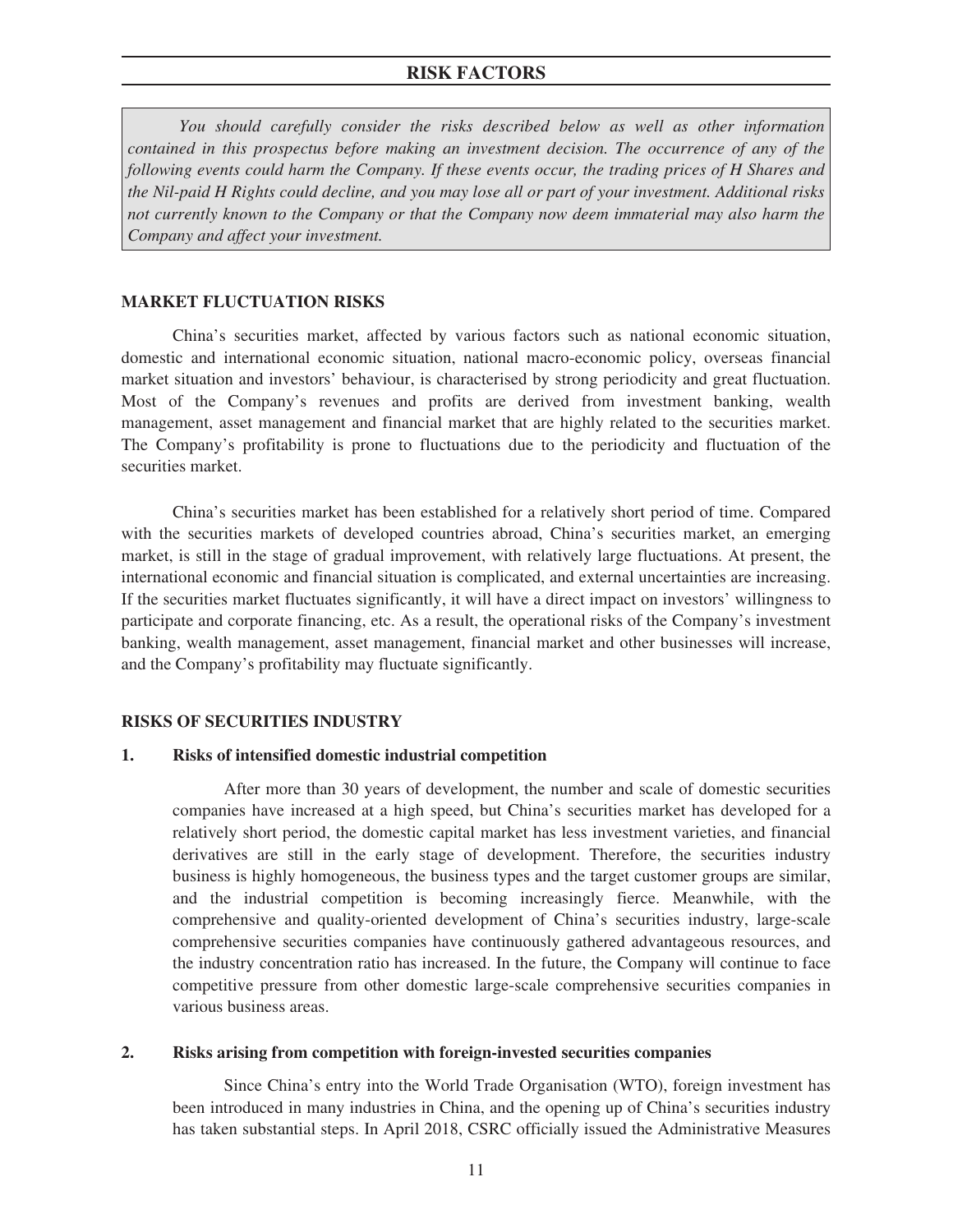for Foreign-invested Securities Companies(《外商投資證券公司管理辦法》), which mainly involves allowing foreign investors to control joint-venture securities companies and gradually liberalising the business scope of joint-venture securities companies. In March 2020, CSRC formally made it clear that from 1 April 2020, the restrictions on the ratio of foreign investment shares of securities companies should be abolished. The revision of the above contents will attract more foreign securities companies to participate in China's financial market. Foreigninvested financial institutions have strong competitive advantages in management capability, capital strength and overseas market experience. If the Company fails to replenish its capital strength in time, the Company cannot maintain and strengthen the established competitive advantages and will face the risk of losing customers and declining market share.

## **3. Risks arising from competition with other financial institutions**

In recent years, with the rapid development of the financial industry, commercial banks, insurance companies and some non-banking financial institutions, by virtue of their advantages in capital strength, customer resources and network channels, have constantly explored and innovated in product types and business models. The infiltration effect among financial industries has gradually emerged, which has intensified the competition in the securities industry to some extent.

At the same time, some fintech companies, Internet finance companies and other non-traditional financial institutions continuously innovating Internet financial service models and launching diversified financial products, posing a great impact on the traditional securities business model. If the Company fails to make rapid and precise layout in the Internet finance field and realise digital and information-based transformation, it may face the risk of declining market share and decreasing competitive position in the future.

## **RISKS OF CHANGES IN POLICIES, LAWS AND REGULATIONS**

China's securities industry is a franchise industry subject to strict state supervision. China has promulgated such laws and regulations, departmental rules and normative documents as the Securities Law of the People's Republic of China (《中華人民共和國證券法》), the Regulations on Supervision and Management of Securities Companies (《證券公司監督管理條例》), and the Regulations on Risk Handling of Securities Companies (《證券公司風險處置條例》) to supervise and regulate the operation and development of various businesses of securities companies. Changes in relevant laws, regulations and regulatory policies may directly cause fluctuations in the securities market and changes in the development environment of the securities industry, which may affect the Company's business development and bring certain uncertainty to the Company's operating performance.

## **OPERATIONAL AND BUSINESS RISKS**

## **1. Risks of investment banking business**

Investment banking business is one of the major traditional businesses of the Company, which mainly consists of equity financing, debt financing, asset-backed securitization and financial advisory services. When the Company acts as a sponsor, underwriter or financial advisor for M&A transactions, there exists the risk of being punished by CSRC, stock exchanges and other regulatory authorities due to failure to perform duties diligently and insufficient information disclosure. During the implementation of project, there is a risk of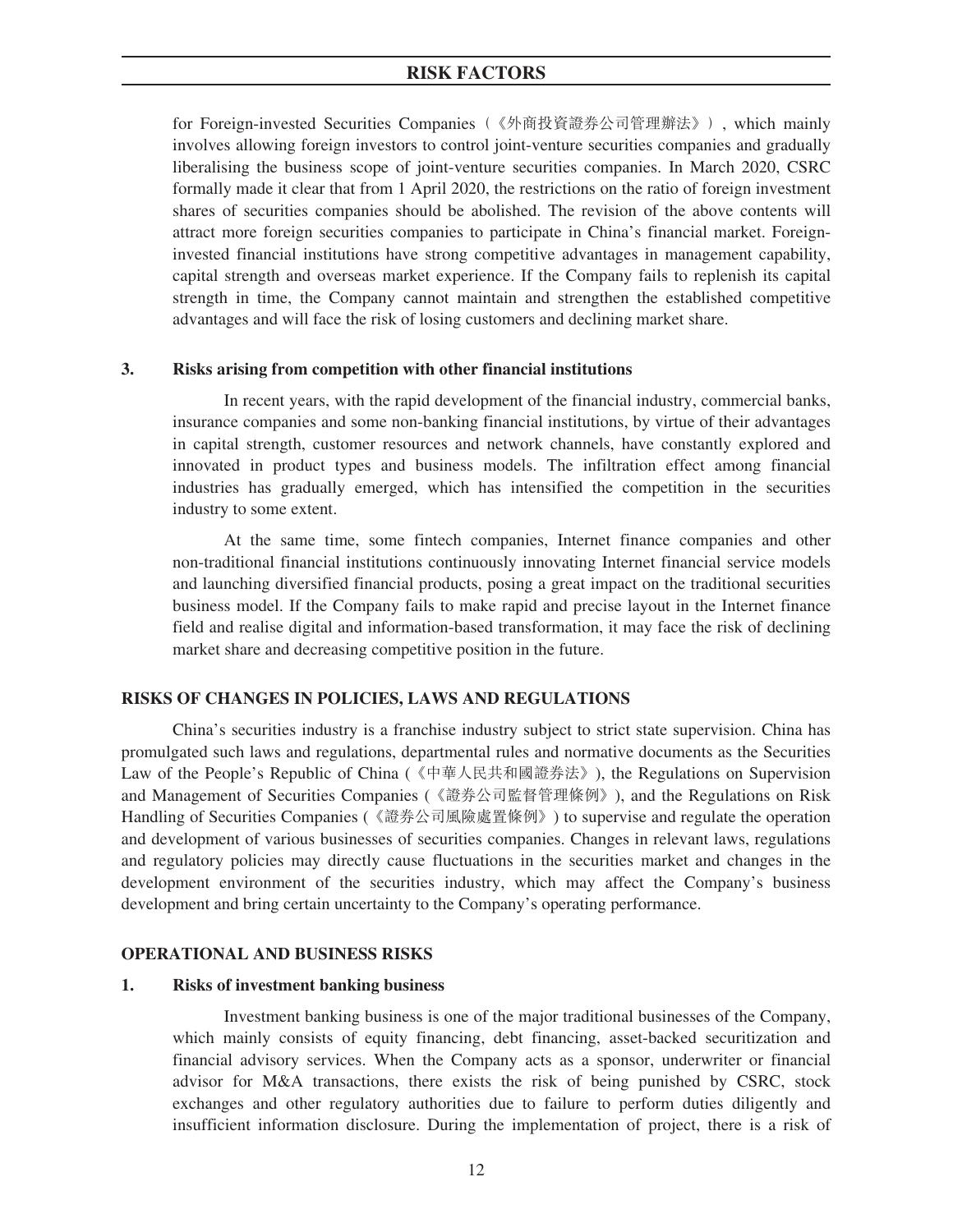income uncertainty due to withdrawal of issuance application, non-approval or registration of the issuance application. In the case of securities underwriting, if the capital market fluctuates drastically or the stock issue price or the interest rate and term design of bonds do not meet the demand of investors, the Company will possibly bear the risk of financial losses arising from the failure of issuance or a large proportion of underwriting.

### **2. Risks of wealth management business**

Trading commission is the main source of revenue from wealth management business, and changes in the frequency of securities trading may affect the Company's revenue from wealth management business. With the increasingly institutionalised investor structure in China and the gradual maturity of investment concept, there is a possibility that the trading activity in the market may decline, which may further adversely affect the Company's wealth management business.

Meanwhile, due to the intensified industrial competition, the wealth management business is facing the risk of changing in trading commission rate. Since 2012, with the increasingly fierce competition in the channel services of securities brokerage business and increase in the number of new outlets of securities brokerages, the commission rate of traditional channels has continued to decline. If the Company fails to respond well to these changes, it may affect the profitability of the Company in terms of wealth management business, thereby causing certain adverse impact on the overall operating performance of the Company.

#### **3. Risks of financial market business**

The financial market business of the Company mainly includes the trading and marketmaking of equity products, fixed income products and derivatives, foreign exchange business, margin financing and securities lending business, alternative investment and bulk commodity business.

The Company is engaged in the trading and market-making of equity products, foreign exchange trading business and bulk commodity business, and it may incur the risk of product price fluctuation due to changes in macroeconomic and market environment. The Company is engaged in the trading and market-making of credit products, and it may face the risk of default or refusal to pay the due principal and interest by the financier of credit products or the Company, which will lead to the risk of causing adverse changes to the assets and revenue of the products held by the Company. When the Company is engaged in margin financing and securities lending, stock-pledged repo and stock repo transactions, it may face the risk of losses caused by customers failing to fulfil the debt liability on time. The Company is engaged in derivative transactions such as interest rate swaps, stock return swaps, OTC options and forward transactions, and it may face the risk of fluctuations in derivative price and interest rate and the default risk of OTC derivative counterparties.

#### **4. Risks of asset management business**

The Company's asset management business mainly earns management fees and performance fees by providing services such as collective asset management, targeted asset management, and specialised asset management for customers. The asset management business mainly depends on market attraction of products and management level to expand the scale. If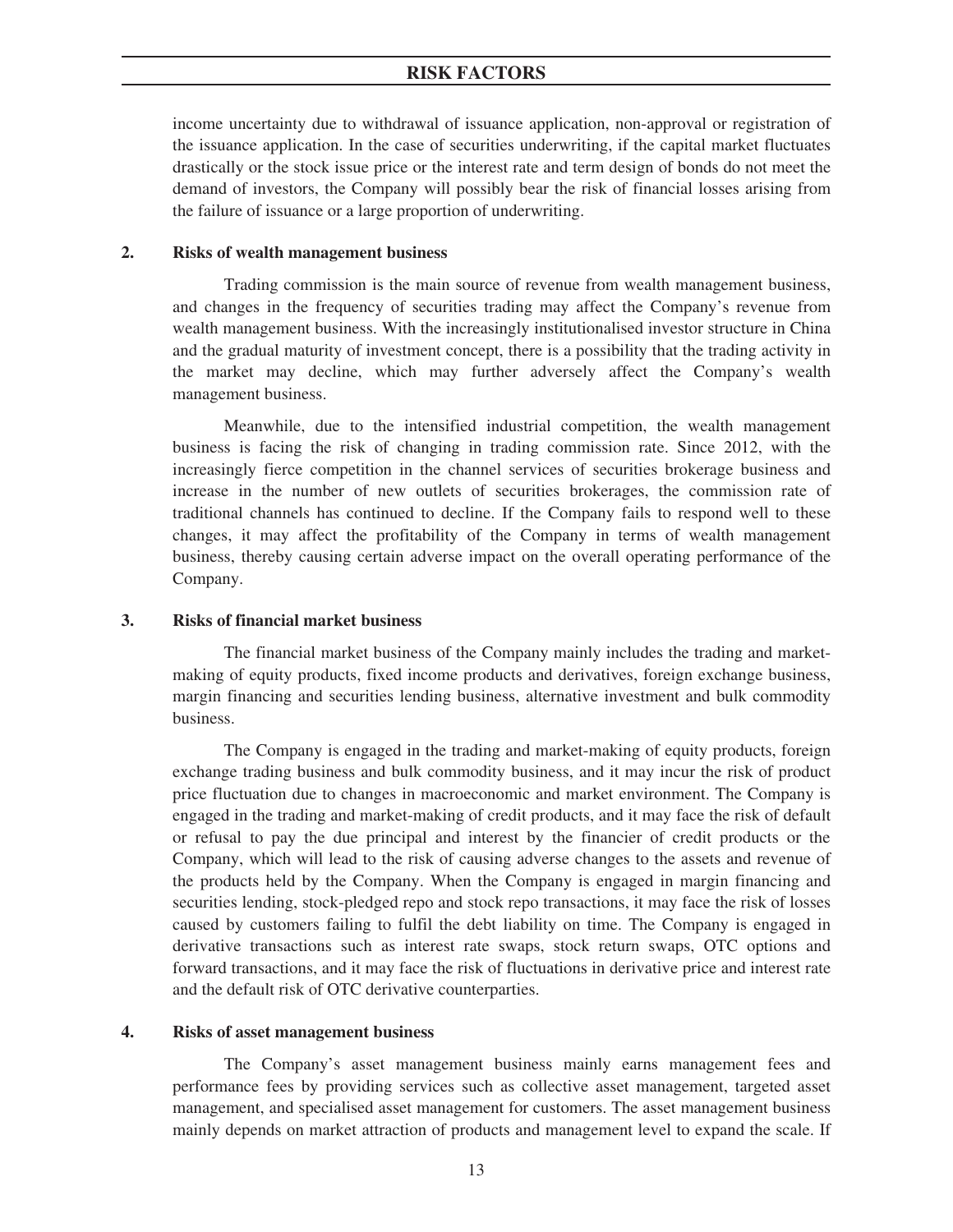the income level of the Company's asset management products and fund products cannot meet the customers' expectations due to market fluctuations or its own investment decision-making mistakes, which reduces the investors' willingness to buy, the Company's asset management income is at risk of decline.

Meanwhile, the Company's asset management business also faces the competition from many financial institutions such as trust companies, fund management companies, commercial banks, insurance asset management companies, Internet companies and other non-traditional financial institutions. If the Company fails to maintain a competitive edge in terms of return on investment, customer service, market expansion and product innovation, it may have an adverse impact on the Company's asset management business.

#### **5. Risks of equity investment business**

The equity investment business of the Company comprises alternative investment and private equity investment, mainly carried out through its subsidiary CITIC Securities Investment, its subsidiary Goldstone Investment and its wholly-owned subsidiary CITIC GoldStone Fund.

The equity investment business is mainly based on the judgement of the investee's technical capabilities, operating capabilities, market potential, and the development prospects of a specific industry. If the Company makes a wrong judgement , or if the investment target is not well managed or is affected by emergencies, it can cause the failure of the investment project and further cause the loss of the Company. At the same time, material changes in the macroeconomic situation, industrial development and technological development trends may have a material adverse impact on the business of the target company, which may lead to the failure of obtaining the expected return on the investment in the target company.

The Company's equity investment business usually exits through multiple methods such as the listing or M&A of the target company's shares, and the investment cycle is relatively long. However, the exit path is affected by the Company's economic fundamentals, securities market conditions, regulatory approval policies and other factors, so there is a risk that the returns on investment cannot meet expectations due to the failure of smoothly exit.

#### **6. Risks of overseas business**

The Company conducts overseas business mainly through its overseas subsidiary CSI and its subsidiaries, and the Company's business covers Hong Kong, Tokyo, Seoul, New York, London, Singapore and many other countries and regions.

The Company continues to promote the integrated management and control of domestic and overseas risks, and through the creation of an integrated risk management team at home and abroad, to achieve more direct and effective management of the risks of overseas subsidiaries. However, places where overseas companies are located have different laws, regimes and systems than their domestic counterparts, and the Company's overseas subsidiaries are subject to such laws, regulations and regulatory requirements in their places of operation. If an overseas subsidiary fails to comply with local laws and regulations, and regulatory requirements of local regulatory authorities, it may be subject to sanctions, fines or other penalties imposed by overseas regulatory authorities.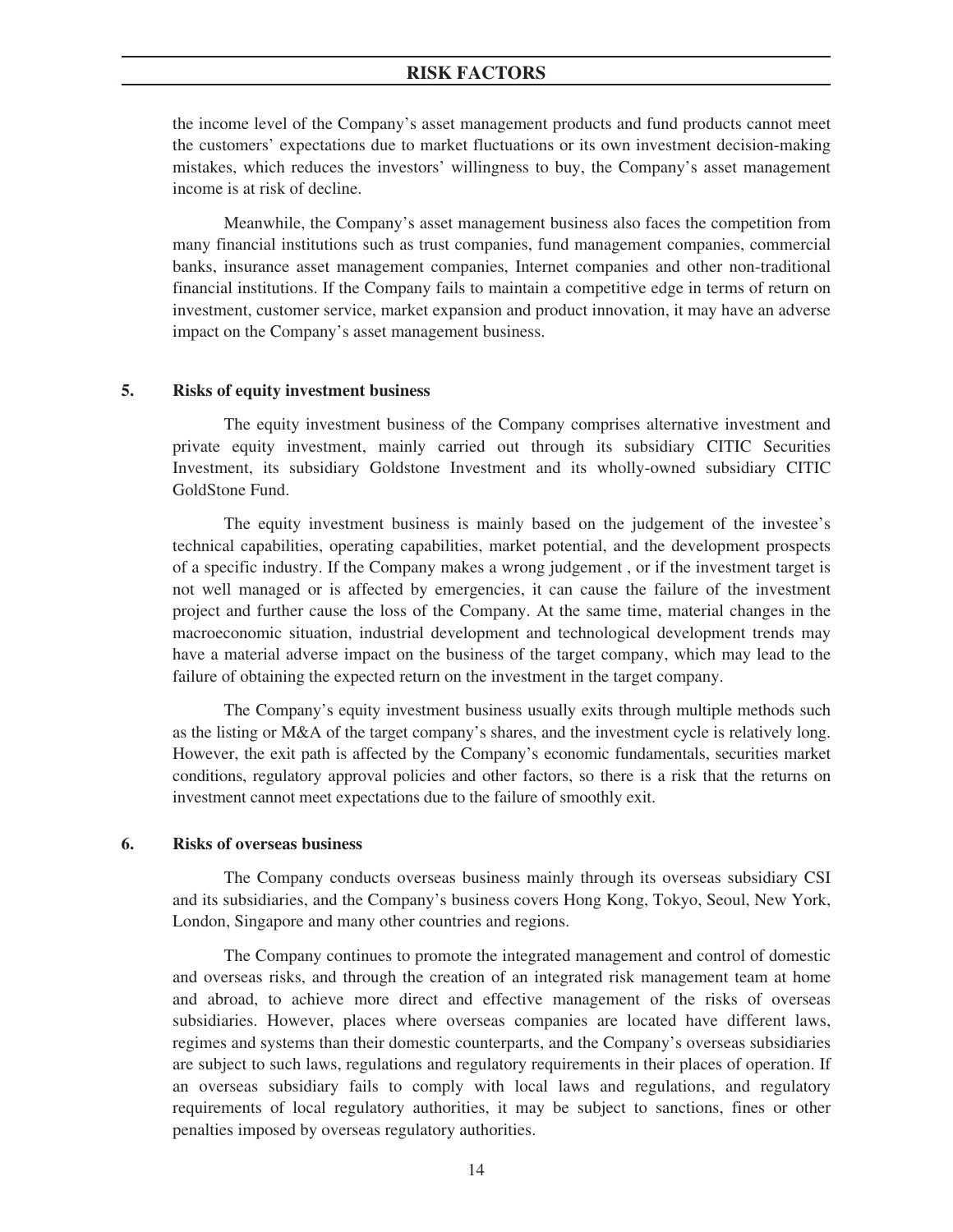At the same time, overseas business is also exposed to the risks of changes in the operating environment such as fluctuations in the local securities and futures market, adverse changes in the international financial market, and intensified competition in the financial service industry. If the Company is unable to effectively respond to the above-mentioned adverse changes in the operating environment, its overseas business operating performance may be affected.

## **7. Risks related to pending litigation and arbitration**

The Group is involved in legal disputes such as pending litigation and arbitration in its daily operations. The Group has fully assessed the provisions for estimated liabilities and impairment in accordance with the International Accounting Standard and the Group's accounting policies. Relevant pending matters will not have a material adverse impact on the Group's daily operations, financial status and future development. However, the judgement result and the final execution of the case may cause the Group to face the risk that relevant business funds cannot be recovered.

#### **CREDIT RISK**

Credit risk is the risk in respect of loss arising from the failure to perform obligations by a borrower, counterparty or issuer of financial positions held, or the result of whose credit qualifications deteriorate. The credit risk of the Group mostly arises from four aspects: firstly, the credit risk relating to brokerage business in respect of securities dealing and futures trading on behalf of clients are primarily attributed to the Group's failure to collect sufficient margin deposits from clients, which is required to pay in advance according to the laws as the Group may have to undertake the settlement responsibility on behalf of clients if the clients do not have sufficient funds to pay for the transaction, or short at funds due to other factors on the settlement date; secondly, credit risk relating to the flowbased businesses including margin financing and securities lending, stock repo, stock-pledged repo, which refers to the Group's exposure to losses caused by clients' failure to perform the contracts; thirdly, default risk from credit product investment, which refers to the risk of the Group's asset losses and change in yield by reason of default or refusal to pay principal and interest on due dates by the financing parties or the issuers of the credit products the Group invested; and fourthly, counterparty default risk in OTC derivative transactions such as interest rate swap, equity swap, OTC option and forwards, i.e. the risk of counterparties failing to perform their payment obligations in accordance with contracts when the contracts reach the mature dates.

#### **LIQUIDITY RISK**

Liquidity risk refers to the risk that the Company fails to obtain sufficient capital with reasonable cost and in a timely manner to pay its overdue debts, perform other payment obligations and satisfy capital requirements for normal business operations. The characteristic of capital-intensive of the securities industry determines that securities companies must maintain good liquidity to guard against potential liquidity risk. In the course of operation, the Company may be exposed to liquidity risks, mainly including the liquidity risk of financing and the liquidity risk of market, due to factors such as macro policies, market changes, operating conditions, credit standing or mismatch of asset and liability structure. Liquidity risk of financing refers to the risk that the Company cannot timely obtain sufficient funds at a reasonable cost while its own funds are insufficient, which results in the failure of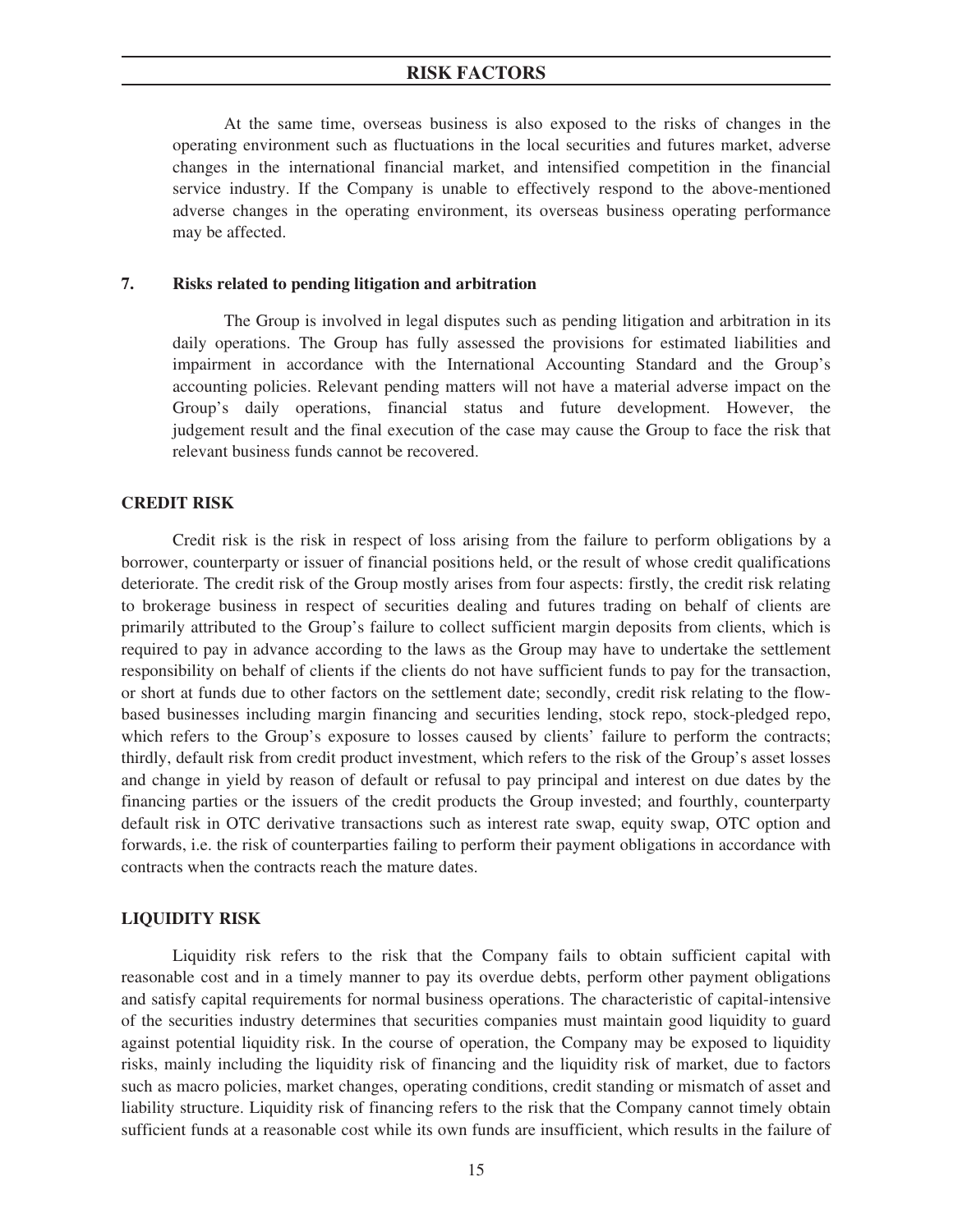the Company to repay overdue debts and perform other payment obligations on time. The liquidity risk of market refers to the absence of an active market or appropriate counterparties for the assets, which results in the failure to realise the assets at a reasonable price in time, thereby bringing adverse impact on the Company's operation.

#### **MARKET RISK**

Market risk represents losses due to movements in market prices of financial positions held. Financial positions held are derived from the proprietary investment, market-making business and other investment activities. Movements in the financial positions held primarily originated from instructions received from the customers or the relevant strategies of proprietary investment.

Market risks faced by the Company primarily include equity price risk, interest rate risk, commodity price risk or foreign exchange rate risk. Equity price risk of the Company may arise from fluctuation in the price and volatility of equity products such as stocks, equity portfolio and stock index futures. Interest rate risk of the Company may arise from movements in the yield curve structure of fixed income investment, fluctuation in interest rates and credit spreads. Commodity price risk of the Company may arise from adverse price movements of various commodities. Exchange rate risk of the Company may arise from fluctuations in non-domestic currency rates.

## **OPERATIONAL RISK**

Operational risk is the risk of losses to the Company arising from flawed internal processes, breakdown of information system, fault or misconduct of staff, external factors and other reasons. The Company has established various management tools to manage operational risk, including improving internal control procedures and controlling risk exposures on an ongoing basis by means of assessment and review on new products and new businesses, streamlining business processes, and approval of measures and policies; making early warning and analysis of the operational risk in time through key risk indicator (KRI) monitoring to find out risks in a timely manner; investigating and reporting on risk events and following corrective measures so as to mitigate risks in a timely manner; cultivating employees with operational risk concepts and improving their awareness of operational risk through organising various forms of training, etc. However, the Company may still face losses arising from flawed internal processes, breakdown of information system, fault or misconduct of staff, external factors and other reasons.

## **MANAGEMENT RISKS**

## **1. Compliance risk**

Compliance risk of a securities company refers to the risk of financial or reputation loss to the Company because a securities company is subject to legal sanctions or regulatory measures due to the operation and management of the Company and its employees or the practises of its employees violating laws, regulations or relevant provisions issued by regulatory authorities.

The securities industry is a highly regulated sector. In addition to the Securities Law of the People's Republic of China and the PRC Company Law, securities regulatory authorities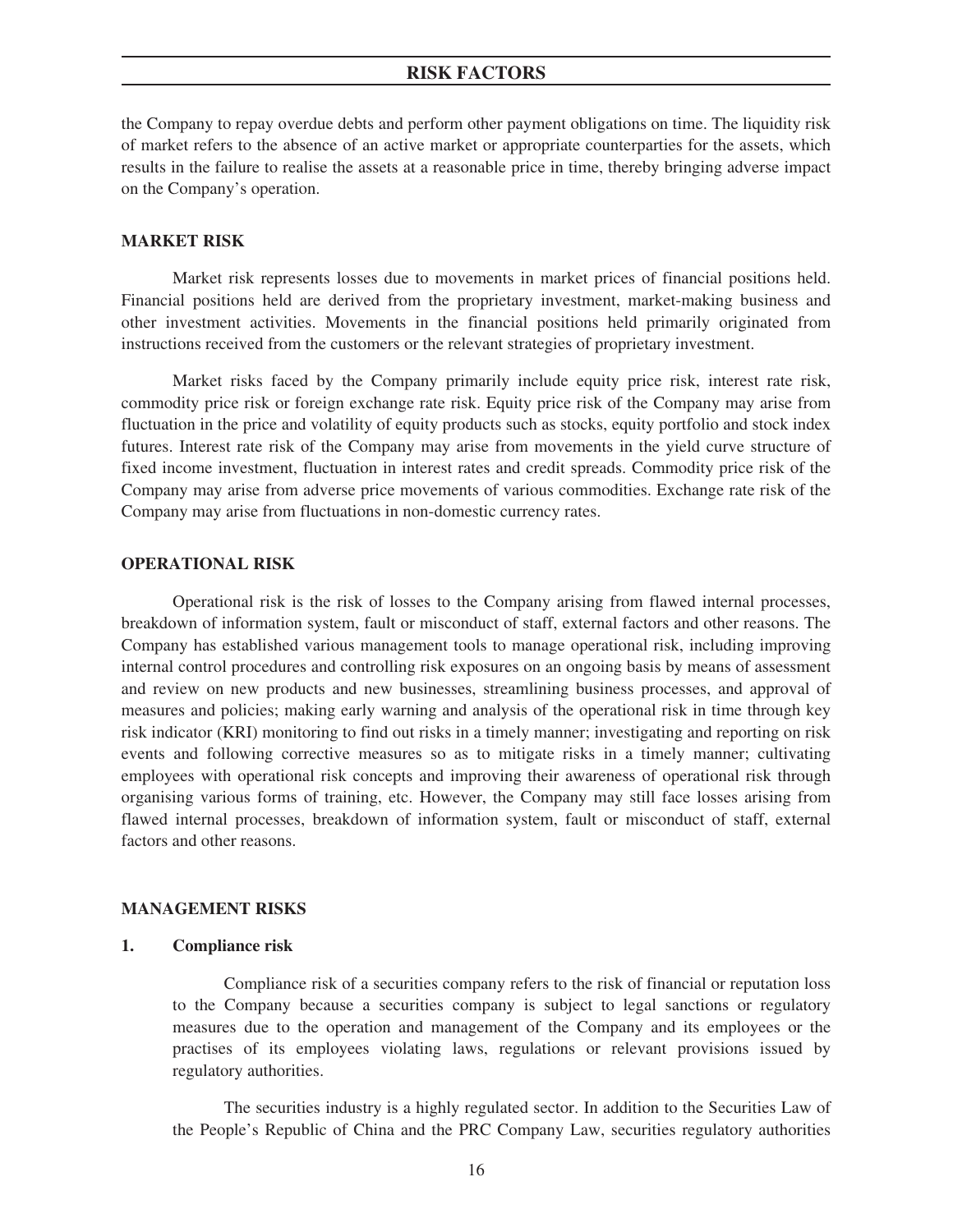have issued a number of regulations and normative documents to regulate the compliant operation of securities companies and their subsidiaries. Meanwhile, securities companies, as financial institutions, are also subject to policies, regulations, rules and other normative documents relating to accounting, foreign exchange and interest rate.

If the Company and its wholly-owned or controlled subsidiaries and employees of the Company fail to comply with relevant laws, regulations and regulatory requirements, the regulatory authorities may take corresponding regulatory measures, including but not limited to: restricting business activities, ordering suspension of some businesses, stopping approval of new businesses, restricting distribution of dividends, and restricting payment of remuneration and welfare to directors, supervisors and senior management, restricting the transfer of property or the creation of other rights on property, ordering the replacement of directors, supervisors or senior management or restricting their rights, ordering the controlling shareholders to transfer the equity or restricting the exercise of shareholder rights by relevant shareholders, ordering to suspend business for rectification, designating other institutions to take custody, take-over or cancel.

## **2. Risk management and internal control risk**

A sound and effective risk management and internal control system is an important prerequisite and guarantee for the normal operation of the Company. Although the Company has implemented corresponding risk management and internal control for each business, the Company's measures and processes for responding to and managing risks may not be able to continuously ensure comprehensiveness and effectiveness as there are possibilities that all risks can't be foreseen by the models and data used to identify and monitor risks and the measures and procedures for managing risks, for the Company's business is in a dynamic development environment.

With the continuous expansion of the Company's business scale, the Company's business types are more diversified and the structure of products and transactions are more complex, and the Company's risk management and internal control system is also facing higher requirements. If the Company's internal management system cannot adapt to the innovation of business and products and the expansion of business scale, the Company may face the risk that the risk management and internal control system cannot be fully and effectively implemented.

#### **3. Information technology risk**

The information technology system is an important carrier of the operation and management of the securities company's business. The development of the Company's business depends on the normal operation of the information technology system to varying degrees. The security and effectiveness of the information system will play a vital role in the business development of securities companies.

With the launch of diversified businesses and the expansion of business scale of the Company, the information technology system needs to be constantly upgraded, updated and integrated to meet the needs of business development of the Company. If the Company fails to keep up with the progress of the financial and information technology industry in the application of emerging technologies, and the information system cannot meet the requirements of rapid business development and the rising customer demands, the Company's business expansion and operation results will be adversely affected.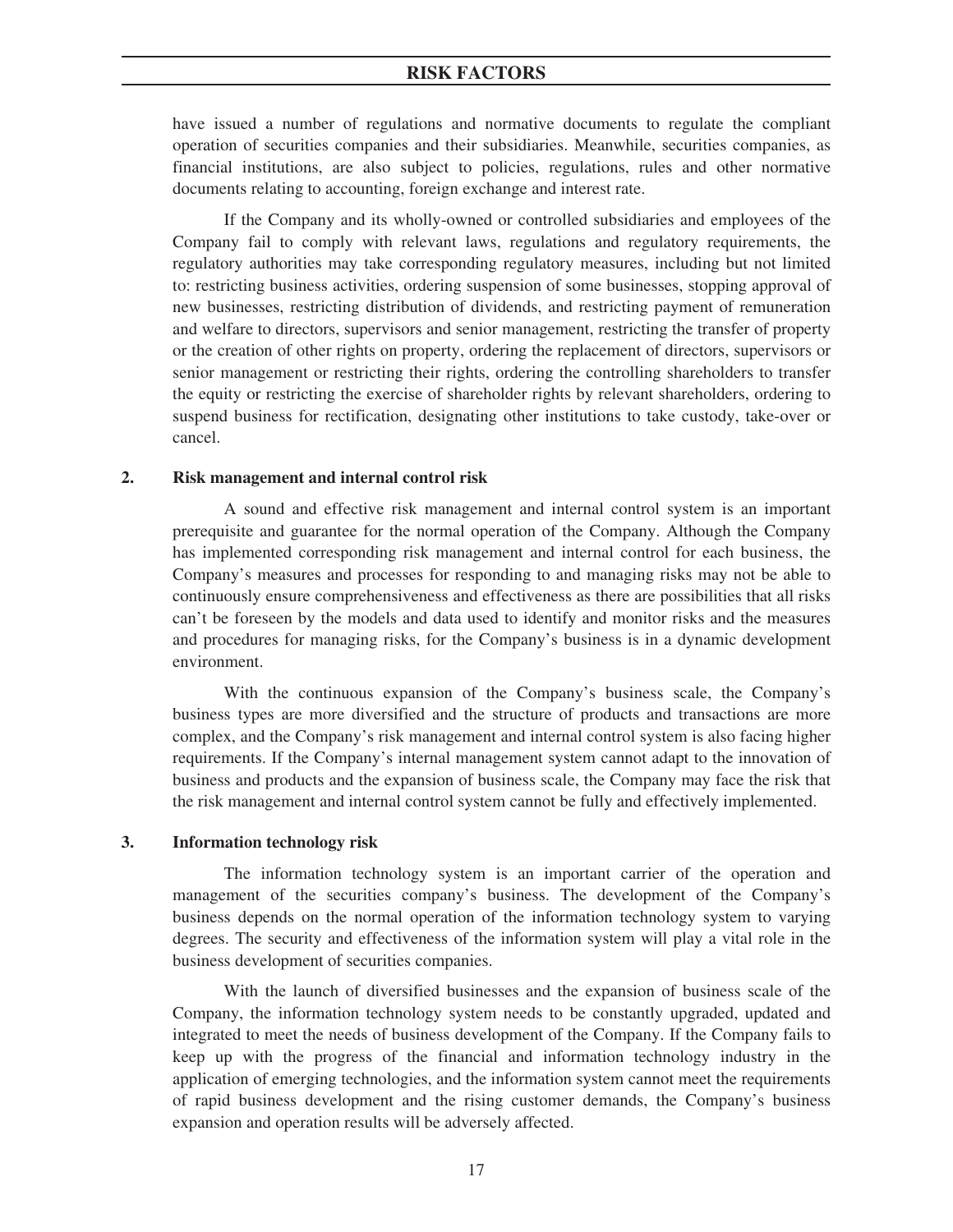The Company attaches great importance to the building and improvement of the information technology system, and continuously increases investment in software and hardware of the information technology system. In case of hardware failure, software crash, interruption of communication line, virus and hacker attack, data loss, data leakage and other emergencies in the Company's information system, or failure of the information technology system due to failure to timely and effective improvement or upgrade, the Company's reputation and service quality may be affected, or even economic losses and legal disputes may arise.

## **4. Risks of talents losses and insufficient talents reserve**

Securities industry is a talent-intensive industry. The key to maintain competitiveness lies in talent competition. The introduction and reserve of talents are very important for the development of the Company. In recent years, the rapid development of China's securities industry, the gradual liberalisation of foreign investment access policy in the financial industry, the participation of foreign securities companies and the vigorous development of innovative business have further intensified the competition for professionals in the financial field. Although the Company has established a training plan and incentive mechanism for employees, in the face of increasingly fierce competition for talents, the Company may face the risk of insufficient talents reserve and losses of excellent talents if its existing incentive policy fails to retain excellent talents and core personnel.

## **FINANCIAL RISKS**

## **1. Risks of fluctuation in cash flows from operating activities**

As the changes in the scale of brokerage business, interbank lending and repurchase business of securities companies directly affect the calculation of cash flows from operating activities, and the above-mentioned business scale is highly correlated with the securities market, if the securities market fluctuates substantially, it may cause fluctuation in the cash flows of the Company from operating activities and bring about risk to the operating activities of the Company. For the three financial years ended 2020 and for the six months ended 30 June 2021, the Company generated net cash flows from operating activities of RMB57.654 billion, RMB21.976 billion, RMB101.825 billion and RMB2.230 billion respectively.

## **2. Risks of financial assets impairment**

The financial assets held by the Company and applicable to provision for assets impairment include margin accounts, reverse repurchase agreements, other debt instruments investments, accounts receivable and other receivables. The Company included the abovementioned financial assets into the expected credit loss measurement, and used the "threestage" impairment model to measure the provision for loss and recognise the expected credit loss respectively. On 31 December 2018, 31 December 2019, 31 December 2020 and 30 June 2021, the carrying amount of the above financial assets of the Company was RMB191.894 billion, RMB183.552 billion, RMB246.941 billion and RMB287.755 billion respectively, accounting for 29.38%, 23.18%, 23.45% and 24.61% of total assets respectively. The financial assets held by the Company accounted for a large amount and a high proportion of total assets. If the credit risk of financial asset items held by the Company increases significantly in the future, the Company may conduct provision for large-amount loss reserve and recognise large-amount credit impairment loss.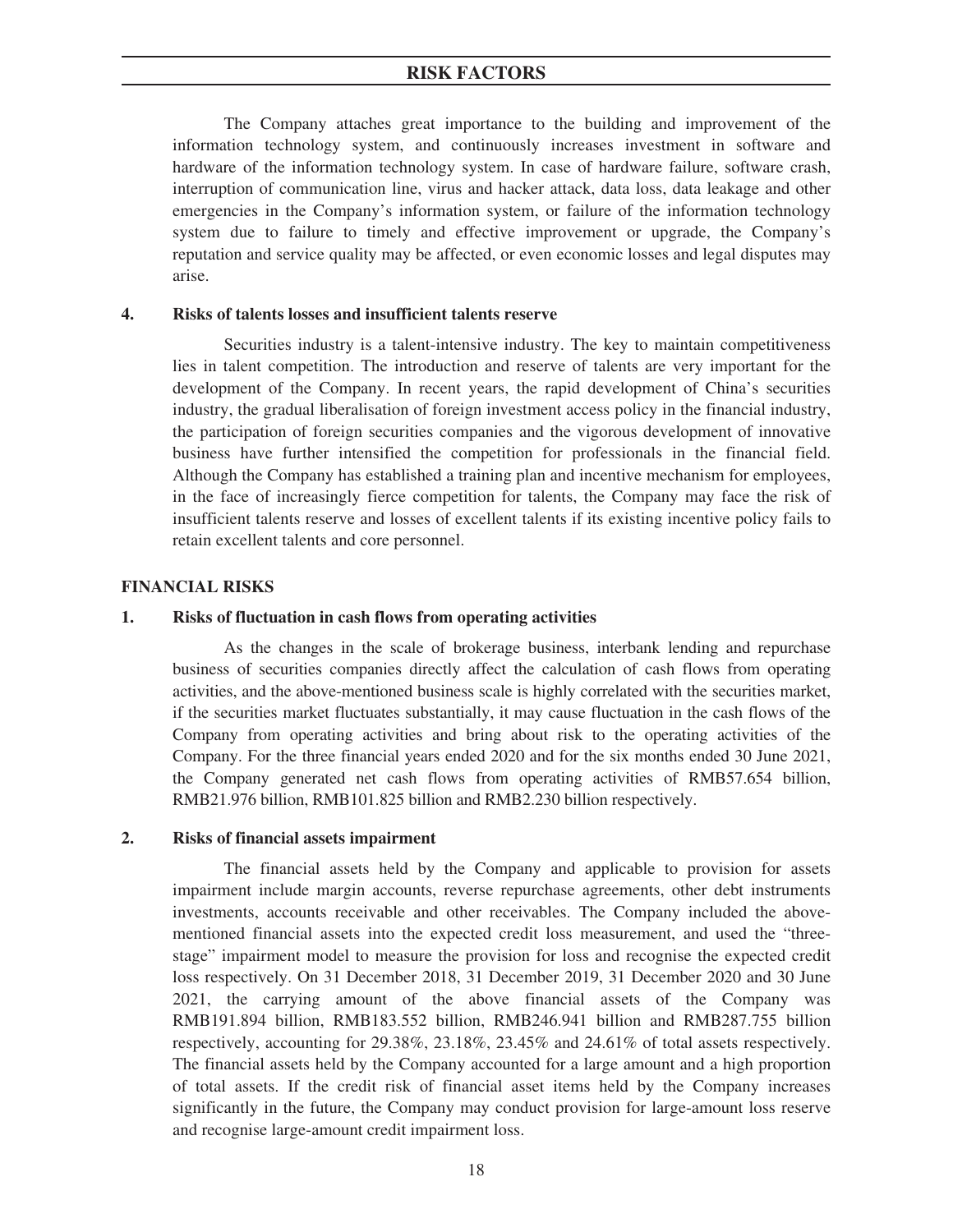## **RISKS RELATING TO CHINA**

**1. China's economic conditions, as well as regulatory policies, significantly affect financial markets in China, as well as our liquidity, access to capital and ability to operate our business**

We derive substantially all of our revenue from our operations in China. Accordingly, our results of operations, financial condition and prospects are subject to economic and regulatory developments in China. China's economy differs from the economies of developed countries in many respects, including the amount of government involvement, level of development, growth rate, control of foreign exchange and allocation of resources. While China's economy has experienced significant growth in the past 40 years, growth has been uneven across different regions and economic sectors and there is no assurance that such growth can be sustained. China's government has implemented various measures to encourage economic development and guide the allocation of resources. Some of these measures benefit the overall PRC economy, but may negatively affect us. For example, our financial condition and results of operations may be adversely affected by government control over currency exchange or changes in tax regulations applicable to us. If the business environment in China deteriorates, our business in China may also be materially adversely affected.

## **2. Uncertainties with respect to China's legal system could materially adversely affect us**

PRC laws and regulations govern our operations in China. We and most of our operating subsidiaries are organised under PRC laws. China's legal system is based on written statutes. Prior court decisions may be cited for reference but have limited precedential value. Since the late 1970s, China has promulgated laws and regulations dealing with economic matters, such as the issuance and trading of securities, shareholder rights, foreign investment, corporate organisation and governance, commerce, taxation and trade.

However, many of these laws and regulations, particularly with respect to the financial services industry, are relatively new and evolving, are subject to different interpretations and may be inconsistently implemented and enforced. In addition, only limited volumes of published court decisions may be cited for reference, and such cases have limited precedential value as they are not binding on subsequent cases. These uncertainties relating to the interpretation, implementation and enforcement of China's laws and regulations and a system of jurisprudence that gives only limited precedential value to prior court decisions can affect the legal remedies and protections available to you, and can adversely affect the value of your investment.

In particular, China's financial services industry is highly regulated. Many aspects of our business depend upon the receipt of the relevant government authority's approvals and permits. As China's legal system and China's financial services industry develop, changes in such laws and regulations, or in their interpretation or enforcement, could materially adversely affect our business, financial condition or results of operations.

## **3. China government's control of foreign currency conversion may limit our foreign exchange transactions, including dividend payments on our H Shares**

The Renminbi currently is not a freely convertible currency. We receive most of our revenues in Renminbi and may need to convert Renminbi to foreign currency in order to meet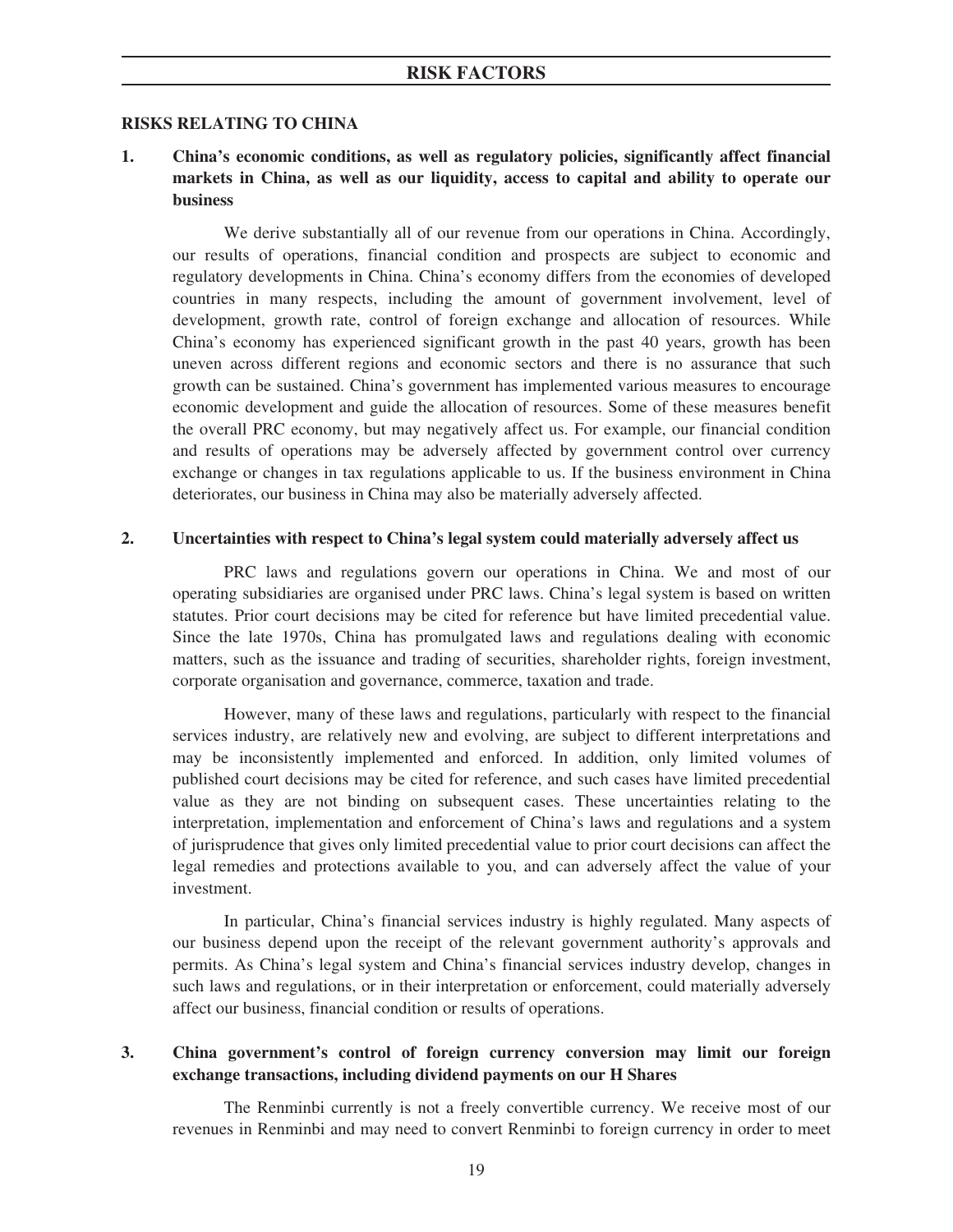our foreign currency obligations such as the payment of dividends, if any, to holders of our H Shares.

However, the PRC government may restrict future access to foreign currencies for current account transactions at its discretion. If this were to occur, the Company might not be able to pay dividends and/or interest to the holders of our H Shares in foreign currencies. On the other hand, foreign exchange transactions under capital account in the PRC continue to be not freely convertible and require the approval of the State Administration of Foreign Exchange of the PRC. These limitations could affect the Company's ability to obtain foreign currencies through equity financing, or to obtain foreign currencies for capital expenditure.

## **4. It may be difficult to enforce any judgements obtained from non-PRC courts against us or our Directors, Supervisors or senior management residing in China**

Most of our Directors, Supervisors and senior management reside in China. In addition, most of our assets and those of our Directors, Supervisors and senior management are located in China. China does not have treaties providing for the reciprocal recognition and enforcement of Judgements of courts with the United States, the United Kingdom, Japan and many other countries. As a result, it may not be possible for investors to serve process upon us or those persons in China, or to enforce against us or them in China, any Judgements obtained from non-PRC courts.

Our Articles of Association and the Hong Kong Listing Rules provide that most disputes between holders of H Shares and us, Directors, Supervisors or senior management arising out of the Articles of Association or the PRC Company Law and related regulations concerning our affairs, are to be resolved through arbitration. Under the current arrangement for reciprocal enforcement of arbitral awards between China and Hong Kong, awards made by China's arbitral authorities that are recognised under the Arbitration Ordinance can be enforced in Hong Kong. Hong Kong arbitration awards are also enforceable in China. On 14 July 2006, the Supreme People's Court of China and the Government of the Hong Kong Special Administrative Region signed an Arrangement on Reciprocal Recognition and Enforcement of Judgements in Civil and Commercial Matters (《關於內地與香港特別行政區法院相互認可和執 行當事人協議管轄的民商事案件判決的安排》). On 18 January 2019, the Supreme People's Court of China and the Government of the Hong Kong Special Administrative Region signed an Arrangement on Reciprocal Recognition and Enforcement of Judgments in Civil and Commercial Matters (《最高人民法院、香港特別行政區政府關於內地與香港特別行政區法院相 互認可和執行民商事案件判決的安排》). Under these arrangements, where any designated People's Court or Hong Kong court has made an enforceable final judgement requiring payment of money in a civil and commercial case pursuant to a choice of court agreement, any party concerned may apply to the relevant People's Court or Hong Kong court for recognition and enforcement of the judgement . Although these arrangements are effective up to now, the outcome of any action brought under the arrangement remains uncertain.

## **5. Foreign holders of H Shares will be subject to PRC income tax**

Non-PRC resident individual holders of H Shares whose names appear on the H Shareholders' Register ("**non-PRC resident individual holders**") are subject to PRC individual income tax on dividends received from us. Pursuant to the Circular on Questions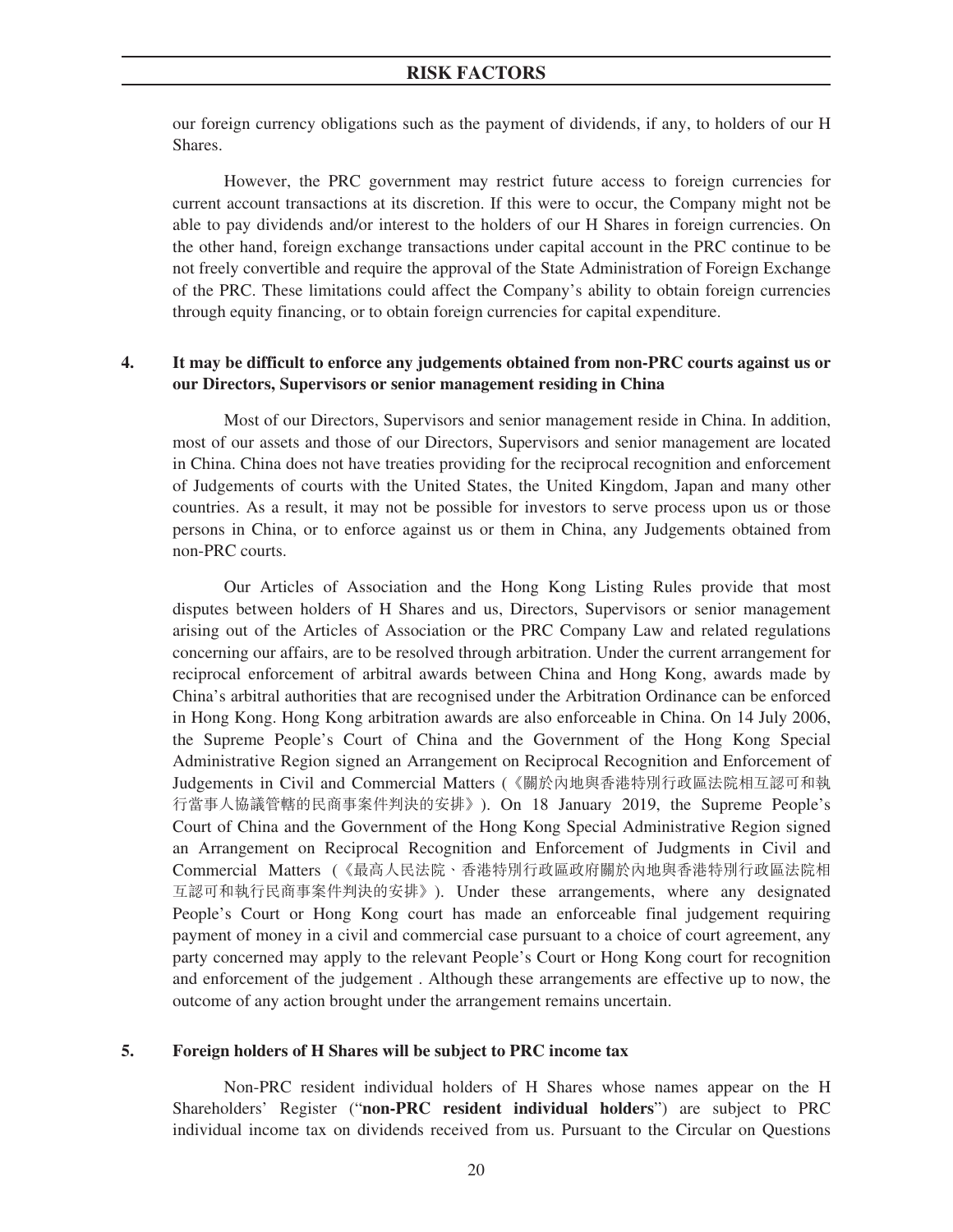Concerning the Collection of Individual Income Tax Following the Repeal of Guo Shui Fa [1993] No. 045 (《關於國稅發[1993]045號文件廢止後有關個人所得稅徵管問題的通知》) (Guo Shui Han [2011] No. 348) (國稅函[2011]348號), dated 28 June 2011, issued by the State Taxation Administration of the PRC, the tax rate applicable to dividends paid to non-PRC resident individual holders of H Shares varies from 5.0% to 20.0% (usually 10.0%), dependent on whether there is any applicable tax treaty between the PRC and the jurisdiction in which the non-PRC resident individual holder of H Shares resides as well as the tax arrangement between the PRC and Hong Kong. Non-PRC resident individual holders who reside in jurisdictions that have not entered into tax treaties with the PRC are subject to a 20.0% withholding tax on dividends received from us. In addition, under the Individual Income Tax Law of the PRC (《中華人民共和國個人所得稅法》) and its implementation regulations, non-PRC resident individual holders of H Shares are subject to individual income tax at a rate of 20.0% on gains realised upon the sale or other disposition of H Shares. However, pursuant to the Circular Declaring that Individual Income Tax Continues to be Exempted over Income of Individuals from Transfer of Shares (《關於個人轉讓股票所得繼續暫免徵收個人所得稅的通知》) issued by the Ministry of Finance of the PRC and the State Taxation Administration of the PRC on 30 March 1998, gains of individuals derived from the transfer of listed shares in enterprises may be exempt from individual income tax. To the knowledge of the Company, as of the Latest Practicable Date, in practise the PRC tax authorities had not collected individual income tax on such gains. If such tax is collected in the future, the value of such individual holders' investments in H Shares may be materially adversely affected.

Under the Enterprise Income Tax Law of the PRC (《中華人民共和國企業所得稅法》) and its implementation regulations, a non-PRC resident enterprise is generally subject to enterprise income tax at a rate of 10.0% with respect to its PRC-sourced income, including dividends received from a PRC company and gains derived from the disposal of equity interests in a PRC company, subject to reductions under any special arrangement or applicable treaty between the PRC and the jurisdiction in which the non-PRC resident enterprise resides. Pursuant to the Circular on Questions Concerning Withholding of Enterprise Income Tax for Dividends Distributed by Resident Enterprises in China to Non-resident Enterprises Holding H Shares of the Enterprises (《關於中國居民企業向境外H股非居民企業股東派發股息代扣代繳企業 所得稅有關問題的通知》) (Guo Shui Han [2008] No. 897) (國稅函[2008]897號), promulgated by the State Taxation Administration of the PRC on 6 November 2008, the Company intends to withhold tax at 10.0% from dividends payable to non-PRC resident enterprise holders of H Shares (including HKSCC Nominees). Non-PRC resident enterprises that are entitled to be taxed at a reduced rate under an applicable income tax treaty or arrangement will be required to apply to the PRC tax authorities for a refund of any amount withheld in excess of the applicable treaty rate, and payment of such refund will be subject to the PRC tax authorities' approval.

There are uncertainties as to their interpretation and implementation by the PRC tax authorities, including whether and how enterprise income tax on gains derived upon the sale or other disposal of H Shares will be collected from non-PRC resident enterprise holders of H Shares. If such tax is collected in the future, the value of such non-PRC resident enterprise holders' investments in H Shares may be materially adversely affected.

## **6. Fluctuation of Renminbi could materially affect our financial condition and results of operations**

The conversion of Renminbi into foreign currencies, including U.S. dollar, is based on rates set by the People's Bank of China. The Renminbi has fluctuated against the U.S. dollar, at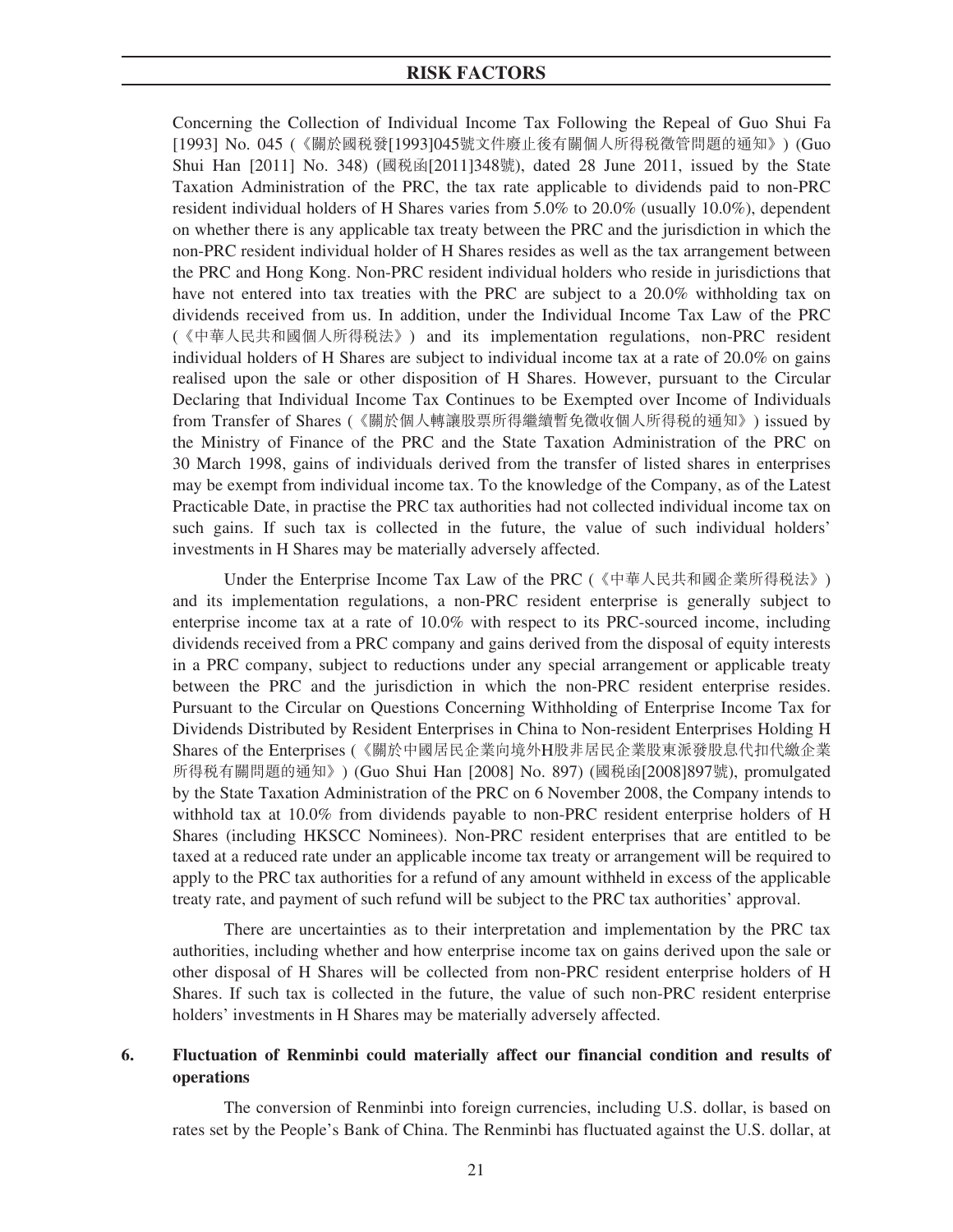times significantly and unpredictably. The value of Renminbi against the U.S. dollar and other currencies is affected by changes in the PRC and international political and economic conditions and by PRC government's fiscal and foreign exchange policies, among other things. The Company cannot assure you that Renminbi will not appreciate or depreciate significantly in value against the U.S. dollar in the future. It is difficult to predict how market forces or PRC or U.S. government's policies may impact the exchange rate between RMB and the U.S. dollar in the future.

The Company generates most of the revenue in the PRC and also offers securities products and services in Hong Kong, Korea, Japan, eurozone, etc. to overseas customers. A portion of the Company's revenue, expenses is denominated in Hong Kong dollars, U.S. dollars, Korea won, Japanese yen and euro, although the functional currency of the Company is Renminbi. As such, any significant depreciation of Renminbi may materially and adversely affect our revenues and financial position of the Company.

## **RISKS RELATING TO THE RIGHTS ISSUE**

**1. Unless you take up all of the Nil-paid H Rights and subscribe for the H Rights Shares provisionally allotted to you, this offering will dilute your investment and proportionate ownership interest in us**

If you choose not to take up your Nil-paid H Rights fully, your proportionate ownership and voting interest in the Company will be diluted. Even if you elect to sell your Nil-paid H Rights prior to the expiration of the applicable trading period, or such Nil-paid H Rights are sold on your behalf, the consideration you receive may not be sufficient to compensate you fully for such dilution of your proportionate ownership and voting interest in the Company.

## **2. The market prices of H Shares may fluctuate and may fall below the Subscription Price prior to the expiration of the subscription period**

Once you take up your Nil-paid H Rights pursuant to the Rights Issue, you may not revoke such take up. Although the Subscription Price of HK\$17.67 for the H Rights Shares represented a discount to the closing price of HK\$20.80 per H Share on 13 January 2022 (being the date immediately preceding the date of the Underwriting Agreement), the market prices of the H Shares may fall below the Subscription Price prior to the expiration of the subscription period as a result of, among other things, global or the PRC's economic or political conditions, the market's perception of the likelihood of completion of the Rights Issue, regulatory changes affecting the Group's operations and variations in the Group's financial results. Many of these factors are beyond our control. If you take up your Nil-paid H Rights and the market price of our H Shares trades below the Subscription Price on the date the H Rights Shares are issued to you in respect of such Nil-paid H Rights, you will have purchased the H Rights Shares at a price higher than the market price. Any decrease in market prices may continue after the completion of the Rights Issue and, as a result, you may not be able to sell such H Rights Shares at a price equal to or greater than the Subscription Price.

## **3. The characteristics of the A Share and H Share markets are different**

The Company completed its listing of A Shares in 2003, and completed its listing of H Shares in 2011. The Rights Issue consists of both the A Share Rights Issue and the H Share Rights Issue. Under current laws and regulations, and without approval from the relevant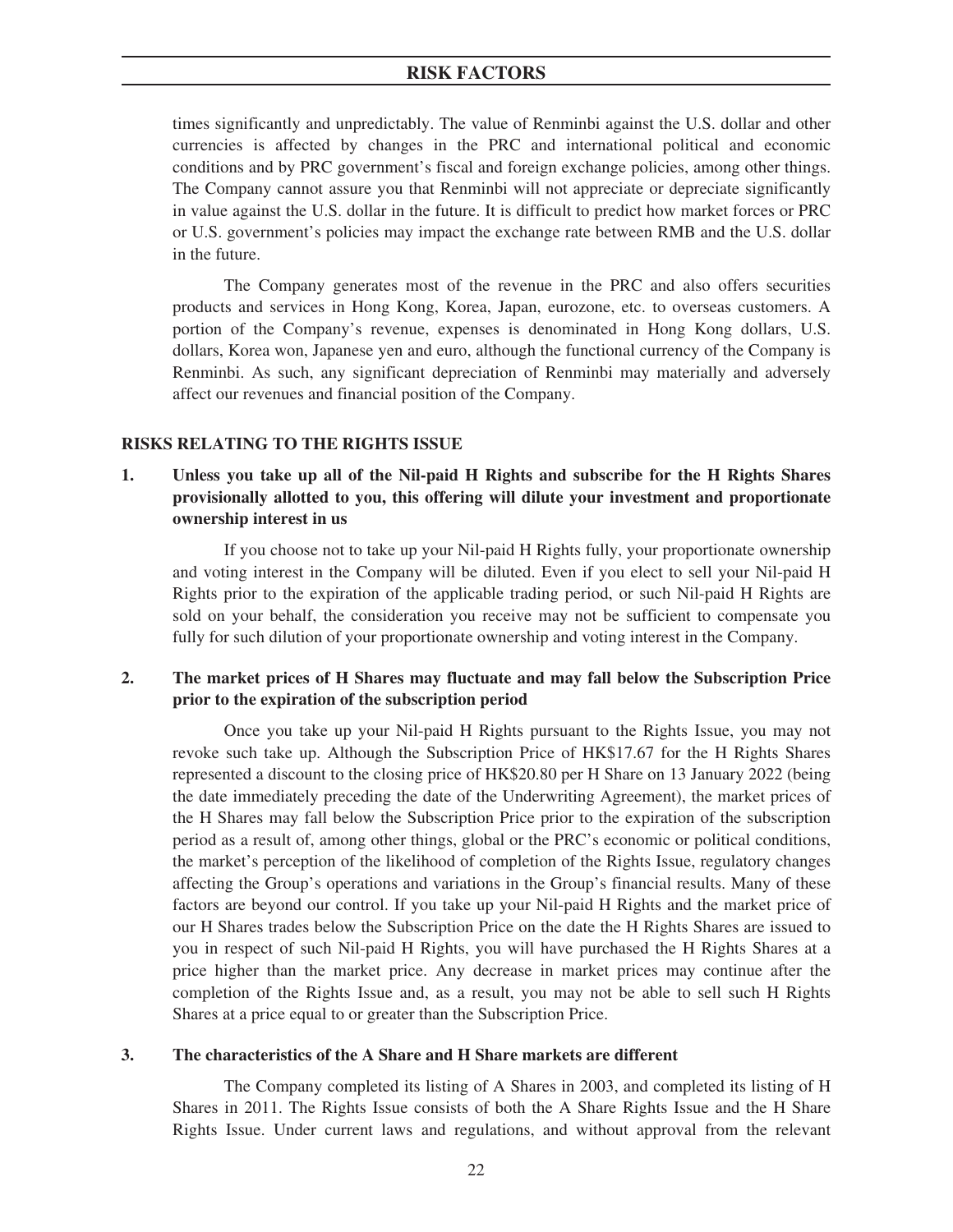regulatory authorities, the H Shares and A Shares are neither interchangeable nor fungible, and there is no trading or settlement between the H share and A share markets. The H share and A share markets have different characteristics, including different trading volume and liquidity, and investor bases, including different participation levels of retail and institutional investors. As a result of these differences, the trading prices of our H Shares and A Shares may not be the same. Fluctuations in the price of the A Shares may adversely affect the price of the H Shares, and vice versa. Due to the different characteristics of the A share and H share markets, the changes in the prices of the A Shares may not be indicative of the price trend of the H Shares performance. You should therefore not place undue reliance on the recent trading history of the A Shares and the progress or results of the A Share Rights Issue when evaluating the H Share Rights Issue.

## **4. An active trading market for the Nil-paid H Rights may not develop on the Hong Kong Stock Exchange or any over-the-counter trading market and, even if a market does develop, the trading price of the Nil-paid H Rights may fluctuate**

A trading period has been set for the Nil-paid H Rights from 9:00 a.m., Friday, 11 February 2022 to 4:00 p.m., Friday, 18 February 2022. There is no assurance that an active trading market in the Nil-paid H Rights on the Hong Kong Stock Exchange will develop during the applicable trading period for Nil-paid H Rights or that any over-the-counter trading market in the Nil-paid H Rights will develop. Even if an active market develops, the trading price of the Nil-paid H Rights may be volatile and subject to the same factors affecting the price of the H Shares.

## **5. The Subscription Price is not an indication of the Group's underlying value**

The Subscription Price was determined on the Price Determination Date by reference to, among other things, the recent closing prices of the H Shares and the funding capital needs of the Company for its business plans and prospects. Consistent with the customary practise for a rights issue, the Subscription Price was set at a discount to the market price of the H Shares at the recent closing prices of the H Shares. The Subscription Price does not bear a direct relationship to past operations, cash flow, earnings, financial conditions or any other established criteria for value and you should not consider the Subscription Price to be any indication of the Group's underlying value.

## **6. Future sales or perceived sales of substantial amounts of the H Shares in the public market or the conversion of the A Shares into H Shares could have a material adverse effect on the prevailing market price of the H Shares and the Company's ability to raise additional capital in the future**

The market price of the H Shares could decline as a result of substantial future sales of the H Shares or other securities relating to the Shares in the public market. Such a decline could also occur with the issuance of new Shares or other securities relating to the Shares, or the perception that such sales or issuances may occur. Future sales, or perceived sales, of substantial amounts of the Shares could materially adversely affect the prevailing market price of the H Shares and the Company's ability to raise future capital at a favourable time and price. The Shareholders would experience a dilution in their holdings upon the issuance or sale of additional securities for any purpose.

In addition, subject to the approval of the CSRC or the authorised securities regulatory authorities of the State Council, the A Shares may be transferred to overseas investors and such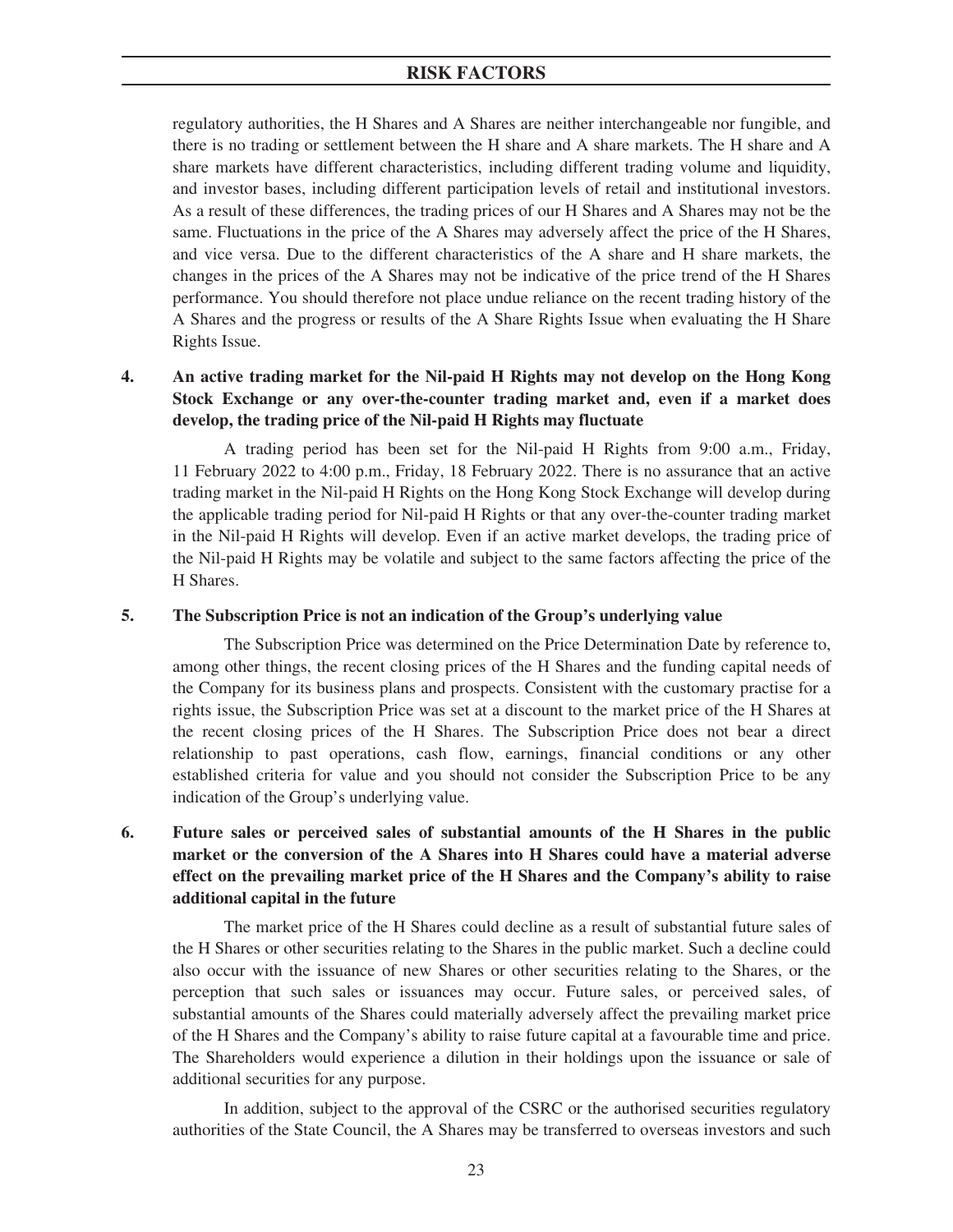## **RISK FACTORS**

transferred shares may be listed or traded on an overseas stock exchange provided certain conditions are met and certain procedures are completed. In the event of the conversion of the A Shares into H Shares for listing and trading on the Hong Kong Stock Exchange, the Company must obtain prior approval from the CSRC and other relevant PRC regulatory authorities and the Hong Kong Stock Exchange. Approvals from holders of the A Shares and H Shares as separate classes are not required for the listing and trading of the converted H Shares.

# **7. Dividends declared in the past may not be indicative of the Company's dividend policy in the future**

Dividends paid in prior periods may not be indicative of future dividend payments. The Company cannot guarantee when, if and in what form dividends will be paid in the future. Any future declaration of dividends will be proposed by the Board and is based on, and limited by, various factors, including, without limitation, the Group's business and financial performance, capital and regulatory requirements, general business conditions and other factors that the Board may determine to be important. The Company may not have sufficient or any profits to enable it to make dividend distributions to the Shareholders in the future, even if our financial statements indicate that the Group's operations have been profitable. There is no assurance that the Company will adopt the same dividend policy as it has adopted in the past.

# **8. The Company's corporate disclosure standards may differ from those in other jurisdictions**

The Company is subject to the disclosure requirements under the Hong Kong Listing Rules. These disclosure requirements differ in certain respects from those applicable to companies in certain other countries, including the United States. There may be less publicly available information about public companies listed in Hong Kong, such as the Group, than is regularly made available by public companies in other countries, including the United States.

# **9. You may not be able to participate in future rights issues and may experience dilution of your shareholdings**

The Company may, from time to time, continue to distribute rights to the Shareholders, including rights to acquire securities. The Company will not distribute the securities to which these rights relate to holders of the H Shares in the U.S. unless such securities are either exempt from registration under the U.S. Securities Act or are registered under the U.S. Securities Act. There can be no assurance that the Company will be able to establish an exemption from registration under the U.S. Securities Act with respect to these securities, and the Company is under no obligation to file a registration statement with respect to these securities or to endeavour to have a registration statement declared effective under the U.S. Securities Act. Accordingly, holders of the H Shares may be unable to participate in rights issues and may experience dilution of their holdings as a result. Non-U.S. holders of the H Shares (except for those in Hong Kong) may also be unable to participate in future rights offerings, depending on the securities laws of the local jurisdictions, and as a result may also experience dilution. In addition, if the Company is unable to sell rights that are not exercised or not distributed or if the sale is not lawful or reasonably practicable, the Company will allow the rights to lapse, in which case holders of the H Shares will receive no value for these rights.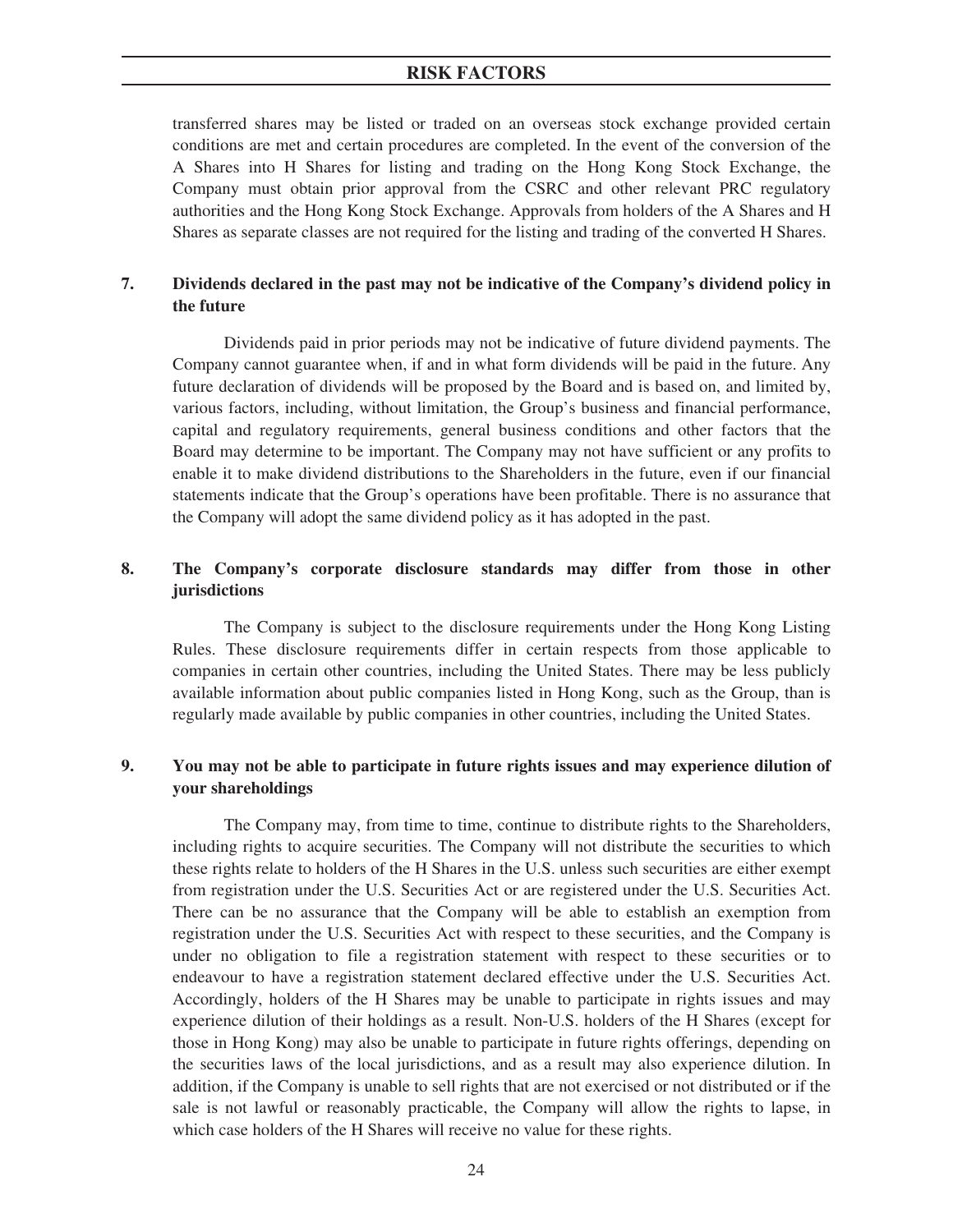### **10. Risks of use of proceeds**

According to the Company's development strategy and actual conditions, the gross proceeds the Company plans to raise from the Rights Issue is expected to be no more than RMB28 billion. The proceeds raised from the Rights Issue, after deduction of relevant expenses relating to the issuance, will be used for the development of flow-based business, the increase in investments to the subsidiaries of the Company, the strengthening of construction of the information system and the replenishment of other working capital, so as to further enhance the Company's capital strength and expand its competitive advantages. However, the return of the proceeds is affected by factors such as the macroeconomic situation of the country and the prosperity of the capital market, so there are some uncertainties in the progress of the use of proceeds and the final return.

### **11. Risk of dilution of immediate return by the Rights Issue**

Upon completion of the Rights Issue, the number of Shares and the assets scale of the Company will be increased significantly, which will help the Company expand relevant businesses, expand the business scale and optimise the business structure of the Company, and enhance the Company's market competitiveness and risk resistance capacity. However, it takes a certain period to produce benefits after the investment of proceeds. Before the proceeds generate benefits, the Company will still mainly rely on its existing business to realise profits and Shareholders' return. Therefore, indicators such as the earnings per share and return on weighted average equity of the Company may experience a certain decrease in the short term, i.e. the immediate return upon issuance of the Rights Shares under the Rights Issue will be subject to the risk of dilution.

### **RISK THAT COVID-19 EPIDEMIC MAY AFFECT THE COMPANY'S OPERATING STATUS**

Since the outbreak of COVID-19 epidemic in early 2020, all walks of life around the world have been affected to varying degrees due to quarantine and other anti-epidemic control measures. At present, the epidemic situation at home has been basically stable, but that at abroad is still in a spreading state. If the epidemic cannot be effectively controlled in the future, it may affect the Company's operating performance to some extent.

#### **ACTIVITIES BY THE UNDERWRITERS**

The Underwriters of the H Share Rights Issue and their affiliates may each individually undertake a variety of activities (as further described below) which do not form part of the underwriting in respect of the H Share Rights Issue. The Underwriters and their affiliates are diversified financial institutions with relationships in countries around the world. These entities engage in a wide range of commercial and investment banking, brokerage, funds management, trading, hedging, investing and other activities for their own account and for the account of others. In the ordinary course of their various business activities, the Underwriters and their affiliates may purchase, sell or hold a broad array of investments and actively trade securities, derivatives, loans, commodities, currencies, credit default swaps and other financial instruments for their own account and for the accounts of their customers. Such investment and trading activities may involve or relate to assets, securities and/or instruments of the Company and/or persons and entities with relationships with the Company and may also include swaps and other financial instruments entered into for hedging purposes in connection with the Group's activities. In relation to the H Share Rights Issue, the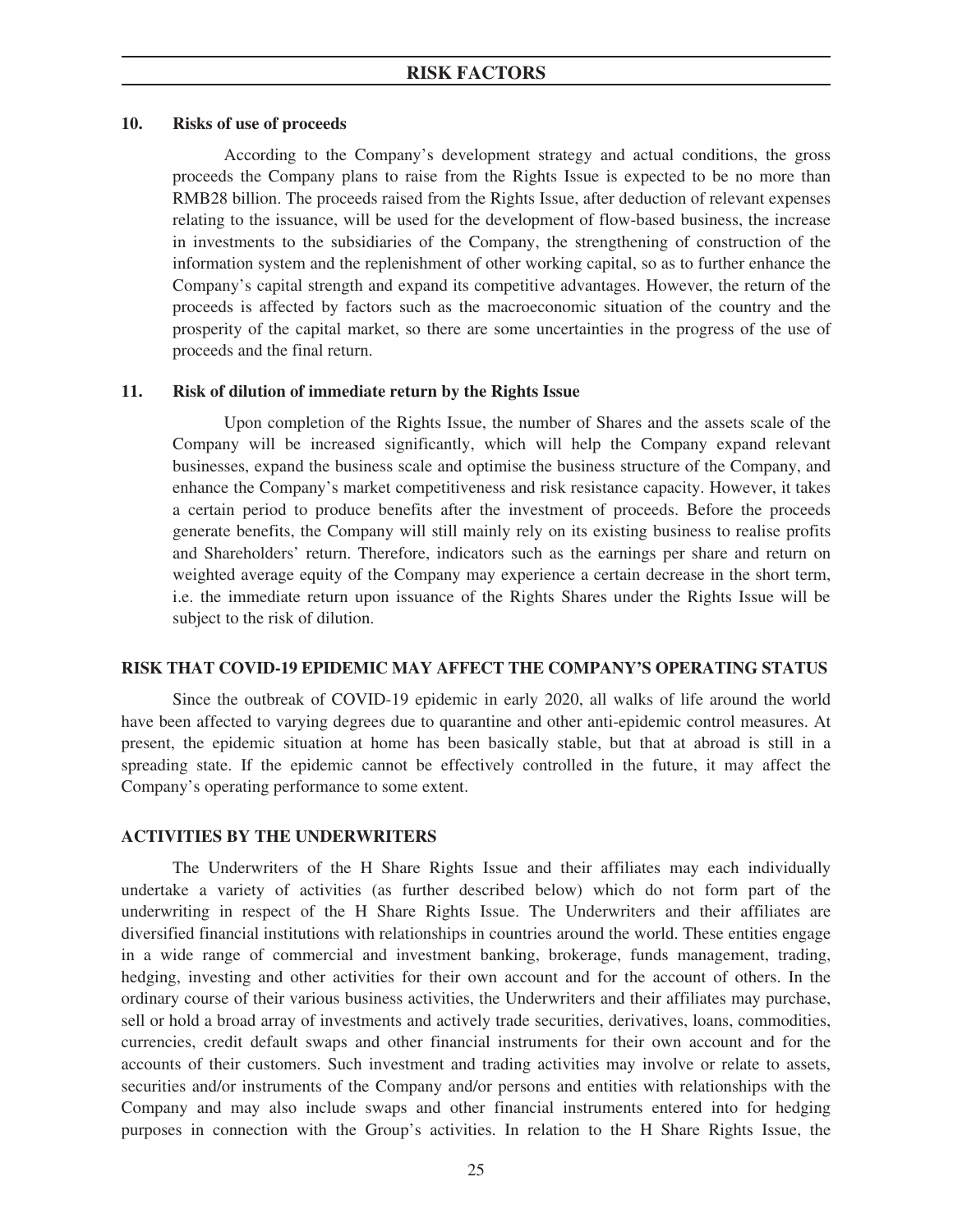# **RISK FACTORS**

activities of the Underwriters and their affiliates could include acting as agent for buyers and sellers of the Nil-paid H Rights and/or H Rights Shares, entering into transactions with those buyers and sellers in a principal capacity and proprietary trading in the Nil-paid H Rights and/or H Rights Shares. These activities may require hedging activity by the Underwriters and their affiliates involving, directly or indirectly, as soon as trading in Nil-paid H Rights commences, the buying and selling of the H Shares, entering into over-the-counter or listed derivative transactions or listed or unlisted securities transactions (including issuing securities such as derivative warrants listed on a stock exchange) which have as their underlying assets including H Shares. Such transactions may be carried out as bilateral agreements or trades with selected counterparties. These activities may have a negative impact on the trading price of the H Shares. All such activities could occur in Hong Kong and elsewhere in the world and may result in the Underwriters and their affiliates holding long positions of H Rights Shares and/or H Shares, and/or short positions in the H Shares, in units of funds that may purchase the H Shares, or in derivatives related to any of the foregoing. In relation to issues by the Underwriters or their affiliates of any listed securities having H Shares as their underlying securities, whether on the Hong Kong Stock Exchange or on any other stock exchange, the rules of the stock exchange may require the issuer of those securities (or one of its affiliates or agents) to act as a market maker or liquidity provider in the security, and this will also result in hedging activity in H Shares in most cases. All such activities may occur both during and after the end of the trading period of the Nil-paid H Rights. Such activities may affect the market price or value of the H Shares, the liquidity or trading volume in the H Shares and the volatility of the price of the H Shares, and the extent to which this occurs from day to day cannot be estimated.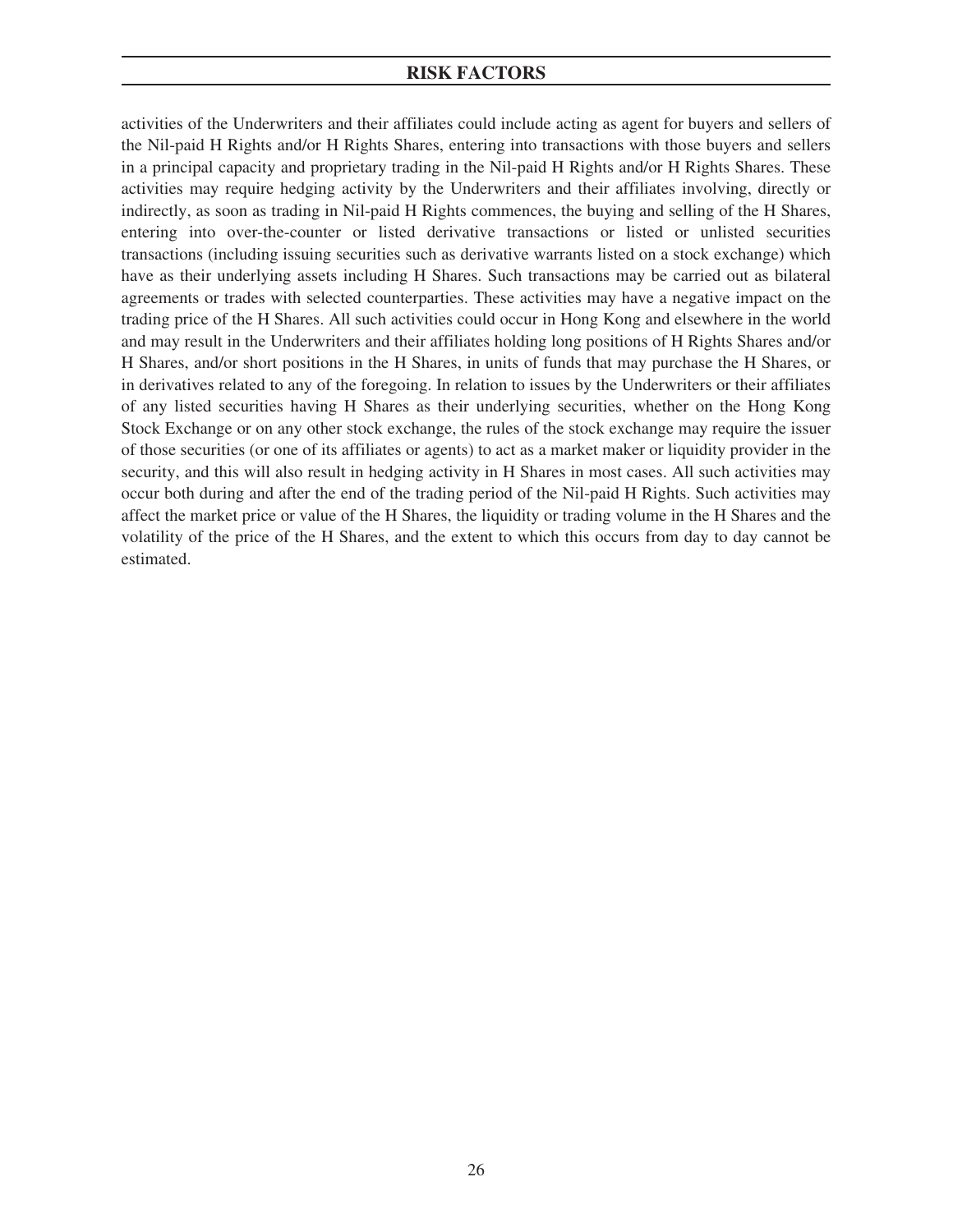#### **OVERVIEW**

The Company was incorporated in Beijing on 25 October 1995, under the name of CITIC Securities Limited. On 29 December 1999, CITIC Securities Limited increased share capital and was converted into a joint stock limited company known as CITIC Securities Company Limited. CITIC Securities completed its listing of A shares and H shares in 2003 and 2011 respectively, becoming the first A+H listed Chinese securities company. CITIC Securities has grown into a leading large investment bank in China.

In the course of more than 20 years of development, strongly supported by Shareholders, the Company has developed and achieved a sound corporate governance structure, prospective strategic layout and complete business system, solid capital strength and industry-leading operating results, profound customer resources, excellent corporate culture and core value, all of which contribute to the core competitiveness of the Company.

The Company concludes the principle of "Seven Commitments", which serves as the core value of the Company and also being constant motivation for corporate development: We adhere to the commitment to the Party's leadership that provides sound political protection for corporate development; the commitment to the business objective of following the national strategy and serving the real economy; the commitment to the client-oriented business approach which allows us to achieve mutual development with clients; the commitment to operating philosophy of compliance operations and stringent risk management; the commitment to innovation and entrepreneurship with a persistent ambition; the commitment to the talent nurture strategy which is under people-focused and marketoriented management; and the commitment to uphold and promote the excellent corporate culture and tradition of the Company.

The largest Shareholder of CITIC Securities is CITIC Corporation Limited. Founded on integrating the securities business under CITIC Group, the Company has grown from a small and medium-sized securities company into a large integrated securities group with the full support from CITIC Group. Listed on SSE in 2003 and on the Hong Kong Stock Exchange in 2011, the Company is China's first listed securities company in terms of A Share, H Share and A+H Share IPO. The Company has formed a sound corporate governance structure centering on the Board, the Supervisory Committee and the general meeting, which ensures the Company's sustained healthy development under the long-term market-based operation mechanism.

The Company has been exploring and putting into practise new business models over the years. It took the lead in the industry in proposing and practicing the flow-based business and engages in business such as direct investment, bond market-making and block trading; by acquisition and continuous cultivation, it has established its leading strength in futures, fund, commodity and other business; it has expanded investment in business such as fixed income, margin financing and securities lending, equity derivatives and alternative investment and established the financial market business system. The Company has obtained qualifications for multiple businesses permitted by domestic regulatory authorities, forming a full-product, full-market and full-business coverage landscape, with basic financial functions such as investment, financing, trading, payment and custody gradually improved.

Since its establishment, the Company has boasted prominent strength of scale advantage in net capital, net assets and total assets as well as remarkable profitability. With sustained leading position in the market in respect of investment banking, wealth management, asset management, financial market, fixed income and other businesses, it has achieved wide reputation and brand strength in domestic market. Over the years, the Company has won many awards granted by domestic and overseas institutions, such as Asiamoney, Financial Times, Forbes, SSE, SZSE, etc.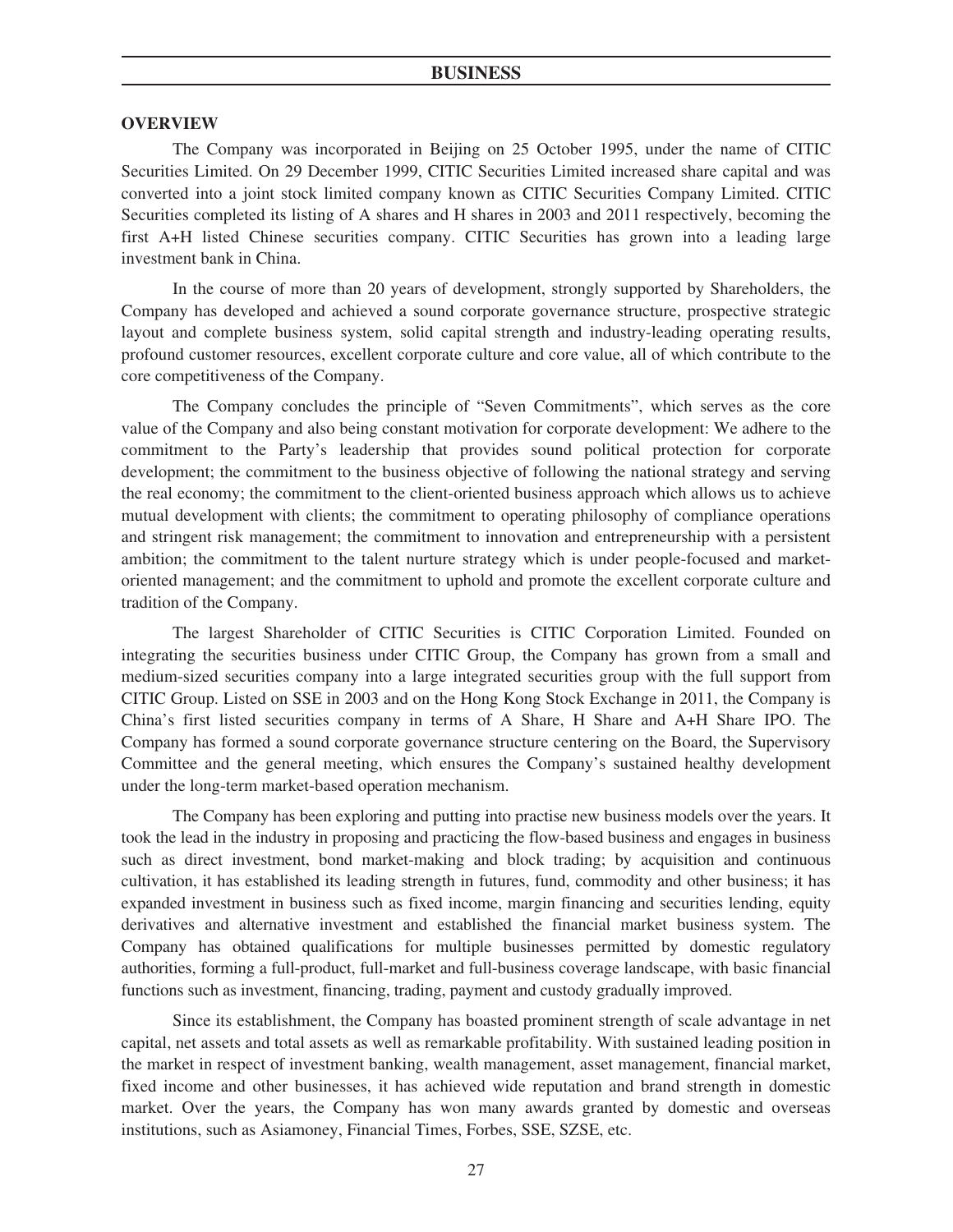Over the past 20 years, the Company has accumulated a group of trustworthy strategic clients including Three Gorges Corporation, China Yangtze Power and Industrial and Commercial Bank of China. As of 30 June 2021, the Company has more than 10 million retail clients and 75,000 domestic corporate and institutional clients engaging in key fields of national economy, achieving in-depth coverage of major central state-owned enterprises, important local state-owned enterprises and influential listed companies. The Company has kept developing as driven by the motto of being clientcentric and growing together with clients.

The Company has continuously improved the market-based mechanism, explored the use of medium and long-term incentive policies, improved the incentive and guarantee mechanism for talent, and thoroughly implemented strategy of strengthening the enterprise with talents. The Company have implemented a more open talent policy, cultivated a competitive reserve of young talents, increased the international talents reserve, strengthened professional training and systematic cultivation on various businesses and levels, and created a team of international talents with international vision, proficiency in international operations and creative thinking.

The Company has inherited excellent cultural genes of CITIC Group. Following CITIC's style of "abiding by laws and discipline and acting honestly, seeking truth from facts and innovation, being prudent and modest and advocating teamwork spirit, being industrious and self-motivated and effective and resolute", highlighting CITIC's core value of "honesty, innovation, cohesion, integration, devotion and excellence", and keeping to CITIC's development mission of "becoming stronger and better, following the national strategy and contributing to national rejuvenation", the Company has gradually formed its operating philosophy of law abidance, standardised management and strict risk control; forged the enterprising spirit of seeking excellence, striving to make innovations and allowing trial and error; developed the crisis awareness of facing up to problems, respecting market and actively seeking changes; cultivated the interpersonal style of staying humble, working hard, and being modest and prudent; and formed the admirable tradition of being diligent, advocating conciseness, and abandoning redundant formalities.

### **PRINCIPAL LINES OF BUSINESS**

The investment banking business of the Group consists of equity financing, debt financing and financial advisory services. The Group provides fund raising and financial advisory services to a wide range of enterprises and other institutional clients in China and globally.

The wealth management business of the Group mainly involves securities and futures brokerage business, distribution of financial products and investment consulting services.

The Group provides institutional stock brokerage business to domestic and overseas professional institutional investors clients, which mainly involves various professional value-added services for their investments and trading in the Chinese stock market and other overseas stock markets in Asia-Pacific, the U.S. and other areas, such as research marketing, transaction execution, equity financing and trading projects recommendation.

The financial market business of the Group is primarily comprised of trading and marketmaking of equity products, fixed income products and derivatives, foreign exchange business, margin financing and securities lending business, alternative investment and commodities business.

The Group provides asset management services and products to clients in China and globally. The Group has been engaged in asset management businesses including collective asset management ("**CAM**"), separately managed account ("**SMA**") and specialised asset management ("**SAM**"), fund management and other investment accounts management.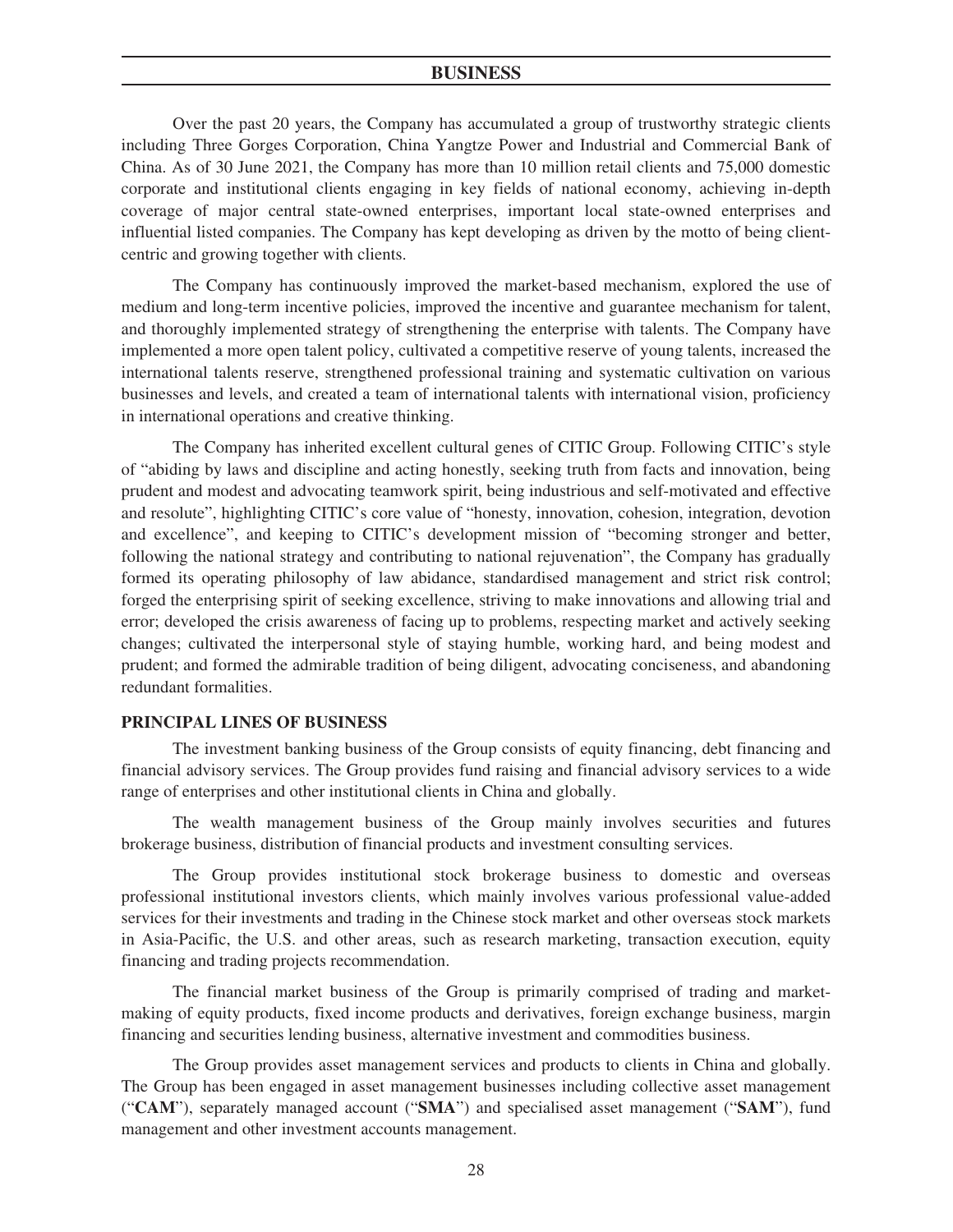The investment business of the Group mainly comprises alternative investment and private equity investment.

The Group provides services such as custody and research.

#### **1. Investment banking**

#### *(1) Equity financing*

#### *Market conditions*

In the first half of 2021, with the advancement of registration-based system reform, the offering size of A-share IPO increased significantly, with a total of 245 enterprises completing the IPO process and listed on the SSE or SZSE, representing a year-on-year increase of 105.88%. The total offering size amounted to RMB210.950 billion, representing a year-on-year increase of 51.46%. The cumulative approval rate of IPOs reached 89.82% and maintained at a high level. Issuance of IPO remained normal. As the new policy on refinancing promulgated in 2020 was implemented gradually, refinancing size continued to grow rapidly. The total issuance size of private placement (for cash) projects amounted to RMB337,263 million, representing a year-on-year increase of 165.54%; and the total issuance size of convertible bonds amounted to RMB165,225 million, representing a year-on-year increase of 74.17%.

In the first half of 2021, A-share equity underwriting (issuance for cash) amounted to RMB756,766 million, representing a year-on-year increase of 80.70%; A-share equity underwriting (issuance for cash and acquisition of asset) amounted to RMB787,469 million, representing a year-on-year increase of 21.40%. The market share of the top ten securities companies in A-share equity underwriting (issuance for cash) amounted to 72.46%, indicating a high level of concentration.

In the first half of 2021, Hong Kong IPO underwriting amounted to US\$30,012 million, representing a year-on-year increase of 136.86%; underwriting in Hong Kong refinancing market amounted to US\$61,993 million, representing a year-on-year increase of 176.98%. Calculated on the basis of the underwriting amount distributed evenly among all underwriters, the market share of top ten investment banks in Hong Kong equity financing market totalled 70.39%.

### *Actions and achievements*

In the first half of 2021, in respect of domestic equity financing, the Company completed a total of 92 A-share lead underwriting projects with an aggregate lead underwriting amount of RMB142,299 million (cash and asset transactions), representing a year-on-year increase of 8.01%, accounting for a market share of 18.07% and ranking the first in the market. Along with the advancement of the reform for registration-based IPO, the Company continued expanding the coverage of IPO clients including those on the STAR Market and ChiNext. The Company completed 27 IPO projects with an issuance size of RMB37,714 million in aggregate, accounting for a market share of 17.88% and ranking the first in the market. The Company completed 65 refinancing lead underwriting projects, with a lead underwriting amount of RMB104,585 million, accounting for a market share of 18.14% and ranking the first in the market. With significant increase in supply and demand of private placement (for cash) market, the Company focused on layout in private placement (for cash) business and completed 41 private placement (for cash) projects with an underwriting amount of RMB84,544 million in aggregate, accounting for a market share of 25.07% and ranking the first in the market. Meanwhile, the Company actively explored business opportunities in the convertible bonds, private placement for asset transactions, and rights issue, and continued to strengthen quality management and risk control for the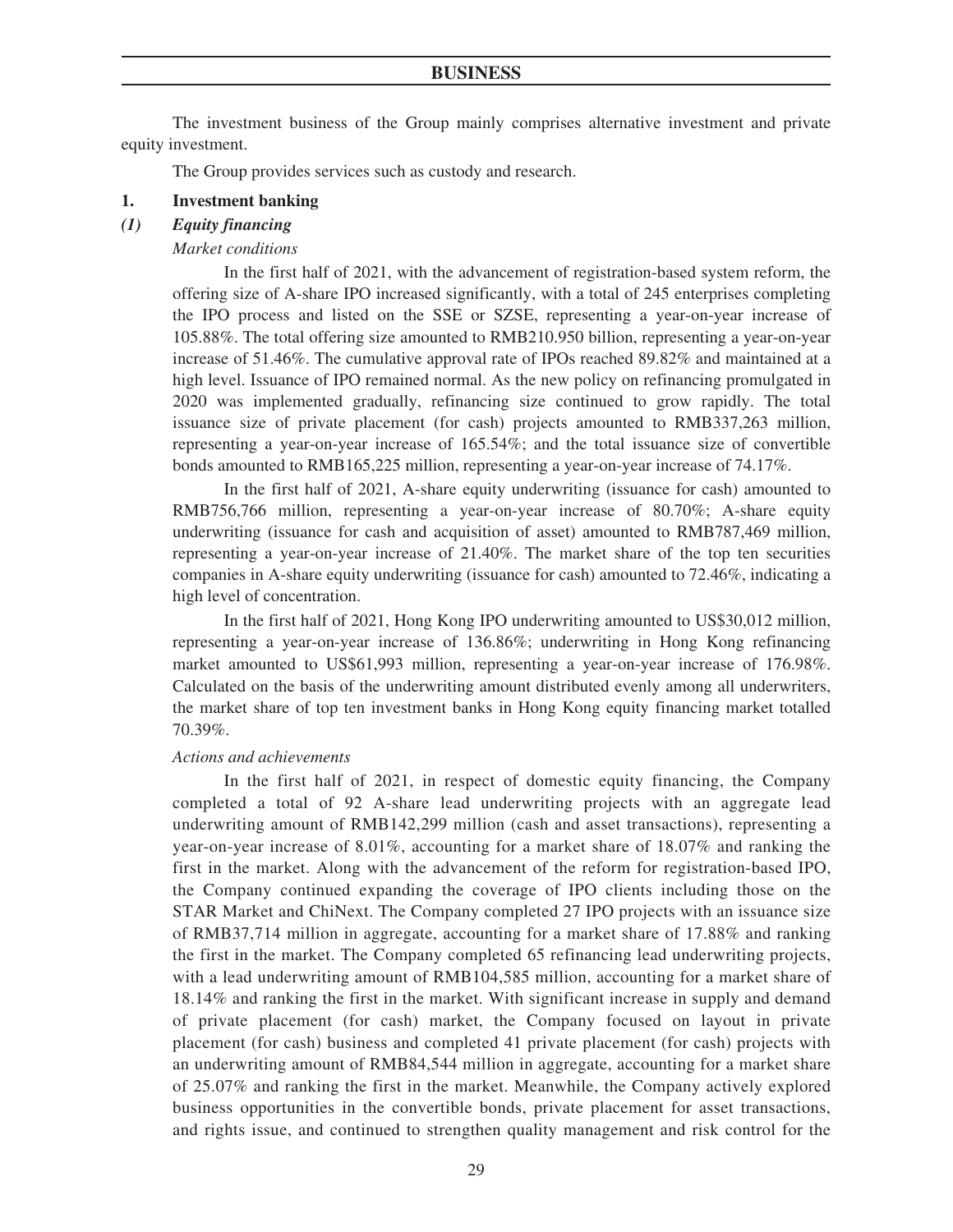|                                                       |                                                 |                               | <b>Six months ended 30 June 2021</b> Six months ended 30 June 2020 |                        |
|-------------------------------------------------------|-------------------------------------------------|-------------------------------|--------------------------------------------------------------------|------------------------|
| <b>Projects</b>                                       | Lead<br>Underwriting<br>Amount<br>(RMB million) | Number of<br><b>Issuances</b> | Lead<br>Underwriting<br>Amount<br>(RMB million)                    | Number of<br>Issuances |
|                                                       | 37,714                                          | 27                            | 9.981                                                              | 6                      |
| $Re-financing \, \dots \dots \dots \dots \dots \dots$ | 104,585                                         | 65                            | 121.768                                                            | 46                     |
| Total                                                 | 142,299                                         | 92                            | 131,749                                                            | 52                     |

whole process of equity financing projects, so as to reinforce and enhance its comprehensive competitive strength.

*Source: Wind Info and the Company's internal statistics*

- *Notes:* <sup>1</sup> *When compiling the above table, the date of completion of an IPO, a public equity issuance, an issuance of convertible bonds/exchangeable bonds, a private placement, a rights issue and an issuance of preference shares is the listing date.*
	- <sup>2</sup> *In the event that the amount undertaken by respective underwriter is not specified, the underwriting amount of joint-lead underwriting projects is calculated by dividing the total project size by the number of lead underwriters.*

In the first half of 2021, in respect of overseas equity financing, the Company further strengthened domestic and overseas integrated management, and continued to focus on layouts in new economic industries including information media, consumption, and healthcare. Calculated based on the bookrunner role, the Company completed a total of 32 overseas equity projects with an underwriting amount of US\$6,005 million in aggregate. Among them, 14 were IPO projects in the Hong Kong market with an aggregate underwriting amount of US\$1,632 million, and 11 were refinancing projects with an aggregate underwriting amount of US\$3,461 million, ranking the second among Chinese securities companies in respect of equity financing business in the Hong Kong market. Meanwhile, the Company completed 7 equity financing projects in overseas markets in the U.S., Australia and Southeast Asia and other areas, with an aggregate underwriting amount of US\$912 million.

### *(2) Debt financing*

#### *Market conditions*

In the first half of 2021, China's economic growth and monetary policy returned to normal levels as those before the COVID-19, and the monetary policy achieved an overall dynamic balance between economic growth stabilisation and risk prevention, with bond supply being below expectations and the yield rate of bond market being stable with a slight decline. In the first half of 2021, the aggregate issuance size of bonds amounted to RMB29.51 trillion, representing a year-on-year increase of 13.92%; and net financing amount reached RMB6.74 trillion, representing a year-on-year decrease of RMB1.78 trillion. The aggregate issuance size of credit bonds (excluding interbank certificates of deposit) amounted to RMB9.37 trillion, representing a year-on-year increase of 1.55%. Fiscal policy returned to normal levels as those before the COVID-19, with steady growth of treasury bonds and slight decline in local government bonds; with respect to non-financial corporate bonds, affected by the credit contraction of real estate companies and local government financing vehicles, the overall issuance volume was nearly flat compared to the same period last year; the asset-backed securitization market remained active, with the continuously accelerated issuance of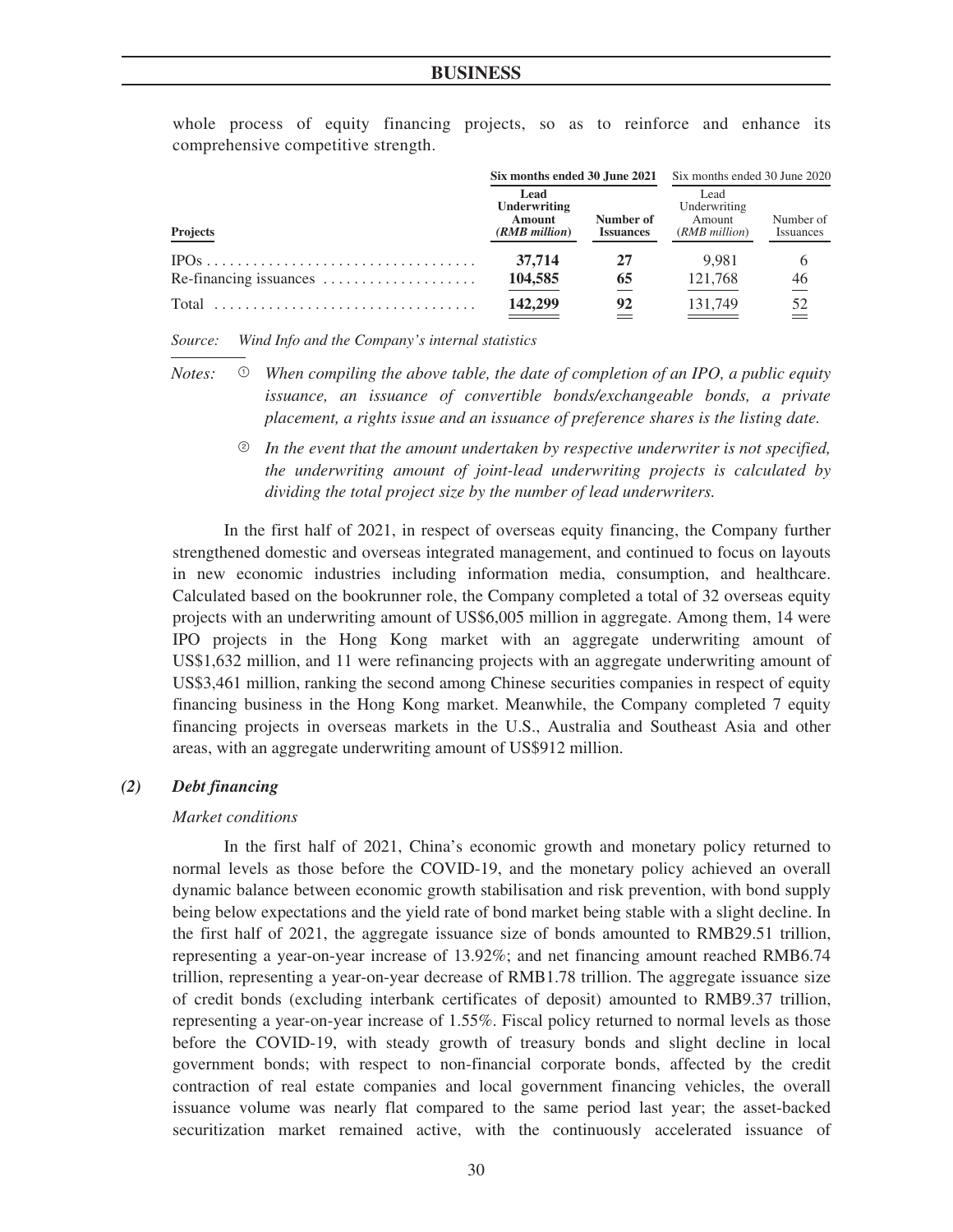securitization products on exchanges, and the size of interbank credit asset-backed securitization market had a significant increase from the same period last year.

In the first half of 2021, overseas economies continued to recover gradually, with the policy remained loose and U.S. bond interest rate being clearly on the rise. According to Bloomberg's statistics, Chinese enterprises issued a total of 228 USD-denominated bonds with a total financing size of US\$95,582 million in the first half of 2021.

#### *Actions and achievements*

In the first half of 2021, the Company maintained its leadership in the debt financing business with a total underwriting amount of RMB663,803 million, representing a year-on-year increase of 17.89%. The Company contributed as to 13.18% of the total underwriting amount of securities companies, ranking the first among securities companies, and as to 5.35% of the total underwriting amount of underwriting institutions including commercial banks, ranking the third in the market. The Company underwrote 1,287 projects, ranking the first among securities companies.

|                                      | Six months ended 30 June 2021                     |                               | Six months ended 30 June 2020                   |                        |
|--------------------------------------|---------------------------------------------------|-------------------------------|-------------------------------------------------|------------------------|
| <b>Projects</b>                      | Lead<br>Underwriting<br>Amount<br>$(RMB$ million) | Number of<br><b>Issuances</b> | Lead<br>Underwriting<br>Amount<br>(RMB million) | Number of<br>Issuances |
|                                      | 20,110                                            | 26                            | 21.354                                          | 27                     |
|                                      | 141,652                                           | 288                           | 131.147                                         | 231                    |
| Financial bonds                      | 167,987                                           | 109                           | 108.314                                         | 63                     |
| Medium-term notes                    | 22,541                                            | 38                            | 34,855                                          | 49                     |
|                                      | 7.150                                             | 19                            | 7.898                                           | 18                     |
|                                      | 6.390                                             | 19                            | 15,150                                          | 27                     |
| Asset-backed securities              | 135,922                                           | 399                           | 109.705                                         | 323                    |
| Convertible bonds/exchangeable bonds | 18,045                                            | 14                            | 21.319                                          | 21                     |
|                                      | 144,004                                           | 375                           | 113,328                                         | 621                    |
|                                      | 663,803                                           | 1,287                         | 563,069                                         | 1.380                  |

*Source: Wind Info and the Company's internal statistics*

In respect of USD-denominated bonds issued by Chinese enterprises in overseas market, the Company completed a total of 57 projects with a total underwriting amount of US\$1,939 million, representing a market share of 2.22%, ranking the fourth among Chinese securities companies. In addition to the bond underwriting, the Company provided customers with structured and leveraged financing, risk solutions, liquidity management and other diversified services.

### *(3) Financial advisory services*

#### *Market conditions*

According to Dealogic, in the first half of 2021, the total value of global merger and acquisition transactions announced reached US\$2.99 trillion and the number of transactions amounted to 16,185. On a sector basis, the electronics and computer sector was the most active with the value of merger and acquisition transactions announced in the first half of 2021 amounting to US\$826.5 billion, which accounts for 27.67% of the total value of merger and acquisition transactions announced; the medical and healthcare sector followed with the value of merger and acquisition transactions announced in the first half of 2021 amounting to US\$327.4 billion, accounting for 10.96% of the total value of merger and acquisition transactions announced.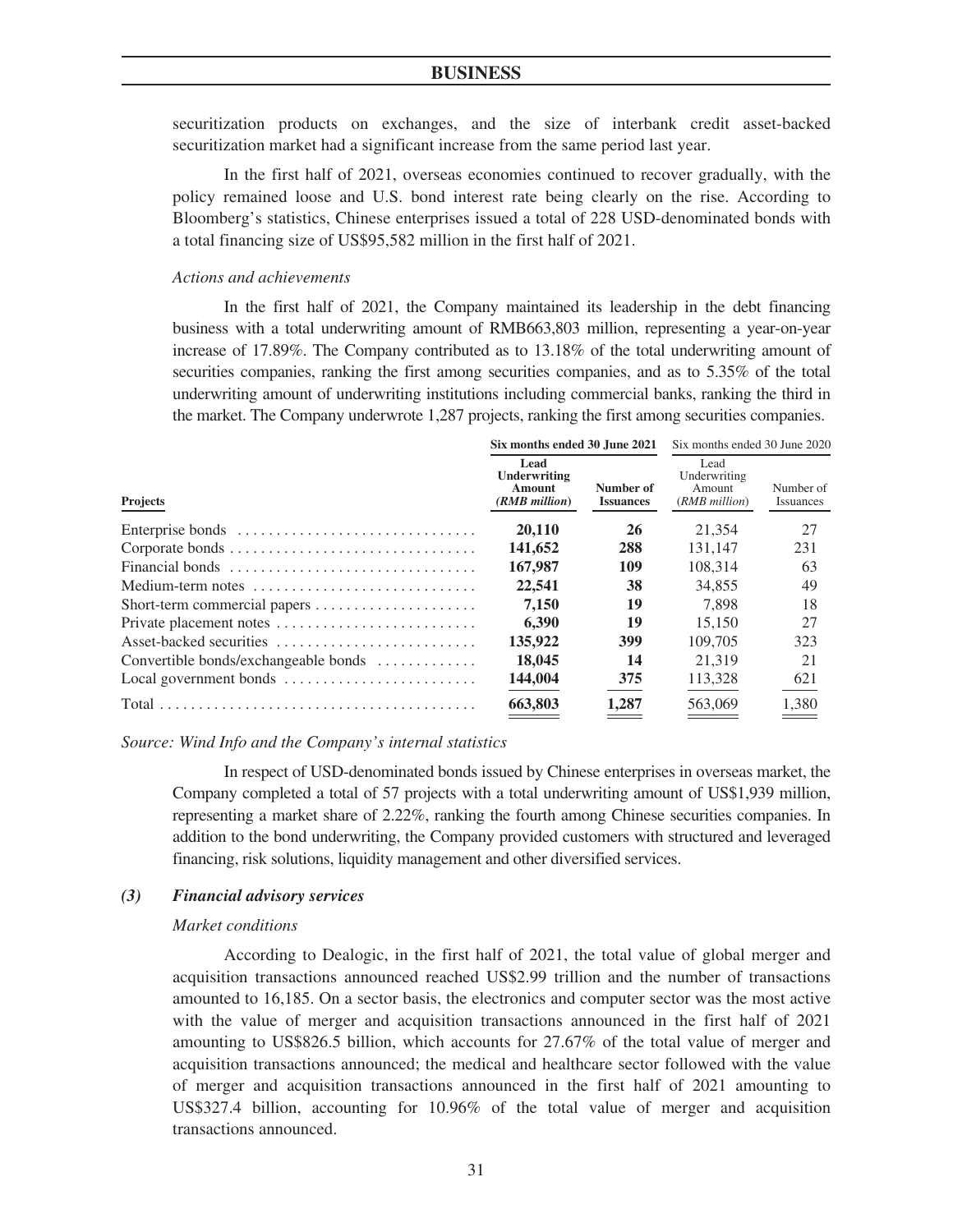In the first half of 2021, the number of announced merger and acquisition transactions in the market involving Chinese enterprises was 2,667 with a transaction size of US\$298.2 billion, of which, 331 were cross-border transactions with a transaction size of US\$49.8 billion.

#### *Actions and achievements*

In the first half of 2021, the value of material assets restructuring transactions in A-share market completed by the Company amounted to RMB18.2 billion, with a market share of 22.80%, ranking the first in the industry. The Company, under the customer-oriented principle and in line with the State's requirement of improving the quality and core competitiveness of listed companies and providing in-depth services to central enterprise groups, state-owned enterprises and private enterprises, completed a number of large merger and acquisition and restructuring transactions, including the merger by absorption through share swap between Dalian Port and Yingkou Port, Huadong Tech's acquisition of TPV Tech, the material assets restructuring of Weiye Decoration, and Titan Wind's acquisition of Suzhou Titan, which continuously consolidated and improved the Company's market position and competitiveness in the merger and acquisition market.

In the first half of 2021, the value of global merger and acquisition transactions involving Chinese enterprises completed by the Company amounted to US\$13.4 billion, ranking the second in the industry. The Company actively assisted clients in integrating global quality resources and strengthened domestic and overseas M&A business coverage. The Company assisted Yili Industrial in the privatisation of Zhongdi Diary to complete the integration of large pastoral resources; assisted Galanz in buying majority stake in Whirlpool China to promote a comprehensive upgrade of the partnership between the two sides; assisted Jinbei Automotive in acquisition of 50% equity of Adient Asia to enhance its core competitiveness and continuous profitability.

# *(4) The business of New OTC Market*

#### *Market conditions*

In the first half of 2021, the reform of New OTC Market launched smoothly, with the orderly process of the review of applications for public offerings and listings on the New OTC Market Select, bringing about a rebound of various functional market indicators and gradually achieving positive impacts. As at 30 June 2021, the number of companies listed on the New OTC Market amounted to 7,472, with total issued shares of 492,358 million and a total market capitalisation of RMB2,388,437 million, 55 of which were listed on the New OTC Market Select, with total issued shares of 9,410 million and a total market capitalisation of RMB140,762 million. In the first half of 2021, the total trading volume of the New OTC Market amounted to RMB61,067 million, and the total funds raised from the issuance of shares amounted to RMB12,998 million. As at 30 June 2021, the NEEQ component index closed at 996.65, representing a decrease of 1.40% as compared to the end of 2020; and the NEEQ market-making component index closed at 1,139.63, representing an increase of 6.19% as compared to the end of 2020.

#### *Actions and achievements*

In the first half of 2021, the Company continued to operate the business of New OTC Market on the basis of expanding the customer coverage and centred on value identification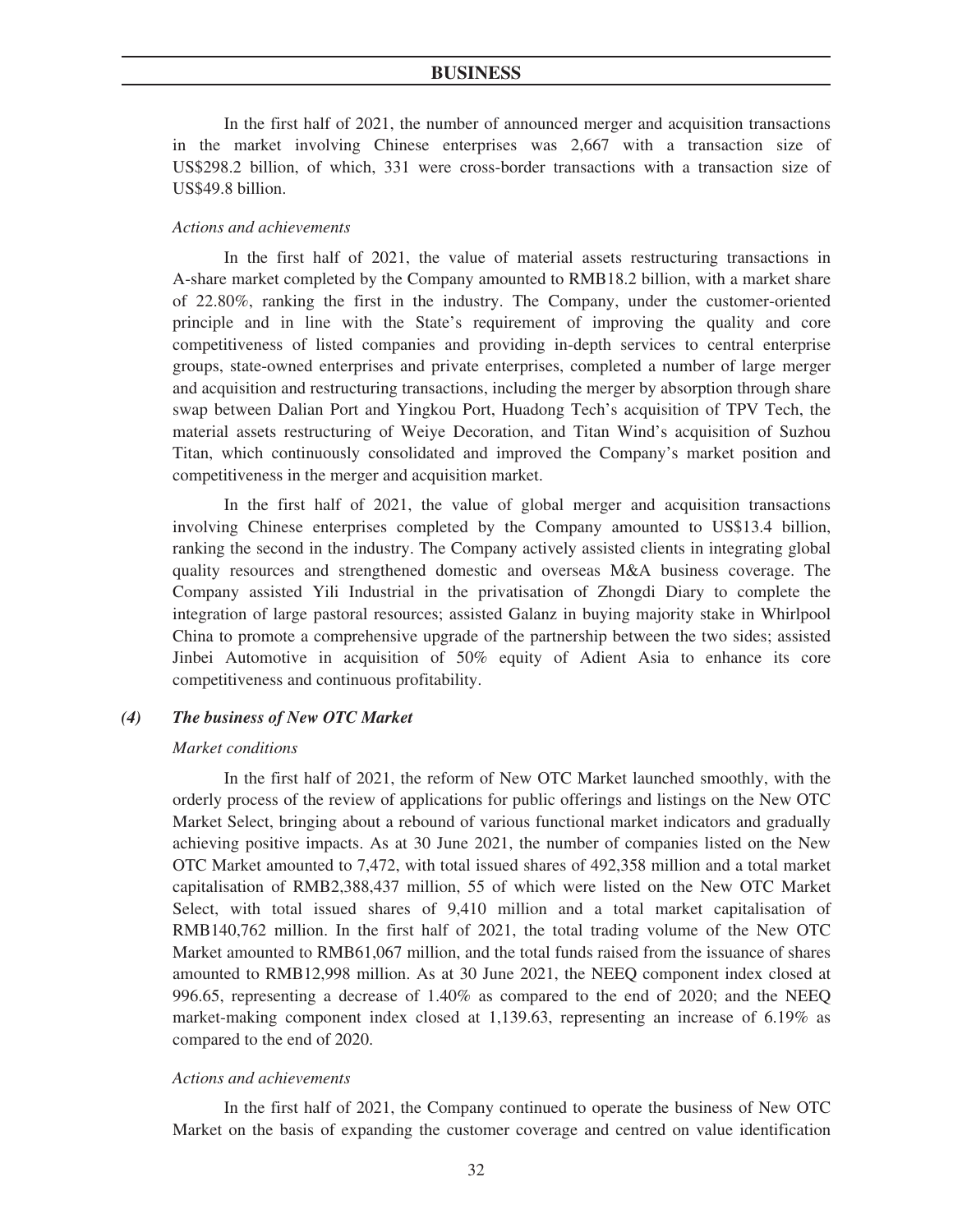and realisation. While actively developing the public offering business of the New OTC Market Select, continuously optimising the market-making and position structures and enhancing the coverage of high-quality enterprises, it placed great emphasis on quality control and effectively controlled business risks.

As at 30 June 2021, the Company, as the lead broker on New OTC Market, conducted continuous supervision over a total of 21 listed companies, among which, 15 companies entered the Innovation tier or the Select tier. In the first half of 2021, the Company, as the sponsor, had applied for the public offering and listing on the New OTC Market on behalf of one company; the Company provided market-making services for 29 listed companies, among which, 23 companies entered the Innovation tier or the Select tier.

## **2. Wealth management**

#### *Market conditions*

In the first half of 2021, the overall trading turnover of the domestic securities market increased significantly as compared with 2020, with SSE Composite Index risen by 3.40%, SSE SME Composite Index risen by 5.19% and ChiNext Composite Index risen by 14.13%.

#### *Actions and achievements*

In the first half of 2021, the Company stuck to brokerage business as its primary business, intensified the development of wealth management, implemented its development requirements of the global integration, and improved its multi-level, three-dimensional, personalised product and service system covering all assets of wealth clients. The Company created an ultra-high-net-worth client service ecology with the entrepreneur's office as a carrier, strengthened the core capabilities in wealth allocation and buyer service, and continuously improved the capability to help clients achieve their wealth management goals by leveraging on its remarkable advantages in the control over risks of wealth allocation under market volatility.

As at 30 June 2021, the number of customers exceeded 11.40 million, with the customer assets under custody in aggregate amounting to RMB9.7 trillion. Among them, 140,000 are wealth management customers with assets of over RMB2 million, with the total assets under management amounting to RMB1.7 trillion, representing an increase of  $11\%$  and  $15\%$ , respectively, as compared with those of the end of 2020; 31,000 are high-net-worth customers with assets of over RMB6 million, with the total assets under management amounting to RMB1.4 trillion, representing an increase of 15% compared to that of the end of 2020; and 17,000 are customers who signed up for wealth management accounts, with the assets under management amounting to over RMB210 billion. In the first half 2021, the total trading volume of securities and funds handled by the Company, CITIC Securities (Shandong) and CITIC Securities South China on behalf of customers amounted to RMB15.8 trillion, and the distribution of financial products amounted to RMB435.6 billion. The AUM of public funds and private funds exceeded RMB360 billion.

### **3. Institutional stock brokerage business**

### *Market conditions (please refer to the part titled "Wealth Management")*

#### *Actions and achievements*

In the first half of 2021, the Company achieved certain performance growth in institutional stock brokerage business, further strengthened cross-border integrated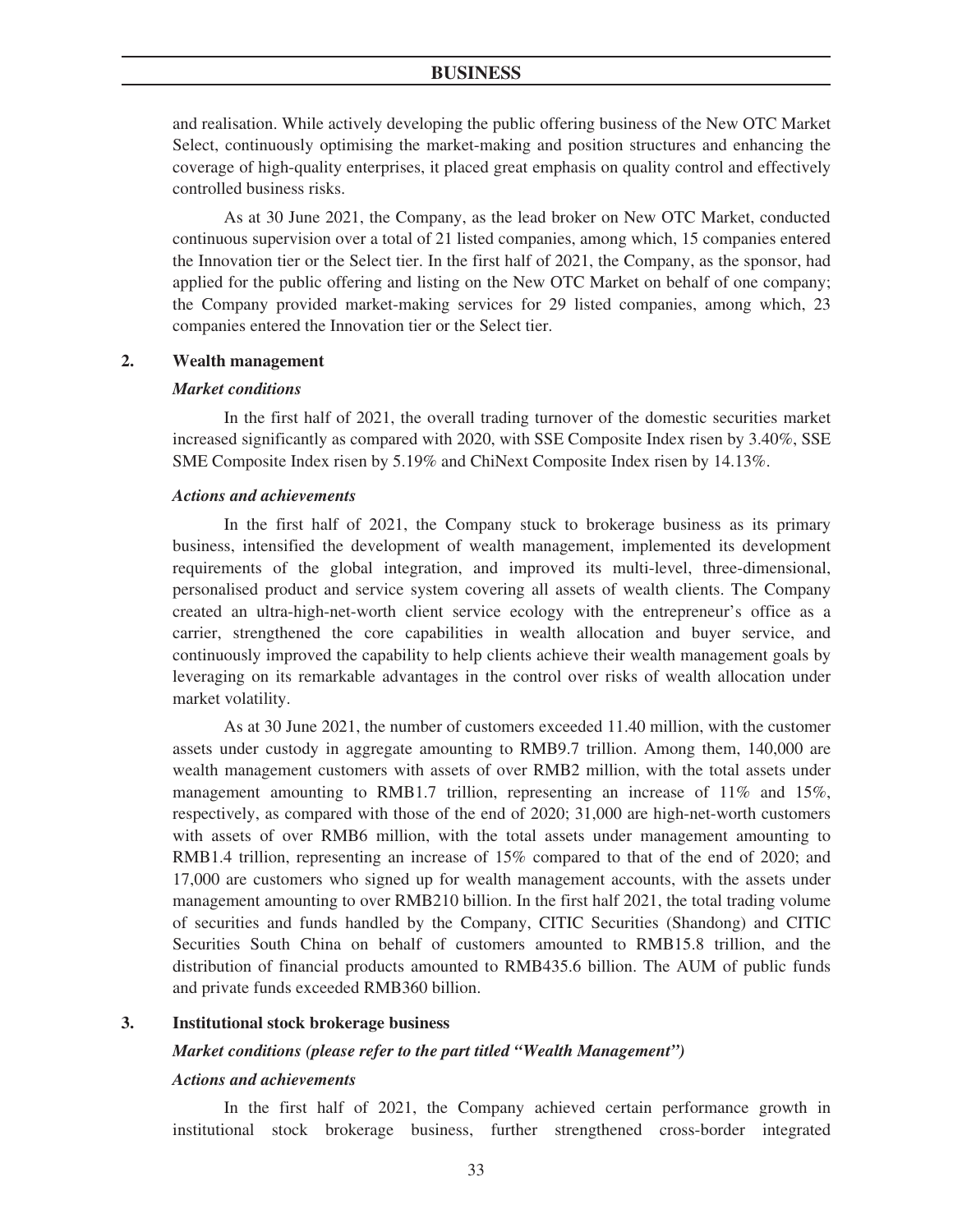management and collaborative development, made continuous progress in providing crossborder joint services to customers and cross-selling of products, and offshore research transformed from a traditional single business model to a multi-product model that supports company-wide business development.

The stock brokerage business for domestic institutions mainly covered domestic and overseas professional institutional investors such as public funds, insurance companies, private funds, wealth management subsidiaries of banks, QFI and WFOE. In the first half of 2021, the Company maintained its overall leadership in domestic institutional brokerage business.

The Company achieved outstanding performance in the stock brokerage business for overseas institutions, substantial year-on-year increase in business revenue and net profit, and maintained its leadership in market share of cash stock business in Asia Pacific. The main drivers of the growth were increased trading activities in global markets and the continued strong interest of overseas investment institutions in the Chinese equity market. Its global integrated trading platform offered comprehensive trading services to global customers. The trading of MSCI index adjustment ranked the first in market share, with a record high daily trading volume of US\$8.6 billion.

### **4. Financial market**

### *Market conditions*

In the first half of 2021, with stable macroeconomic fundamentals in domestic market, the stock market showed the main trend of fluctuation and differentiation with limited index volatility. However, leaders of various industries had experienced volatile share prices and limited returns due to high valuations and expected liquidity volatility. Small- and medium-sized companies did better due to improved performance and capital inflows. In the first half of 2021, CSI 300 Index edged up 0.2%, while the CSI 1000 Index rose by 6.6% and the Equity Fund Index rose by 7.8%. In the first half of 2021, the trading volume of Shanghai and Shenzhen stock markets rose by nearly 20% year on year. The market structure differentiated dramatically. The sector rotation was fast. The direction of subjects with high prosperity and high growth was relatively strong.

In the first half of 2021, the pandemic in developed countries was well under control, fiscal and monetary conditions were loose, with major overseas markets being calm and major stock indices continuing to rise. The S&P 500 Index rose by 14% and Nasdaq 100 Index rose by 13%. The relatively weak performance of the European and Hong Kong markets in 2020 was improved. European STOXX600 Index rose by 13% and Hang Seng Index rose by 6%, while Hang Seng TECH Index which led the growth in 2020 declined by 3% in the first half of 2021.

In the first half of 2021, the bond market was on the steady rise with an overall stable performance. ChinaBond Composite Wealth Index rose by 2.1%. National bonds witnessed a slight decline in medium and long-term key-duration interest rates and the short-end interest rate remained stable, with relatively ample room for interbank liquidity.

### *Actions and achievements*

The Company continued to develop its OTC derivatives business and OTC products, and further enriched the structure and application scenes of its products, with its market-making business continuously taking the lead on the market. In respect of the equity derivatives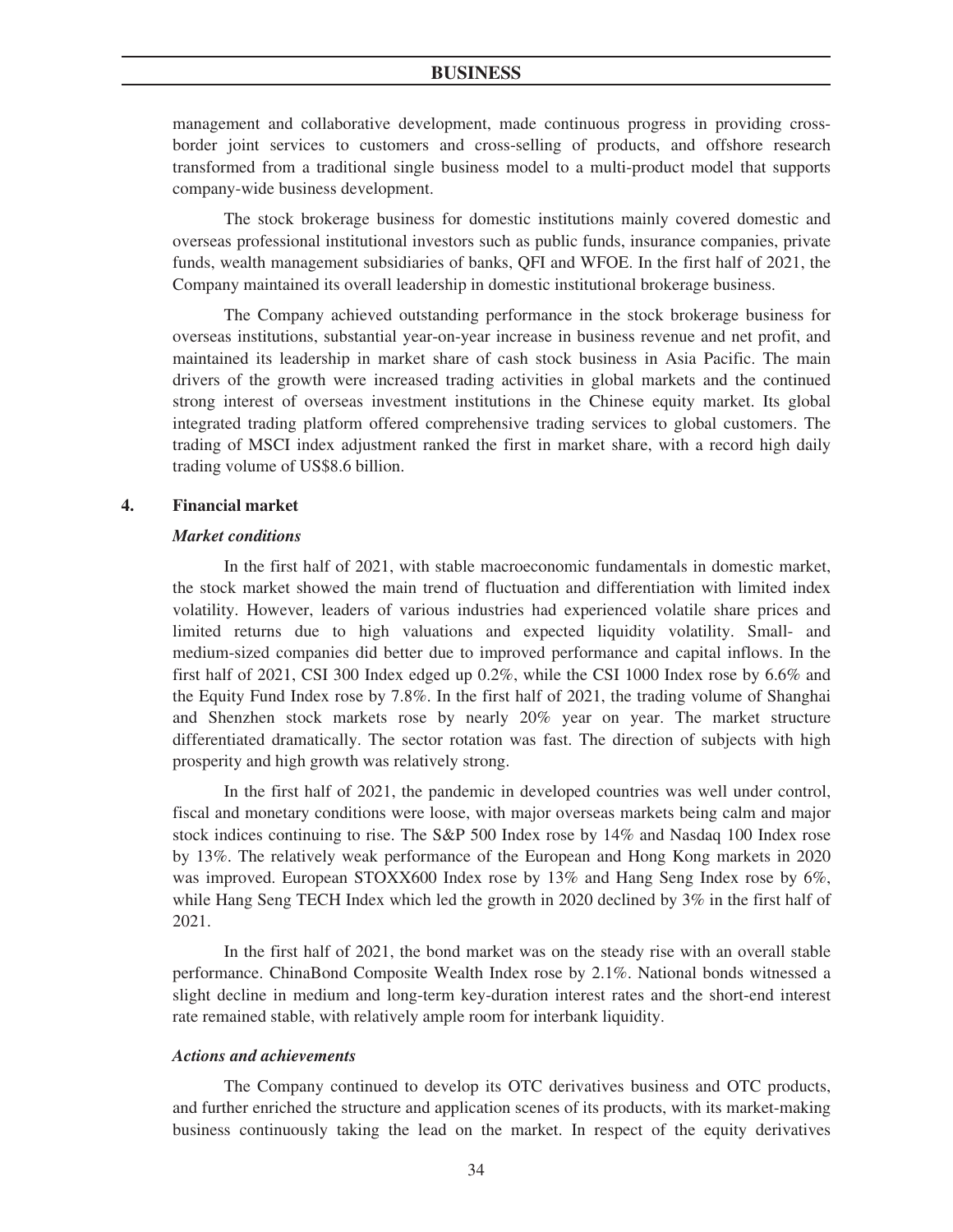business, the Company kept the business model with an extensive customer base, a rich supply of products, and relatively stable yields. The Company continued to develop and innovate its overseas equity derivative transactions. With the coverage of international mainstream markets, the Company offered customers cross-time-zone derivative transactions services in the global market.

In respect of the fixed income business, the Company made good use of its customer resources and enhanced its comprehensive capabilities for product design and customer service to constantly enrich the profit model. Various businesses developed steadily. In the first half of 2021, the Company ranked the first in the industry in terms of the sales of interest rate products.

With respect to the stock proprietary business, on the basis of keeping investment in great leading companies in various industries, the Company strengthened internal synergies and development of diversification strategies. Meanwhile, the Company continued to focus on controlling tail risks, maintaining a steady performance on the whole. The Company achieved further results in the exploration and practise of quantitative analysis and diversified strategies, laying a solid foundation for reducing the dependence of performance on market movements in a single direction in the future.

In respect of securities financing and lending business, the Company continuously optimised business risk management and infrastructure development and deepened the use of financial technology. The Company further strengthened refined management of customer structure and product innovation services, and deepened the extent of penetration into regional markets while adjusting business structure and safeguarding the safety of the Company's assets and high-quality development. The business scale continued to grow and the market share remained on the top spot.

In respect of the alternative investment business, the Company continued to develop diversified strategies in data, models, objects, optimization methods and others, so as to obtain more excess returns while effectively diversify risks. In addition, the Company also actively developed overseas business, improved the infrastructure construction for investment research, trading and risk control platforms, and promoted cross-department business collaboration.

In respect of the commodities business, the Company implemented the concept of finance serving the real economy, strengthened its capacity to provide comprehensive services, and devoted increased effort in industrial customer expansion and service in the course of sharp rise in the commodities market. The Company provided various industrial customers and institutional customers with customised and professional financial services related to commodities to promptly meet the hedging needs of industrial customers.

#### **5. Asset management**

#### *Market conditions*

The transitional period for the implementation of the New Regulations on Asset Management will end in 2021. The net worth transformation of the asset management industry entered into the final stage. In this process, new models, new products and new patterns are gradually formed, and the value chain of the asset management industry is reshaping. In the future, asset management institutions need to deeply understand the current laws of economic development and industry competition and cooperation relationship, continue to stick to the development direction of active management, look for differentiated positioning, and strengthen comprehensive management capabilities, to play an important role in serving the development of the real economy and promoting the maintenance and appreciation of residents' assets.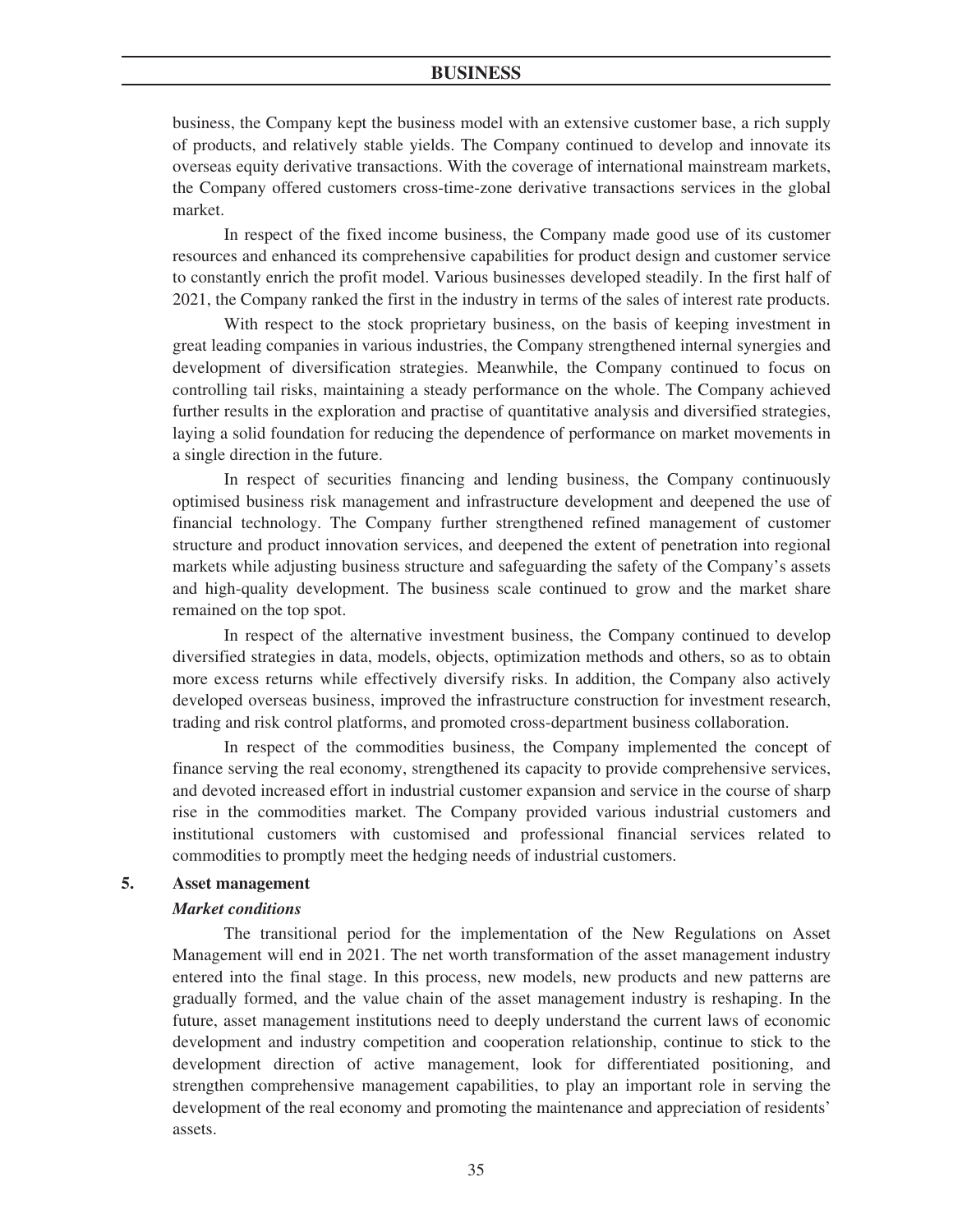### *(1) Asset management business of the Company*

### *Actions and achievements*

In the first half of 2021, faced with the continuous industry transformation and development environment brought by the approaching rectification deadline for the implementation of the New Regulations on Asset Management, the Company continuously upheld the original mission of "working for the people's happiness, serving the real economy and preventing financial risks" in its asset management business. The Company strengthened product innovation, continuously improved product layout, improved its professional level in investment research, and perfected the buyer's investment research system. The Company vigorously developed pension businesses covering social security, and basic pension, corporate annuity and occupational annuity, actively promoted transformation of active management business in banks, made new progress in cooperation with wealth management subsidiaries of banks and private banks, continuously advanced the transformation of massive collective assets to publicly offered assets, and rapidly expanded the business of high-net-worth individuals with FOF products as carrier.

As at 30 June 2021, the AUM of the Company amounted to RMB1,390,962 million, of which, the size of CAM, SMA and SAM amounted to RMB361,415 million, RMB1,029,442 million and RMB105 million, respectively. In particular, the assets under active management amounted to RMB1,166,368 million. The market share of the privately-offered asset management business as defined under the New Regulations on Asset Management (excluding pension businesses, publicly-offered collective investment schemes and assetbacked securitization products) of the Company was approximately 13.84%, ranking the first in the industry.

|             | AUM<br>(RMB million)                                      |           | <b>Management</b> fees<br>$(RMB$ million |                                  |
|-------------|-----------------------------------------------------------|-----------|------------------------------------------|----------------------------------|
| <b>Type</b> | <b>As at the end of</b> As at the end<br><b>June 2021</b> | of 2020   | Six months<br>ended June<br>2021         | Six months<br>ended June<br>2020 |
|             | 361,415                                                   | 260,124   | 988.19                                   | 353.53                           |
|             | 1,029,442                                                 | 1.106.168 | 771.22                                   | 522.43                           |
|             | 105                                                       | 109       | 23.03                                    | 10.46                            |
|             | 1,390,962                                                 | 1,366,401 | 1.782.44                                 | 866.42                           |

*Source: The Company's internal statistics*

*Note: The CAM included publicly-offered collective investment scheme and excluded pension products; the SMA included pension businesses; and the SAM excluded asset-backed securitization products.*

### *(2) China AMC*

#### *Actions and achievements*

In the first half of 2021, China AMC strengthened investments in strategic direction and long-term track layout, with significant increase in investment performance. The number of fund offerings reached a new record high, with remarkable results from continuous marketing. China AMC grasped the opportunities of Hong Kong stock market to continuously improve the layout of index product lines. It also steadily promoted strategic pension business, improved the structure of actively managed SMA services, increased investment in innovative business, built a Fintech ecosystem, and continuously enhanced its risk prevention ability. As a result, the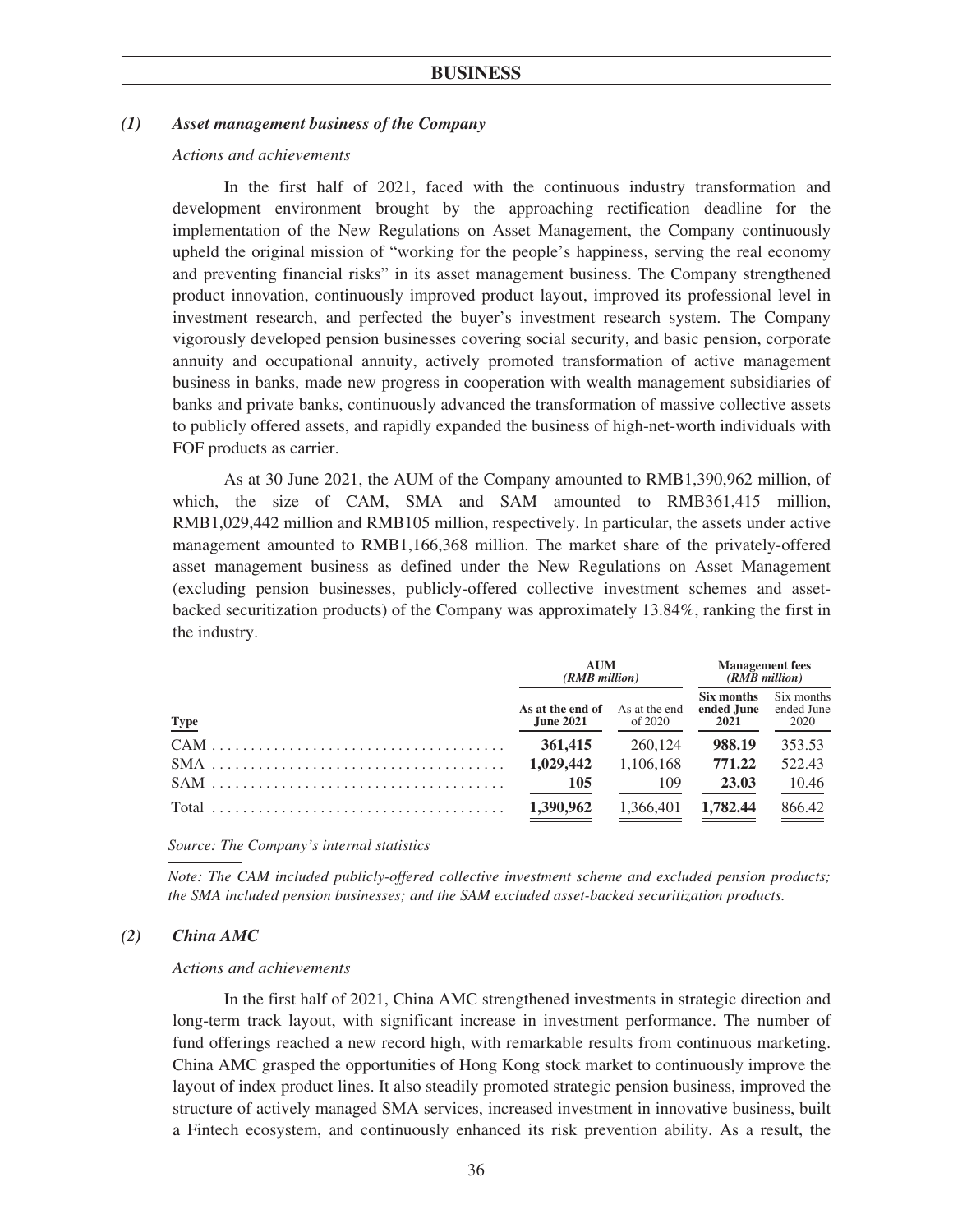overall asset management scale further expanded. As at 30 June 2021, the total AUM of China AMC reached RMB1,606,614 million, of which, the AUM of public funds reached RMB976,243 million and the AUM of institutional and international business reached RMB630,371 million.

### **6. Custody**

#### *Market conditions*

In the first half of 2021, with the prevention and control of COVID-19 becoming constant practise, the macroeconomic continued to recover. The transformation of asset management products, such as bank wealth management and trust, accelerated, and the issuance scale of public funds reached a new high. Innovative products enjoyed its booming season, which is exemplified by the official launching of publicly-offered infrastructure REITs projects. The CSRC issued several regulations to strengthen the supervision over private investment funds to further strengthen the supervision over the private equity industry and regulate the sound development of private equity funds. The number of private fund managers decreased, but the number and management scale of existing private funds still maintained an upward trend, reaching a new high at the end of June.

### *Actions and achievements*

In the first half of 2021, the Company continued to increase investment in business system construction by optimising business operation quality control mechanism and refining key customer service process to improve operational efficiency and enhance customer viscosity. The Company abided by the principle of prudence and diligence and faithfully performed its duties as a custodian to protect the interests of fund investors. In respect of fund operation outsourcing service, the Company continued to expand client base and build an integrated fund operation service system within and outside of China. By synergizing its domestic and overseas resources, the Company provide asset management institutions with comprehensive operation services in all respects.

As at 30 June 2021, the Company's asset custody and fund operation outsourcing service business achieved continuous growth, with 9,381 existing products under the asset custody service provided by the Company and 9,617 existing products under the fund operation outsourcing service provided by the Company.

# **7. Equity investment**

With the prevention and control COVID-19 becoming constant practise domestically, the overall fund-raising environment showed a positive trend. According to Zero2IPO Research Centre, in the first quarter of 2021, the total fund-raising amount of new funds was RMB223,824 million, representing a year-on-year increase of 6.3%, and a total of 873 new funds completed fund-raising, representing a year-on-year increase of 66.6%. Overall, the amount of funds privately raised has gradually recovered to the status before the COVID-19, but structural fund-raising difficulties such as the lack of long-term capital still exist. In terms of investment, in the first quarter of 2021, the private investment market gradually picked up, with a total of 1,005 investments, representing a year-on-year increase of 47.14%, of which a total of 813 investments involving a disclosed amount of RMB192,501 million were made, representing a year-on-year increase of 86.52%. The number of investment cases reached a relatively high level in terms of the statistics for the past three years, and the overall development recovered significantly as compared with that of 2020. In terms of exit, in the first quarter of 2021, there were 383 exit cases in private market, representing a year-on-year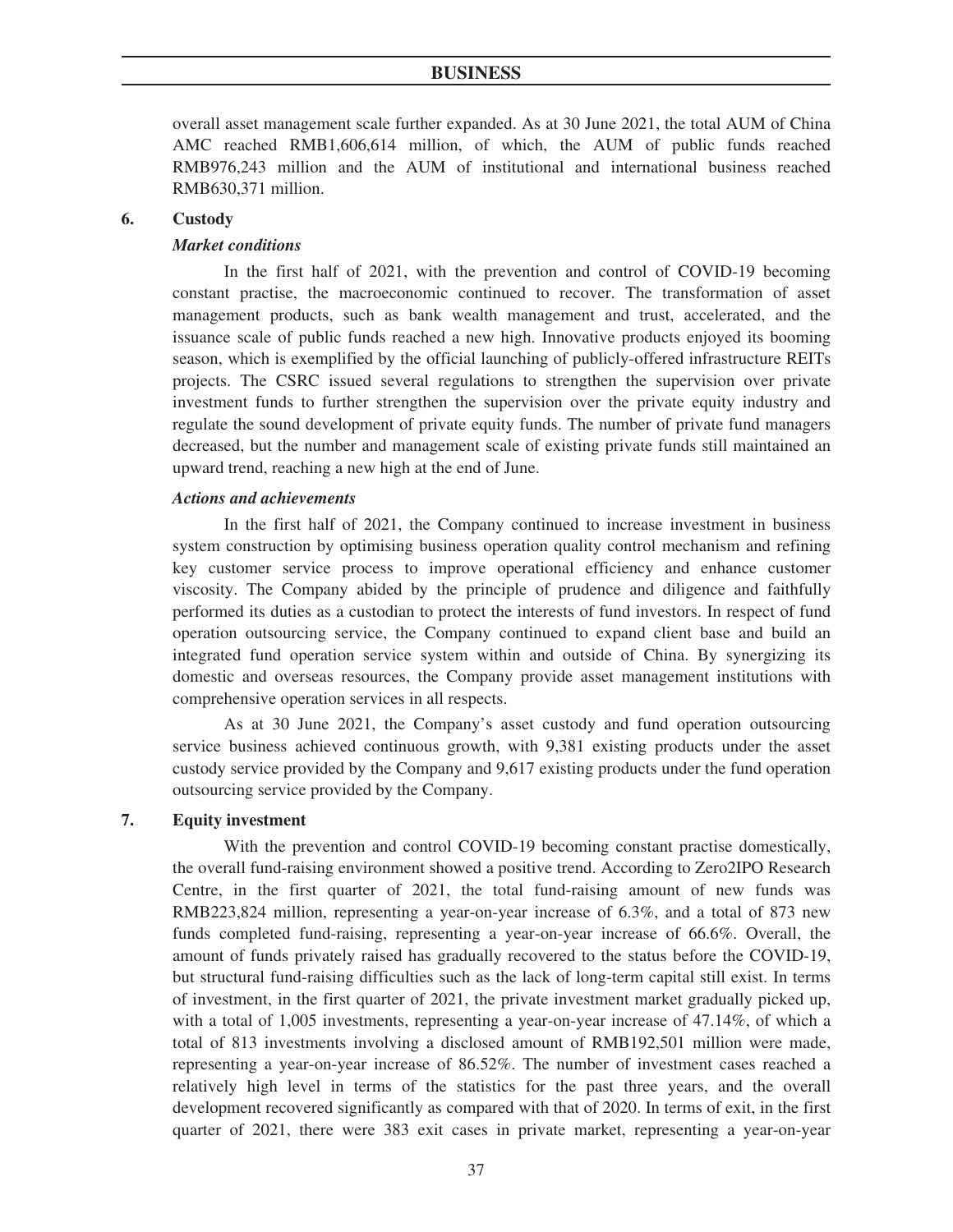increase of 16.41%. Exit by IPO is still the mainstream method in the market, with a total of 313 IPO exit cases completed, accounting for 81.7%, representing a year-on-year increase of 67.38%; 120 of the IPO exit cases involved companies listed on the STAR Market.

### *(1) CITIC Securities Investment*

### *Actions and achievements*

In the first half of 2021, as an alternative investment subsidiary of the Company, CITIC Securities Investment closely focused on the development of the capital market and the macro situation in China and abroad, continued to explore investment opportunities in industries including advanced manufacturing, information technology, modern service, medical and healthcare, new materials and industrial products, and actively explored the possibility of moving the investment phase forward appropriately. CITIC Securities Investment continued to give full play to the comprehensive advantages of CITIC Securities, increased investment scale, and invested in a number of enterprises with core competitiveness in the fields of consumption, semiconductor, medical and healthcare, new materials, and information technology.

#### *(2) GoldStone Investment*

#### *Actions and achievements*

Being a platform for raising and managing private equity investment funds of the Company, GoldStone Investment, as the promoter and fund manager, established Shuozhou Huashuo GoldStone Energy Industry Transformation Parent Fund (朔州市華朔金石能源產 業轉型母基金) and Shenshi (Shenzhen) Smart Logistics Infrastructure Private Fund (深石(深 圳)智慧物流基礎設施私募基金) in the first half of 2021, with a total size of approximately RMB1.8 billion and the aim to support the development of enterprises with core competitive advantages in energy and storage logistics industry by way of equity investment. In the first half of 2021, GoldStone Investment made external investment of approximately RMB1.8 billion in sectors involving new materials, logistics, biotechnology, software, communications and information technology. As at 30 June 2021, there were 20 private equity investment funds under GoldStone Investment's management.

#### **8. Research**

In the first half of 2021, the Company has continued to push forward the comprehensive strategic transformation of its research business. The research coverage and service coverage were further expanded. With the coverage of A-share and overseas listed companies continued to increase, and the number of institutional customers reached a new high, the Company effectively served enterprises and equity investment institutions. The Company accelerated the integration of its domestic and overseas research capabilities, achieved increasing number of Chinese and English research reports and influence in overseas markets, and made further progress in the internationalisation and global distribution of research reports. As the Company's influence in research further enhanced, the number of reports and citations by the central media and professional financial media significantly increased, and research conference activities also gained widespread attention. Through the combination of integrated research services and business synergies, and through provision of services to government agencies on a wide range of topics, the reputation of the Company further enhanced.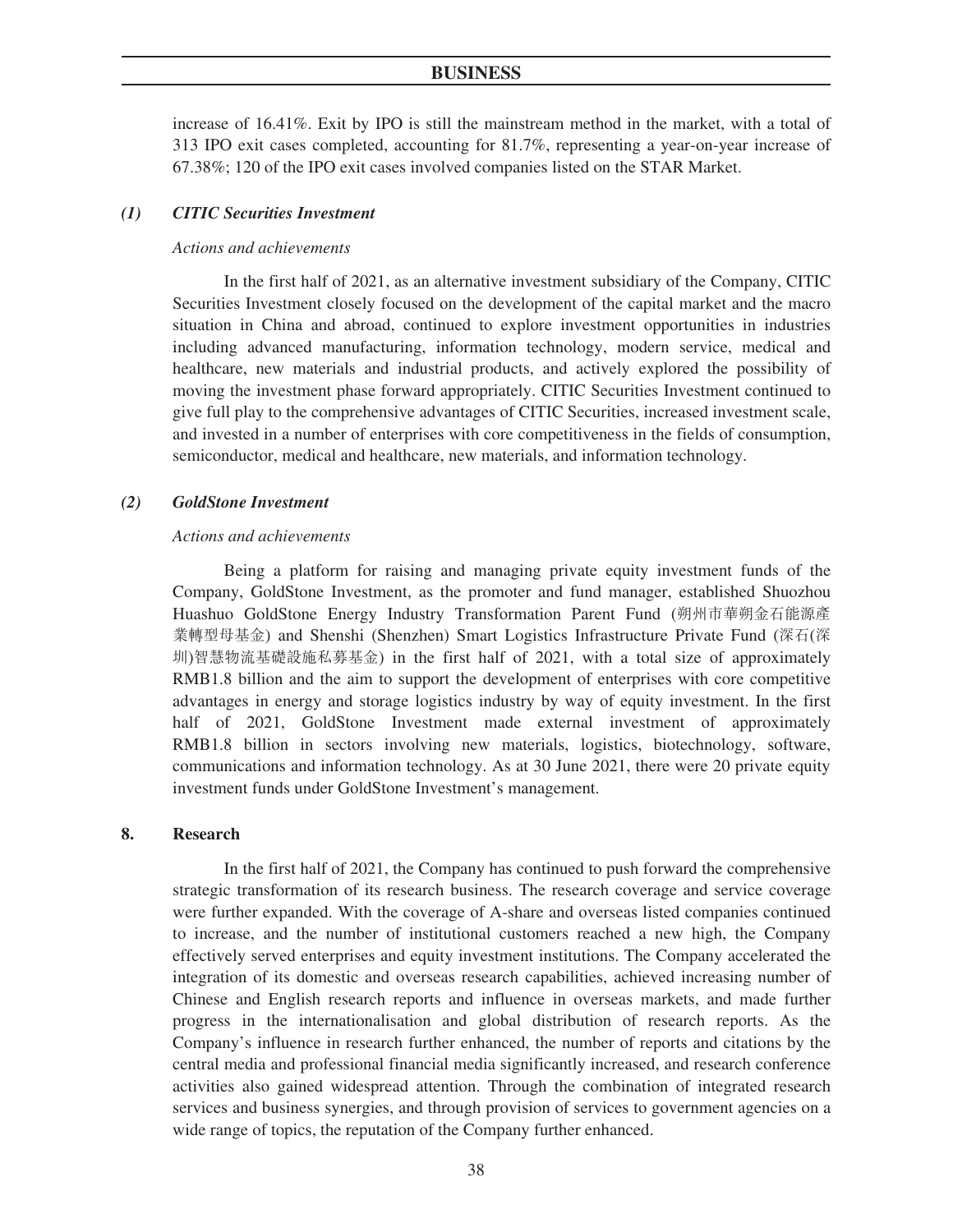

*(A joint stock limited company incorporated in the People's Republic of China with limited liability)* **(Stock Code: 6030)**

*Executive Directors: Registered Office:* Mr. YANG Minghui No. 8 Zhong Xin San Road

Mr. ZHANG Youjun (Chairman) North Tower, Excellence Times Plaza II Futian District Shenzhen, Guangdong Province, the PRC

*Non-executive Director:* Mr. WANG Shuhui

Mr. ZHOU Zhonghui Mr. LI Qing

*Independent Non-executive Directors: Principal Place of Business in Hong Kong:* 26/F, CITIC Tower 1 Tim Mei Avenue, Central, Hong Kong

9 February 2022

*To the Qualified H Shareholders and, for information purposes only, the Excluded H Shareholders other than U.S. H Shareholders*

Dear Sirs/Madams,

# **PROPOSED H SHARE RIGHTS ISSUE OF 341,749,155 H SHARES ON THE BASIS OF 1.5 H RIGHTS SHARES FOR EVERY 10 EXISTING H SHARES AT HK\$17.67 PER H RIGHTS SHARE PAYABLE IN FULL ON ACCEPTANCE**

# **INTRODUCTION**

References are made to the announcement of the Company dated 26 February 2021, the circular of the Company dated 13 May 2021, in relation to, among other things, the proposed Rights Issue and the poll results announcement dated 29 June 2021, in which the resolutions in relation to the Rights Issue were duly passed at the AGM, the 2021 First H Shareholders Class Meeting and the 2021 First A Shareholders Class Meeting, respectively. References are also made to the announcement of the Company dated 26 November 2021, pursuant to which, the Company received from the CSRC the written approval (the Approval in respect of the Issuance of Overseas-Listed Foreign Shares of CITIC Securities Company Limited (Zheng Jian Xu Ke [2021] No. 3714)(《關於核准中信証券股份有限公司發 行境外上市外資股的批覆》) (證監許可[2021] 3714 號 )) in respect of the H Share Rights Issue and the written approval (the Approval in respect of the Rights Issue of CITIC Securities Company Limited (Zheng Jian Xu Ke [2021] No. 3729)(《關於核准中信証券股份有限公司配股的批覆》) (證監許可[2021] 3729 號)) in respect of the A Share Rights Issue on 26 November 2021.

A summary of the major terms of the H Share Rights Issue and the expected timetable of the H Share Rights Issue are set forth in this prospectus. The H Shareholders' Register was closed from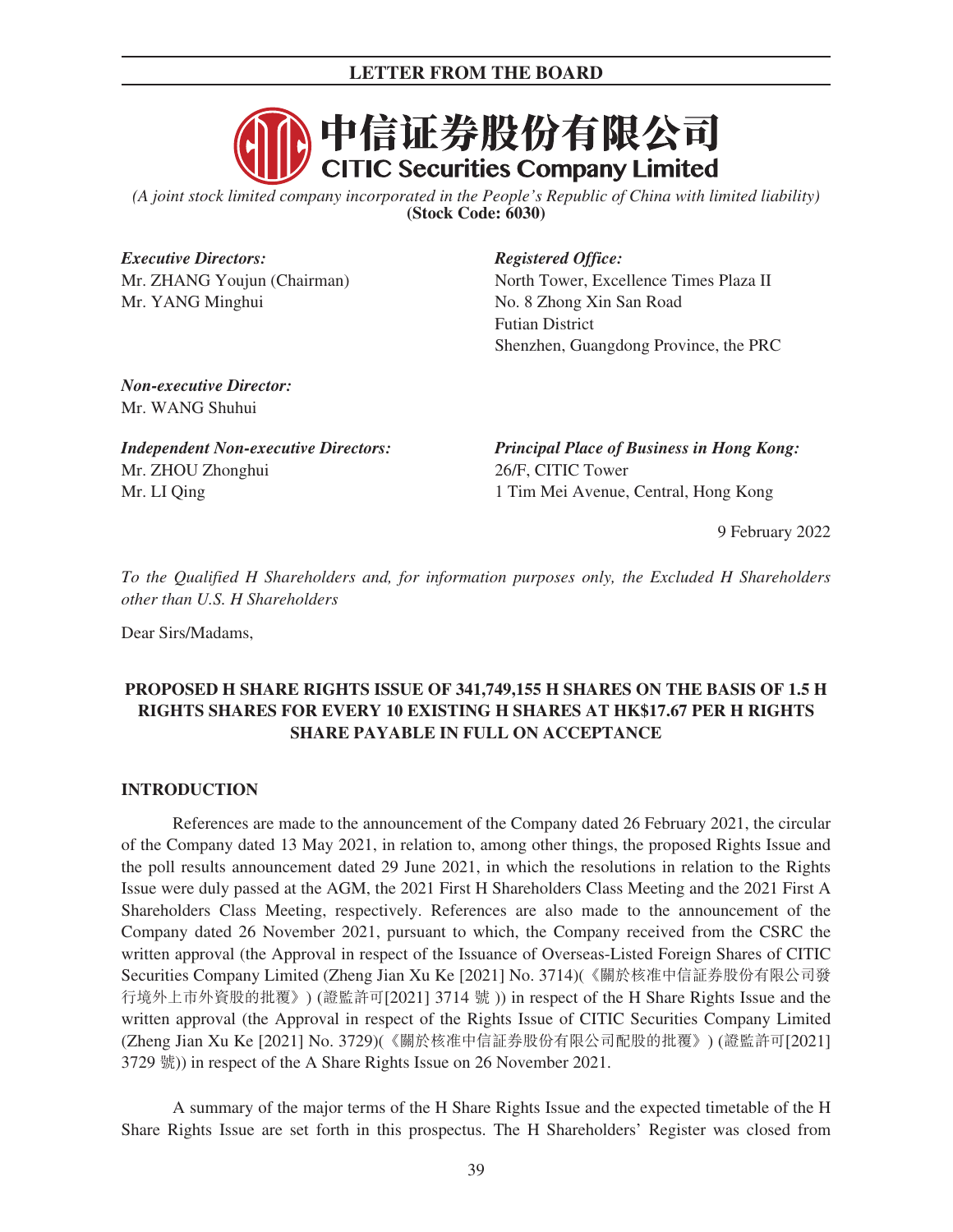Friday, 28 January 2022 to Tuesday, 8 February 2022 (both days inclusive). The last day of dealings in the H Shares on cum-right basis was Tuesday, 25 January 2022 and the H Shares were dealt with on an ex-rights basis from Wednesday, 26 January 2022. To qualify for the H Share Rights Issue, an H Shareholder must be registered as a member of the Company on Tuesday, 8 February 2022 and must not be an Excluded H Shareholder.

The H Share Rights Issue will be underwritten on a best effort basis (non-fully underwritten) by the Underwriters on the terms and conditions set out in the Underwriting Agreement.

The Chinese version of the A Share Rights Issue Prospectus is available for public inspection on the website of the Hong Kong Stock Exchange (www.hkexnews.hk) and SSE (www.sse.com.cn) on Thursday, 13 January 2022. Neither the A Share Rights Issue Prospectus nor any other information on the above websites is incorporated in this prospectus. A summary of the major terms of the A Share Rights Issue and the timetable of the A Share Rights Issue are included herein for information purposes only.

The H Share Rights Issue is conditional upon the fulfilment of the conditions set out under the paragraph headed "Conditions of the H Share Rights Issue" below and is subject to the terms and conditions of the Underwriting Agreement. If any of the conditions of the H Share Rights Issue are not fulfilled, the H Share Rights Issue will not proceed. The Underwriting Agreement contains provisions entitling the Joint Global Coordinators by notice in writing to terminate the Underwriting Agreement upon the occurrence of certain events. In the event that the Underwriting Agreement does not become unconditional or if it is terminated in accordance with the terms thereof, the H Share Rights Issue may not proceed. Shareholders' and potential investors' attention is drawn to the paragraph headed "Warning of the Risks of Dealing in the H Shares and Nil-paid H Rights" below. It should also be noted that the H Shares have been dealt in on an ex-rights basis from Wednesday, 26 January 2022 and that dealings in the H Rights Shares in nil-paid form will take place from Friday, 11 February 2022 to Friday, 18 February 2022 (both days inclusive). Such dealings will take place when the conditions of the H Share Rights Issue remain unfulfilled, and the Underwriting Agreement does not become unconditional or is subject to termination in accordance with the terms thereof. Any person dealing in the securities of the Company up to the date on which such condition is fulfilled or waived and up to the Latest Time for Termination and any person dealing in the Nil-paid H Rights from Friday, 11 February 2022 to Friday, 18 February 2022 (being the first and last day of dealings in the Nil-paid H Rights, respectively) will accordingly bear the risk that the H Share Rights Issue may not become unconditional and may not proceed. Any person dealing or contemplating any dealing in the securities of the Company, the Nil-paid H Rights and/or the H Rights Shares during this period who is in any doubt about his or her or its position is recommended to consult his or her or its own professional adviser.

The purpose of this prospectus is to provide you with, among other things, details of the H Share Rights Issue as well as certain financial and other information in respect of the Company.

#### **H SHARE RIGHTS ISSUE**

The H Share Rights Issue is conducted on the basis of 1.5 H Rights Shares for every 10 existing H Shares held by Qualified H Shareholders on the H Share Record Date at the Subscription Price of HK\$17.67 per H Rights Share. The Subscription Price of HK\$17.67 per H Rights Share was determined by the Company with reference to the recent closing prices of the H Shares, the financial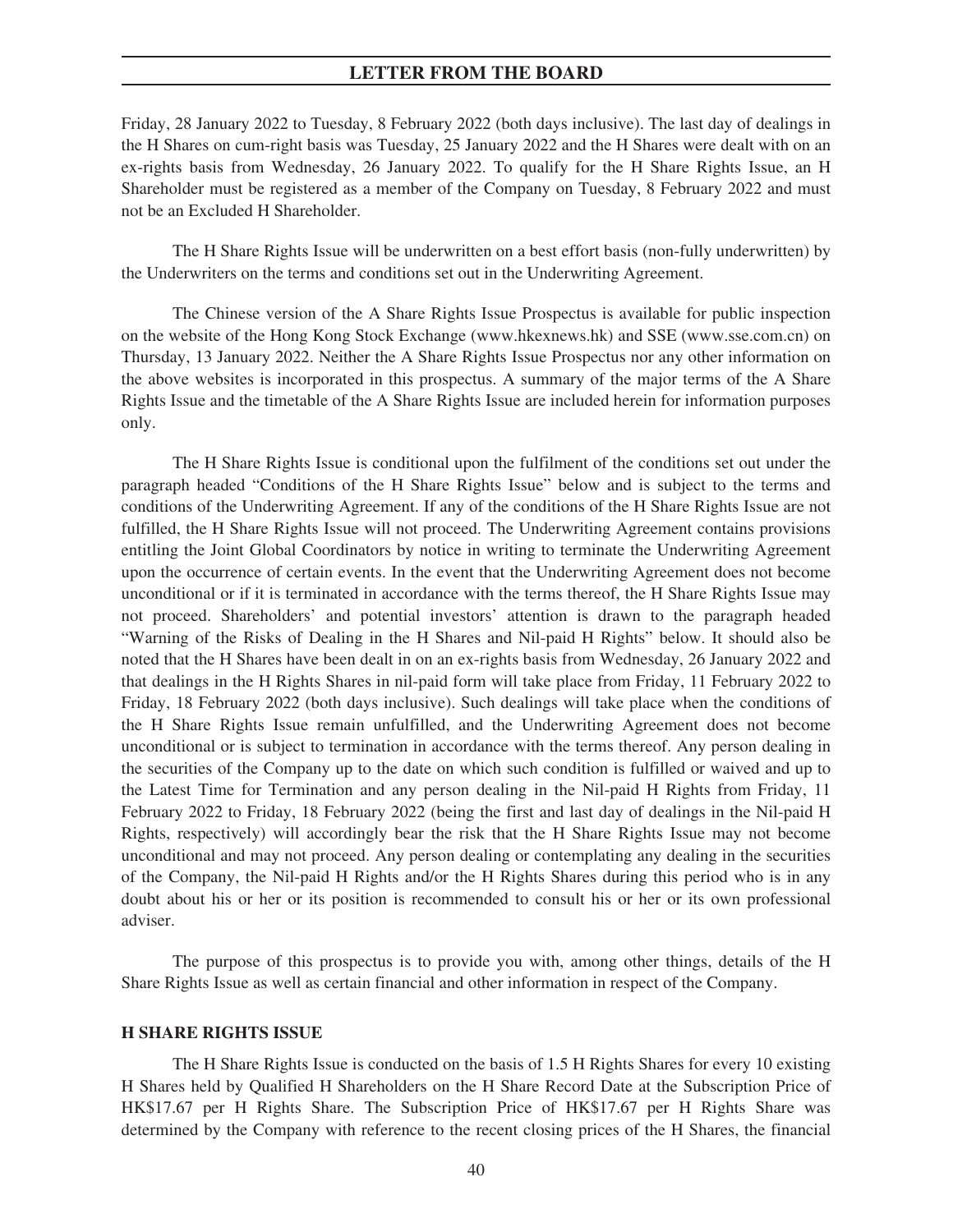condition of the Company, the prevailing market conditions and the valuation indicators such as stock prices and price-to-book ratios of the Company in the secondary market and the funding requirements of projects to be invested in.

The H Share Rights Issue will be underwritten on a best effort basis (non-fully underwritten) on the terms and conditions set out in the Underwriting Agreement.

The H Share Rights Issue (assuming full subscription of the H Rights Shares) is estimated to raise (i) gross proceeds in an aggregate amount of approximately RMB4.93 billion; and (ii) net proceeds (after deducting the costs and expenses incidental to the H Share Rights Issue) in an aggregate amount of approximately RMB4.88 billion.

The H Share Rights Issue is conditional upon the fulfilment of the conditions set out under the paragraph headed "Conditions of the H Share Rights Issue" below.

Details of the H Share Rights Issue are as follows:

### **H Share Rights Issue statistics**

| Basis of H Share Rights Issue:                                                                                                                                                     | 1.5 H Rights Shares for every 10 existing H<br>Shares held by Qualified H Shareholders on the<br><b>H</b> Share Record Date |
|------------------------------------------------------------------------------------------------------------------------------------------------------------------------------------|-----------------------------------------------------------------------------------------------------------------------------|
| Number of H Shares in issue as at the Latest<br>Practicable Date:                                                                                                                  | 2,278,327,700 H Shares                                                                                                      |
| Number of H Rights Shares proposed to be issued<br>(assuming the number of H Shares in issue on<br>the H Share Record Date remains the same as at<br>the Latest Practicable Date): | 341,749,155 H Rights Shares                                                                                                 |
| Aggregate nominal value of the H Rights Shares:                                                                                                                                    | RMB341,749,155                                                                                                              |
| <b>Subscription Price:</b>                                                                                                                                                         | HK\$17.67 per H Rights Share                                                                                                |
| Joint Global Coordinators and Underwriters:                                                                                                                                        | <b>CLSA</b> Limited<br><b>CMSHK</b><br><b>HTISEC</b>                                                                        |

As at the Latest Practicable Date, the Company has no outstanding convertible securities, options or warrants in issue which confer any right to subscribe for, convert or exchange into the H Shares. Therefore, as at the Latest Practicable Date, the total number of H Rights Shares to be issued by the Company will be up to 341,749,155 H Rights Shares. Assuming the H Rights Shares are fully subscribed and that there is no other change in the number of issued H Shares of the Company since the Latest Practicable Date, the 341,749,155 H Rights Shares represent (i) 15.00% of the total number of existing issued H Shares of the Company as at the Latest Practicable Date; and (ii) 13.04% of the total number of issued H Shares of the Company as enlarged by the allotment and issuance of the H Rights Shares.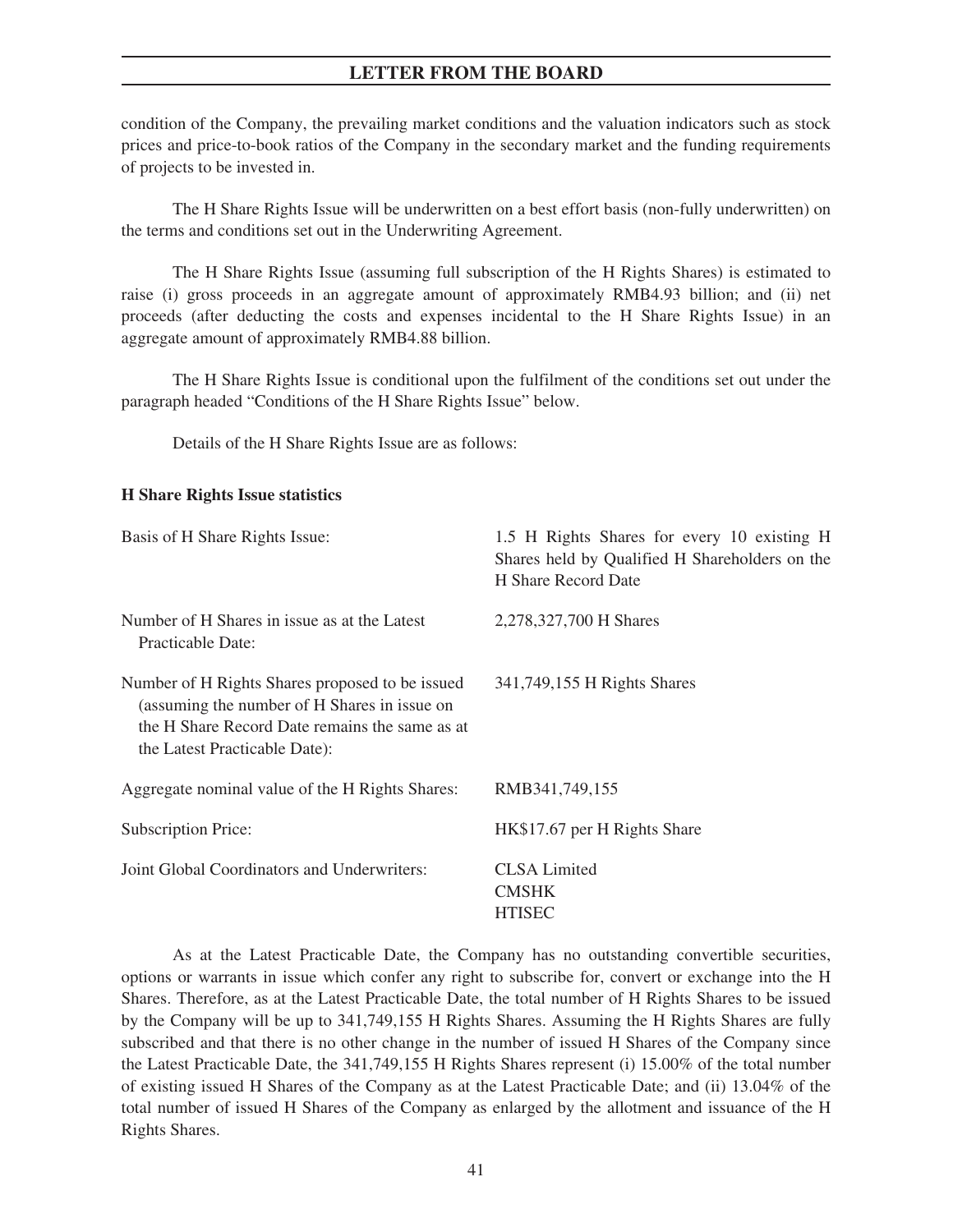**The H Share Rights Issue is underwritten on a best effort basis (non-fully underwritten). Pursuant to the Company's constitutional documents and the laws of Hong Kong and the PRC, there is no requirement on minimum subscription level in respect of the H Share Rights Issue. Subject to fulfilment of the conditions of the H Share Rights Issue, the H Share Rights Issue will proceed regardless of the ultimate subscription level.**

**In the event the H Share Rights Issue is undersubscribed, any H Rights Shares not taken up by the Qualified H Shareholders or transferees of Nil-paid H Rights or otherwise subscribed by other subscribers procured by the Underwriters pursuant to the Underwriting Agreement will not be issued by the Company and the size of the H Share Rights Issue will be reduced accordingly. Shareholders and potential investors of the Company are advised to exercise caution when dealing in the Shares.**

### **Basis of entitlement**

Subject to fulfilment of the conditions set out below in the paragraph headed "Conditions of the H Share Rights Issue", Qualified H Shareholders will be provisionally allotted 1.5 H Rights Shares for every 10 existing H Shares held on the H Share Record Date at the Subscription Price, being HK\$17.67, for each H Rights Share payable in full on acceptance.

#### **Qualified H Shareholders**

The Company is sending the Prospectus Documents comprising this prospectus, the Provisional Allotment Letter and the Excess Application Form, to Qualified H Shareholders only. To qualify for the subscription of the H Rights Shares, an H Shareholder must be registered as a member of the Company on the H Share Record Date and must not be an Excluded H Shareholder.

The last day of dealings in the H Shares on a cum-rights basis for the H Share Rights Issue was Tuesday, 25 January 2022. The H Shares have been dealt in on an ex-rights basis from Wednesday, 26 January 2022. To determine the entitlements to the H Share Rights Issue, the H Shareholders' Register was closed from Friday, 28 January 2022 to Tuesday, 8 February 2022 (both days inclusive). In order to be a Qualified H Shareholder, all H Share certificates together with the share transfer documents must have been lodged with the H Share Registrar at Shops 1712-1716, 17th Floor, Hopewell Centre, 183 Queen's Road East, Wan Chai, Hong Kong for registration at or before 4:30 p.m. on Thursday, 27 January 2022.

#### **PRC Southbound Trading Investors**

The Directors have made the relevant enquiries and were advised that the PRC Southbound Trading Investors may participate in the H Share Rights Issue through China Clear. China Clear will provide nominee services for the PRC Southbound Trading Investors to (i) sell (in full or in part) their Nil-paid H Rights on the Hong Kong Stock Exchange under the Shanghai-Hong Kong Stock Connect and the Shenzhen-Hong Kong Stock Connect; and/or (ii) subscribe (in full or in part) for their pro-rata entitlement in respect of H Rights Shares held on the H Share Record Date at the Subscription Price under the H Share Rights Issue in accordance with the relevant laws and regulations. However, China Clear will not support applications by such PRC Southbound Trading Investors for excess H Rights Shares under the H Share Rights Issue through Shanghai-Hong Kong Stock Connect or Shenzhen-Hong Kong Stock Connect. In addition, according to the legal advice from the PRC legal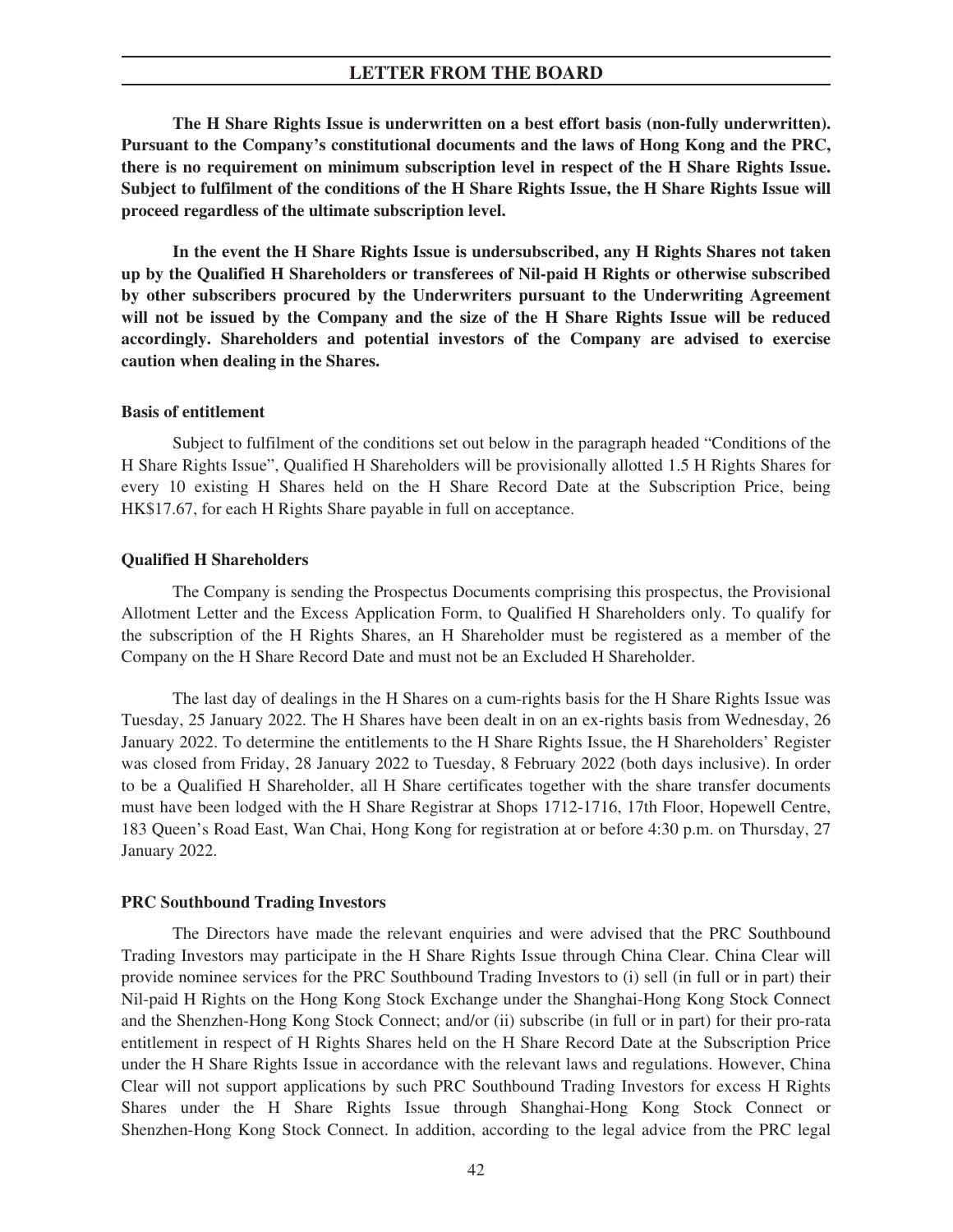adviser of the Company, the PRC Southbound Trading Investors (or the relevant China Clear participants as the case may be) whose stock accounts in the China Clear are credited with Nil-paid H Rights can only sell those Nil-paid H Rights on the Hong Kong Stock Exchange via China Clear under Shanghai-Hong Kong Stock Connect or Shenzhen-Hong Kong Stock Connect and can neither purchase any Nil-paid H Rights nor transfer such Nil-paid H Rights to other PRC Southbound Trading Investors.

According to the legal advice from the PRC legal adviser of the Company, the PRC Southbound Trading Investors and H Shareholders who have been exempted by or have obtained the necessary and appropriate approvals from the relevant PRC authorities in accordance with the applicable PRC laws and regulations are entitled to participate in the H Share Rights Issue. Save for the above, other H Shareholders in the PRC are not entitled to participate in the H Share Rights Issue.

**The PRC Southbound Trading Investors should seek advice from their intermediaries (including brokers, custodians, nominees or China Clear participants) and/or other professional advisers for details of the logistical arrangements as required by China Clear, and provide instructions for such intermediaries in relation to the acceptance and/or sale of the Nil-Paid H Rights. Such instructions should be given in advance of the latest time for acceptance of and payment for H Rights Shares and application and payment for excess H Rights Shares in the section headed "Expected Timetable" in this prospectus and otherwise in accordance with the requirements of the intermediaries of the PRC Southbound Trading Investors and/or China Clear in order to allow sufficient time to ensure that such instructions are given effect.**

According to the legal advice of the PRC legal adviser of the Company, as the Prospectus Documents have not been and are not intended to be filed with or approved by the CSRC other than in accordance with the CSRC Announcement, the H Rights Shares (in both their nil-paid and fully-paid forms) shall not be offered and may not be offered or sold directly or indirectly in the PRC to any person or entity, unless such person or entity is a PRC Southbound Trading Investor (subject to certain limitations in relation to its rights to participate in the H Share Rights Issue as explained in this prospectus) or a Qualified H Shareholder in the PRC, or it has otherwise been exempted by or has obtained the necessary and appropriate approvals from the relevant PRC authorities in accordance with the applicable PRC laws and regulations.

As such, the Prospectus Documents may not be distributed in or forwarded to the PRC or used in connection with any offer for subscription or sale of the H Rights Shares (in nil-paid and fully-paid forms) in the PRC, except that the same may be despatched to China Clear in the PRC or the Qualified H Shareholder in the PRC or to the extent in compliance with applicable PRC laws and regulations, and the Prospectus Documents may not be made publicly available in the PRC.

### **Distribution of this prospectus and the other Prospectus Documents**

This prospectus, accompanied by the other Prospectus Documents, will be despatched to the Qualified H Shareholders only. For the Excluded H Shareholders, the Company will, to the extent reasonably practicable and legally permitted, send this prospectus to them for their information purposes only, provided that this prospectus shall not be sent to the Excluded Shareholders known by the Company to be resident in the United States. The Company will not send any Provisional Allotment Letter or Excess Application Form to the Excluded H Shareholders.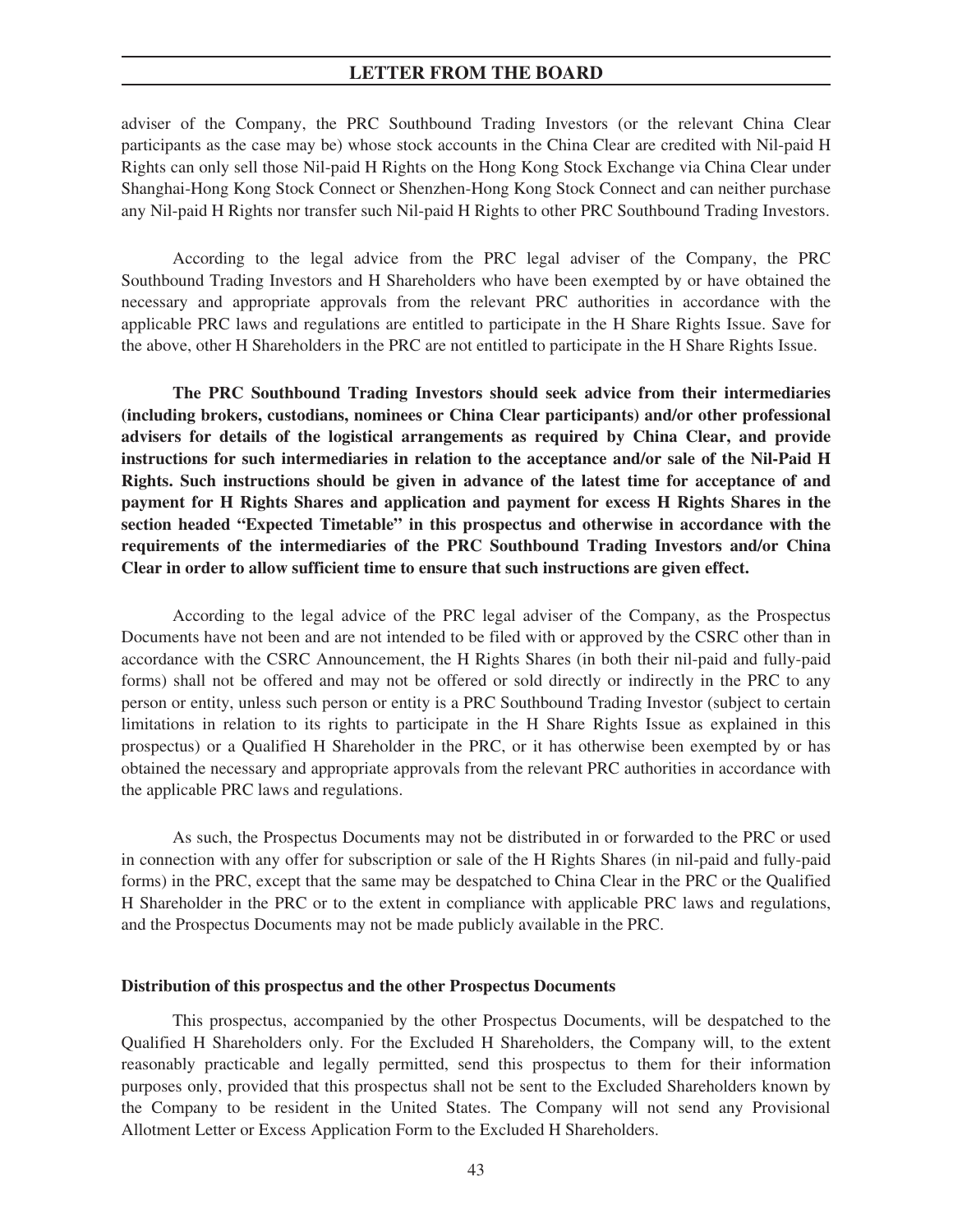This prospectus will not be sent to any H Shareholders or Beneficial H Shareholders in the Specified Territories, except for those H Shareholders or Beneficial H Shareholders who satisfy relevant requirements to the satisfaction of the Company.

Distribution of this prospectus and the other Prospectus Documents into jurisdictions other than Hong Kong may be restricted by laws. Persons (including, but not limited to, agents, custodians, nominees and trustees) who come into possession of the Prospectus Documents should inform themselves of and observe any such restriction. Any failure to comply with such restriction may constitute a violation of the securities laws of any such jurisdiction. Any H Shareholder or Beneficial H Shareholder who is in any doubt as to his/her/its position should consult an appropriate professional adviser without delay. In particular, subject to certain exceptions as determined by the Company, persons in possession of this prospectus should not distribute, forward or transmit into or from any Specified Territories, this prospectus, whether with or without the Provisional Allotment Letter or the Excess Application Form.

It is the full responsibility of any person (including, but not limited to, any agent, custodian, nominee and trustee) outside Hong Kong wishing to make an application for the H Rights Shares to satisfy himself/herself/itself as to the full observance of the laws and regulations of the relevant territory or jurisdiction, including the obtaining of any governmental or other consents and to pay any taxes, duties and other amounts required to be paid in such territory or jurisdiction in connection therewith. Any acceptance of the offer of the H Rights Shares by any person will be deemed to constitute a representation and warranty from such person to the Company that these local laws and requirements have been fully complied with. H Shareholders should consult their professional advisers if in doubt. For the avoidance of doubt, neither HKSCC nor HKSCC Nominees is subject to any of the representations and warranties above.

#### **Excluded H Shareholders**

Excluded H Shareholders are those H Shareholders with registered addresses in, or who are otherwise known by the Company to be residents of, places outside Hong Kong, and in respect of whom the Directors, based on enquiries made by the Directors, consider it necessary or expedient not to offer the H Rights Shares on account either of the legal restrictions under the laws of the relevant place in which the H Shareholder is located or the requirements of the relevant regulatory body or stock exchange in that place.

The Board has made enquiries regarding the legal restrictions under the applicable securities legislation of the relevant jurisdictions and the requirements of the relevant regulatory bodies or stock exchanges with respect to the offer of the H Rights Shares to the H Shareholders in those territories. Having considered the circumstances, the Directors have formed the view that, other than subject to certain limited exception as described below, it is necessary or expedient to restrict the ability of H Shareholders in the Specified Territories to take up their rights under the H Share Rights Issue due to the time and costs involved in the registration or filing of this prospectus and/or approval required by the relevant authorities in those territories and/or additional steps the Company and the H Shareholders need to take to comply with the local legal requirements and/or other requirements to be satisfied in order to comply with relevant local legal or regulatory requirements in those territories.

Accordingly, for the purposes of the H Share Rights Issue, the Excluded H Shareholders are:

(i) H Shareholders whose name(s) appear in the H Shareholders' Register on the H Share Record Date and whose address(es) as shown in such register is/are in any of the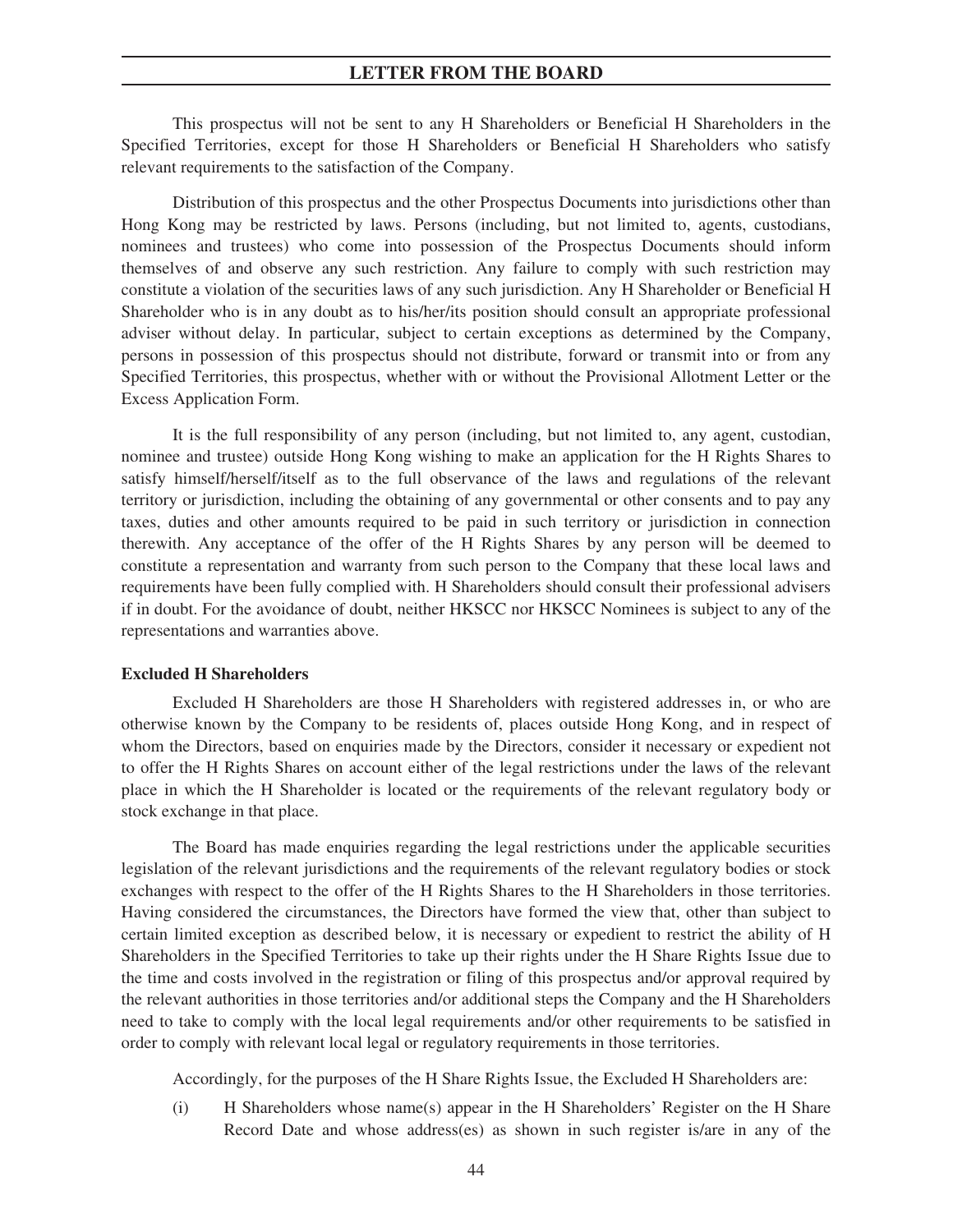Specified Territories, except for those H Shareholders with addresses in the PRC or the U.S. who fulfil the relevant requirements to the satisfaction of the Company; and

(ii) any H Shareholders or Beneficial H Shareholders at that time who are otherwise known by the Company to be resident in any of the Specified Territories, except for those H Shareholders or Beneficial H Shareholders with addresses in the PRC or the U.S. who fulfil the relevant requirements to the satisfaction of the Company.

The Prospectus Documents will not be registered or filed under the applicable securities or equivalent legislation of any jurisdictions other than (a) Hong Kong; (b) the PRC, in accordance with the CSRC Announcement; and (c) Canada (in order to rely on an exemption from the prospectus requirements of applicable Canadian securities laws). The Prospectus Documents will be lodged with the Securities Commission Malaysia in accordance with Malaysian securities laws.

In respect of the Excluded H Shareholders, the Company will, to the extent reasonably practicable and legally permitted, send this prospectus to them for their information purposes only, provided that this prospectus shall not be sent to the Excluded Shareholders known by the Company to be resident in the United States. The Company will not send any Provisional Allotment Letter or Excess Application Form to the Excluded H Shareholders.

This prospectus will not be sent to any H Shareholders or Beneficial H Shareholders in the Specified Territories, except for those H Shareholders or Beneficial H Shareholders who satisfy relevant requirements to the satisfaction of the Company.

Notwithstanding any other provision in this prospectus or the Provisional Allotment Letter or the Excess Application Form, the Company reserves the right to permit any H Shareholder or Beneficial H Shareholder to participate in the H Share Rights Issue and take up his/her/its rights if the Company, in its absolute discretion, is satisfied that the offer under the H Share Rights Issue is exempt from or not subject to the legislation or regulations giving rise to the restrictions in question.

The Company also reserves the right to treat as invalid, and will not be bound to allot or issue any H Rights Shares in respect of, any acceptance or purported acceptance of the offer of Nil-paid H Rights or the H Rights Shares which:

- (i) appears to the Company or its agents to have been executed, effected or despatched in a manner which may involve a breach of the laws or regulations of any jurisdiction; or
- (ii) in the case of a Provisional Allotment Letter, provides for an address for delivery of the share certificates in, or, in the case of a credit of H Rights Shares in CCASS, a CCASS participant whose address is in, or is otherwise a resident of, any Specified Territories or any other jurisdiction in which it would be unlawful to deliver such share certificates or make such a credit or if the Company believes or its agents believe that the same may violate applicable legal or regulatory requirements.

Receipt of this prospectus and/or a Provisional Allotment Letter and/or an Excess Application Form or the crediting of Nil-paid H Rights to a stock account in CCASS does not and will not constitute an offer in those jurisdictions in which it would be illegal to make an offer and, in those circumstances, this prospectus and/or a Provisional Allotment Letter and/or an Excess Application Form must be treated as sent for information purpose only and should not be copied or redistributed. Persons (including, but not limited to, agents, custodians, nominees and trustees) who receive a copy of this prospectus and/or a Provisional Allotment Letter and/or an Excess Application Form or whose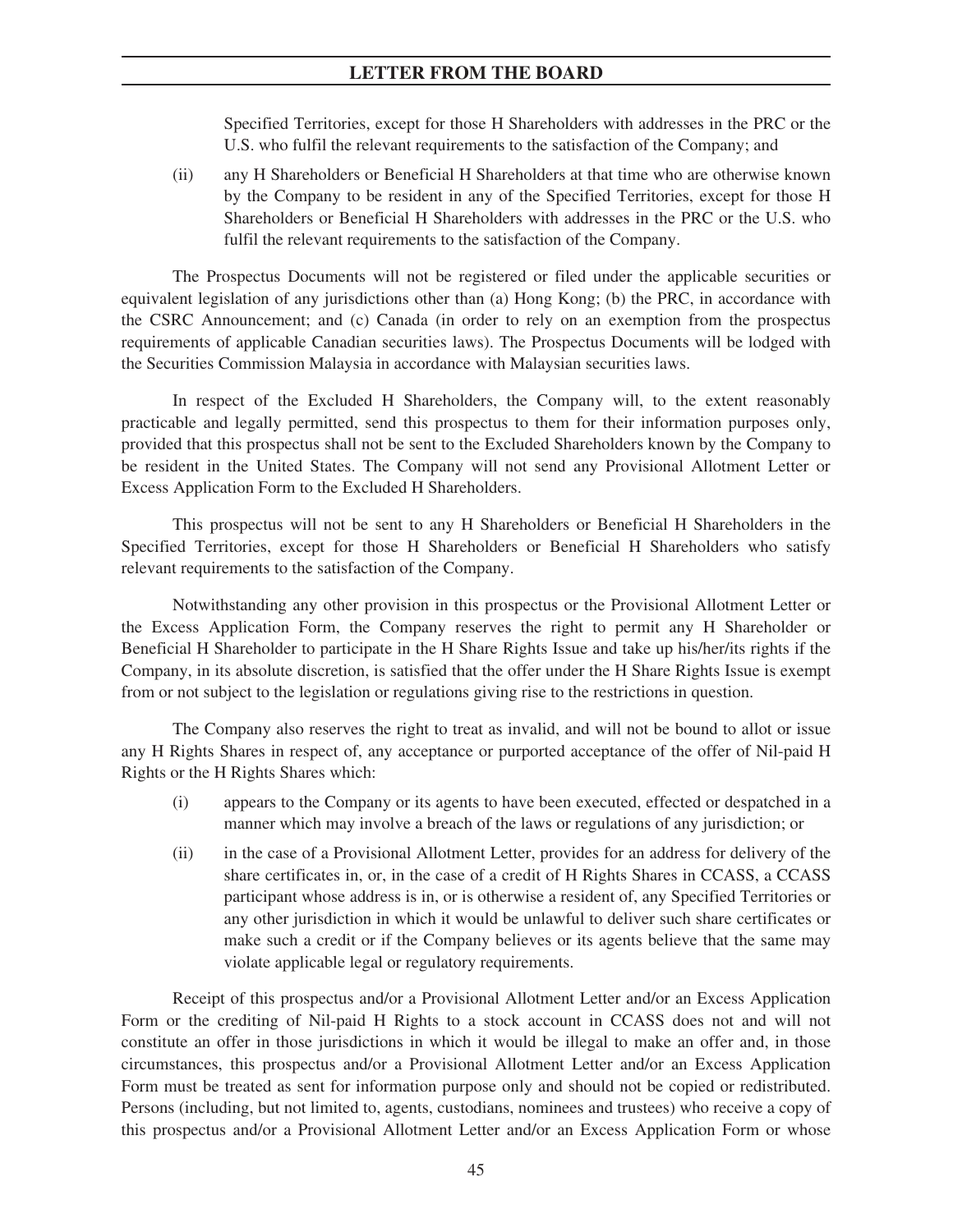stock account in CCASS is credited with Nil-paid H Rights should not, in connection with the H Share Rights Issue, distribute or send the same in, into or from, or transfer Nil-paid H Rights to any person in, into or from, any of the Specified Territories. If a Provisional Allotment Letter or an Excess Application Form or any credits of Nil-paid H Rights to a stock account in CCASS are received by any person in any Specified Territories, or by his/her/its agent, custodian, nominee or trustee, he/she/it should not seek to take up the rights referred to in the Provisional Allotment Letter or transfer the Provisional Allotment Letter (or apply for any excess H Rights Shares under the Excess Application Form) or transfer the Nil-paid H Rights in CCASS unless such person is able to demonstrate to the satisfaction of the Company, or the Company determines that such actions would not violate applicable legal or regulatory requirements. Any person (including, but not limited to, agents, custodians, nominees and trustees) who does forward this prospectus or a Provisional Allotment Letter or an Excess Application Form in, into or from any Specified Territories (whether under a contractual or legal obligation or otherwise) should draw the recipient's attention to the contents of this section.

Arrangements will be made for the Nil-paid H Rights of the Excluded H Shareholders to be provisionally allotted to CLSA Limited, the nominee appointed by the Company to act as the representative on behalf of the Excluded H Shareholders and, if a premium (net of expenses) can reasonably be obtained, to be sold by CLSA Limited on behalf of the Excluded H Shareholders in the market as soon as practicable after dealing in the Nil-paid H Rights commences. The net proceeds of such sale (after deduction of the expenses of sale) will be paid on a *pro rata* basis to the Excluded H Shareholders, which means the Company will pay individual amounts of more than HK\$100 to the relevant Excluded H Shareholders, provided that the Company will retain individual amounts of HK\$100 or less for its own benefit. Any unsold entitlements of the Excluded H Shareholders will be made available for excess application by the Qualified H Shareholders.

With respect to the Excluded H Shareholders who hold interests in H Shares through CCASS, their nominees (excluding HKSCC Nominees), custodians or other intermediaries may sell, on such Excluded H Shareholders' behalf, their entitlements to the Nil-paid H Rights in compliance with applicable securities laws and distribute the proceeds thereof as appropriate. Any H Rights Shares in respect of unsold entitlements of the Excluded H Shareholders and any unsold fractional entitlements to the H Rights Shares together with any H Rights Shares in respect of Nil-paid H Rights not taken up by the Qualified H Shareholders or otherwise not subscribed for by transferees of Nil-paid H Rights, will be made available for excess application on Excess Application Forms by Qualified H Shareholders.

# **Limited categories of persons in the Specified Territories who may be able to take up their Nil-paid H Rights to subscribe for the H Rights Shares under the H Share Rights Issue**

Notwithstanding what is said in the paragraph headed "Excluded H Shareholders" above, the following limited categories of persons in the Specified Territories may be able to take up their rights under the H Share Rights Issue:

(i) H Shareholders or Beneficial H Shareholders in the United States are generally Excluded Shareholders. However, a limited number of H Shareholders and Beneficial H Shareholders in the United States who the Company reasonably believes are QIBs may be able to take up their Nil Paid H Rights to subscribe for H Rights Shares being offered in the H Share Rights Issue in transactions exempt from registration requirements under the U.S. Securities Act, provided that they fulfil relevant requirements to the satisfaction of the Company; and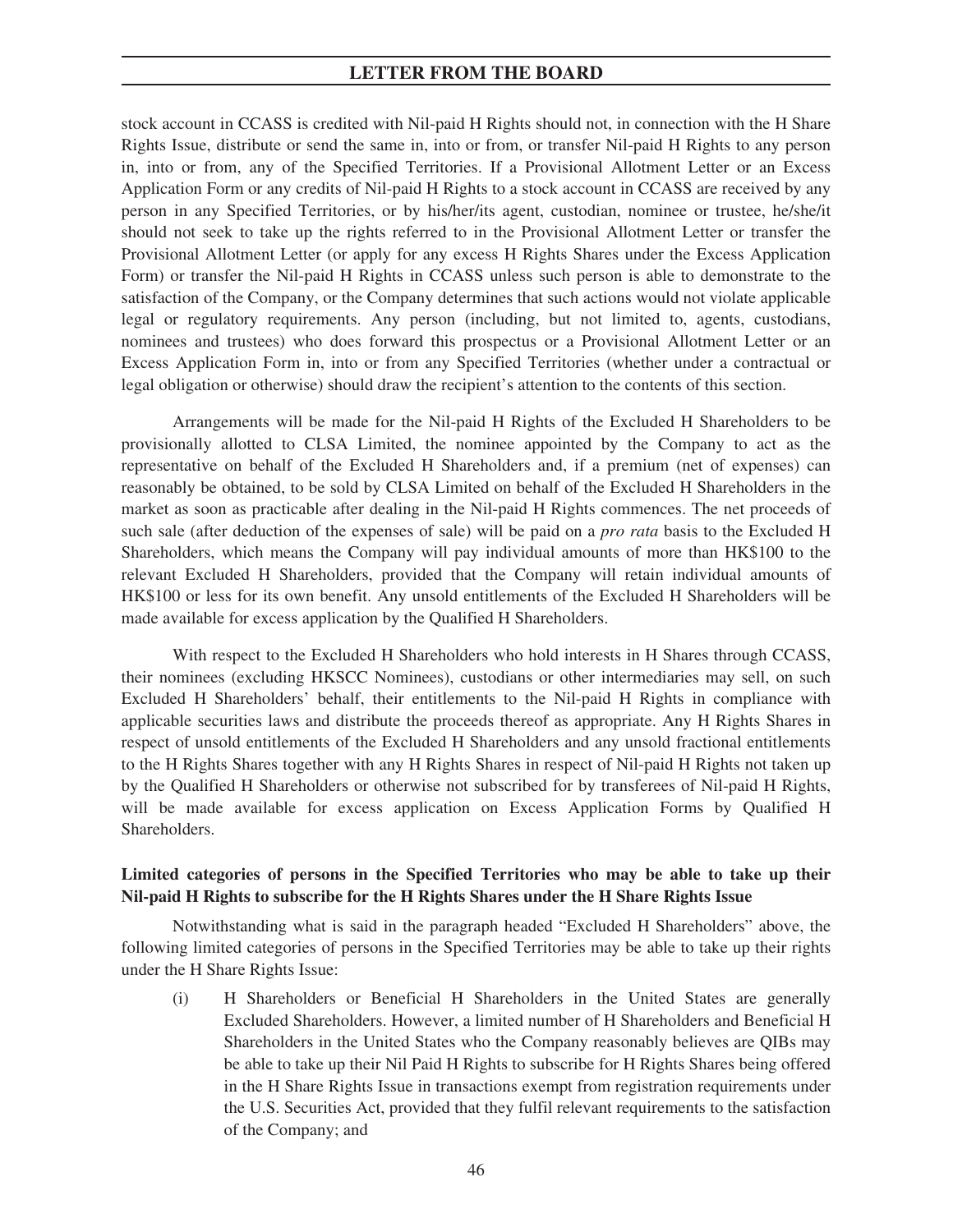(ii) H Shareholders or Beneficial H Shareholders (other than PRC Southbound Trading Investor) in the PRC are generally Excluded H Shareholders. However, Qualified Domestic Institutional Investors (the "**QDIIs**") and Beneficial H Shareholders who hold interests in H Shares through QDIIs may be able to take up their Nil-paid H Rights to subscribe for H Rights Shares being offered in the H Share Rights Issue, provided that they fulfil the requirements under the relevant PRC laws and regulations to the satisfaction of the Company.

In each case, the Company reserves the absolute discretion in determining whether to allow such participation as well as the identity of the persons who may be allowed to do so.

## **Procedure for acceptance or transfer**

## *General*

Any person (including, but not limited to, any agent, custodian, nominee and trustee) wishing to take up his/her/its rights under the H Share Rights Issue must satisfy himself/herself/itself as to full observance of the applicable laws of any relevant territories, including obtaining any requisite governmental or other consents, observing any other requisite formalities and paying any issue, transfer or other taxes due in such territories. The attention of H Shareholders with registered addresses in any of the Specified Territories or holding H Shares on behalf of persons with such addresses is drawn to the paragraphs headed "Excluded H Shareholders" and "Limited categories of persons in the Specified Territories who may be able to take up their Nil-paid H Rights to subscribe for the H Rights Shares under the H Share Rights Issue" above.

Each subscriber (including, but not limited to, any agent, nominee and trustee) of H Rights Shares being offered and sold outside the United States will be deemed (by accepting delivery of this prospectus) to have given each of the following representations and warranties to the Company and the Underwriters and to any person acting on their behalf, unless, in their sole discretion, the Company and the Underwriters waive such requirement expressly in writing:

- i. he/she/it was an H Shareholder at the H Share Record Date, or he/she/it lawfully acquired or may lawfully acquire the Nil-paid H Rights, directly or indirectly, from such a person;
- ii. he/she/it is not located in any other jurisdiction in which it is unlawful to purchase or take up the Nil-paid H Rights or subscribe for or accept H Rights Shares;
- iii. he/she/it is not resident or located in, or a citizen of, the United States;
- iv. he/she/it is not accepting an offer to purchase or take up the Nil-paid H Rights or subscribe for or accept H Rights Shares on a non-discretionary basis for a person who is resident or located in, or a citizen of, the United States at the time the instruction to accept was given;
- v. he/she/it is not doing so for the account of any person who is located in the United States, unless:
	- a. the instruction to purchase or take up the Nil-paid H Rights or to subscribe for or accept H Rights Shares was received from a person outside the United States; and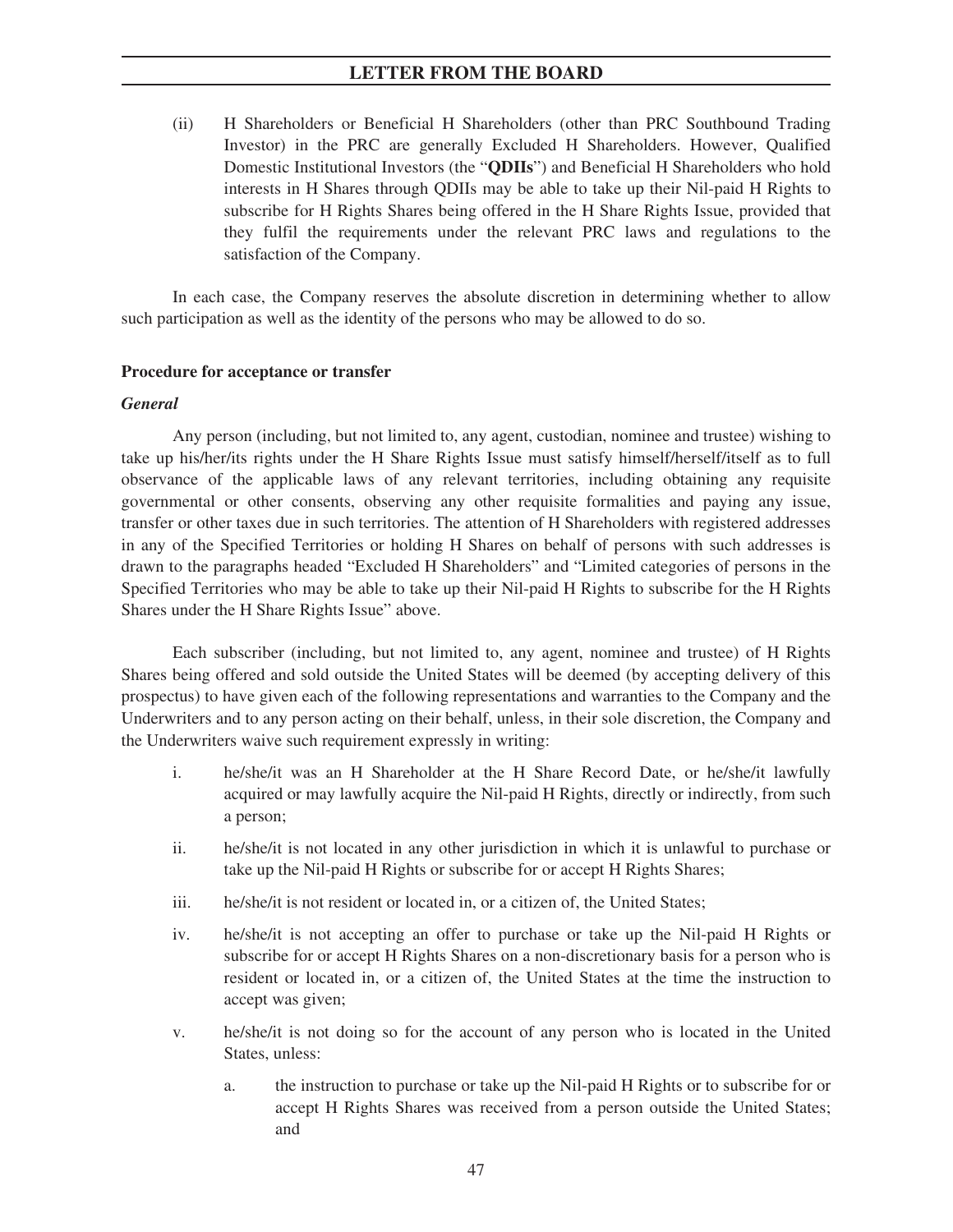- b. the person giving such instruction has confirmed that he/she/it  $(x)$  has the authority to give such instruction and (y) either (A) has investment discretion over such account or (B) is an investment manager or investment company that is acquiring the H Rights Shares in an "offshore transaction" within the meaning of Regulation S under the U.S. Securities Act;
- vi. he/she/it is acquiring the Nil-paid H Rights and/or the H Rights Shares in an "offshore transaction" as defined in Regulation S under the U.S. Securities Act;
- vii. he/she/it has not been offered the H Rights Shares by means of any "directed selling efforts" as defined in Regulation S under the U.S. Securities Act;
- viii. he/she/it is not purchasing or taking up the Nil-paid H Rights or subscribing for or accepting the H Rights Shares with a view to the offer, sale, allotment, take up, exercise, resale, renouncement, pledge, transfer, delivery or distribution, directly or indirectly, of any such Nil-paid H Rights or H Rights Shares into the United States or any other jurisdiction referred to in paragraph (ii) above;
- ix. he/she/it understands that neither the Nil-paid H Rights nor the H Rights Shares have been or will be registered under the U.S. Securities Act or with any securities regulatory authority of any state, territory, or possession of the United States and the Nil-paid H Rights or H Rights Shares are being distributed and offered outside the United States in reliance on Regulation S under the U.S. Securities Act. Consequently, he/she/it understands the Nil-paid H Rights or H Rights Shares may not be offered, sold, pledged or otherwise transferred in or into the United States, except in reliance on an exemption from, or in transactions not subject to, the registration requirements of the U.S. Securities Act.

For the avoidance of doubt, neither HKSCC nor HKSCC Nominees is subject to any of the representations and warranties above.

### *Action to be taken by Qualified H Shareholders*

#### *Subscription for all H Rights Shares provisionally allotted*

For each Qualified H Shareholder, a Provisional Allotment Letter is enclosed with this prospectus which entitles the Qualified H Shareholder(s) to whom it is addressed to subscribe for the number of the H Rights Shares shown thereon. If a Qualified H Shareholder wishes to take up his/her/its right to subscribe for any or all of the H Rights Shares provisionally allotted to him/her/it as specified in the Provisional Allotment Letter, he/she/it must lodge the Provisional Allotment Letter in accordance with the instructions printed thereon, together with a remittance for the full amount payable on acceptance with the H Share Registrar, by no later than 4:00 p.m. on Wednesday, 23 February 2022.

All remittances must be made in Hong Kong dollars and by cheque or cashier's order. Cheques must be drawn on an account with, and cashier's orders must be issued by, a licenced bank in Hong Kong and made payable to " **CITIC SECURITIES COMPANY LIMITED – PAL**" and crossed "**Account Payee Only**".

It should be noted that, unless the Provisional Allotment Letter, together with the appropriate remittance, has been lodged with the H Share Registrar, by 4:00 p.m. on the Last Acceptance Date, whether by the original allottee or any person in whose favour the rights have been validly transferred,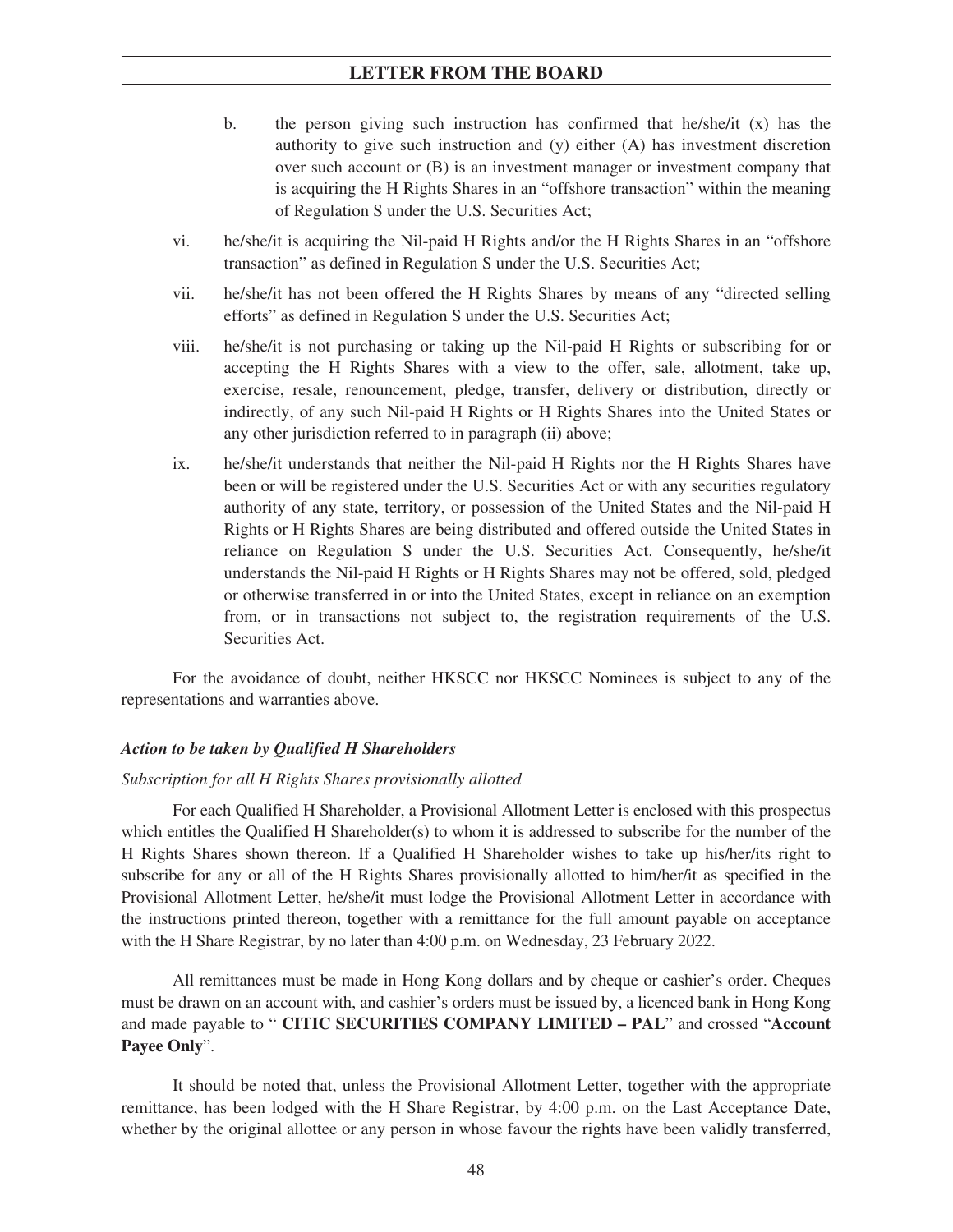that provisional allotment and all rights thereunder will be deemed to have been declined and will be cancelled. The Company may, at its sole discretion, treat a Provisional Allotment Letter as valid and binding on the person(s) by whom or on whose behalf it is lodged, even if it is not completed in accordance with the relevant instructions.

All cheques and cashier's orders will be presented for payments immediately following receipt and all interest earned on such monies will be retained for the benefit of the Company. Any Provisional Allotment Letter in respect of which the cheque or cashier's order is dishonoured on first presentation is liable to be rejected and, in that event, the provisional allotment and all rights and entitlements thereunder will be deemed to have been declined and will be cancelled.

Qualified H Shareholders must pay the exact amount payable upon acceptance of the H Rights Shares by cheque or cashier order, underpaid subscription will be rejected. In the event of overpayment, a refund cheque will be made out to the relevant persons only if the overpaid amount is HK\$100 or above.

If the Joint Global Coordinators terminate the Underwriting Agreement before the Latest Time for Termination in accordance with the terms thereof and the H Share Rights Issue does not proceed, the monies received in respect of the relevant provisional allotments will be returned to the relevant persons without interest and by means of cheques despatched by ordinary post or courier at the risk of such persons on or about Thursday, 3 March 2022.

### *Transfers and "splitting" of Nil-paid H Rights*

The Nil-paid H Rights can be traded on the Hong Kong Stock Exchange. A Qualified H Shareholder can accept all of his/her/its provisional allotment of H Rights Shares, or sell all of his/her/ its provisional allotment on the Hong Kong Stock Exchange, or accept only part of his/her/its provisional allotment and sell the remaining part on the Hong Kong Stock Exchange.

If a Qualified H Shareholder wishes to accept only part of his/her/its provisional allotment or transfer a part of his/her/its Nil-paid H Rights provisionally allotted to him/her/it under the Provisional Allotment Letter or transfer his/her/its Nil-paid H Rights to more than one person, the entire Provisional Allotment Letter must be surrendered and lodged for cancellation, together with a covering letter stating clearly the number of split Provisional Allotment Letters required and the number of Nil-paid H Rights to be comprised in each split Provisional Allotment Letter (which, in aggregate, should be equal to the number of H Rights Shares provisionally allotted to such holder as stated in Box B of the original Provisional Allotment Letter), by no later than 4:30 p.m. on Tuesday, 15 February 2022 to the H Share Registrar, Computershare Hong Kong Investor Services Limited, who will cancel the original Provisional Allotment Letter and issue new Provisional Allotment Letters in the denominations required. This process is commonly known as "splitting" the Nil-paid H Rights.

Having "split" the Nil-paid H Rights, a Qualified H Shareholder who wishes to accept the provisional allotment of H Rights Shares represented by a new Provisional Allotment Letter should do so in accordance with the instructions given above in relation to the subscription for all the H Rights Shares provisionally allotted.

If a Qualified H Shareholder wishes to transfer all of his/her/its Nil-paid H Rights under a Provisional Allotment Letter (or a split Provisional Allotment Letter, as the case may be) to another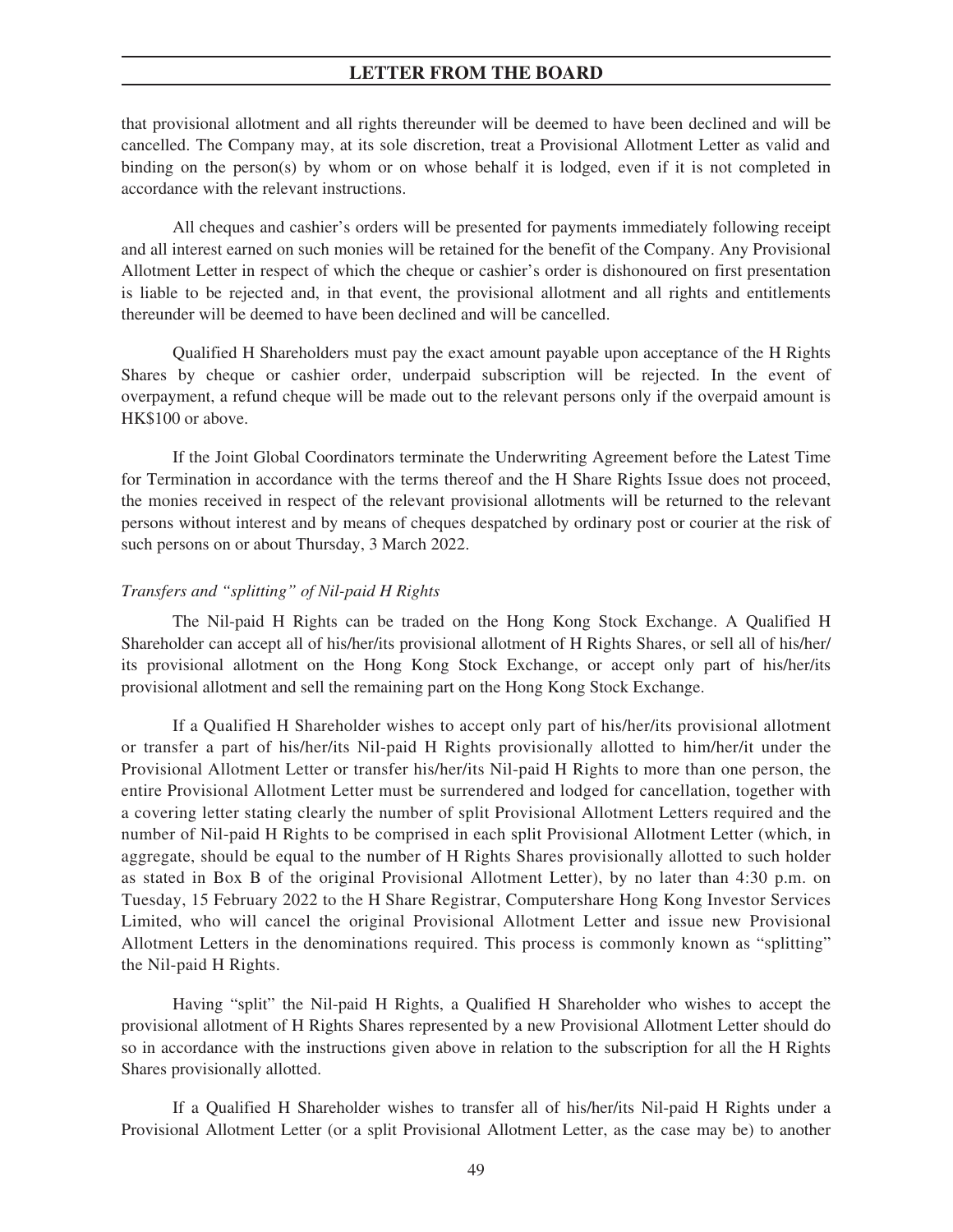person, he/she/it should complete and sign the "Form of Transfer and Nomination" (Form B) in the Provisional Allotment Letter and hand the Provisional Allotment Letter to the person(s) to or through whom he/she/it is transferring his/her/its Nil-paid H Rights. The transferee must then complete and sign the "Registration Application Form" (Form C) in the Provisional Allotment Letter and lodge the Provisional Allotment Letter intact, together with a remittance for the full amount payable on acceptance with the H Share Registrar to effect the transfer by no later than 4:00 p.m. on the Last Acceptance Date.

It should be noted that Hong Kong stamp duty is payable in connection with the transfer of your Nil-paid H Rights to the transferee(s) and the acceptance by the transferee(s) of such rights. The Company may, at its sole discretion, treat a Provisional Allotment Letter as valid and binding on the person(s) by whom or on whose behalf it is lodged, even if it is not completed in accordance with the relevant instructions.

The Company reserves the right to refuse to register any transfer in favour of any person in respect of which the Company believes such transfer may violate applicable legal or regulatory requirements.

# *Important notice and representations and warranties relating to the Qualified H Shareholders in any of the Specified Territories*

As described above, H Shareholders with registered addresses in the Specified Territories are only permitted to take up their rights under the H Share Rights Issue if they fulfil relevant requirements to the satisfaction of the Company.

Any Qualified H Shareholder accepting and/or transferring a Provisional Allotment Letter or requesting registration of the H Rights Shares comprised therein represents and warrants to the Company that, except where proof has been provided to the satisfaction of the Company that such person's use of the Provisional Allotment Letter will not result in the contravention of any applicable legal requirement in any jurisdiction: (i) such person is not accepting and/or transferring the Provisional Allotment Letter to, or requesting registration of the relevant Nil-paid H Rights or the H Rights Shares from, any of the Specified Territories; (ii) such person is not in any of the Specified Territories or in any territory in which it is otherwise unlawful to make or accept an offer to acquire the Nil-paid H Rights or the H Rights Shares or to use the Provisional Allotment Letter in any manner in which such person has used or will use it; (iii) such person is not acting on a non-discretionary basis for a person resident in any of the Specified Territories at the time the instruction to accept or transfer was given; and (iv) such person is not acquiring the Nil-paid H Rights or the H Rights Shares with a view to the offer, sale, allotment, take up, exercise, resale, renouncement, pledge, transfer, delivery or distribution, directly or indirectly, of any such Nil-paid H Rights or H Rights Shares into any of the Specified Territories. For the avoidance of doubt, neither HKSCC nor HKSCC Nominees is subject to any of the above representations and warranties.

The Company may treat as invalid any acceptance or purported acceptance of the allotment of H Rights Shares comprised in, or transfer or purported transfer of, a Provisional Allotment Letter if it: (a) appears to the Company to have been executed in, or despatched from, any of the Specified Territories and the acceptance may involve a breach of the laws of the relevant Specified Territory or the acceptance is otherwise in a manner which may involve a breach of the laws of any jurisdiction or if it or its agents believe the same may violate any applicable legal or regulatory requirement;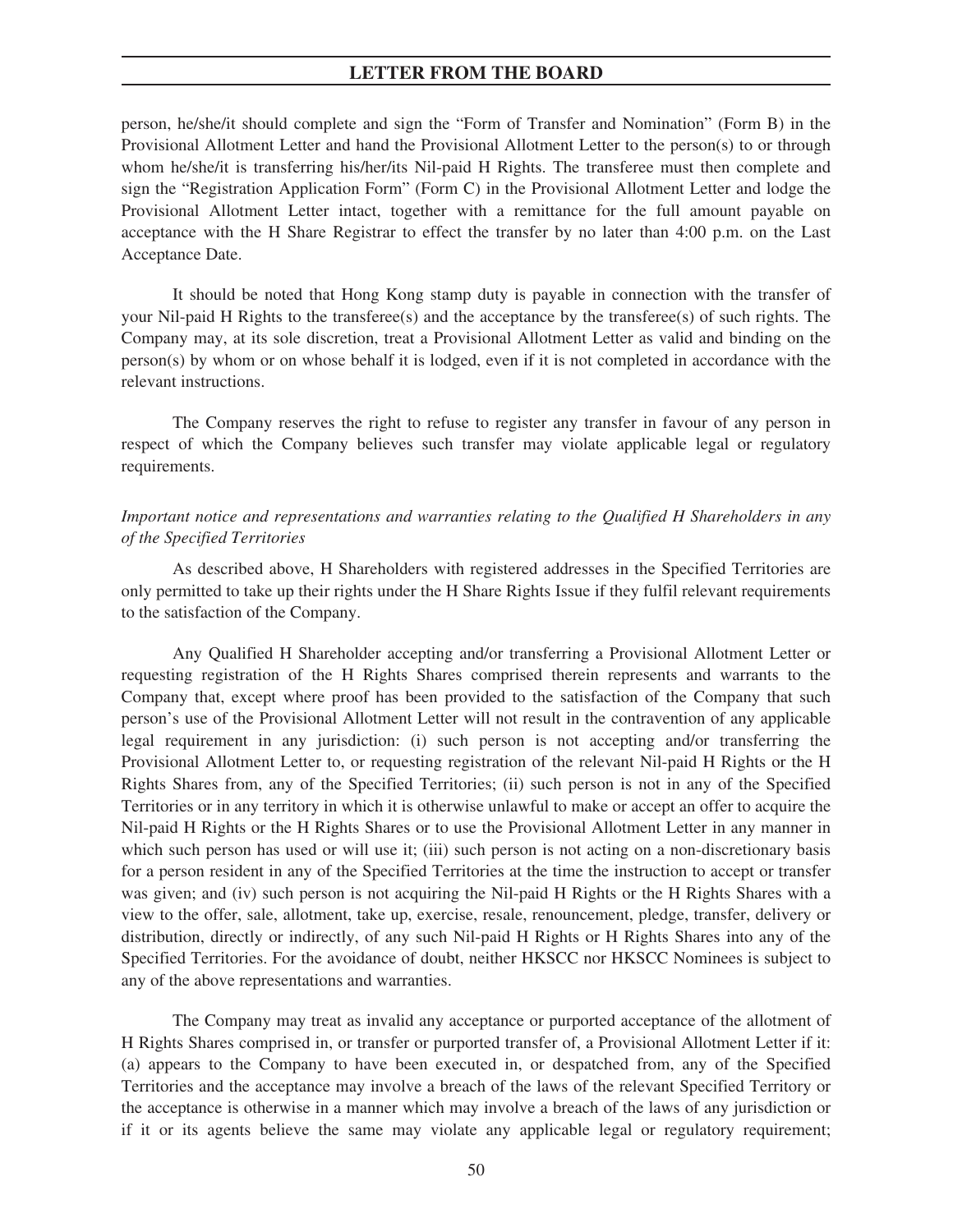(b) provides an address in any of the Specified Territories for delivery of definitive share certificates for H Rights Shares and such delivery would be unlawful or provides an address for delivery of definitive share certificates in any other jurisdiction outside Hong Kong in which it would be unlawful to deliver such certificates; or (c) purports to exclude the representation and/or warranty required by the paragraph immediately above.

# *Action to be taken by Beneficial H Shareholders holding interests in H Shares which are held by a registered H Shareholder (other than H Shares deposited in CCASS)*

*Subscription for H Rights Shares provisionally allotted and transfers and "splitting" of Nil-paid H Rights*

If you are a Beneficial H Shareholder whose H Shares are registered in the name of a registered H Shareholder and you wish to subscribe for the H Rights Shares provisionally allotted to you, or sell all of your Nil-paid H Rights, or "split" your Nil-paid H Rights and accept part of your provisional allotment and sell the remaining part, you should contact the registered H Shareholder and provide the registered H Shareholder with instructions or make arrangements with the registered H Shareholder in relation to the acceptance, transfer and/or "splitting" of the rights to subscribe for the H Rights Shares which have been provisionally allotted in respect of the H Shares in which you are beneficially interested.

Such instructions and/or arrangements should be given or made in advance of the relevant dates stated in the section headed "Expected Timetable" in this prospectus and otherwise in accordance with the requirements of the registered H Shareholder in order to allow the registered H Shareholder sufficient time to ensure that your instructions are given effect.

# *Important notice and representations and warranties relating to the Beneficial H Shareholders in any of the Specified Territories whose H Shares are held by a registered H Shareholder (other than CCASS)*

As described above, Beneficial H Shareholders resident in the Specified Territories are only permitted to take up their rights under the H Share Rights Issue if they fulfil relevant requirements to the satisfaction of the Company.

Any Beneficial H Shareholder accepting and/or transferring a Provisional Allotment Letter or requesting registration of the H Rights Shares comprised therein represents and warrants to the Company that, except where proof has been provided to the satisfaction of the Company that such person's use of the Provisional Allotment Letter will not result in the contravention of any applicable legal requirement in any jurisdiction: (i) such person is not accepting and/or transferring the Provisional Allotment Letter, or requesting registration of the relevant Nil-paid H Rights or the H Rights Shares from within any of the Specified Territories; (ii) such person is not in any of the Specified Territories or in any territory in which it is otherwise unlawful to make or accept an offer to acquire the Nil-paid H Rights or the H Rights Shares or to use the Provisional Allotment Letter in any manner in which such person has used or will use it; (iii) such person is not acting on a non-discretionary basis for a person resident in any of the Specified Territories at the time the instruction to accept or transfer was given; and (iv) such person is not acquiring the Nil-paid H Rights or the H Rights Shares with a view to the offer, sale, allotment, take up, exercise, resale, renouncement, pledge, transfer, delivery or distribution, directly or indirectly, of any such Nil-Paid H Rights or H Rights Shares into any of the Specified Territories.

The Company may treat as invalid any acceptance or purported acceptance of the allotment of H Rights Shares comprised in, or transfer or purported transfer of, a Provisional Allotment Letter if it: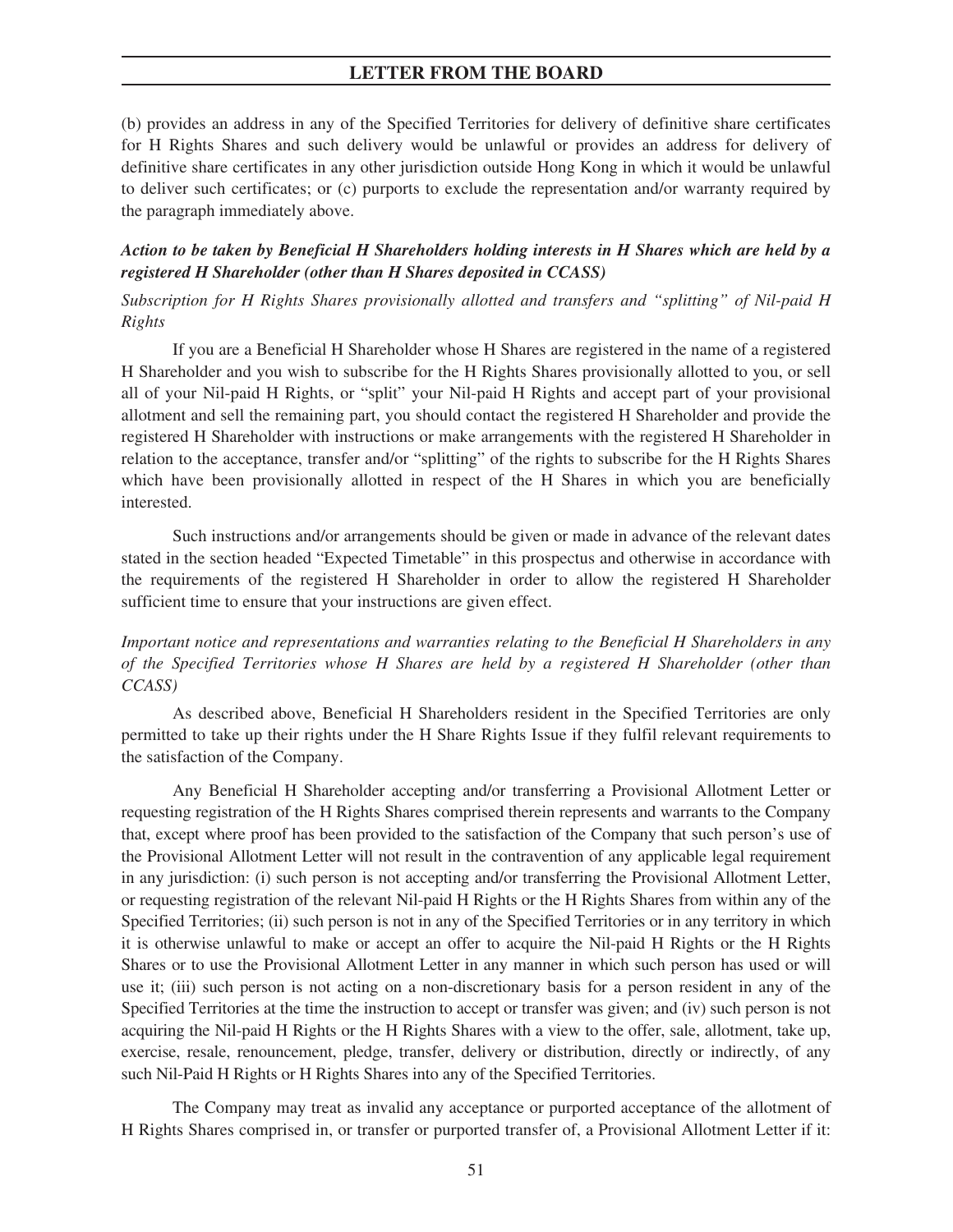(a) appears to the Company to have been executed in, or despatched from, any of the Specified Territories and the acceptance may involve a breach of the laws of the relevant Specified Territory or the acceptance is otherwise in a manner which may involve a breach of the laws of any jurisdiction or if it or its agents believe the same may violate any applicable legal or regulatory requirement; (b) provides an address in any of the Specified Territories for delivery of definitive share certificates for H Rights Shares and such delivery would be unlawful or provides an address for delivery of definitive share certificates in any other jurisdiction outside Hong Kong in which it would be unlawful to deliver such certificates; or (c) purports to exclude the representation and/or warranty required by the paragraph immediately above.

### *Action to be taken by Beneficial H Shareholders holding interests in H Shares through CCASS*

# *Subscription for H Rights Shares provisionally allotted and transfers and "splitting" of Nil-paid H Rights*

If you are a Beneficial H Shareholder whose H Shares are deposited in CCASS and registered in the name of HKSCC Nominees, and you wish to subscribe for the H Rights Shares provisionally allotted to you, or sell all of your Nil-paid H Rights, or "split" your Nil-paid H Rights and accept part of your provisional allotment and sell the remaining part, you should (unless you are a CCASS Participant) contact your Intermediary and provide your Intermediary with instructions or make arrangements with your Intermediary in relation to the acceptance, transfer and/or "splitting" of your Nil-paid H Rights. Such instructions and/or arrangements should be given or made in advance of the relevant dates stated in the section headed "Expected Timetable" in this prospectus and otherwise in accordance with the requirements of your Intermediary in order to allow your Intermediary sufficient time to ensure that your instructions are given effect. The procedure for acceptance, transfer and/or "splitting" by CCASS Participants of the H Rights Shares provisionally allotted to CCASS stock accounts in respect of the H Shares registered in the name of HKSCC Nominees shall be in accordance with the General Rules of CCASS, the CCASS Operational Procedures and any other requirements of CCASS.

Beneficial H Shareholders who are CCASS Investor Participants should contact CCASS and provide CCASS with instructions or make arrangements with CCASS in relation to the manner in which such Beneficial H Shareholders' interests in H Rights Shares should be dealt with. The procedure for acceptance, transfer and/or "splitting" of Rights Shares provisionally allotted to Beneficial H Shareholders who have been admitted to participate in CCASS as CCASS Investor Participants shall be in accordance with "Operating Guide for Investor Participants" in effect from time to time and any other requirements of CCASS.

# *Important notice and representations and warranties relating to the Beneficial H Shareholders in any of the Specified Territories holding interests in H Shares through CCASS*

As described above, Beneficial H Shareholders resident in the Specified Territories are only permitted to take up their rights under the H Share Rights Issue if they fulfil relevant requirements to the satisfaction of the Company.

Any Beneficial H Shareholder holding interests in H Shares through CCASS and any CCASS participant who makes a valid acceptance and/or transfer in accordance with the procedures set out above represents and warrants to the Company that, except where proof has been provided to the satisfaction of the Company that such person's acceptance will not result in the contravention of any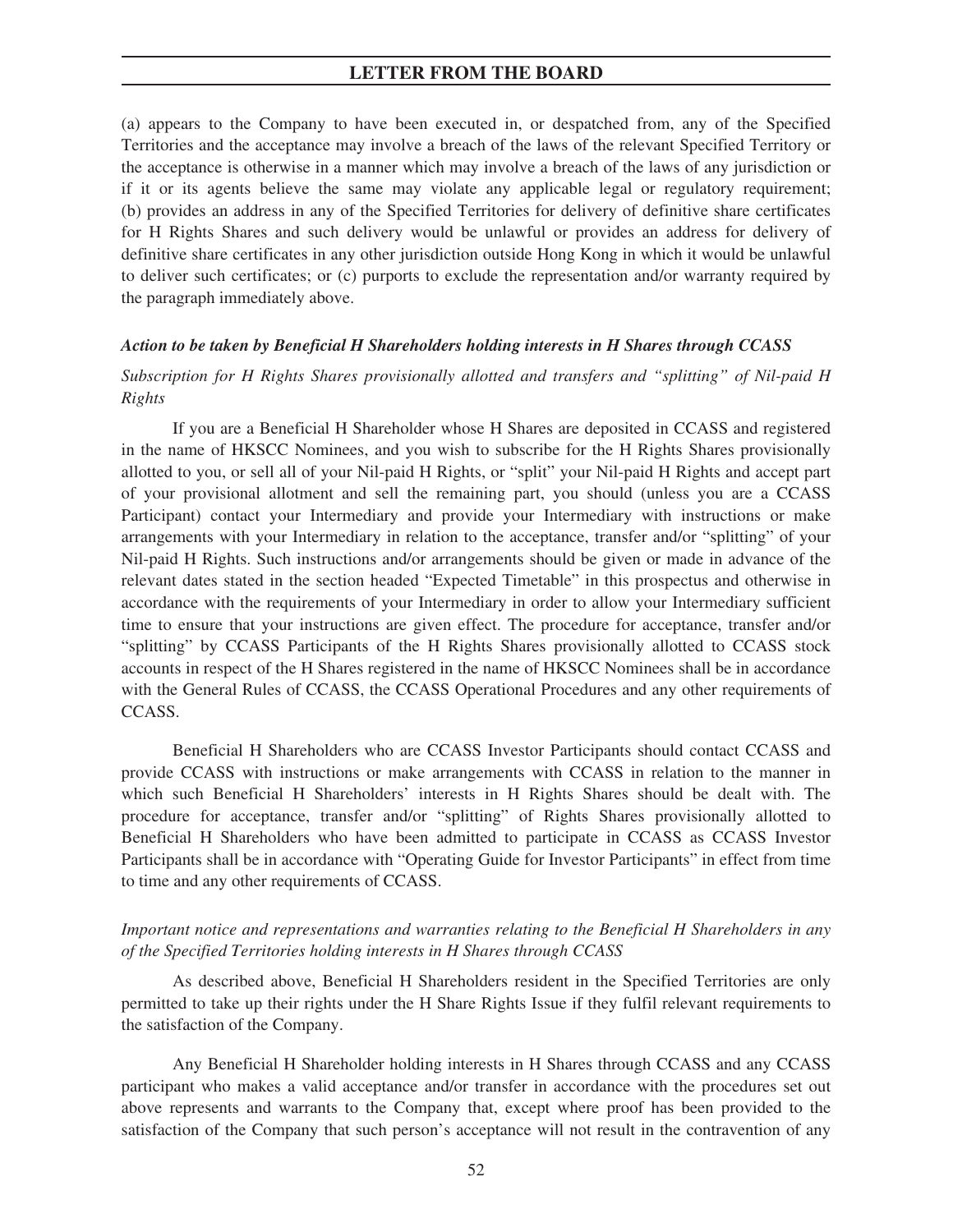applicable legal requirement in any jurisdiction: (i) such person is not in any of the Specified Territories or in any territory in which it is otherwise unlawful to make or accept an offer to acquire the Nil-paid H Rights or the H Rights Shares; (ii) such person is not acting on a non-discretionary basis for a person located within any of the Specified Territories at the time the instruction to accept was given; and (iii) such person is not acquiring the Nil-paid H Rights or the H Rights Shares with a view to the offer, sale, allotment, take up, exercise, resale, renouncement, pledge, transfer, delivery or distribution, directly or indirectly, of any such Nil-paid H Rights or the H Rights Shares into any of the Specified Territories. For the avoidance of doubt, neither HKSCC nor HKSCC Nominees is subject to any of the above representations and warranties.

The Company may treat as invalid any instruction which appears to the Company to have been despatched from any of the Specified Territories and which may involve a breach of the laws of the relevant Specified Territory or any instruction which otherwise appears to the Company may involve a breach of the laws of any jurisdiction; or if the Company or its agents believes the same may violate any applicable legal or regulatory requirement; or which purports to exclude the representation and/or warranty required by the paragraph immediately above.

# *Effect of bad weather on the latest time for acceptance of and payment for H Rights Shares and application and payment for excess H Rights Shares*

The latest time for acceptance of and payment for H Rights Shares and application and payment for excess H Rights Shares will not take place if a tropical cyclone warning signal number 8 or above, or "extreme conditions" caused by super typhoons or a "black" rainstorm warning is:

- i. in force in Hong Kong at any local time before 12:00 noon and no longer in force after 12:00 noon on the Last Acceptance Date. Instead the latest time for acceptance of and payment for H Rights Shares and application and payment for excess H Rights Shares will be extended to 5:00 p.m. on the same Business Day; or
- ii. in force in Hong Kong at any local time between 12:00 noon and 4:00 p.m. on the Last Acceptance Date. Instead the latest time for acceptance of and payment for H Rights Shares and application and payment for excess H Rights Shares will be rescheduled to 4:00 p.m. on the following Business Day which does not have either of those warnings in force at any time between 9:00 a.m. and 4:00 p.m.

If the latest time for acceptance of and payment for H Rights Shares and application and payment for excess H Rights Shares does not take place on Last Acceptance Date, the dates mentioned in the section headed "Expected Timetable" in this prospectus may be affected. The Company will notify shareholders by way of announcements on any change to the expected timetable as soon as practicable.

If you have questions in relation to the H Share Rights Issue, please call the H Shareholder hotline on (852) 2862 8555 during business hours from 9:00 a.m. to 6:00 p.m., Monday to Friday (other than public holidays).

#### **Subscription Price for the H Rights Shares**

The Subscription Price of HK\$17.67 per H Rights Share is payable in full when a Qualified H Shareholder accepts the relevant provisional allotment of H Rights Shares or applies for excess H Rights Shares or when a transferee of Nil-paid H Rights accepts the H Rights Shares.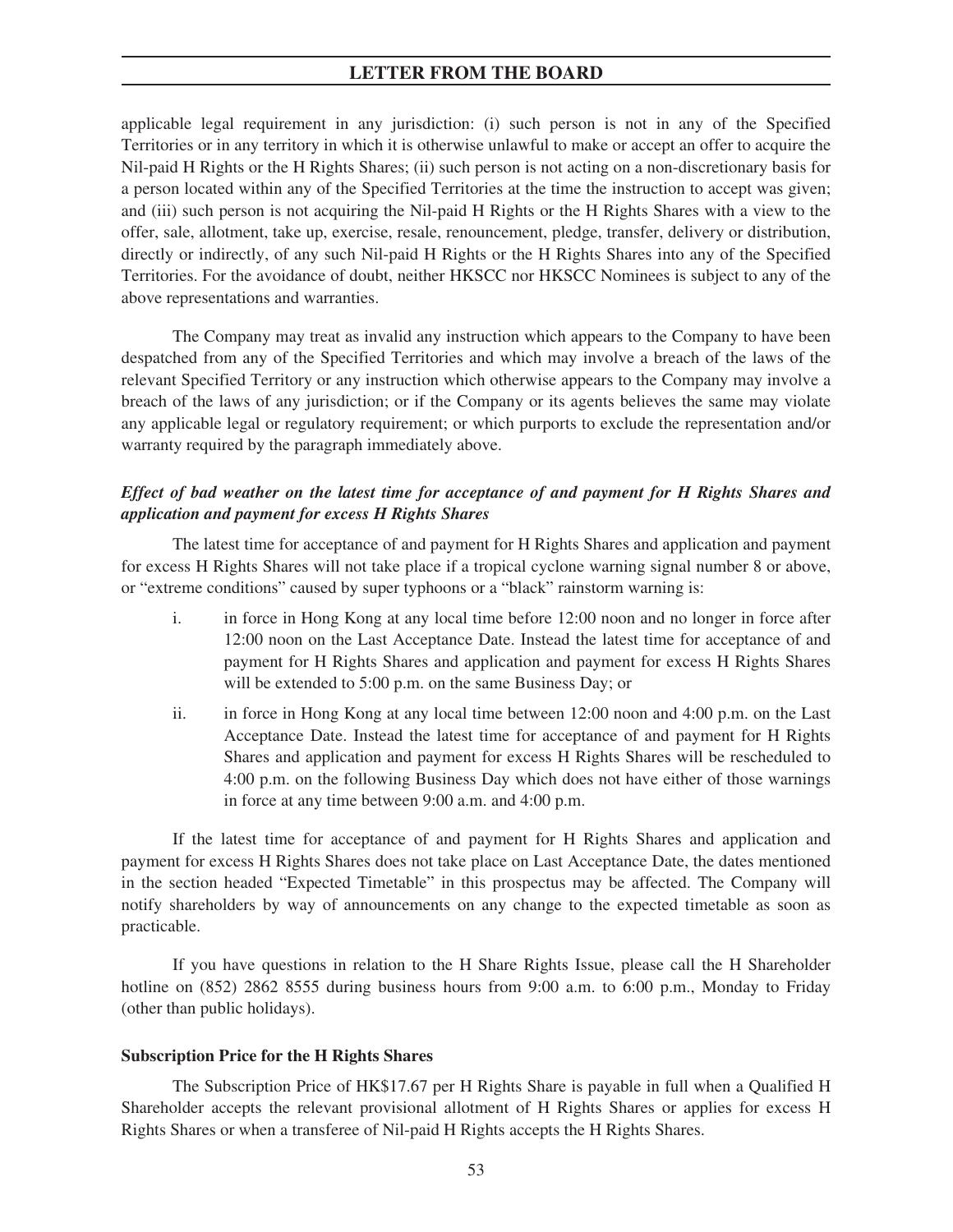The Subscription Price of HK\$17.67 per H Rights Share represents:

- 1. a discount of approximately 15.0% to the closing price of HK\$20.80 per H Share as quoted on the Hong Kong Stock Exchange on 13 January 2022 (being the date immediately preceding the date of the Underwriting Agreement);
- 2. a discount of approximately 15.0% to the closing price of HK\$20.80 per H Share as quoted on the Hong Kong Stock Exchange on 13 January 2022 (being the Price Determination Date);
- 3. a discount of approximately 13.0% to the average closing price of HK\$20.32 per H Share as quoted on the Hong Kong Stock Exchange for the five consecutive trading days up to and including 13 January 2022 (being the Price Determination Date);
- 4. a discount of approximately 12.9% to the average closing price of HK\$20.29 per H Share as quoted on the Hong Kong Stock Exchange for the 10 consecutive trading days up to and including 13 January 2022 (being the Price Determination Date);
- 5. a discount of approximately 13.0% to the average closing price of HK\$20.30 per H Share as quoted on the Hong Kong Stock Exchange for the 20 consecutive trading days up to and including 13 January 2022 (being the Price Determination Date);
- 6. a discount of approximately 13.3% to the theoretical ex-right price of HK\$20.39 per H Share based on the closing price of HK\$20.80 per H Share as quoted on the Hong Kong Stock Exchange on 13 January 2022 (being the Price Determination Date); and
- 7. a theoretical dilution effect (as defined under Rule 7.27B of the Hong Kong Listing Rules) represented by:
	- (i) a discount of approximately 5.4% to all the existing Shareholders, which is calculated based on the weighted theoretical diluted price of approximately HK\$28.61 per Rights Share to the weighted benchmarked price of approximately HK\$30.26 per Rights Share;
	- (ii) a discount of approximately 2.0% to all the existing H Shareholders, which is calculated based on the theoretical diluted price of approximately HK\$20.39 per H Rights Share to the benchmarked price of approximately HK\$20.80 per H Rights Share; and
	- (iii) a discount of approximately 5.9% to all the existing A Shareholders, which is calculated based on the theoretical diluted price of approximately HK\$30.37 per A Rights Share to the benchmarked price of approximately HK\$32.28 per A Rights Share.

Both of the abovementioned theoretical diluted price and the benchmarked price, as defined under Rule 7.27B of the Hong Kong Listing Rules, have taken into account the closing price of the H Shares and/or A Shares on the date immediately preceding the date of the Underwriting Agreement and the average of the closing prices of the H Shares and/or A Shares as quoted on the Hong Kong Stock Exchange and/or SSE for the last five consecutive trading days up to and including the Price Determination Date. Accordingly, the Rights Issue will not result in a theoretical dilution effect of 25% or more under Rule 7.27B of the Hong Kong Listing Rules.

The Subscription Price of HK\$17.67 per H Rights Shares was determined after arms-length negotiation between the Company and the Underwriters with reference to, among other things, (i) the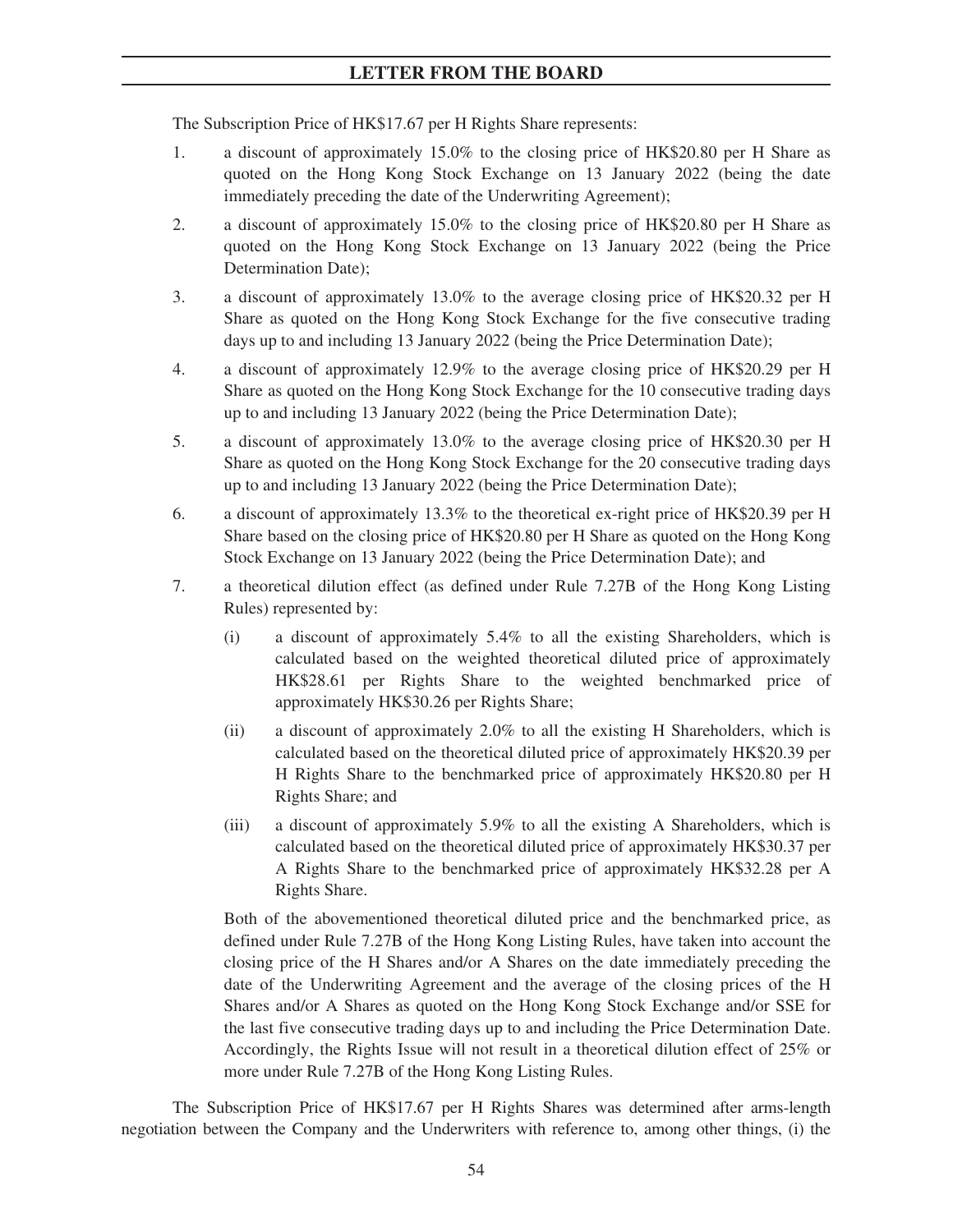recent closing prices of H Shares; (ii) the funding and capital needs of the Company for its business plans and prospects set out under the paragraph headed "Reasons for the Rights Issue and Use of Proceeds"; (iii) valuation indicators such as stock prices and price-to-book ratios of the Company in the secondary market; (iv) the percentage discount(s) in other comparable rights issue transactions recently conducted in the market; and (v) the recent market conditions of the capital market in Hong Kong.

The net price per H Rights Share (i.e. the Subscription Price less estimated cost and expense incurred in the H Share Rights Issue) upon full acceptance of the relevant provisional allotment of the H Rights Shares will be approximately HK\$17.47.

After taking into account the reasons for the Rights Issue as stated in the paragraph headed "Reasons for the Rights Issue and Use of Proceeds" below, the Directors consider that the terms of the H Share Rights Issue, including the Subscription Price, are fair and reasonable and in the interests of the Company and the H Shareholders as a whole.

### **Status of the H Rights Shares**

The H Rights Shares, when allotted, issued and fully paid, will rank *pari passu* in all respects with the H Shares then in issue. Holders of fully-paid H Rights Shares will be entitled to receive all future dividends and distributions which are declared, made or paid after the date of allotment and issue of the H Rights Shares.

#### **Fractional entitlements**

The entitlements of Qualified H Shareholders will be rounded down to the nearest whole number and fractional entitlements to H Rights Shares will not be provisionally allotted to Qualified H Shareholders. Nil-paid H Rights representing the aggregate of all the fractional entitlements to H Rights Shares (rounded down to the nearest whole number) will be provisionally allotted to CLSA Limited , the nominee appointed by the Company and, if a premium (net of expenses) can reasonably be obtained, will be sold by CLSA Limited in the market as soon as practicable after dealing in the Nil-paid H Rights commences and the net proceeds of sale (after deduction of expenses of sale) will be retained by the Company for its own benefit. Any unsold fractions of H Rights Shares will be available for excess application by Qualified H Shareholders. No odd lot matching services will be provided for the H Share Rights Issue.

### **Application for excess H Rights Shares**

Qualified H Shareholders (other than the PRC Southbound Trading Investors) may apply, by way of excess application, for: (i) any H Rights Shares to which unsold entitlements of the Excluded H Shareholders relate; (ii) any unsold fractional entitlements to the H Rights Shares; and (iii) any H Rights Shares provisionally allotted to but not accepted by the Qualified H Shareholders or otherwise not subscribed for by transferees of Nil-paid H Rights.

### *Action to be taken by Qualified H Shareholders who wish to apply for excess H Rights Shares*

### *Excess H Rights Shares application procedures*

Application for excess H Rights Shares shall be made only by Qualified H Shareholders (other than PRC Southbound Trading Investors) and only by completing an Excess Application Form and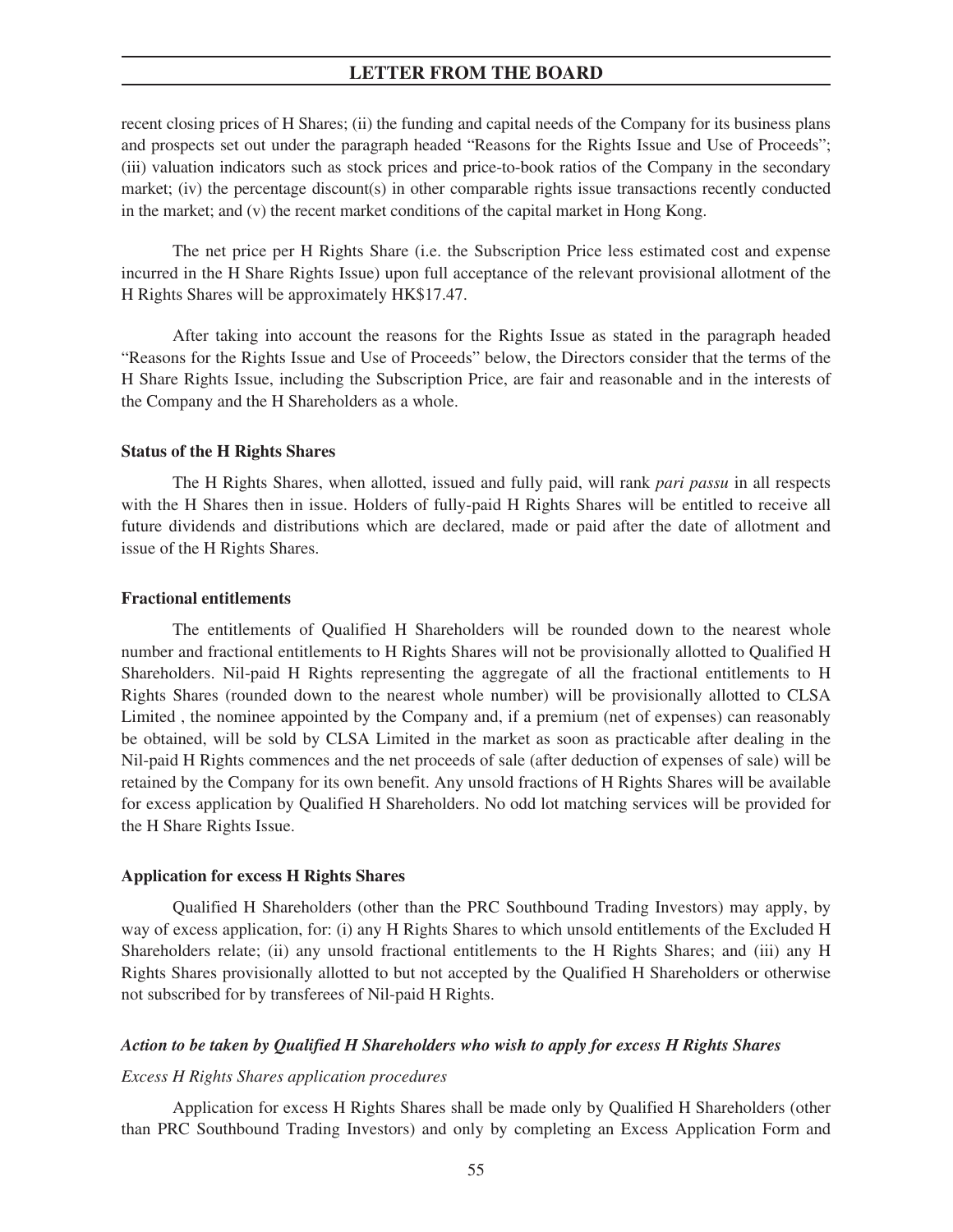lodging the same with a separate remittance for the amount payable on application in respect of the excess H Rights Shares being applied for with the H Share Registrar by no later than 4:00 p.m. on Wednesday, 23 February 2022.

All remittances must be made in Hong Kong dollars and by cheque or cashier's order. Cheques must be drawn on an account with, and cashier's order must be issued by, a licenced bank in Hong Kong and made payable to " **CITIC SECURITIES COMPANY LIMITED – EAF**" and crossed "**Account Payee Only**".

The Board will allocate the excess H Rights Shares at its sole and absolute discretion on a fair and equitable basis. All excess H Rights Shares will be allocated to Qualified H Shareholders (other than the PRC Southbound Trading Investors) who have applied for excess H Rights Shares on a *pro rata* basis with reference to their number of excess H Rights Shares applied for. No reference will be made to H Rights Shares comprised in applications by provisional allotment letter or the existing number of H Shares held by the Qualified H Shareholders.

If the aggregate number of H Rights Shares not taken up by the Qualified H Shareholders under the Provisional Allotment Letters is greater than the aggregate number of excess H Rights Shares applied for through the Excess Application Forms, the Board will allocate to each Qualified H Shareholder (other than the PRC Southbound Trading Investors) who applies for excess H Rights Shares in full application. No preference will be given to topping up odd lots to whole board lots. There is no guarantee that Qualified H Shareholders with odd lots of H Rights Shares will be topped up to whole board lots pursuant to their applications for excess H Rights Shares.

Beneficial H Shareholders with their H Shares held by a nominee company (including HKSCC Nominees) should note that the Board will regard the nominee company (including HKSCC Nominees) as a single H Shareholder in accordance with the H Shareholders' Register. Accordingly, Beneficial H Shareholders should note that the aforesaid arrangement in relation to the allocation of excess H Rights Shares will not be extended to Beneficial H Shareholder individually.

The Excess Application Form is for use only by the person(s) to whom it is addressed and is not transferable. All enquiries in connection with the Excess Application Form should be addressed to the H Share Registrar.

The Excess Application Form with a separate remittance for the amount payable on application in respect of the excess H Rights Shares being applied for shall be lodged to the H Share Registrar as mentioned above by no later than 4:00 p.m. on Wednesday, 23 February 2022. The Company may, at its sole discretion, treat an Excess Application Form as valid and binding on the person(s) by whom or on whose behalf it is lodged, even if not completed in accordance with the relevant instructions.

All cheques or cashier's orders will be presented for payments immediately following receipt and all interest earned on such monies will be retained for the benefit of the Company. Any Excess Application Form in respect of which the cheque or cashier's order is dishonoured on first presentation is liable to be rejected. An applicant must pay the exact amount payable upon application for the H Rights Shares, and any underpaid application will be rejected. In the event of an overpaid application, a refund cheque will be made out to the applicant only if the overpaid amount is HK\$100 or above.

If no excess H Rights Shares are allotted and issued to a Qualified H Shareholder, the amount tendered on application is expected to be refunded to that Qualified H Shareholder in full without any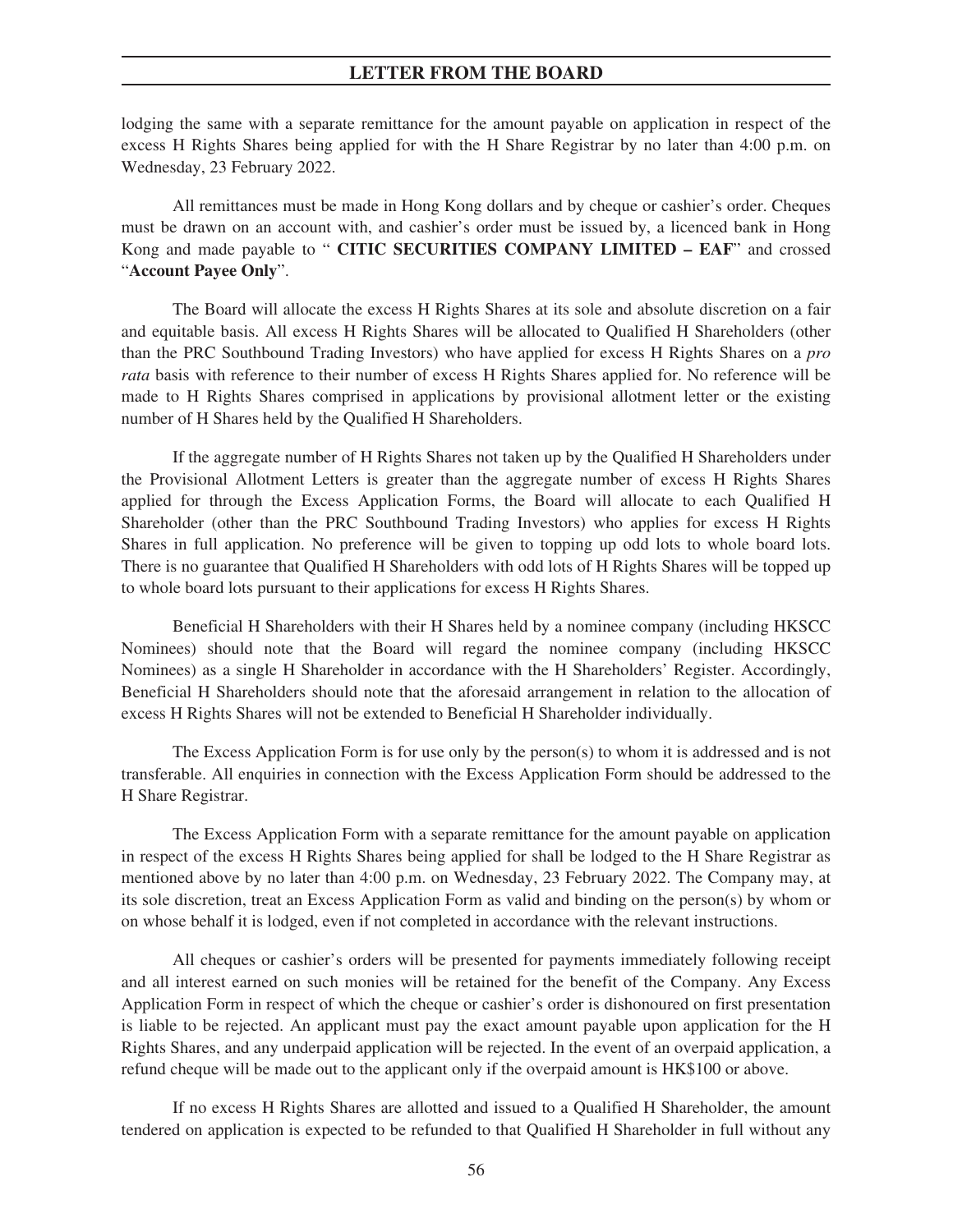interest by means of cheque(s) despatched by ordinary post or courier and at the risk of such Qualified H Shareholder on or about Thursday, 3 March 2022. If the number of excess H Rights Shares allotted and issued to a Qualified H Shareholder is less than the number applied for, the surplus application monies are also expected to be refunded to such Qualified H Shareholder without any interest by means of cheque(s) despatched by ordinary post or courier and at the risk of such Qualified H Shareholder on or about Thursday, 3 March 2022.

If the Joint Global Coordinators exercise the right to terminate the Underwriting Agreement in accordance with the terms thereof or if the conditions precedent under the Underwriting Agreement are not fulfilled before the Latest Time for Termination and the H Share Rights Issue does not proceed, the monies received in respect of relevant applications for excess H Rights Shares will be returned to the relevant persons without interest, by means of cheque(s) to be despatched by ordinary post or courier at the risk of such persons on or about Thursday, 3 March 2022.

All documents, including cheques or cashier's orders for amounts due, will be sent at the risk of the persons entitled thereto to their registered addresses by the H Share Registrar.

# *Important notice and representations and warranties relating to the Qualified H Shareholders in any of the Specified Territories*

What is set out under the heading "Important notice and representations and warranties relating to the Qualified H Shareholders in any of the Specified Territories" above in the paragraph headed "Procedure for acceptance or transfer" also applies to applications for excess H Rights Shares, with appropriate changes to reflect that the context is an application for excess H Rights Shares.

# *Action to be taken by Beneficial H Shareholders holding interests in H Shares which are held by a registered H Shareholder (other than H Shares deposited in CCASS) who wish to apply for excess H Rights Shares*

#### *Excess H Rights Shares application procedures*

If you are a Beneficial H Shareholder whose H Shares are registered in the name of a registered H Shareholder and you wish to apply for excess H Rights Shares, you should contact the registered H Shareholder and provide the registered H Shareholder with instructions or make arrangements with the registered H Shareholder in relation to such application. Such instructions and/or arrangements should be given or made in advance of the latest time for application and payment for excess H Rights Shares in the section headed "Expected Timetable" in this prospectus and otherwise in accordance with the requirements of the registered H Shareholder, in order to allow the registered H Shareholder sufficient time to ensure that your instructions are given effect.

# *Important notice and representations and warranties relating to the Beneficial H Shareholders in any of the Specified Territories whose H Share are held by a registered H Shareholder (other than CCASS)*

What is set out under the heading "Important notice and representations and warranties relating to the Beneficial H Shareholders in any of the Specified Territories whose H Share are held by a registered H Shareholder (other than CCASS)" above in the paragraph headed "Procedure for acceptance or transfer" also applies to applications for excess H Rights Shares, with appropriate changes to reflect that the context is an application for excess H Rights Shares.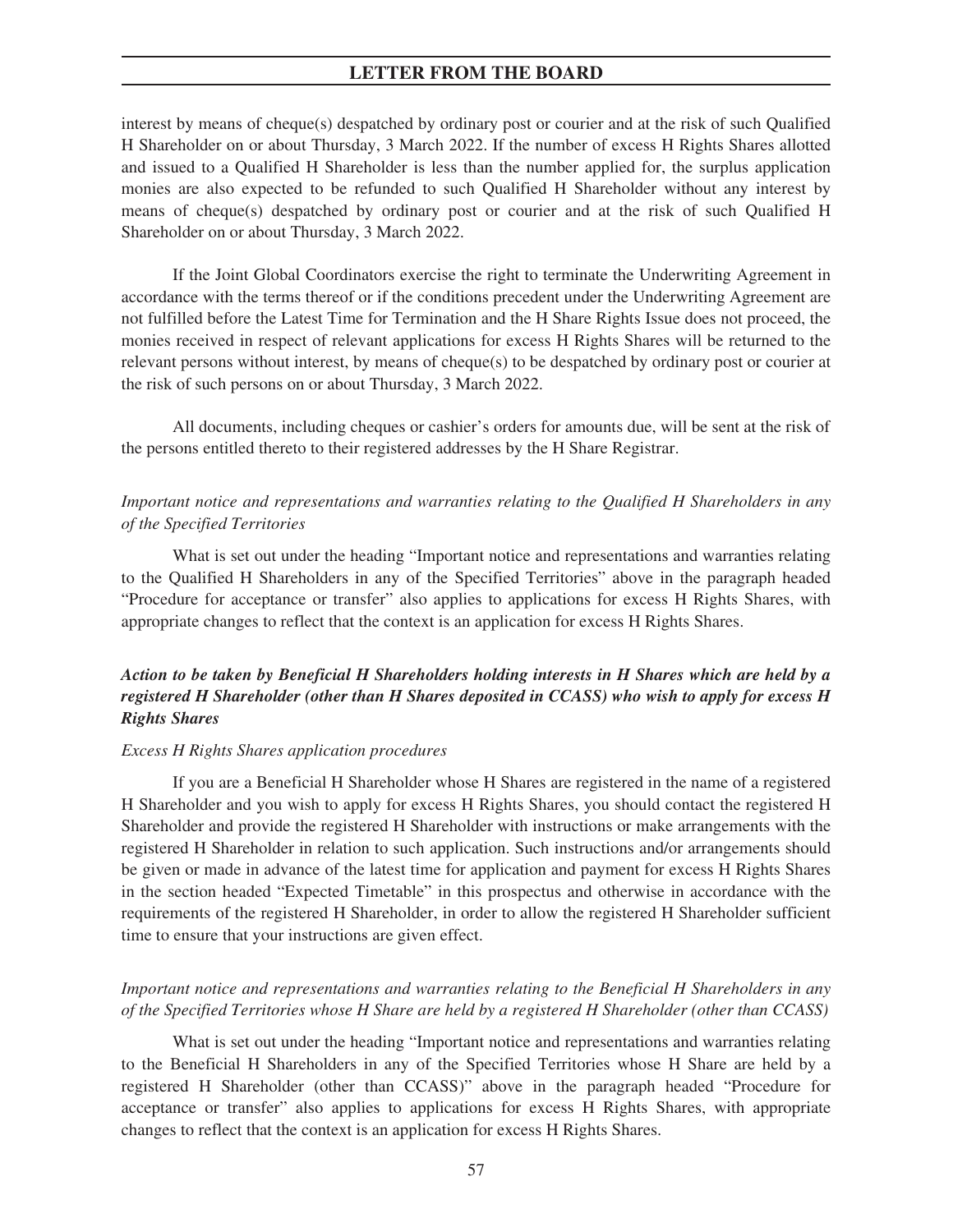# *Action to be taken by Beneficial H Shareholders holding interests in H Shares through CCASS who wish to apply for excess H Rights Shares*

### *Excess H Rights Shares application procedures*

If you are a Beneficial H Shareholder whose H Shares are deposited in CCASS and registered in the name of HKSCC Nominees, and you wish to apply for excess H Rights Shares, you should (unless you are a CCASS Investor Participant) contact your Intermediary and provide your Intermediary with instructions or make arrangements with your Intermediary in relation to the application for excess H Rights Shares. Such instructions and/or arrangements should be given or made in advance of the latest time for application and payment for excess H Rights Shares in the section headed "Expected Timetable" in this prospectus and otherwise in accordance with the requirements of your Intermediary, in order to allow your Intermediary sufficient time to ensure that your instructions are given effect. The procedures for application for excess H Rights Shares by Beneficial H Shareholders who are CCASS Participants shall be in accordance with the General Rules of CCASS, the CCASS Operational Procedures and any other requirements of CCASS. Beneficial H Shareholders who are CCASS Investor Participants should contact CCASS to provide CCASS with instructions or make arrangements with CCASS in relation to any applications for excess H Rights Shares. The procedure for application for excess H Rights Shares by Beneficial H Shareholders who have been admitted to participate in CCASS as CCASS Investor Participants shall be in accordance with "Operating Guide for Investor Participants" in effect from time to time and any other requirements of CCASS.

# *Important notice and representations and warranties relating to the Beneficial H Shareholders in any of the Specified Territories holding interests in H Shares through CCASS*

What is set out under the heading "Important notice and representations and warranties relating to the Beneficial H Shareholders in any of the Specified Territories holding interests in H Shares through CCASS" above in the paragraph headed "Procedure for acceptance or transfer" also applies to applications for excess H Rights Shares, with appropriate changes to reflect that the context is an application for excess H Rights Shares.

### **Conditions of the H Share Rights Issue**

It is expected that the H Share Rights Issue will be conditional upon the fulfilment of the following matters:

- 1. the approval of the Rights Issue by the Shareholders at the AGM;
- 2. the approval of the Rights Issue by the H Shareholders at the 2021 First H Shareholders Class Meeting and by the A Shareholders at the 2021 First A Shareholders Class Meeting, respectively;
- 3. the approval of the Rights Issue by the CSRC and other relevant regulatory authorities;
- 4. the Listing Committee of the Hong Kong Stock Exchange agreeing to grant the listing of, and permission to deal in, the H Rights Shares in their nil-paid and fully-paid forms on the Hong Kong Stock Exchange, either unconditionally or subject to such conditions which the Company accepts and the satisfaction of such conditions (if any) by no later than the date of the delivery of the H Share Rights Issue Prospectus; and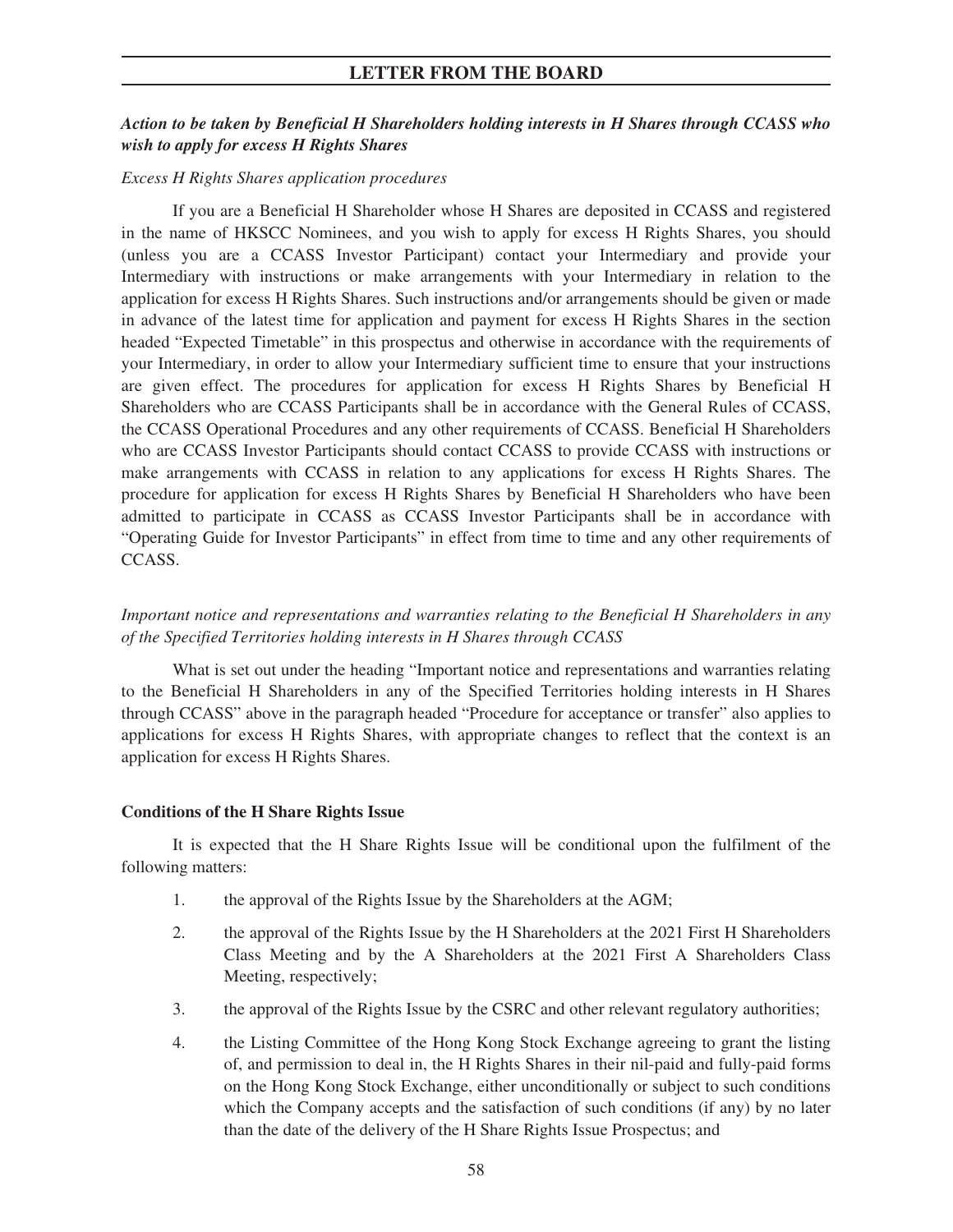5. the delivery to the Hong Kong Stock Exchange and filing and registration of all documents in relation to the H Share Rights Issue as required by law to be filed by and registered with the Registrar of Companies in Hong Kong.

None of the above conditions for completion of the H Share Rights Issue may be waived by the Company. As at the Latest Practicable Date, the conditions under 1 to 3 above have been fulfilled. **If any of the above conditions is not fulfilled, the H Share Rights Issue will not proceed.**

Furthermore, it should be noted that the H Share Rights Issue will be underwritten on a best effort basis (non-fully underwritten) in accordance with Rule 7.19(1)(a) of the Hong Kong Listing Rules. Please refer to the paragraph headed "H Share Rights Issue Underwriting Arrangement" below for details of the underwriting arrangement. **In the event that the Underwriting Agreement does not become unconditional or if it is terminated in accordance with the terms thereof, the H Share Rights Issue may not proceed.**

The H Share Rights Issue and the A Share Rights Issue are inter-conditional upon each other. Pursuant to the Underwriting Agreement, the underwriting obligations of the Underwriters under the Underwriting Agreement are conditional upon, among other things, the A Share Rights Issue having become unconditional, including but not limited to, at least 70% of the A Rights Shares having been validly subscribed for at or prior to the date of this prospectus. With reference to the announcement of the Company dated Thursday, 27 January 2022, the subscription level of the A Share Rights Issue is 97.17%.

### **H Shareholder's undertaking**

CITIC Limited, a substantial shareholder of the Company, has undertaken to:

- (i) accept, subscribe for and pay in full for all H Rights Shares to be provisionally allotted to it, based on the number of H Shares held by it on the H Share Record Date, as soon as practicable and by no later than the latest date for acceptance of and payment for the H Rights Shares, in accordance with the procedures and requirements set out in the H Share Rights Issue Prospectus; and
- (ii) apply, subscribe for and pay for the excess H Rights Shares subject to a maximum consideration of RMB1,481 million (Hong Kong dollar equivalent) in accordance with the application procedures for the excess H Rights Shares under the H Share Rights Issue plan, as soon as practicable and no later than the latest date for acceptance of and payment for the excess H Rights Shares.

### **Application for listing/dealing arrangements**

Application has been made to the Hong Kong Stock Exchange for the listing of, and permission to deal in, the H Rights Shares, in both nil-paid and fully-paid forms. Dealings in the nil-paid and fullypaid H Rights Shares will be subject to the payment of stamp duty, Hong Kong Stock Exchange trading fee, Securities and Futures Commission transaction levy or any other applicable fees and charges in Hong Kong. The board lot size of Nil-paid H Rights and H Rights Shares is 500 Nil-paid H Rights and 500 H Rights Shares, respectively.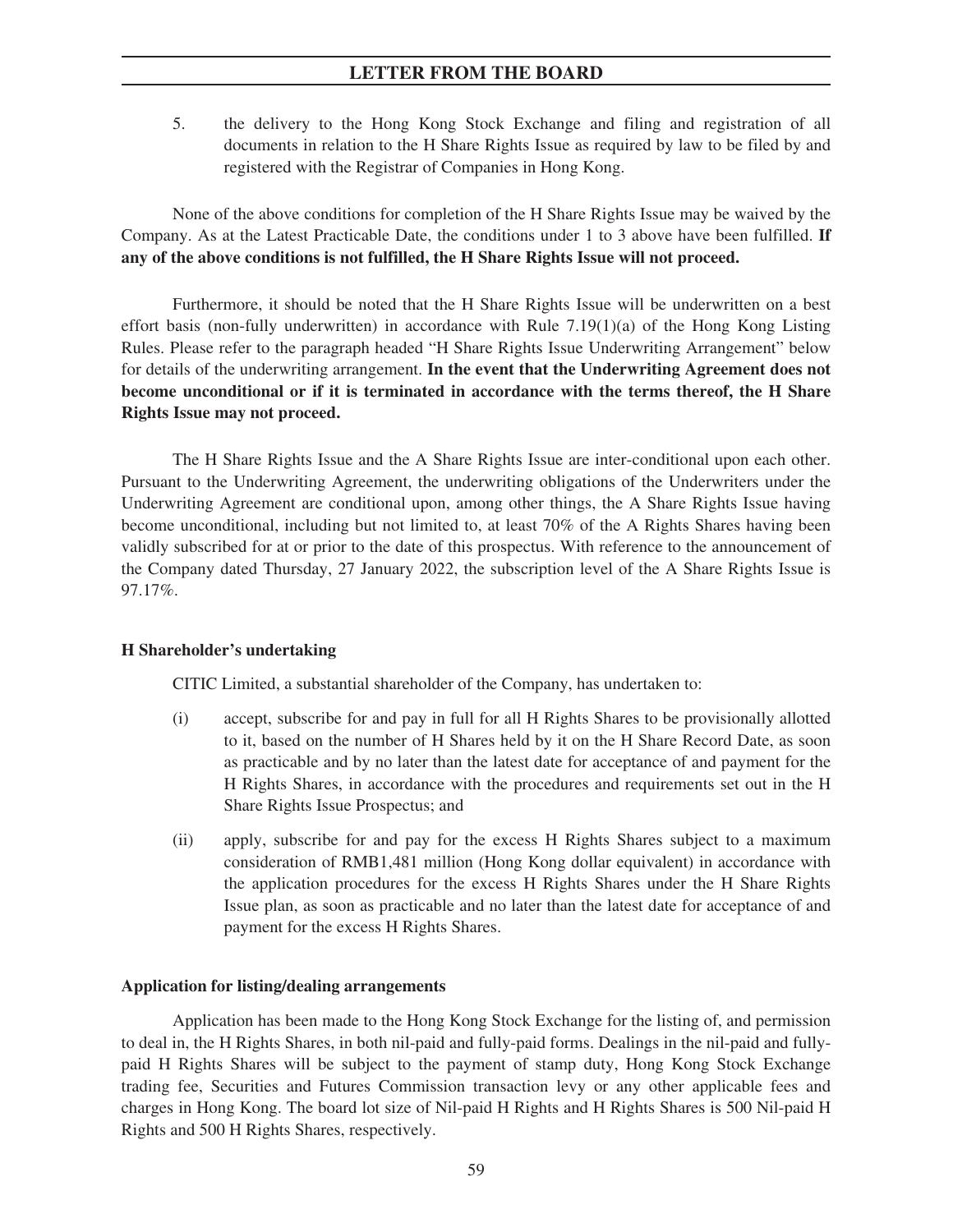## **H Rights Shares will be eligible for admission into CCASS**

Subject to the granting of the listing of, and permission to deal in, the H Rights Shares in both their nil-paid and fully-paid forms on the Hong Kong Stock Exchange, and subject to compliance with the stock admission requirements of HKSCC, the H Rights Shares in both their nil-paid and fully-paid forms will be accepted as eligible securities by HKSCC for deposit, clearance and settlement in CCASS with effect from the commencement date of dealings in the H Rights Shares in both their nil-paid and fully-paid forms on the Hong Kong Stock Exchange or such other date(s) as determined by HKSCC. Settlement of transactions between participants of the Hong Kong Stock Exchange on any trading day is required to take place in CCASS on the second trading day thereafter. All activities under CCASS are subject to the General Rules of CCASS and the CCASS Operational Procedures in effect from time to time. H Shareholders should seek advice from their licenced securities dealer(s) or other professional adviser(s) for details of those settlement arrangements and how such arrangements will affect their rights and interests.

Please note that without approval from the relevant regulatory authorities, the H Rights Shares and the A Rights Shares are neither interchangeable nor fungible, and there is no trading or settlement between the A share and the H share markets.

### **Registration of subscription, purchase and transfer of H Rights Shares**

Each acquirer of the H Rights Shares agrees with the Company and each of the Shareholders, and the Company agrees with each of the Shareholders, to observe and comply with the PRC Company Law, the Companies Ordinance, the Special Regulations on the Overseas Offering and Listing of Shares by Joint Stock Limited Companies and the Articles of Association.

Each acquirer of the H Rights Shares agrees with the Company, each of the Shareholders, Directors, Supervisors, managers and officers, and the Company (acting for itself and for each of its Directors, Supervisors, managers and officers) agrees with each of the Shareholders, to refer all differences and claims arising from the Articles of Association or any rights or obligations conferred or imposed by the PRC Company Law or other relevant laws and administrative regulations concerning its matters to arbitration in accordance with the Articles of Association, and any reference to arbitration shall be deemed to authorise the arbitration tribunal to conduct hearings in open session and to publish its award. Such arbitration shall be final and conclusive.

Each acquirer of the H Rights Shares agrees with the Company and each of the Shareholders that the H Rights Shares are freely transferable by the holders thereof. Each acquirer of the H Rights Shares authorises the Company to enter into a contract on his behalf with each of the Company's Directors and officers whereby such Directors and officers undertake to observe and comply with their obligations to the Shareholders as stipulated in the Articles of Association.

### **H Share Rights Issue to be underwritten on a best effort basis (non-fully underwritten)**

The H Share Rights Issue will be underwritten on a best effort basis (non-fully underwritten) in accordance with Rule 7.19(1)(a) of the Hong Kong Listing Rules.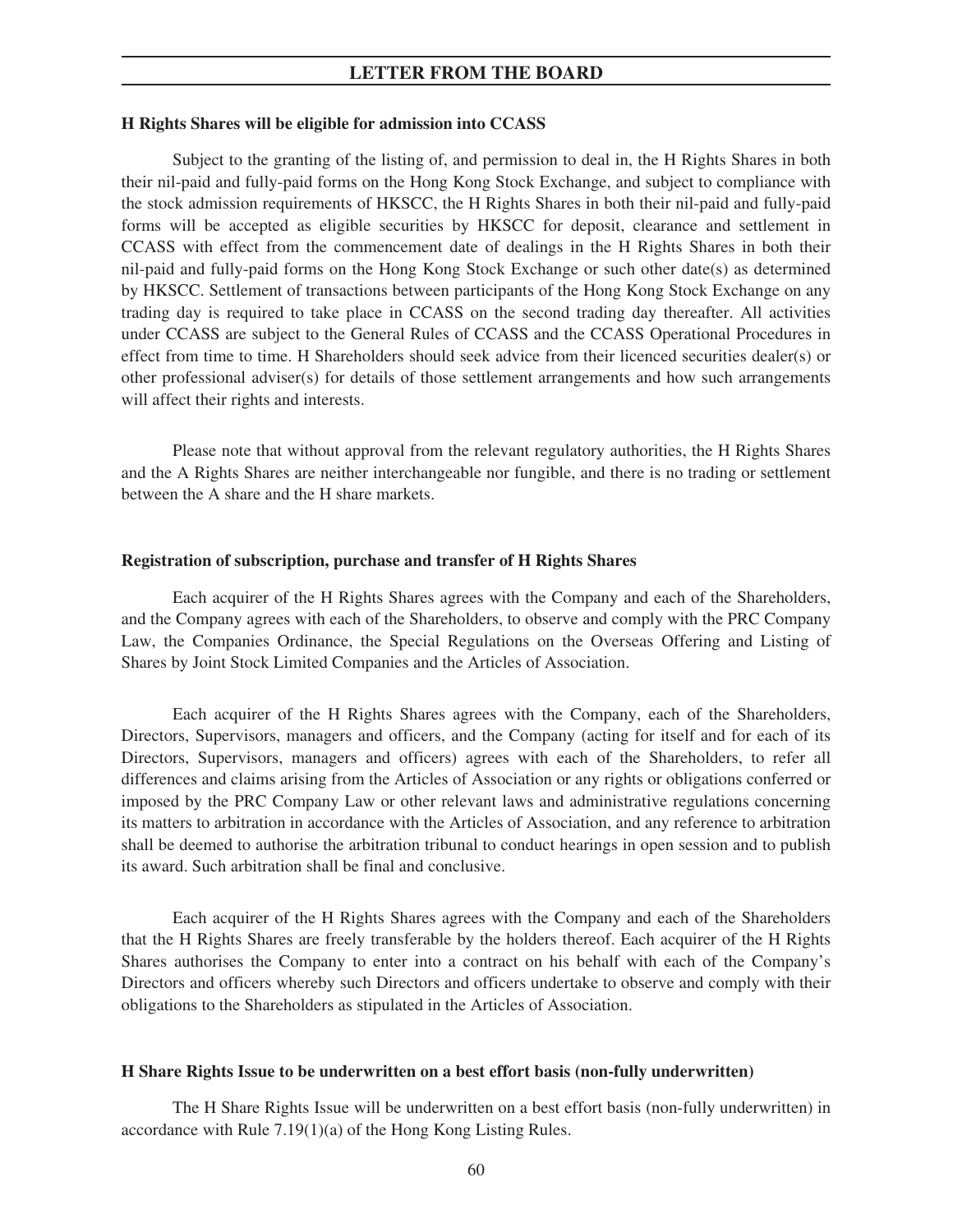Details of the underwriting arrangement in relation to the H Share Rights Issue are set out below:

### **H Share Rights Issue Underwriting Arrangement**

### *The Underwriting Agreement*

| Date:                                            | 14 January 2022                                                                                                                                                                                                                                                                                                                                                                                                                                                                                                                                                                                                                                                                                                                                                                                                                                                                                                                                                   |
|--------------------------------------------------|-------------------------------------------------------------------------------------------------------------------------------------------------------------------------------------------------------------------------------------------------------------------------------------------------------------------------------------------------------------------------------------------------------------------------------------------------------------------------------------------------------------------------------------------------------------------------------------------------------------------------------------------------------------------------------------------------------------------------------------------------------------------------------------------------------------------------------------------------------------------------------------------------------------------------------------------------------------------|
| Underwriters:<br>Company.                        | CLSA Limited, a licenced corporation under the SFO to carry out<br>Type 1 (dealing in securities), Type 4 (advising on securities) and Type<br>7 (providing automated trading services) regulated activities as defined<br>under the SFO and its ordinary course of business includes<br>underwriting of securities; CMSHK, a licenced corporation under the<br>SFO to carry out Type 1 (dealing in securities), Type 2 (dealing in<br>futures contracts), Type 4 (advising on securities), Type 6 (advising on<br>corporate finance) and Type 9 (asset management) regulated activities<br>as defined under the SFO and its ordinary course of business includes<br>underwriting of securities; and HTISEC, a licenced corporation under<br>the SFO to carry out Type 1 (dealing in securities) and Type 4<br>(advising on securities) regulated activities as defined under the SFO<br>and its ordinary course of business includes underwriting of securities. |
|                                                  | CLSA Limited is a wholly-owned subsidiary of the Company. To the<br>best of the Directors' knowledge and information and having made all<br>reasonable enquiries, CMSHK, HTISEC and their respective ultimate<br>beneficial owner(s) are third parties independent of the Company and<br>connected persons (as defined in the Hong Kong Listing Rules) of the                                                                                                                                                                                                                                                                                                                                                                                                                                                                                                                                                                                                     |
|                                                  | Each of the Underwriters has complied with Rule $7.19(1)(a)$ of the<br>Hong Kong Listing Rules.                                                                                                                                                                                                                                                                                                                                                                                                                                                                                                                                                                                                                                                                                                                                                                                                                                                                   |
| Total number of H Rights<br>Shares underwritten: | Pursuant to the terms of the Underwriting Agreement, the Underwriters<br>have agreed to underwrite, on a best effort basis only, up to<br>341,749,155 H Rights Shares not taken up by the Qualified H<br>Shareholders.                                                                                                                                                                                                                                                                                                                                                                                                                                                                                                                                                                                                                                                                                                                                            |

### *Conditions of the Underwriting Agreement*

The obligations of the Underwriters immediately prior to the Latest Time for Termination under the Underwriting Agreement are conditional upon the fulfilment of the following additional conditions precedent:

- (i) the H Rights Shares being duly issued and provisionally allotted by the Company on the terms set out in the Prospectus Documents to the Qualified H Shareholders;
- (ii) each of the Joint Global Coordinators receiving from the Company all the documents as set out in Part A of Schedule II prior to the Announcement being published;
- (iii) the Company on the Business Day immediately before the Latest Time for Termination having delivered to each of the Joint Global Coordinators a certificate duly signed by an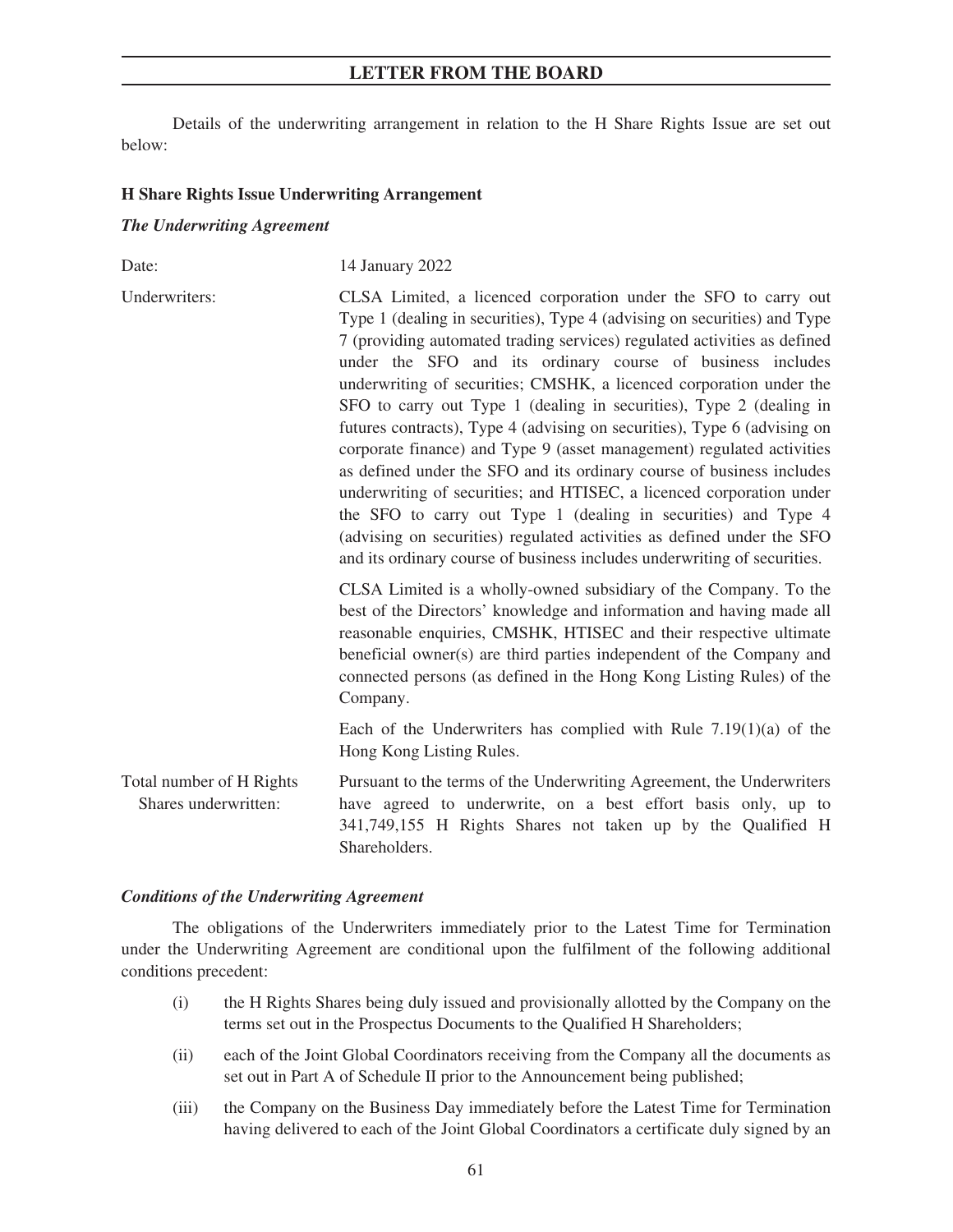authorised person addressed to the Underwriters, dated as of the applicable date, and in the form set forth in Exhibit A hereto;

- (iv) each of the Joint Global Coordinators receiving from the Company all the documents as set out in Part B of Schedule II in form and substance satisfactory to the Underwriters in accordance with the timing set out therein;
- (v) if applicable, each of the Joint Global Coordinators receiving from the Company all the documents as set out in Part D of Schedule II in accordance with the timing set out therein;
- (vi) the approval of the H Share Rights Issue granted by the CSRC being valid and not having been withdrawn or revoked prior to the Latest Time for Termination;
- (vii) the delivery of the Prospectus Documents to the Hong Kong Stock Exchange on the Business Day before the date of the prospectus and the issue by the Hong Kong Stock Exchange of a certificate of authorisation of registration before 5:00 p.m. or such later time as agreed by the Hong Kong Stock Exchange on the Business Day before the date of the prospectus;
- (viii) the Registrar of Companies registering the Prospectus Documents and having all the documents required by the provisions of section 342C of the Companies (Winding Up and Miscellaneous Provisions) Ordinance on or before the despatch date of the prospectus;
- (ix) the grant of listing of and permission to deal in the Nil-paid H Rights and the H Rights Shares (either unconditional or subject only to allotment and despatch of the share certificates in respect thereof) by the Hong Kong Stock Exchange (and such listing and permission not subsequently being withdrawn or revoked prior to the Latest Time for Termination);
- (x) posting of the Prospectus Documents to the Qualified H Shareholders on or before the despatch date of the prospectus (or such later date to be agreed between the Company and the Joint Global Coordinators);
- (xi) fulfilment by the committed shareholder with all of its obligations under its undertaking by the times specified therein, and the its undertaking not having been terminated prior to the Latest Time for Termination; and
- (xii) the A Share Rights Issue having become unconditional, including but not limited to, at least 70% of the A Rights Shares having been validly subscribed for at or prior to the date of the prospectus.

The Joint Global Coordinators shall have the right, in their absolute discretion, on or before the last day on which each of the conditions is required to be fulfilled, either: (i) to waive in writing, in whole or in part any of the Conditions specified above (except the Conditions specified in  $(i)$ ,  $(iv)$ ,  $(v)$ , (vi), (ix) and (xi)), or (ii) to extend the deadline for the fulfilment of any condition by such number of days or in such manner as the Joint Global Coordinators may determine, in which case the Joint Global Coordinators shall be entitled to extend the other dates or deadlines referred to in the Underwriting Agreement in such manner as they deem appropriate.

## *Termination of the Underwriting Agreement*

If at any time prior to the Latest Time for Termination:

(i) any breach of any of the representations, warranties or undertakings contained in the Underwriting Agreement comes to the knowledge of the Joint Global Coordinators; or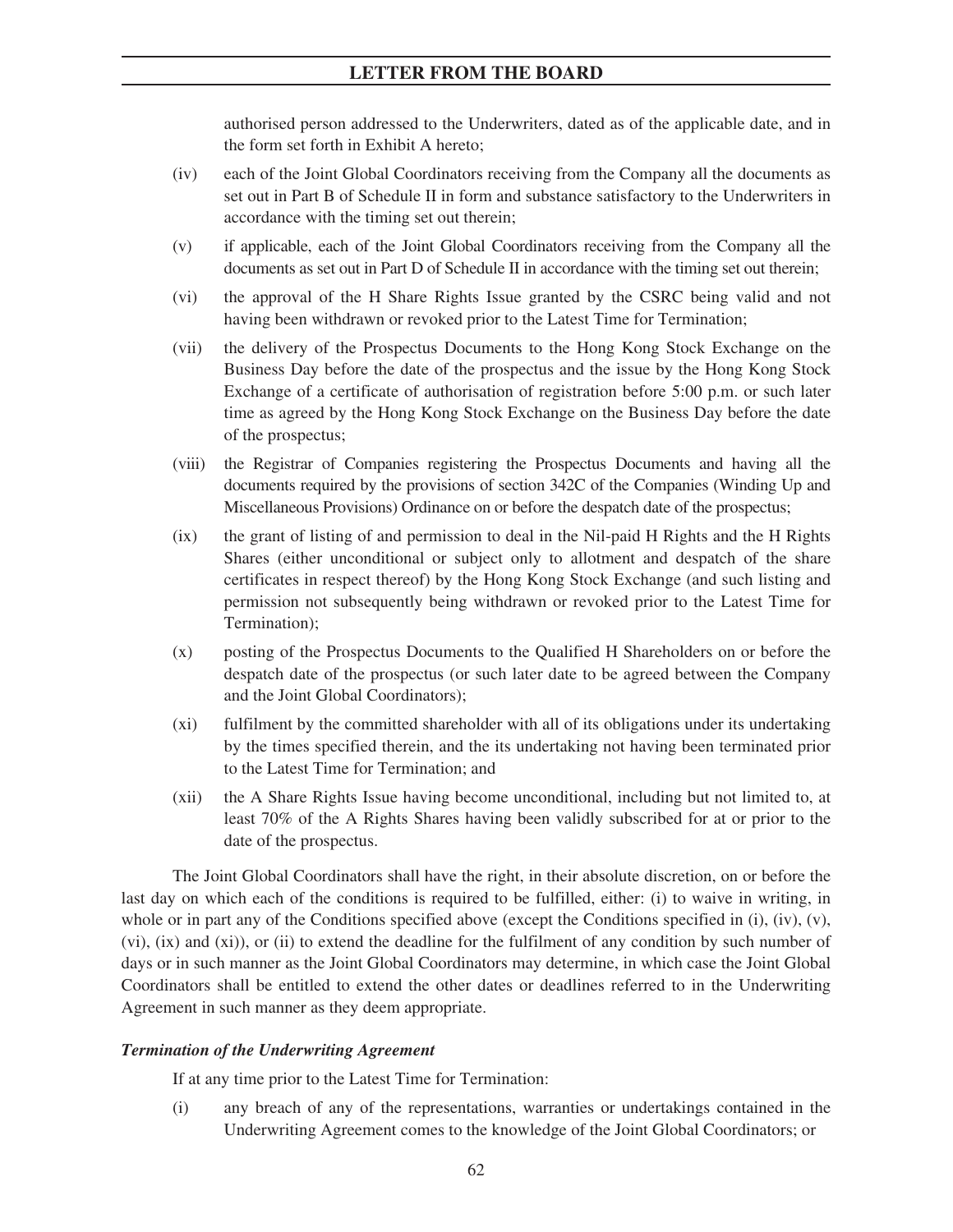- (ii) there shall have developed, occurred, happened or come into effect any of the following: (A) a suspension or material limitation (including, without limitation, any minimum or maximum price limit or range) in or on trading in securities generally on the Hong Kong Stock Exchange, the New York Stock Exchange, the NASDAQ Global Market, the London Stock Exchange, the Tokyo Stock Exchange, the Shenzhen Stock Exchange or the Shanghai Stock Exchange; (B) a suspension or material limitation (including, without limitation, any minimum or maximum price limit or range) in or on trading in any securities of the Company listed or quoted on a stock exchange; (C) a general moratorium on commercial banking activities declared by relevant authorities in Hong Kong, the PRC, the United States, the United Kingdom or the European Union (or any member thereof) or a material disruption in commercial banking or foreign exchange trading or securities settlement or clearance services, procedures or matters in Hong Kong, the PRC, the United States, the United Kingdom or the European Union (or any member thereof); (D) any change, or any development involving a prospective change, or any event or circumstance likely to result in a change or a development involving a prospective change, in or affecting any exchange controls or currency exchange rates in Hong Kong, the PRC, the United States, the United Kingdom or the European Union (or any member thereof); (E) any new laws or any change, or any development involving a prospective change, or any event or circumstance likely to result in a change or a development involving a prospective change, in or affecting existing laws or the interpretation or application of existing laws by any court or other competent authority in Hong Kong, the PRC, the United States or the United Kingdom, the European Union (or any member thereof); (F) any event or circumstance in the nature of force majeure including, without limitation, any act of government, economic sanctions, strike or lock-out (whether or not covered by insurance), riot, fire, explosion, flooding, earthquake, civil commotion, act or declaration of war, outbreak or escalation of hostilities (whether or not war is or has been declared), act of terrorism (whether or not responsibility has been claimed), act of God, pandemic, epidemic, outbreak of infectious disease, declaration of a state of material emergency or calamity or crisis, in each case, involving or affecting Hong Kong, the PRC, the United States, the United Kingdom or the European Union (or any member thereof); or (G) any change or development or any event or series of events involving a prospective change or any event or series of events or circumstance likely to result in a change or a development involving a prospective change (whether or not permanent) in any local, national or international financial, political, economic, legal, military, industrial, fiscal, regulatory, currency or market conditions (including, without limitation, conditions in the stock and bond markets, money and foreign exchange markets and credit markets) in or affecting Hong Kong, the PRC, the United States, the United Kingdom or European Union (or any member thereof); or
- (iii) any statement contained in the Prospectus Documents was or has become untrue or incorrect or misleading in any material respect; or
- (iv) any matter has arisen or been discovered which would, if the Prospectus Documents (or any supplement or amendment thereto) were to be issued at that time, constitute a material omission therefrom; or
- (v) the permission to deal in and the listing of the H Rights Shares (in their nil-paid and fully-paid forms) having been withdrawn by the Hong Kong Stock Exchange; or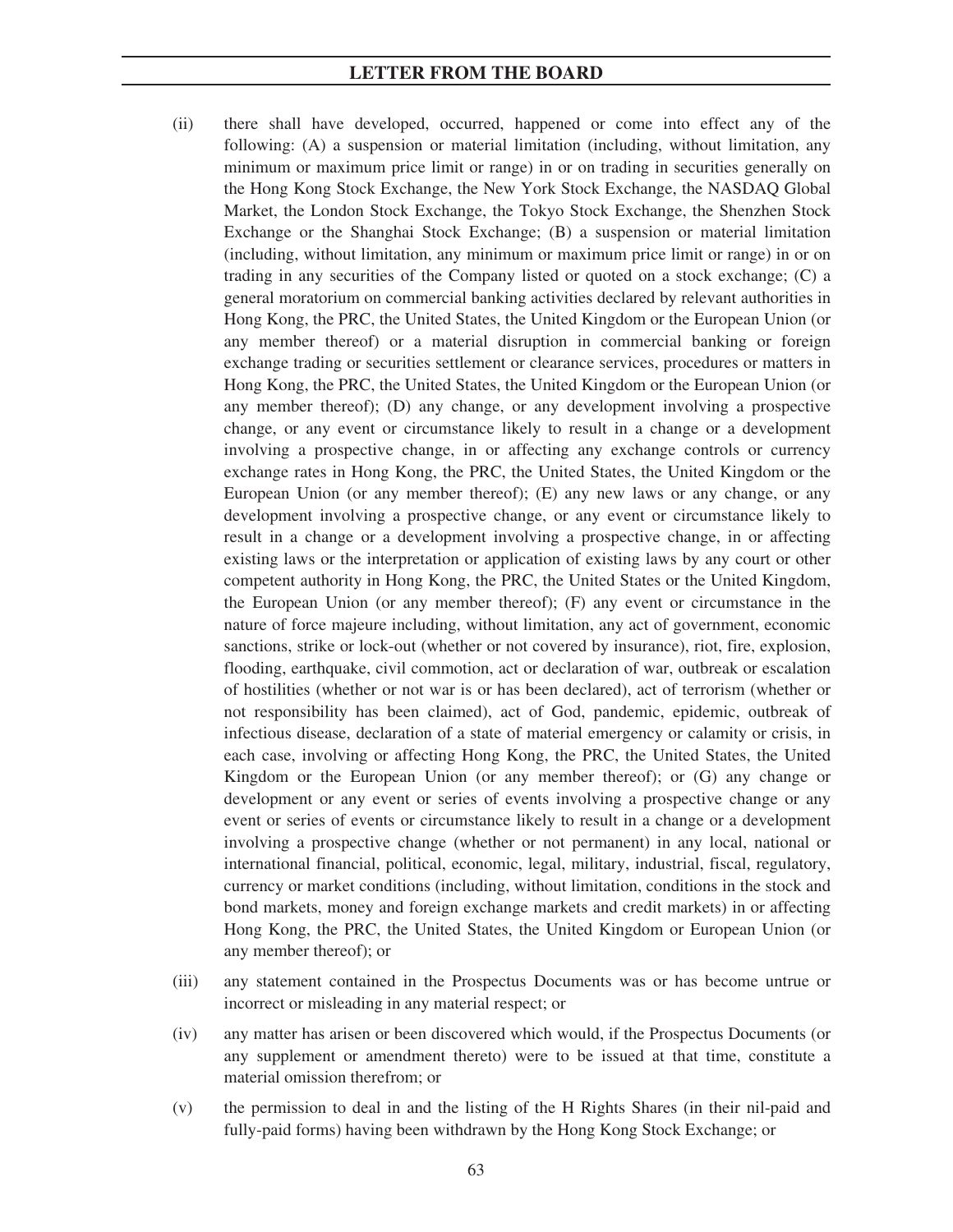(vi) an governmental authority in any relevant jurisdiction commencing any investigation or other action, or announcing an intention to investigate or take other action, against any member of the Group for any material breach of applicable laws,

and provided that any event described above, in the reasonable opinion of the Joint Global Coordinators is or may be materially adverse to the success of the H Share Rights Issue or, makes or may make it impracticable or inadvisable or inexpedient to proceed with the H Share Rights Issue, the Joint Global Coordinators may, after consultation with the Company where practicable, by notice in writing to the Company served prior to the Latest Time for Termination, rescind or terminate the Underwriting Agreement.

If, after the execution and delivery of the Underwriting Agreement, the sale and delivery of the H Rights Shares, as contemplated by the Underwriting Agreement, is not carried out as a result of any termination of the Underwriting Agreement pursuant hereto, the obligations of all parties under the Underwriting Agreement, save for certain provisions which shall remain in full force and effect, shall terminate forthwith and no party to the Underwriting Agreement will have any claim against any other party to the Underwriting Agreement for costs, damages, compensation or otherwise, except that such termination shall be without prejudice to any accrued rights of such parties in respect of any breach of the Underwriting Agreement which occurred prior to such termination.

### *Lock-up undertakings*

Pursuant to the Underwriting Agreement, the Company undertakes to the Joint Global Coordinators and the Underwriters that: except (A) for the H Rights Shares and A Rights Shares to be allotted and issued pursuant to the Rights Issue, or (B) with the prior written consent of the Joint Global Coordinators (and which may be given or withheld at the absolute discretion of the Joint Global Coordinators), from the date of the Underwriting Agreement up to 30 days after the first day of trading of the H Rights Shares on the Hong Kong Stock Exchange, the Company will not allot or issue or offer to allot or issue or grant any option, right or warrant to subscribe (either conditionally or unconditionally, or directly or indirectly, or otherwise) any Shares or any interests in Shares or any securities convertible into or exercisable or exchangeable for or substantially similar to any Shares or interests in Shares.

### **Warning of the risks of dealing in the H Shares and Nil-paid H Rights**

Existing H Shares have been dealt in on an ex-rights basis from Wednesday, 26 January 2022. Dealings in the Nil-paid H Rights are expected to take place from Friday, 11 February 2022 to Friday, 18 February 2022 (both days inclusive). **If the conditions of the H Share Rights Issue (please see the paragraph headed "Conditions of the H Share Rights Issue" above) are not fulfilled, the H Share Rights Issue will not proceed.**

**Furthermore, in the event that the Underwriting Agreement does not become unconditional or if it is terminated in accordance with the terms thereof, the H Share Rights Issue may not proceed.**

**Any dealing in the H Shares or the Nil-paid H Rights is at the investor's own risk. If in any doubt, investors are recommended to consult their professional advisers.**

### **Despatch of H Share certificates and refund cheques**

Subject to fulfilment of the conditions of the H Share Rights Issue, it is expected that the certificates for the H Rights Shares and the refund cheques in respect of overpayment for H Rights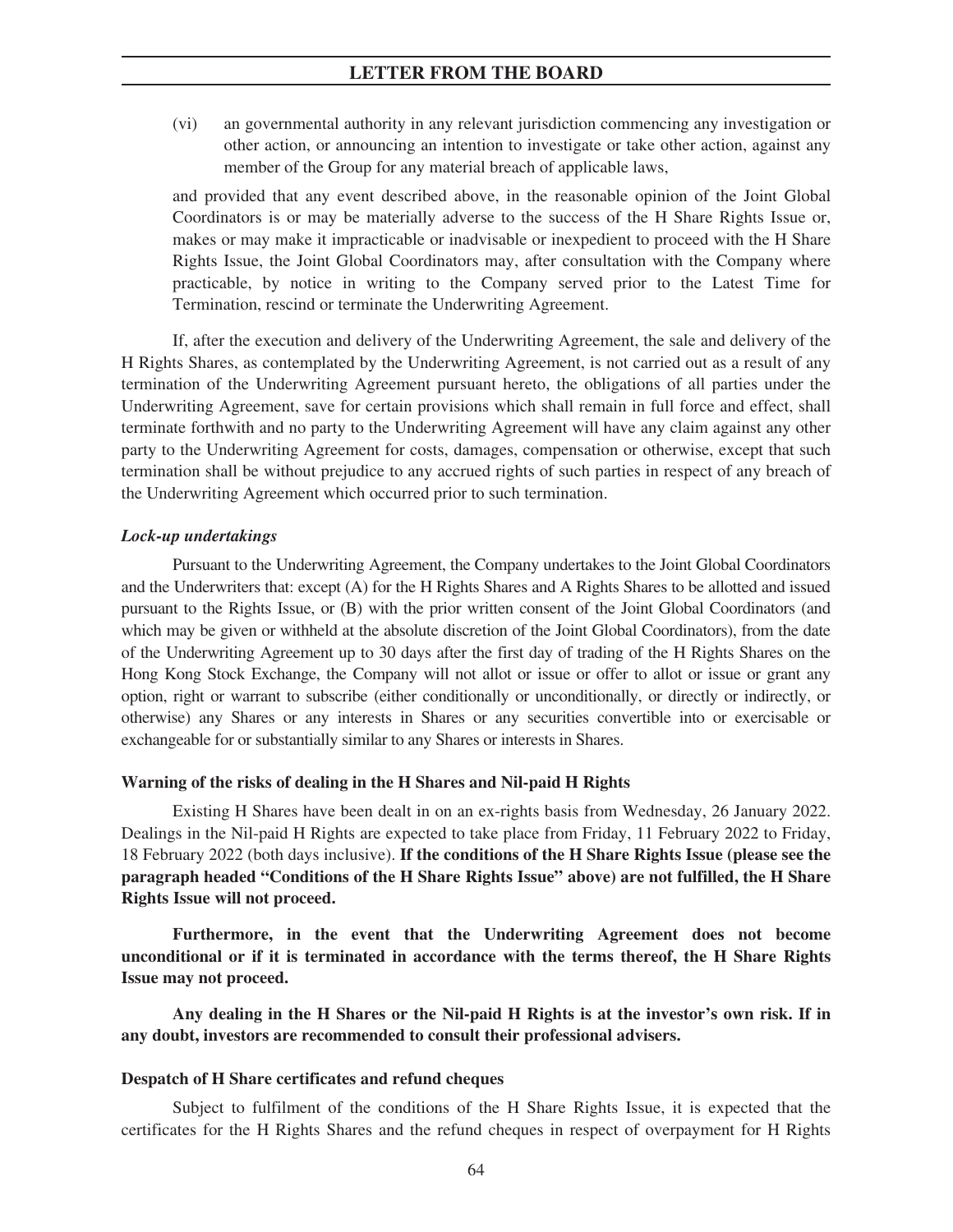Shares (if any) or in respect of wholly or partly unsuccessful applications for excess H Rights Shares (if any) will be despatched by ordinary post or courier to the allottees, at their own risk, to their registered addresses by the H Share Registrar on or about Thursday, 3 March 2022.

## **Taxation**

Qualified H Shareholders are recommended to consult their professional advisers if they are in any doubt as to the taxation implications of holding, disposing of or dealing in the H Rights Shares (in their nil-paid and/or fully-paid forms) and, as regards the Excluded H Shareholders, their receipt of the net proceeds of sale of the Nil-paid forms of the H Rights Shares otherwise falling to be issued to them under the H Share Rights Issue. It is emphasised that neither the Company, the Directors nor any other party involved in the H Share Rights Issue accept responsibility for any tax effects or liabilities of holders of the H Rights Shares resulting from the purchase, holding, disposal of, or dealing in the H Rights Shares (in their nil-paid and/or fully-paid forms).

### **A SHARE RIGHTS ISSUE**

The A Share Rights Issue is conducted on the basis of 1.5 A Rights Shares for 10 existing A Shares held by Qualified A Shareholders on the A Share Record Date at the Subscription Price of RMB14.43 per A Rights Share. Details of the A Share Rights Issue are as follows:

### **A Share Rights Issue statistics**

|                              | Basis of A Share Rights Issue: 1.5 A Rights Shares for every 10 existing A Shares held by Qualified<br>A Shareholders on the A Share Record Date |
|------------------------------|--------------------------------------------------------------------------------------------------------------------------------------------------|
| Number of A Shares in issue: | 10,648,448,329 A Shares                                                                                                                          |
| be issued:                   | Number of A Rights Shares to 1,552,021,645 A Rights Shares                                                                                       |
| Subscription Price:          | RMB14.43 per A Rights Share                                                                                                                      |
| Joint sponsors:              | Tianfeng Securities Co., Ltd. (天風證券股份有限公司)<br>China Post Securities Co., Ltd. (中郵證券有限責任公司)                                                       |

### **Qualified A Shareholders**

To qualify for the A Share Rights Issue, an A Shareholder must be registered on the register of the Company at the Shanghai branch of China Clear after the close of trading on the A Share Record Date.

### **Subscription Price for the A Rights Shares**

The Subscription Price of RMB14.43 per A Rights Share is payable in full when a Qualified A Shareholder accepts the relevant provisional allotment of A Rights Shares.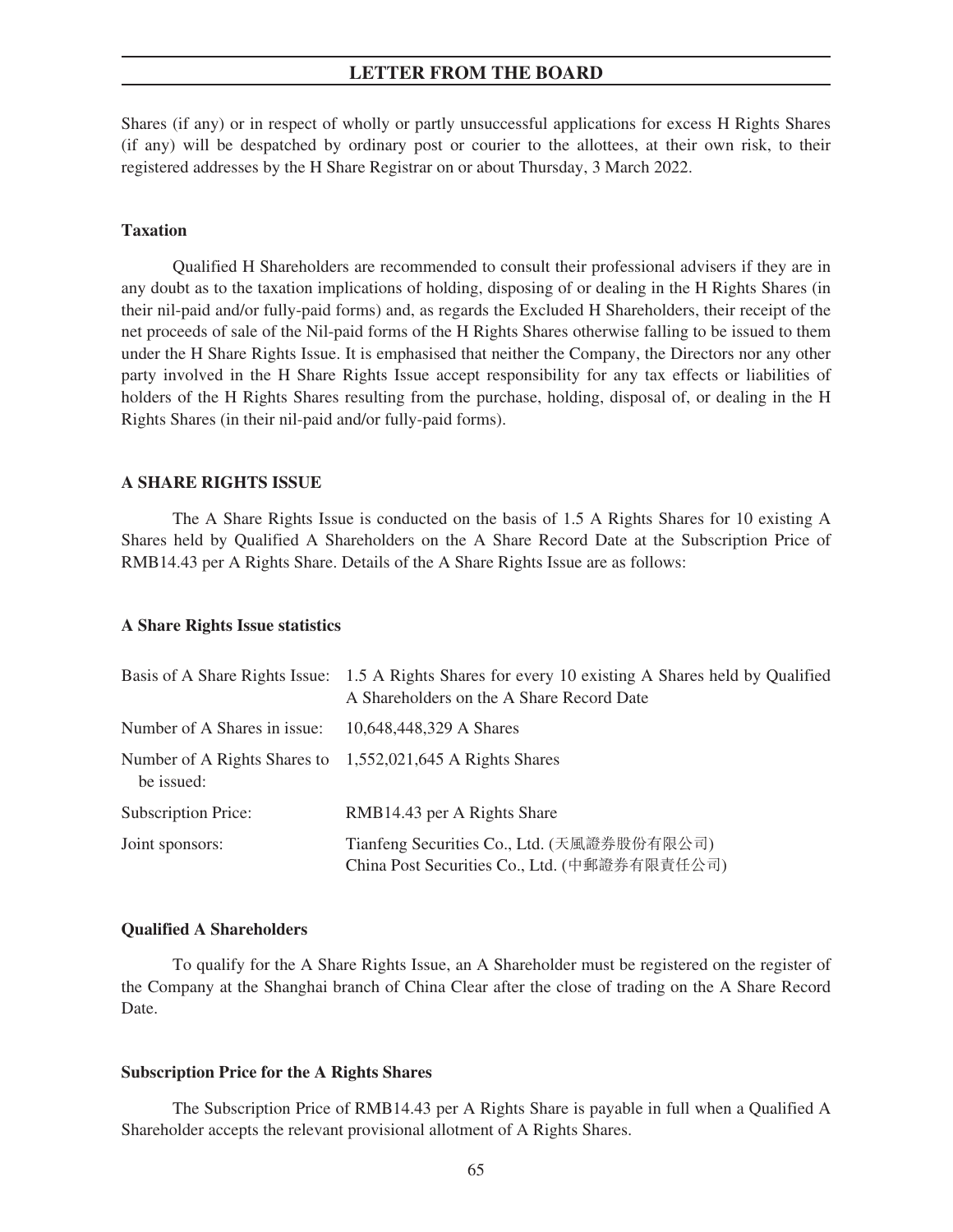## **A Share Rights Issue Timetable**

| Publication of A Share Rights Issue Prospectus                                                                  | Friday, 14 January 2022                                                              |
|-----------------------------------------------------------------------------------------------------------------|--------------------------------------------------------------------------------------|
|                                                                                                                 | Monday, 17 January 2022                                                              |
|                                                                                                                 | Tuesday, 18 January 2022                                                             |
| Commencement of the A Share Rights Issue and first day for<br>acceptance of and payment for the A Rights Shares | Wednesday, 19 January 2022                                                           |
|                                                                                                                 | Wednesday, 19 January 2022<br>to Wednesday, 26 January<br>2022 (both days inclusive) |
| Close of the A Share Rights Issue and last day for payment for the A                                            | Tuesday, 25 January 2022                                                             |
| Verification of payment for subscription for the A Rights Shares  Wednesday, 26 January 2022                    |                                                                                      |
| Announcement of results of the A Share Rights Issue and resumption                                              | Thursday, 27 January 2022                                                            |

*The listing of, and the commencement date of dealing in, the A Rights Shares will be subject to further determination by the relevant PRC regulatory authority. A further announcement will be made by the Company when such details are available.*

## **Conditions of the A Share Rights Issue**

It is expected that the A Share Rights Issue will be conditional upon the fulfilment of the following matters:

- 1. the approval of the Rights Issue by the Shareholders at the AGM;
- 2. the approval of the Rights Issue by the H Shareholders at the 2021 First H Shareholders Class Meeting and by the A Shareholders at the 2021 First A Shareholders Class Meeting of the Company, respectively;
- 3. the approval of the Rights Issue by the CSRC and other relevant regulatory authorities; and
- 4. the subscription by the A Shareholders of at least 70% of the total A Rights Shares to be issued under the A Share Rights Issue.

None of the above conditions for completion of the A Share Rights Issue may be waived by the Company. As at the Latest Practicable Date, all of the conditions above have been fulfilled. However, the issue and registration of the A Rights Shares have not been completed as at the Latest Practicable Date. It is expected that the issue and registration of the A Rights Shares will be completed on or around 8 February 2022. The Company is not aware of any obstacle in completing such procedures.

The H Share Rights Issue and the A Share Rights Issue are inter-conditional upon each other. Pursuant to the Underwriting Agreement, the underwriting obligations of the Underwriters under the Underwriting Agreement are conditional upon, among other things, the A Share Rights Issue having become unconditional, including but not limited to, at least 70% of the A Rights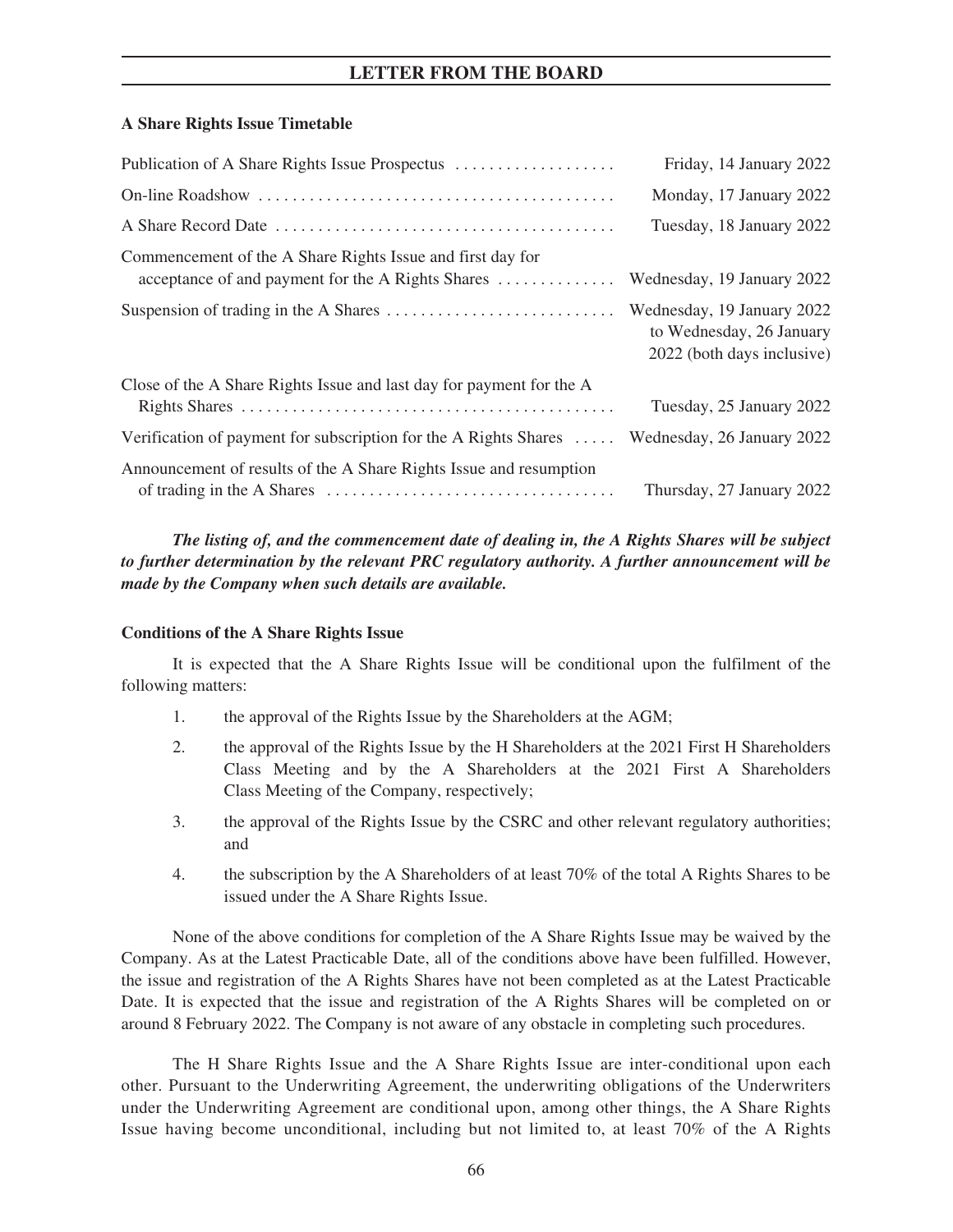Shares having been validly subscribed for at or prior to the date of this prospectus. With reference to the announcement of the Company dated Thursday, 27 January 2022, the subscription level of the A Share Rights Issue is 97.17%.

### **A Share Rights Issue to be underwritten on a best effort basis**

The A Share Rights Issue was underwritten on a best effort basis as required under the applicable PRC laws and regulations. Under the applicable PRC laws and regulations and as classified by the CSRC, the A Share Rights Issue may only proceed if the subscription level of the A Rights Shares is at least 70% of the A Share Rights Issue. The rights to subscribe for the A Shares which are not taken up will lapse and no new A Shares will be issued or allotted pursuant to such rights. With reference to the announcement of the Company dated Thursday, 27 January 2022, the subscription level of the A Share Rights Issue is 97.17%.

### **A Shareholder's undertaking**

CITIC Corporation Limited, the largest Shareholder of the Company, has committed to subscribe in cash for all the offered Rights Shares to be determined in accordance with the Company's plan of the Rights Issue and to be allotted to it in proportion to the number of A Shares held by it at the close of market on the A Share Record Date.

### **Application for listing**

Application will be made to the SSE for the listing of the A Rights Shares.

### **Proceeds of the A Share Rights Issue**

The A Share Rights Issue (on the basis that the subscription level of the A Rights Shares is 97.17%) has raised (i) gross proceeds in an aggregate amount of approximately RMB22.40 billion; and (ii) net proceeds (after deducting the costs and expenses incidental to the A Share Rights Issue) in an aggregate amount of approximately RMB22.32 billion.

### **A Share Rights Issue Prospectus**

The Chinese version of the A Share Rights Issue Prospectus is available for public inspection on the website of Hong Kong Stock Exchange (www.hkexnews.hk) and SSE (www.sse.com.cn) from Thursday, 13 January 2022.

The A Share Rights Issue Prospectus in respect of the A Share Rights Issue has been distributed to the HK Northbound Trading Investors. The A Share Rights Issue Prospectus (together with a wrapper containing the disclosures required under the Companies (WUMP) Ordinance) was registered with the Registrar of Companies on Thursday, 13 January 2022.

# **CHANGES IN THE SHAREHOLDING STRUCTURE OF THE COMPANY AS A RESULT OF THE RIGHTS ISSUE**

For illustrative purpose only, the following tables set out the Company's shareholding structure as at the Latest Practicable Date and immediately following completion of the Rights Issue, assuming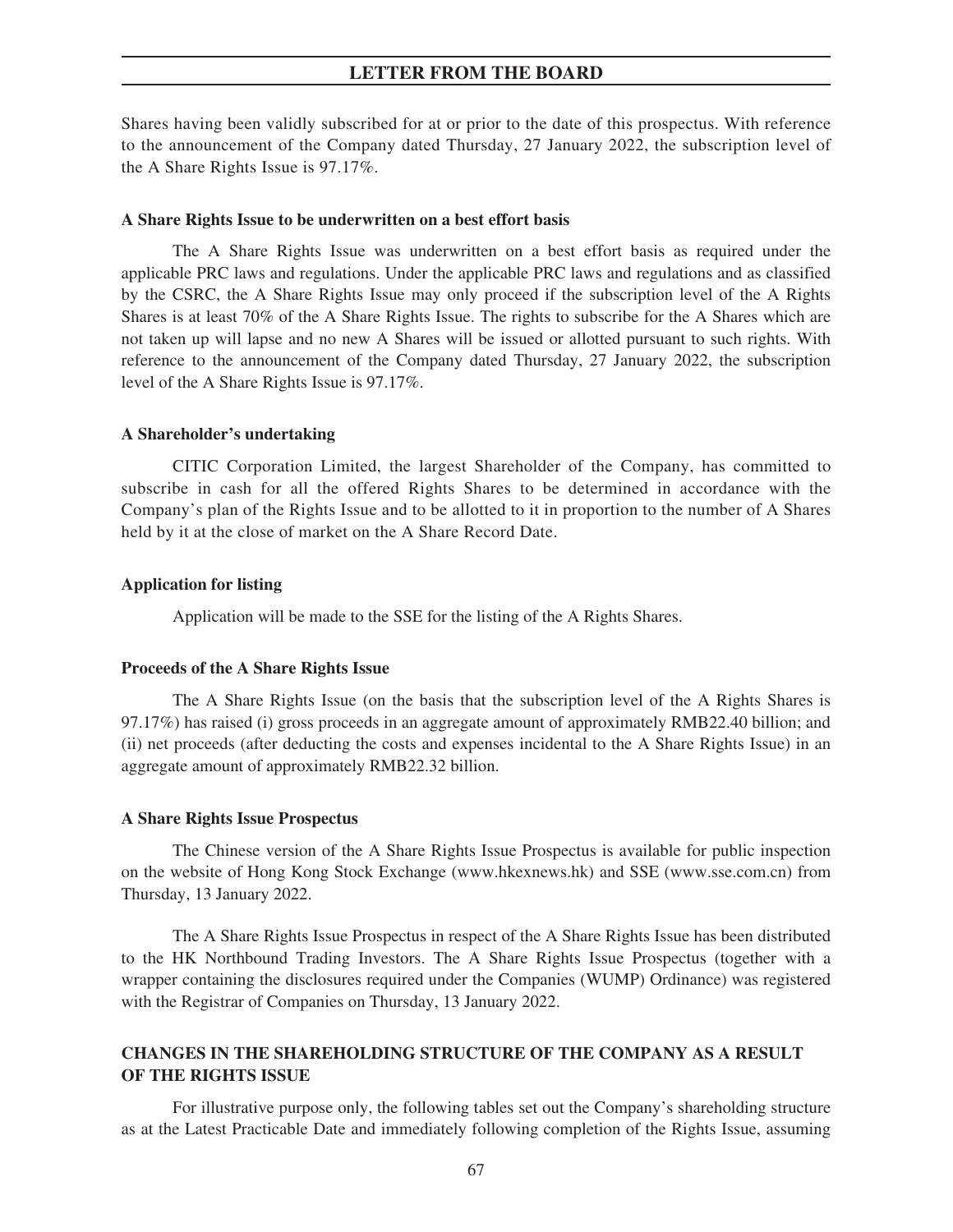that no change in the number of issued Shares of the Company occurs during the period from the Latest Practicable Date to the H Share Record Date except for the issuance and listing of the A Rights Shares, and:

1. assuming all of the H Rights Shares are taken up by Qualified H Shareholders:

| <b>Class of Shares</b>                                                                                                                             | Number of issued<br>Shares as at the<br><b>Latest Practicable</b><br>Date(note 1) | Approximate<br>percentage<br>of the total<br>number of<br>issued<br><b>Shares</b> | Number of<br>Shares to be<br>issued under<br>the Rights<br>$\mathbf{I}\mathbf{S}\mathbf{S}\mathbf{u}\mathbf{e}^{(note\ 2)}$ | Number of<br>issued Shares<br>immediately<br>following<br>completion of<br>the Rights<br><b>Issue</b> | Approximate<br>percentage of<br>the total<br>number of<br>issued Shares<br>immediately<br>following<br>completion<br>of the Rights<br><b>Issue</b> |
|----------------------------------------------------------------------------------------------------------------------------------------------------|-----------------------------------------------------------------------------------|-----------------------------------------------------------------------------------|-----------------------------------------------------------------------------------------------------------------------------|-------------------------------------------------------------------------------------------------------|----------------------------------------------------------------------------------------------------------------------------------------------------|
| <b>A</b> Shares                                                                                                                                    |                                                                                   |                                                                                   |                                                                                                                             |                                                                                                       |                                                                                                                                                    |
| CITIC Corporation Limited                                                                                                                          | $1,999,695,746$ (note 3)                                                          | 15.47%                                                                            | 299,954,362(note 10)                                                                                                        | 2,299,650,108(note 10)                                                                                | 15.52%                                                                                                                                             |
| Yuexiu Financial Holdings                                                                                                                          | 265,352,996(note 4)                                                               | 2.05%                                                                             | 39,802,949(note 10)                                                                                                         | 305,155,945(note 10)                                                                                  | 2.06%                                                                                                                                              |
| Financial Holdings Limited                                                                                                                         | 544,514,633(note 5)                                                               | 4.21%                                                                             | 81,677,195(note 10)                                                                                                         | 626.191.828(note 10)                                                                                  | 4.23%                                                                                                                                              |
| ZHANG Youjun<br>Other core connected persons<br>of the Company (directors,<br>supervisors or chief<br>executives of certain<br>subsidiaries of the | $374$ (note 6)                                                                    | 0.000003%                                                                         | $56$ (note 10)                                                                                                              | $430^{(note 10)}$                                                                                     | 0.000003%                                                                                                                                          |
| $ Company) \ldots \ldots \ldots \ldots$<br>Public A Shareholders                                                                                   | 2.071.958(note 7)<br>7,836,812,622                                                | 0.02%<br>60.62%                                                                   | 310,794(note 10)<br>1,130,276,289                                                                                           | 2,382,752(note 10)<br>8,967,088,911                                                                   | 0.02%<br>60.50%                                                                                                                                    |
| Total number of A Shares                                                                                                                           | 10,648,448,329                                                                    | 82.38%                                                                            | 1,552,021,645                                                                                                               | 12,200,469,974                                                                                        | 82.32%                                                                                                                                             |
| <b>H</b> Shares                                                                                                                                    |                                                                                   |                                                                                   |                                                                                                                             |                                                                                                       |                                                                                                                                                    |
| CITIC Limited                                                                                                                                      | 376,000,000(note 8)                                                               | 2.91%                                                                             | 56,400,000(note 10)                                                                                                         | 432,400,000(note 10)                                                                                  | 2.92%                                                                                                                                              |
| Financial Holdings Limited<br>Yuexiu Financial                                                                                                     | $106,494,000$ (note 5)                                                            | 0.82%                                                                             | 15,974,100(note 10)                                                                                                         | 122,468,100(note 10)                                                                                  | 0.83%                                                                                                                                              |
| International                                                                                                                                      | 10,443,500(note 9)                                                                | 0.08%                                                                             | 1,566,525(note 10)                                                                                                          | $12,010,025$ (note 10)                                                                                | 0.08%                                                                                                                                              |
| Public H Shareholders                                                                                                                              | 1,785,390,200                                                                     | 13.81%                                                                            | 267,808,530                                                                                                                 | 2,053,198,730                                                                                         | 13.85%                                                                                                                                             |
| Total number of H Shares                                                                                                                           | 2,278,327,700                                                                     | 17.62%                                                                            | 341,749,155                                                                                                                 | 2,620,076,855                                                                                         | 17.68%                                                                                                                                             |
| <b>Total</b><br>.                                                                                                                                  | 12,926,776,029                                                                    | $100.00\%$                                                                        | 1,893,770,800                                                                                                               | 14,820,546,829                                                                                        | 100.00%                                                                                                                                            |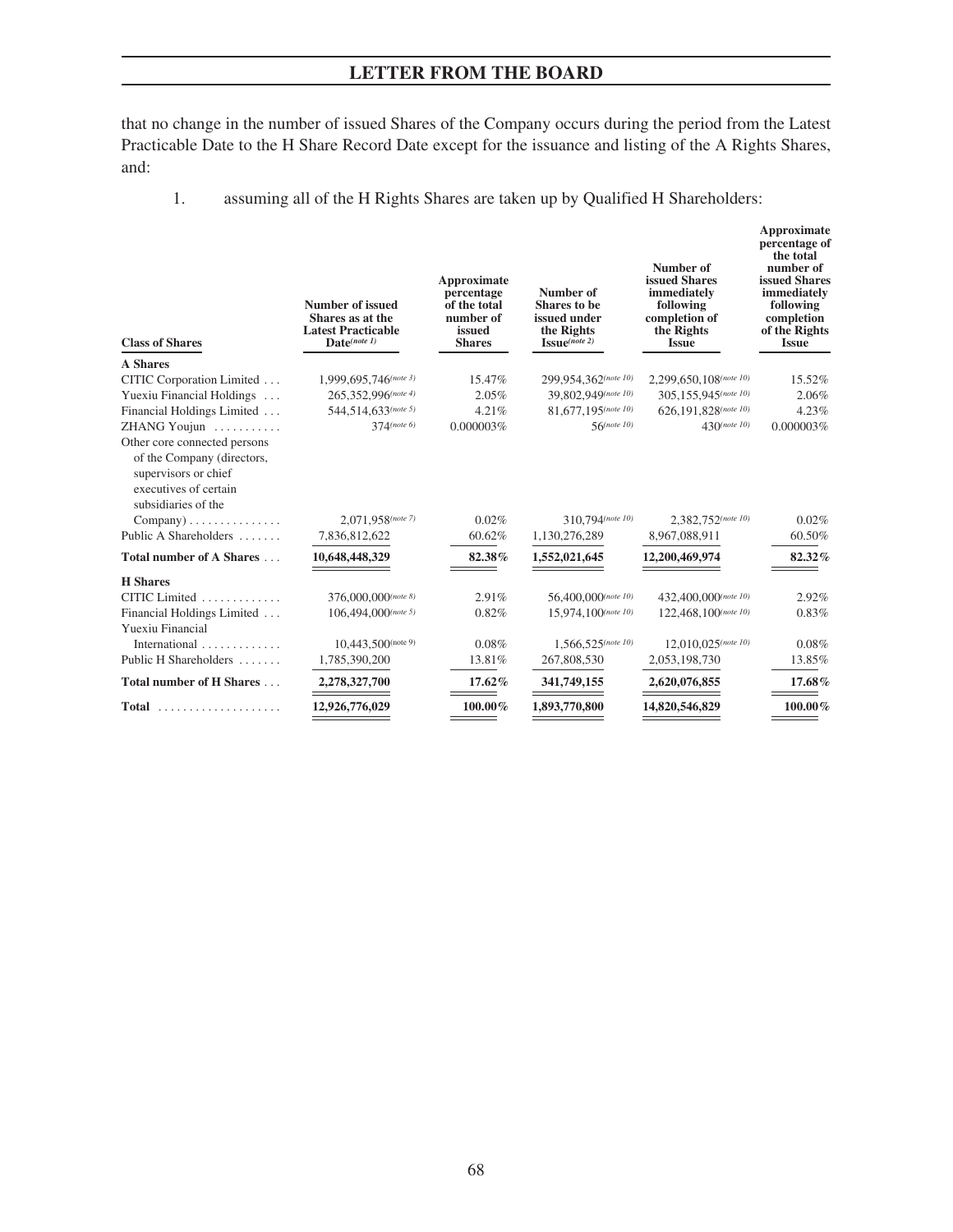|                                                                                                                                                                                                                                 |                                                                                         |                                                                         |                                                                                         | Assuming none of the Untaken H Rights Shares are<br>acquired by subscribers procured by the Underwriters  |                                                                                                                                             |                                                                                      | Assuming all the Untaken H Rights Shares are<br>acquired by subscribers procured by the Underwriters |                                                                                                                                                       |
|---------------------------------------------------------------------------------------------------------------------------------------------------------------------------------------------------------------------------------|-----------------------------------------------------------------------------------------|-------------------------------------------------------------------------|-----------------------------------------------------------------------------------------|-----------------------------------------------------------------------------------------------------------|---------------------------------------------------------------------------------------------------------------------------------------------|--------------------------------------------------------------------------------------|------------------------------------------------------------------------------------------------------|-------------------------------------------------------------------------------------------------------------------------------------------------------|
| Class of Shares                                                                                                                                                                                                                 | Latest Practicable<br>$\text{Date}^{(note\,I)}$<br>Number of issued<br>Shares as at the | Approximate<br>percentage of<br>the total<br>issued Shares<br>number of | Rights Issue(note 2)<br>issued under the<br>Shares to be<br>Number of                   | completion of the<br>Number of issued<br><b>Rights Issue</b><br>inmediately<br>following<br><b>Shares</b> | Approximate<br>of the Rights<br>immediately<br>percentage<br>completion<br>number of<br>of the total<br>following<br><b>Shares</b><br>Issue | issued under the<br>Rights Issue(note 2)<br>Shares to be<br>Number of                | Number of issued<br>completion of the<br><b>Rights Issue</b><br>inmediately<br>following<br>Shares   | Approximate<br>of the Rights<br>immediately<br>percentage<br>number of<br>completion<br>of the total<br>following<br><b>Shares</b><br>issued<br>Issue |
| CITIC Corporation Limited<br>Other core connected persons<br>of the Company (directors,<br>Financial Holdings Limited<br>Yuexiu Financial Holdings<br>executives of certain<br>supervisors or chief<br>ZHANG Youjun<br>A Shares | 265,352,996(note 4)<br>$374$ (note 6)<br>1,999,695,746(note 3)<br>544,514,633(note 5)   | 47%<br>05%<br>.21%<br>0.000003%<br>$\frac{5}{2}$<br>$\sim$              | 299,954,362(note 10)<br>$81,677,195$ (note 10)<br>39,802,949(note 10)<br>$56$ (note 10) | 2,299,650,108 (note 10)<br>305,155,945(note 10)<br>626,191,828(note 10)                                   | 15.82%<br>$2.10\%$<br>4.31%<br>430(note 10) 0.000003%                                                                                       | 299,954,362(note 10)<br>39,802,949(note 10)<br>$81,677,195$ (note 10)<br>56(note 10) | $430$ (note 10)<br>2,299,650,108(note 10)<br>305,155,945(note 10)<br>626,191,828(note 10)            | 4.23%<br>15.52%<br>2.06%<br>0.000003%                                                                                                                 |
| Total number of A Shares<br>Public A Shareholders<br>subsidiaries of the<br>Company)                                                                                                                                            | $2,071,958$ (note 7)<br>7,836,812,622<br>10,648,448,329                                 | .38%<br>0.62%<br>0.02%<br>$\odot$<br>$\boldsymbol{\mathcal{Z}}$         | 310,794(note 10)<br>1,552,021,645<br>1.130.276.289                                      | 2,382,752(note 10)<br>12,200,469,974<br>8,967,088,911                                                     | 83.94%<br>0.02%<br>61.69%                                                                                                                   | 310,794(note 10)<br>,130,276,289<br>1,552,021,645                                    | 2,382,752(note 10)<br>12,200,469,974<br>8,967,088,911                                                | $82.32\%$<br>0.02%<br>60.50%                                                                                                                          |
| Financial Holdings Limited<br>CITIC Limited<br>Yuexiu Financial<br><b>H</b> Shares                                                                                                                                              | 376,000,000(note 8)<br>106,494,000(note 5)                                              | $.91\%$<br>.82%                                                         | 56,400,000(note 10)                                                                     | 432,400,000(note 10)<br>106,494,000 (note 10)                                                             | 2.97%<br>0.73%                                                                                                                              | 56,400,000(note 10)                                                                  | 432,400,000(note 10)<br>106,494,000(note 10)                                                         | 2.92%<br>0.72%                                                                                                                                        |
| Subscribers procured by<br>the Underwriters<br>Public H Shareholders<br>International                                                                                                                                           | $10,443,500$ (note 9)                                                                   | $-0.08%$                                                                |                                                                                         | $10,443,500$ (note 10)                                                                                    | 0.07%                                                                                                                                       | 285,349,155                                                                          | $10,443,500$ (note 10)<br>285,349,155                                                                | $0.07\%$<br>1.93%                                                                                                                                     |
| Shareholders<br>Other Public H                                                                                                                                                                                                  | 1,785,390,200                                                                           | $.81\%$<br>$\overline{13}$                                              |                                                                                         | 1,785,390,200                                                                                             | 12.28%                                                                                                                                      |                                                                                      | 1,785,390,200                                                                                        | 12.05%                                                                                                                                                |
| <b>Total number of H Shares</b>                                                                                                                                                                                                 | 2,278,327,700<br>12,926,776,029                                                         | $100.00\,\%$<br>.62%<br>$\overline{1}$                                  | 56,400,000<br>1,608,421,645                                                             | 2,334,727,700<br>14,535,197,674                                                                           | $16.06\%$<br>$100.00\%$                                                                                                                     | 1,893,770,800<br>341,749,155                                                         | 2,620,076,855<br>14,820,546,829                                                                      | 17.68%<br>$100.00\%$                                                                                                                                  |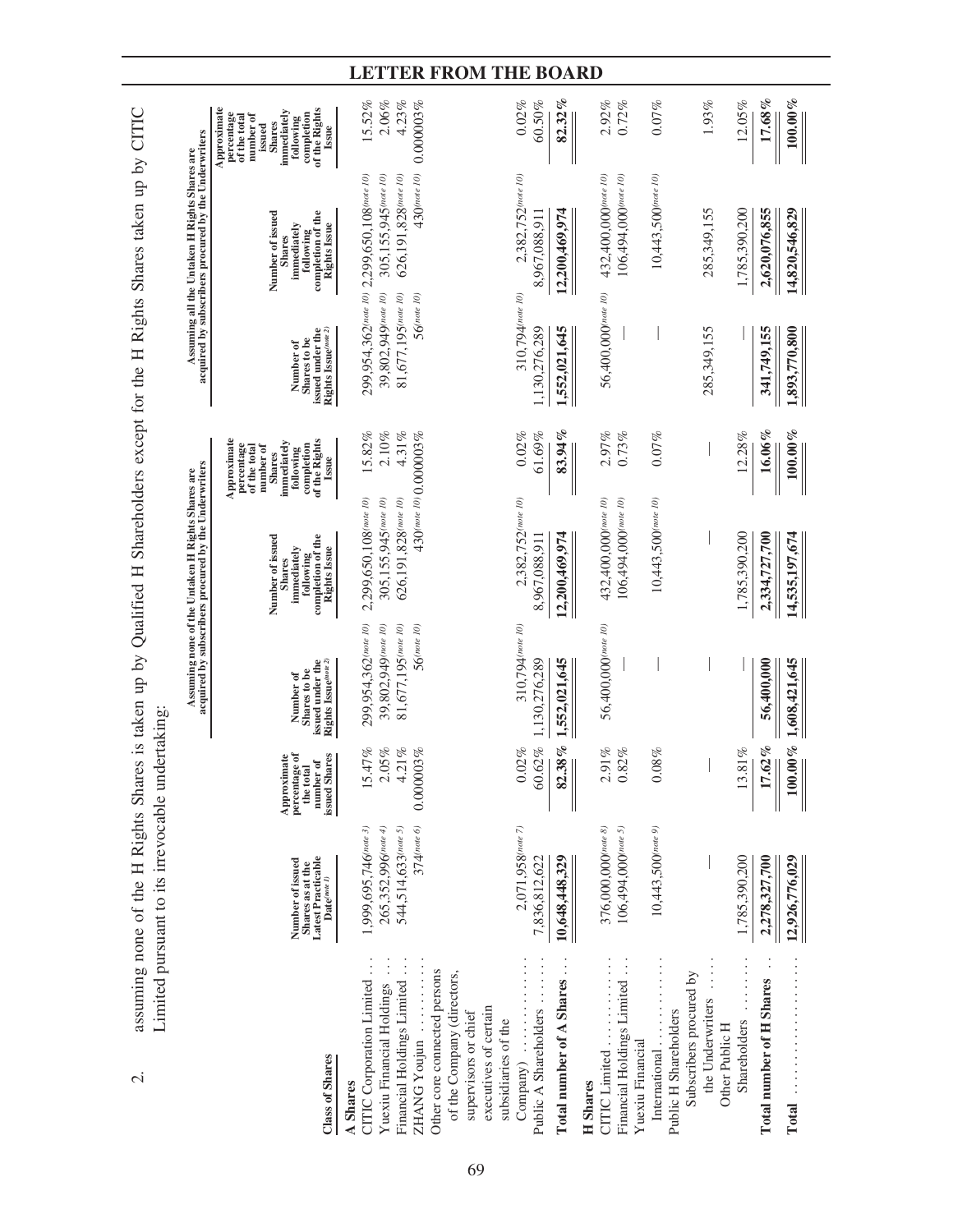*Notes:*

- *1. According to the announcement of the Company dated 27 January 2022, all the A Rights Shares successfully subscribed for by the Qualified A Shareholders have not yet been issued and registered as at the Latest Practicable Date.*
- *2. The number of A Rights Shares to be issued to respective A Shareholders as listed under this column represents the allotment results of the A Share Rights Issue as announced by the Company on 27 January 2022.*
- *3. As at the Latest Practicable Date, CITIC Corporation Limited directly held 1,999,695,746 A Shares, and its ultimate controlling shareholder is CITIC Group.*
- *4. As at the Latest Practicable Date, Yuexiu Financial Holdings (the sole shareholder of Financial Holdings Limited) directly held 265,352,996 A Shares, and its ultimate controlling shareholder is Yuexiu Holdings Limited.*
- *5. As at the Latest Practicable Date, Financial Holdings Limited directly held 544,514,633 A Shares and 106,494,000 H Shares, and its ultimate controlling shareholder is Yuexiu Holdings Limited.*
- *6. As at the Latest Practicable Date, Mr. ZHANG Youjun, the Chairman and an executive Director of the Company, directly held 374 A Shares.*
- *7. As known to the Company as at the Latest Practicable Date, a total of 2,071,958 A Shares were held by Directors, Supervisors or chief executives of certain subsidiaries of the Company.*
- *8. As at the Latest Practicable Date, CITIC Limited (the sole shareholder of CITIC Corporation Limited) directly held 376,000,000 H Shares, and its ultimate controlling shareholder is CITIC Group.*
- *9. As at the Latest Practicable Date, Yuexiu Financial International directly held 10,443,500 H Shares, and its ultimate controlling shareholder is Yuexiu Holdings Limited.*
- *10. For the purpose of illustrating the impact of the Rights Issue on the shareholding structure and public float of the Company only and based on the assumptions that (i) no change in the number of H Shares held by each of CITIC Limited, Financial Holdings Limited and Yuexiu Financial International during the period from the Latest Practicable Date to the H Share Record Date; (ii) full subscription for the H Rights Shares by CITIC Limited in accordance with its irrevocable undertaking; and (iii) no excess H Rights Shares will be allotted to each of CITIC Limited, Financial Holdings Limited and Yuexiu Financial International under the H Share Rights Issue.*

Pursuant to the Underwriting Agreement, in the event that the Underwriters are called upon to procure subscribers to subscribe for the Untaken H Rights Shares, the Underwriters shall use their best endeavours to ensure that (1) each of the subscribers of the Untaken H Rights Shares procured by it shall be a third party independent of, not acting in concert (within the meaning of the Takeovers Code) with and not connected with the Company, any of the Directors or chief executive or substantial shareholders of the Company or their respective associates; and (2) the public float requirements under Rule 8.08 of the Hong Kong Listing Rules are fulfilled by the Company upon completion of the Rights Issue. Each of the Underwriters has undertaken, among other things, that it will not subscribe, for its own account and shall procure that no subscribers procured by it will apply for or take up, any Untaken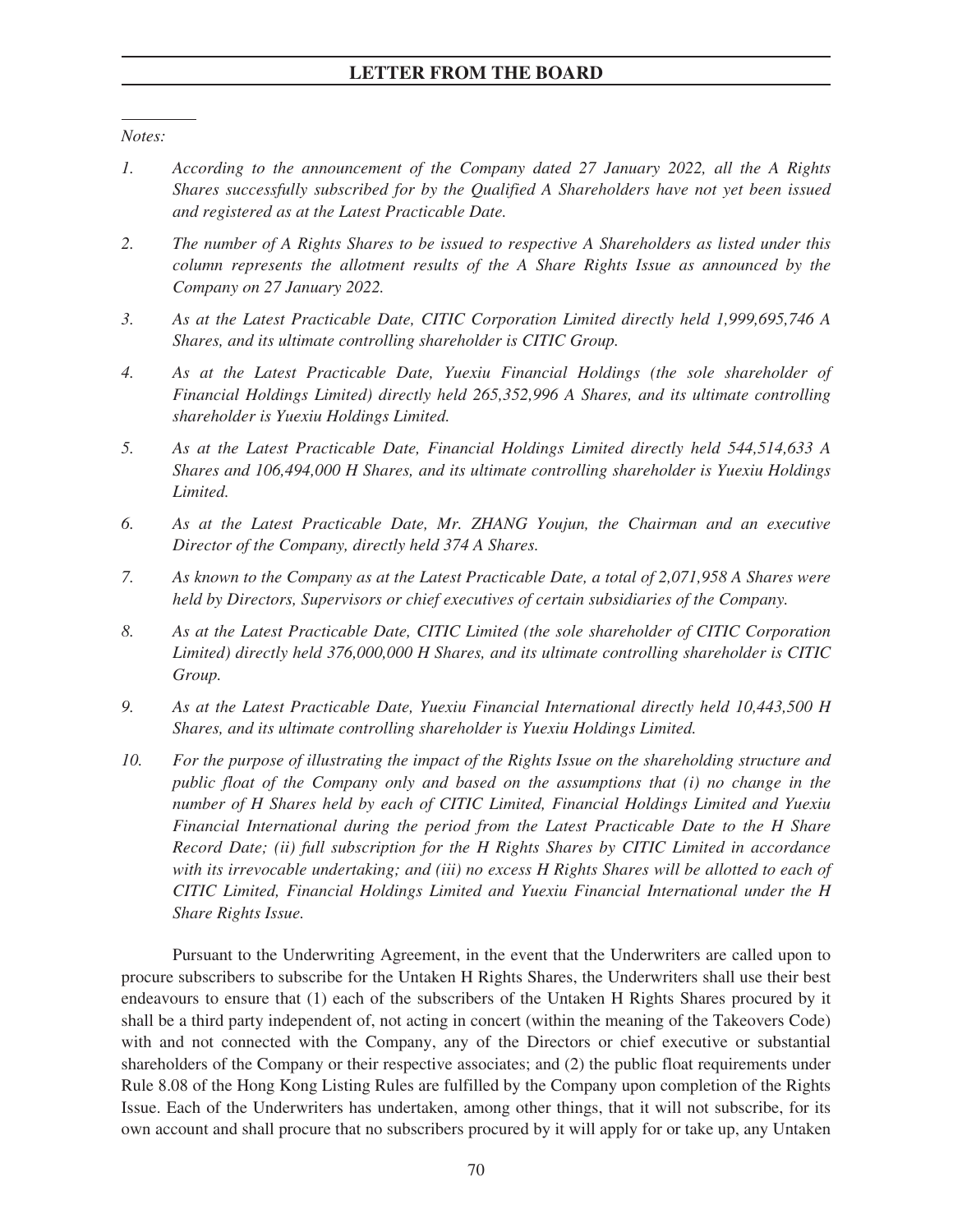H Rights Shares if immediately afterwards the shareholding of the relevant person will be 10% or more of the voting rights of the Company and/or the subscription would result in an obligation to make a mandatory general offer under the Takeovers Code.

At the Latest Practicable Date, to the best of the Directors' knowledge, information and belief, having made all reasonable enquiries, neither the Company nor any of the Underwriters is aware that any persons were acting in concert in relation to the Company and the Company has no reason to believe that any person will incur an obligation to make a mandatory general offer under the Takeovers Code as a result of completion of the Rights Issue. Based on the information available to the Directors, upon completion of the Rights Issue, the Company will still meet the public float requirements under Rule 8.08 of the Hong Kong Listing Rules and the requirements for minimum public float (i.e. 10.70%) as set out in the waiver granted by the Hong Kong Stock Exchange at the time of the listing of the H Shares.

# **FUND RAISING ACTIVITIES INVOLVING ISSUE OF EQUITY SECURITIES IN THE PAST 12 MONTHS**

The Company has not engaged in any equity fund raising activity in the past 12 months from the Latest Practicable Date.

### **REASONS FOR THE RIGHTS ISSUE AND USE OF PROCEEDS**

Reasons for the Rights Issue of the Company are as follows:

- 1. Under the new era background that China's economy has entered the New Normal and the macro economy has transformed from high-speed growth to high-quality development, the deepening reform of capital market and the supply-side reform of securities industry provide historic opportunities for the development of the securities industry. As a leading enterprise in the securities industry, the Company shall actively respond to the national strategy, constantly consolidate its own capital strength, seize the development opportunities of the capital market and the securities industry to further grow bigger, better and stronger;
- 2. With the opening of China's financial market and the deepening reform of the capital market, competition in the securities industry has become increasingly fierce. In recent years, with the operation and management work of the Company progressed steadily, the Company has been consistently ranked first among domestic securities companies in terms of principal businesses and financial indicators. The Rights Issue will help the Company further enhance its capital strength and its capital advantage in the new round of industry competition;
- 3. The development vision of the Company is to become a domestically leading and internationally first-class Chinese investment bank most trusted by clients around the world. It strives to maintain the leading position in China and amongst the top in Asia Pacific region for its principal businesses, while fully optimising and enhancing its business layout, management structure, operation mechanism and appraisal system. Due to the capital-intensive nature of securities industry, the business development of securities companies is closely related to their capital strength, and the capital scale directly determines the business scale. The Rights Issue will further consolidate the Company's capital strength, optimise the capital structure, expand the business scale,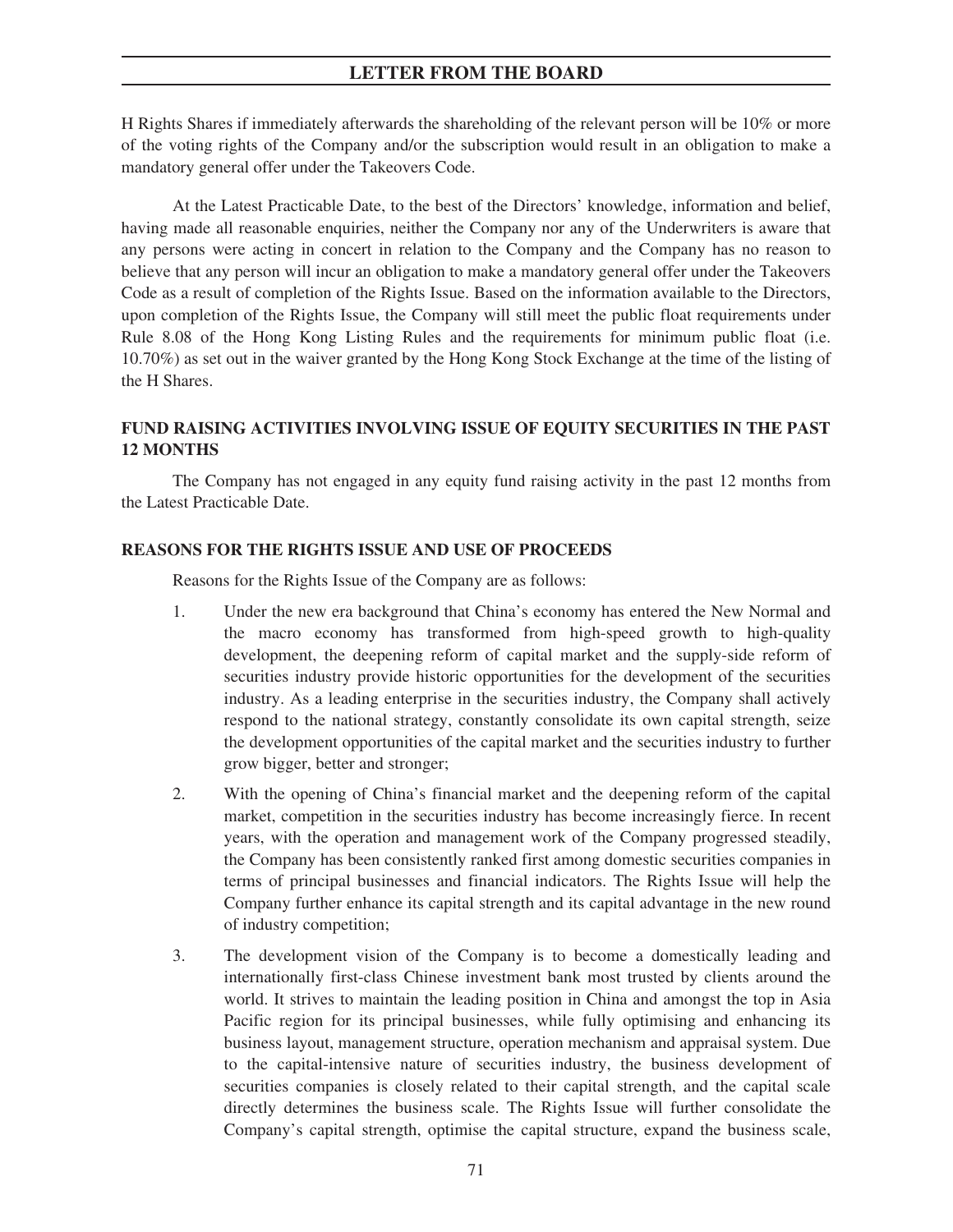and effectively seize market opportunities, which will provide solid capital guarantee for the achievement of strategic goals; and

4. Risk management and internal control are critical to the successful operation of securities companies. Since its establishment, the Company has always attached great importance to the construction of risk control mechanism, and achieved standardised operation, stable and healthy development, and high asset quality. Its various financial and business risk supervision indicators meet the regulatory requirements. By increasing the long-term capital and optimising the capital structure, the Company can enhance its long-term competitiveness and anti-risk ability. Under the background that the current regulatory policies have tightened control on the risk management capabilities of securities companies, the Company needs to maintain long-term capital matching with its asset scale to continuously meet the regulatory requirements. The funds raised from the Rights Issue will help reduce liquidity risk and improve risk resistance of the Company.

In view of the above reasons, the proceeds from the Rights Issue, after deduction of relevant expenses relating to the issuance, will be used for the following purposes:

## **(i) Development of flow-based business**

No more than RMB19 billion of the proceeds from the Rights Issue is intended to be used to develop flow-based business, which is expected to be fully utilised by 31 March 2023.

The flow-based business refers to a kind of business that the Company seeks to meet the investment and financing needs of the clients through product design by virtue of its statement of financial position, including but not limited to margin financing and securities lending, stock pledge, return swap, equity derivatives, commodity derivatives, market-making business, crossborder transactions and other businesses. The development of the flow-based business depends on the Company's capital strength, pricing capability of transactions and product design capacity. With the acceleration of financial supply-side structural reform and two-way opening up of the capital market, clients' demands for risk management, global assets allocation and strategic investment are increasing rapidly, making flow-based business an important carrier for the Company to provide integrated one-stop services for customers. With the characteristics of broad customer bases, rich products, stable interest margin and risks controllable, the flow-based business has become the key business trend of the Company in recent years. The Company has established strong competitive strengths in flow-based business with a leading position in the industry in respect to business scale. Innovative flow-based business such as return swap and equity derivatives has become important business growth points of the Company.

The flow-based business is capital consuming, thus scale and profitability of the business depends on relatively stable long-term capital supply. The Company plans to increase its investment in the flow-based business with the proceeds raised from the Rights Issue in order to better meet the requirements of the risk control indicators and to ensure the reasonable growth of the flow-based business.

### **(ii) Increase in investment to the subsidiaries of the Company**

No more than RMB5 billion of the proceeds from the Rights Issue is intended to be used to increase investment in the subsidiaries of the Company, which is expected to be fully utilized by 31 December 2026 based on the demands for funds of the existing subsidiaries of the Group and the establishment of new subsidiaries in each year.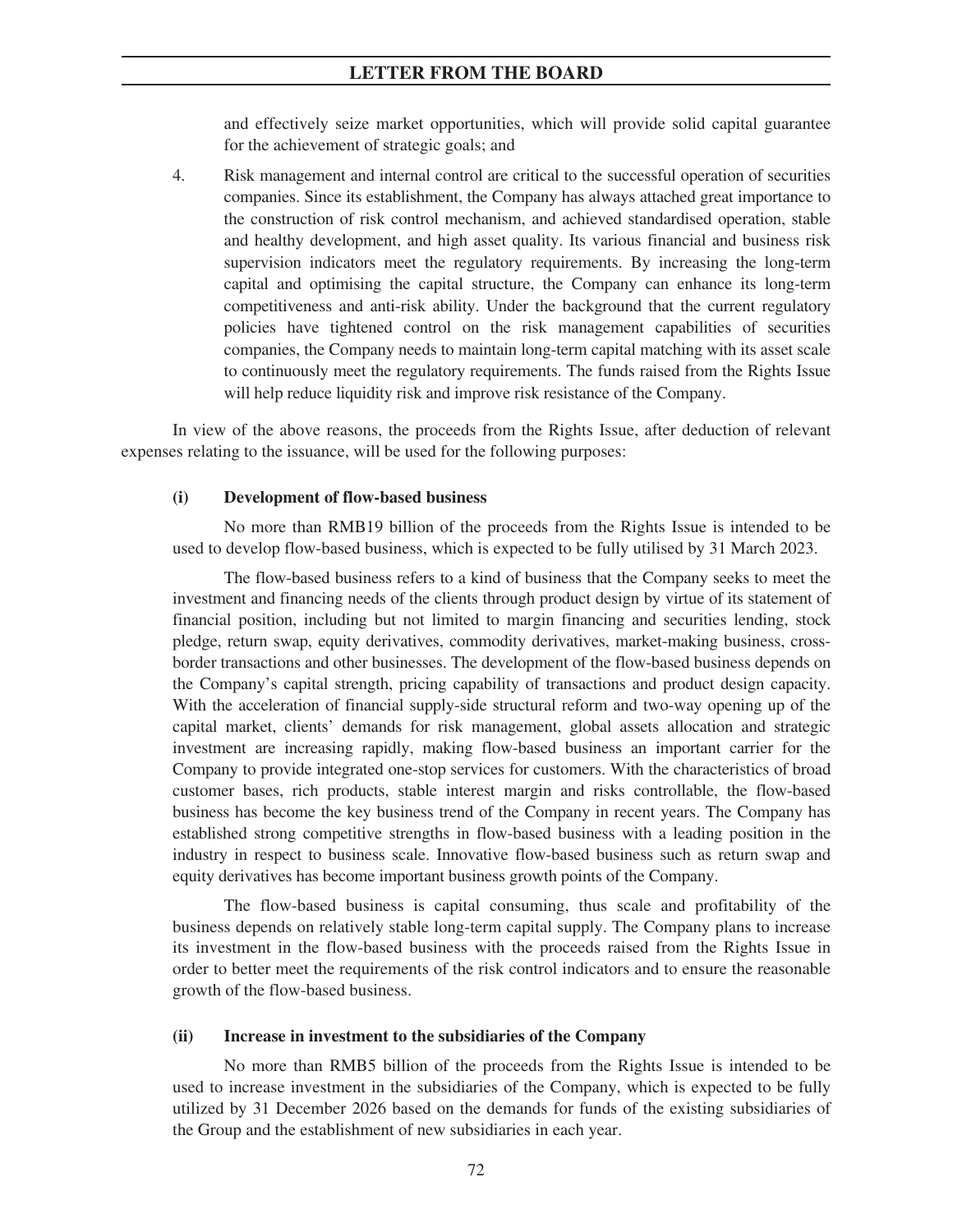The first-level wholly-owned subsidiaries of the Company include CSI, GoldStone Investment, CITIC Securities Investment, CITIC Futures Company Limited, CITIC Securities (Shandong) and CITIC Securities South China, and China AMC is controlled by the Company. The Company is also preparing to establish a wholly-owned asset management subsidiary, being CITIC Securities Asset Management Co., Ltd. (tentative name). To drive the grouporiented development of the Company, build company brand and enhance the synergistic effect among parent company and subsidiaries, the Company plans to use some of the proceeds to provide capital support for subsidiaries including CITIC Securities International in diversified ways, so as to enhance the capital strength of the subsidiaries, enrich diversified income of the Company, optimise business structure and promote harmonious development.

### **(iii) Strengthening of construction of the information system**

No more than RMB3 billion of the proceeds from the Rights Issue is intended to be used to strengthen the construction of information system in order to improve the overall informatization level of the Company, which is expected to be utilised at approximately RMB1 billion per annum and fully utilised by 31 December 2024.

Information system is an important carrier for the operation of securities market and is important for the sound development of securities market, the protection of investors' interests and the strengthening of market competitiveness. As financial technology is speeding up its integration with securities industry, securities companies continue to increase their investments in technology and internet companies continuously strengthen their layout in smart investment consultancy, asset management and other fields, posing new challenges to business expansion of securities companies by leveraging on their advantages in digitalization and technological capabilities. Technologies are gradually expediting the reform on commercial models of finance.

Meanwhile, regulatory authorities are paying more attention on the investments in information technology construction of securities companies. According to the regulations on classification of securities companies newly amended by the CSRC in 2020, the percentage of the investment amount in information technology to operation revenue is taken as an important plus for classification and evaluation of securities companies.

The Company highly values the significance of information system construction to respond to changes of competitive environment and to promote the transformation of business model. In recent years, the Company continues to increase the resource input in information technology, make more efforts to hire relevant professional talents and reinforce the development of financial technological platform and the application of new technologies including big data and artificial intelligence. In this regard, the Company plans to increase the input in information system construction through the proceeds from the Rights Issue and further improve the overall informatization level and ability of financial technology to support business growth of the Company.

### **(iv) Replenishment of other working capital**

No more than RMB1 billion of the proceeds from the Rights Issue is intended to be used to replenish other working capital, which is expected to be fully utilised by 30 August 2022.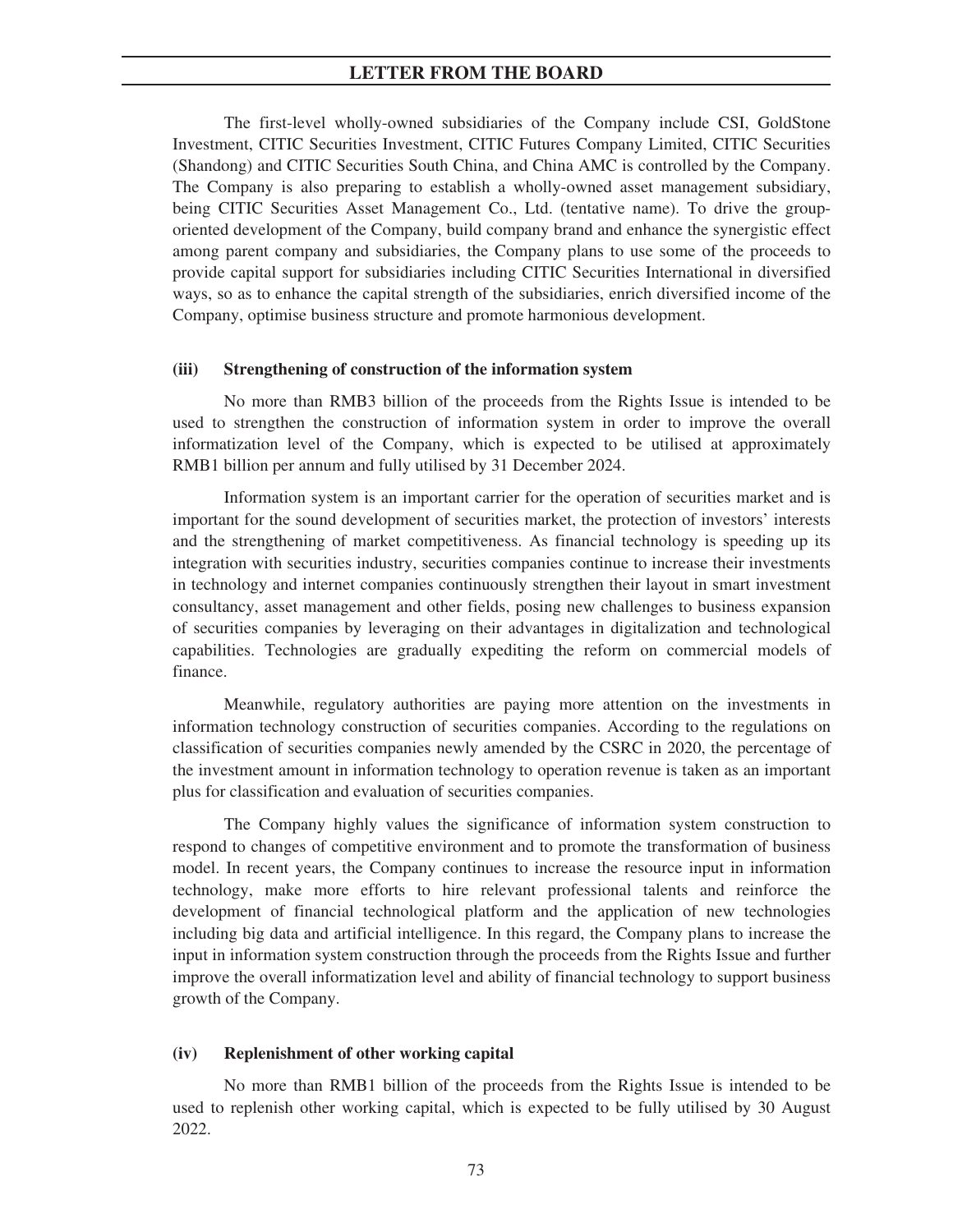The Company will pay close attention to the changes in regulatory policies and market conditions, reasonably allocate the proceeds from the Rights Issue after taking into consideration the development strategies and actual operating conditions of the Company, and promptly replenish the working capital required in the business development of the Company, so as to ensure the orderly development of various businesses.

## **ADDITIONAL INFORMATION**

Your attention is also drawn to the additional information set out in the appendices to this prospectus and in the 2018, 2019 and 2020 annual reports and 2021 interim report of the Company.

> Yours faithfully, By order of the Board **CITIC Securities Company Limited** ZHANG Youjun *Chairman*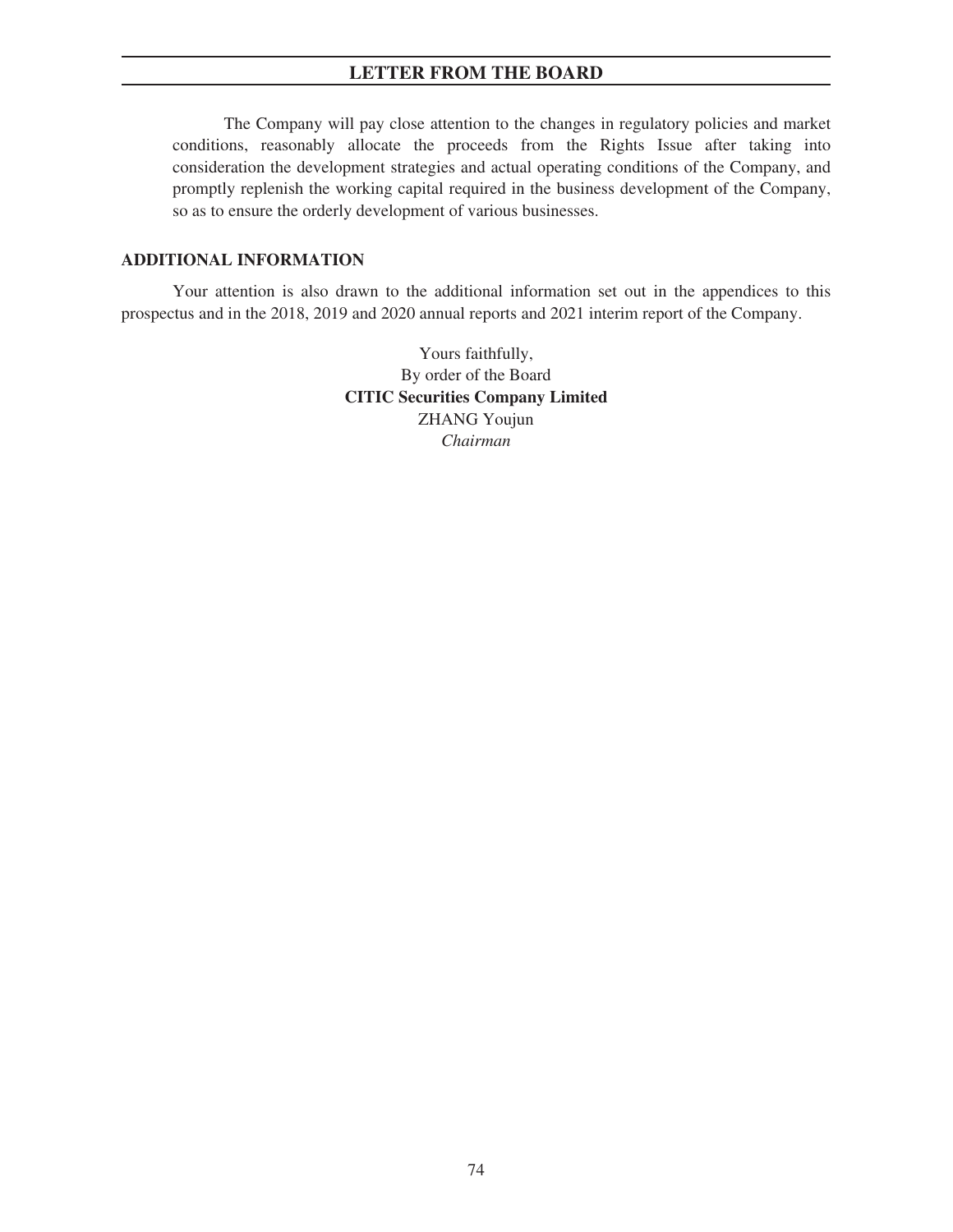## **FINANCIAL INFORMATION OF THE GROUP**

Financial information of the Group for each of the three financial years ended 31 December 2018, 2019 and 2020 and for the six months ended 30 June 2021 are disclosed in the following documents which have been published on the websites of the Hong Kong Stock Exchange (http://www.hkexnews.hk) and the Company (http://www.citics.com) and can be accessed by the direct hyperlink below:

- the annual report of the Company for the year ended 31 December 2018 published on 17 April 2019 (pages 180 to 333); https://www1.hkexnews.hk/listedco/listconews/sehk/2019/0417/ltn20190417365.pdf
- the annual report of the Company for the year ended 31 December 2019 published on 23 April 2020 (pages 188 to 343); https://www1.hkexnews.hk/listedco/listconews/sehk/2020/0423/2020042300532.pdf
- the annual report of the Company for the year ended 31 December 2020 published on 21 April 2021 (pages 202 to 357); and https://www1.hkexnews.hk/listedco/listconews/sehk/2021/0421/2021042100518.pdf
- the interim report of the Company for the six months ended 30 June 2021 published on 16 September 2021 (pages 86 to 187). https://www1.hkexnews.hk/listedco/listconews/sehk/2021/0916/2021091600708.pdf

## **INDEBTEDNESS STATEMENT**

As at the close of business on 31 December 2021, being the latest practicable date for the purpose of this indebtedness statement of the Group prior to the printing of this prospectus, the total indebtedness of the Group was as follows:

|                                                                                                            | RMB'000,000 |
|------------------------------------------------------------------------------------------------------------|-------------|
|                                                                                                            | 7.102       |
|                                                                                                            | 618         |
| Due to banks and other financial institutions - unsecured and unguaranteed $\dots \dots \dots \dots \dots$ | 50,684      |
|                                                                                                            | 181,403     |
| Short-term financing instrument payables - unsecured and guaranteed                                        | 14,630      |
|                                                                                                            | 1,885       |

Save as disclosed above, as at 31 December 2021, the Group did not have any issued, outstanding, created but unissued debt securities, outstanding term loans, other borrowings, indebtedness, mortgages, charges, guarantees or contingent liabilities.

## **WORKING CAPITAL SUFFICIENCY**

The Directors are of the opinion that, taking into account the financial resources available to the Group, the available facilities and the estimated net proceeds from the A Share Rights Issue and H Share Rights Issue, the working capital available to the Group is sufficient for the Group's requirements for at least 12 months from the date of this prospectus in the absence of unforeseen circumstances.

## **FINANCIAL AND TRADING PROSPECTS OF THE GROUP**

Currently, the world economy has witnessed a better recovery trend after the COVID-19 pandemic, but there is still a relatively obvious differentiation among countries. The central banks of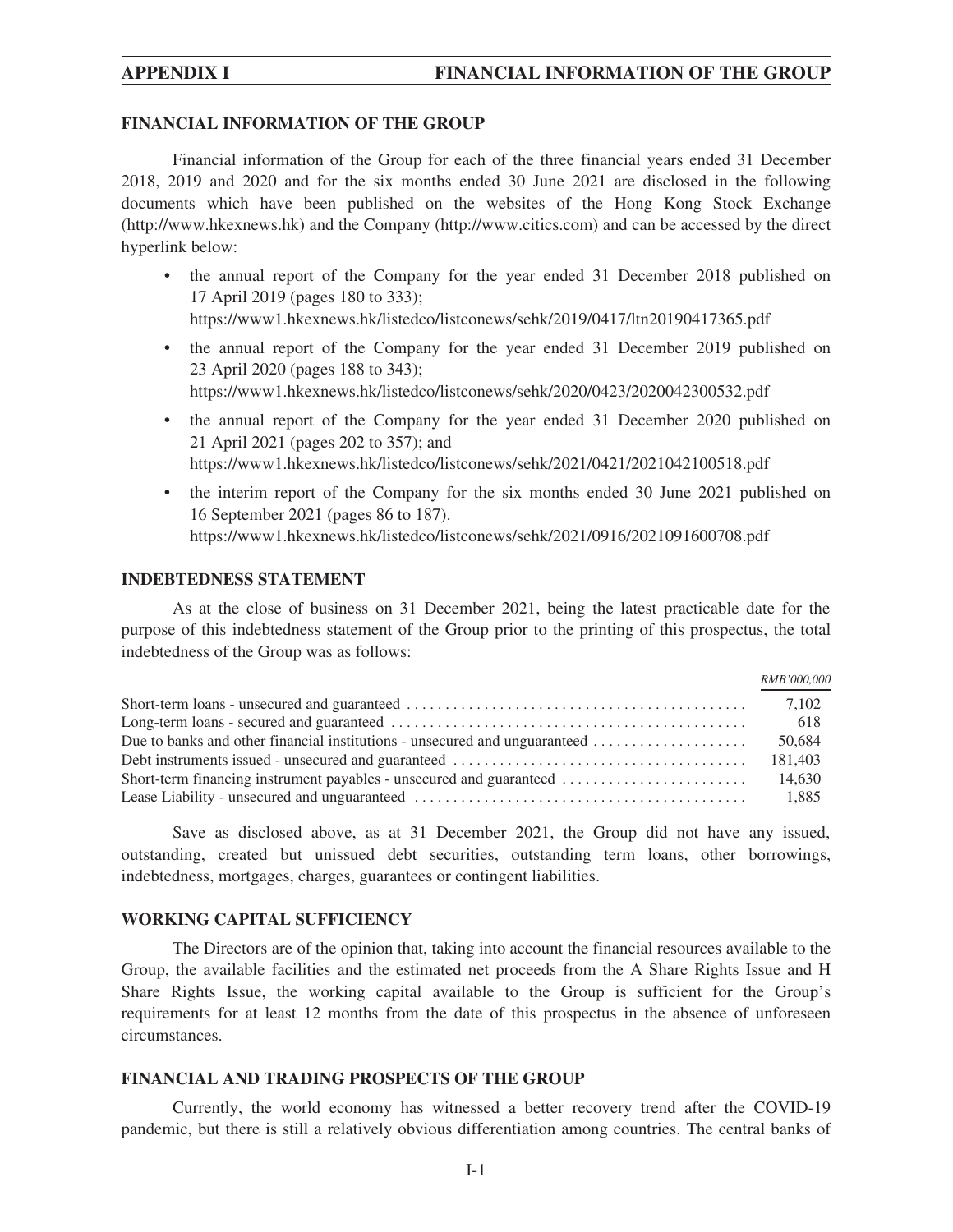different countries have successively released the signal of ending loose monetary policy and gradually tightening monetary policy, which will possibly pose a market fluctuation that cannot be ignored. The domestic economy has been steadily strengthened, but the balance in the relationship between steady growth and prevention of financial risks is still facing challenges. Against the backdrop of changing external environment, the growth in credit derivatives, bulk commodities, foreign exchange and other new businesses will increase market risks correspondingly. Financing business and fixed income product investment are exposed to changes in credit risk and counterparty risk. Therefore, the Company should, in its steady operation, ensure risks are detectable and controllable amid business expansion. The development vision and goal of the Company is "to become a domestically leading and internationally first-class Chinese investment bank most trusted by clients around the world". It strives to maintain the leading position in China and amongst the top in Asia-Pacific region for its principal businesses, while fully optimising and enhancing its business layout, management structure, operation mechanism and appraisal system. Through benchmarking with world-class investment banks, the Company will continue to address its shortcomings with an aim to outperform them, and pursue business diversification, broader customer base and higher competitiveness in the international market.

### **Investment banking**

In respect of equity financing business, the Company will further expand its coverage of domestic and overseas clients, scale up the pipeline, strengthen the research on emerging industries, important clients and innovative products, actively optimise its business structure according to market development and client needs, obtain key transactions from important clients and further enhance its influence in global market. The Company will strengthen the abilities in equity underwriting while strictly carrying out project quality management by leveraging its platform strength, and provide clients with integrated investment banking services. In terms of debt financing business, the Company will actively seize market opportunities, integrate resources, continue to expand the customer market, increase the Company's market share, and vigorously strengthen due diligence, risk management and quality control to reduce project risks. In respect of financial advisory business, the Company will, under the customer-oriented principle and in line with the State's development strategy and requirements, continue to consolidate its market share, actively formulate plans in relation to merger and acquisition and restructuring of large enterprises, transfer of control of listed companies, debt restructuring, bankruptcy and reorganisation of enterprises, etc., and keep improving its ability to provide integrated merger and acquisition services. The Company will also continue to deepen domestic and overseas collaboration and leverage its global network resources to strengthen the development of businesses including cross-border merger and acquisition, merger and acquisition financing and privatisation of overseas-listed companies, so as to increase its global business coverage and market competitiveness. In respect of the business of New OTC Market, the Company will, according to the progress of deepened reform of the New OTC Market, continuously improve the business management system and market development system centred on value identification and realisation, to drive the development of other relevant businesses and provide customers with quality integrated services in the New OTC Market; and will select high quality enterprises, and deepen the exploration of enterprise value, so as to create good returns.

### **Wealth management**

The Company will continue to fully implement its customer-centred business philosophy and business objective of helping customers achieve asset preservation and enhancement, deepen the transformation and development of wealth management business, enhance asset allocation service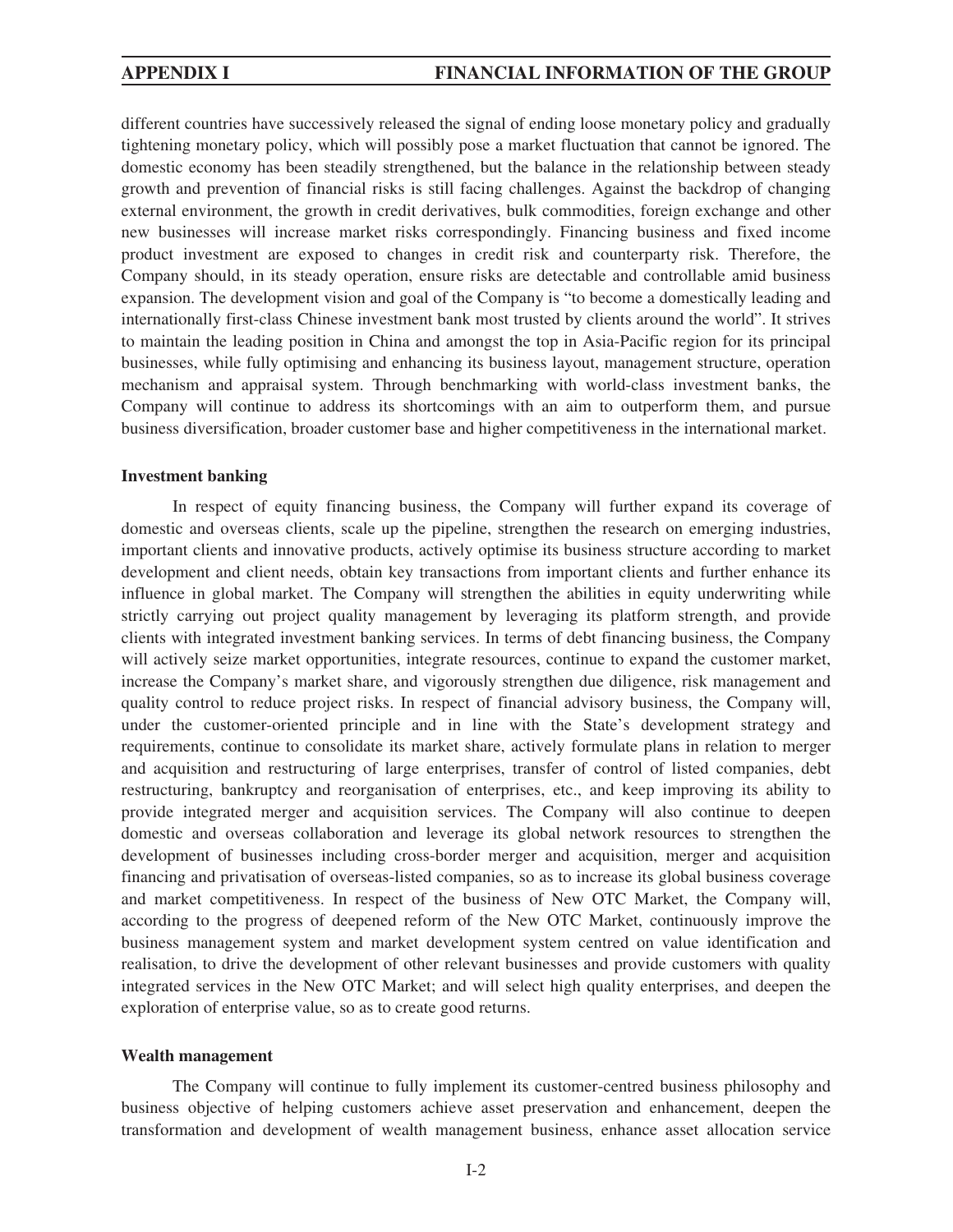## **APPENDIX I FINANCIAL INFORMATION OF THE GROUP**

capability, promote the stable growth of wealth customers and their asset scale, optimise the business revenue structure, further increase the proportion of wealth management revenue, and expand the influence of the wealth management brand; gradually establish a comprehensive wealth management platform to provide global asset allocation and trading services for domestic and overseas high-net-worth customers and better meet customers' needs for preservation, enhancement and inheritance of their assets; maintain and expand the leading edge of brokerage business in terms of revenue while sticking to brokerage business as its primary business; explore the building of digital operation service system, promote the transformation of traditional marketing models to new models of content marketing and digital intelligent marketing, improve the efficiency of customer acquisition and retention, and increase the size of customer market; build a professional team and enhance professional ability to better support the full implementation of the Company's comprehensive financial services in all regions, so as to give full play to the Company's advantages in comprehensive financial services, promote the vigorous development of wealth management and achieve professional value.

### **Institutional stock brokerage business**

Relying on domestic and overseas business advantages and customer resources, the Company will continuously promote the integration and expansion of stock brokerage business for global institutions. In respect of stock brokerage business for domestic institutions, the Company will continue to explore traditional customer market, expand effective customer coverage, develop new customer market and explore new business model. By strengthening the integrated services to domestic and overseas customers and centering on customers, the Company will actively coordinate the connection of its various business products and resources to provide customers with comprehensive financial services and deepen and expand customer business cooperation.

### **Financial market**

In respect of the equity derivatives business, the Company will continue to improve products supply and trading services, with meeting clients' needs as our core values, so as to enhance capabilities in offering comprehensive solution service, focus on building an international comprehensive business platform for stock derivatives to provide domestic and overseas customers with multi-market, 24-hour and one-stop investment transaction services and comprehensive solutions. Regarding the fixed income business in Management Discussion and Analysis of the CITIC Securities 2021 Interim Report, the Company will further explore customer market, grasp emerging business opportunities and customer needs, and provide customers with diverse products and transaction services. The Company will also continue to develop cross-border business to promote the joint development of its domestic and overseas business. In respect of the stock proprietary business, the Company will continue to optimise investment research system, continue to explore the development of a multi-strategy investment system, and improve capital utilisation capabilities. In respect of securities financing and lending business, the Company will continue to improve its "customeroriented" product supply and customer service ecosystems. In line with the development trend of capital market innovation and reform, the Company will optimise risk management, and enhance capabilities for complex product creation and design, specialised and refined services as well as technological innovation, to provide domestic and overseas professional institutions, listed companies and corporate customers, high-net-worth individuals and wealth management customers, etc., with financing, trading, PB services and other one-stop financial products and comprehensive solutions. In respect of alternative investment business, the Company will still focus on research and development of strategies, continuously accelerate the launching of research and development projects of new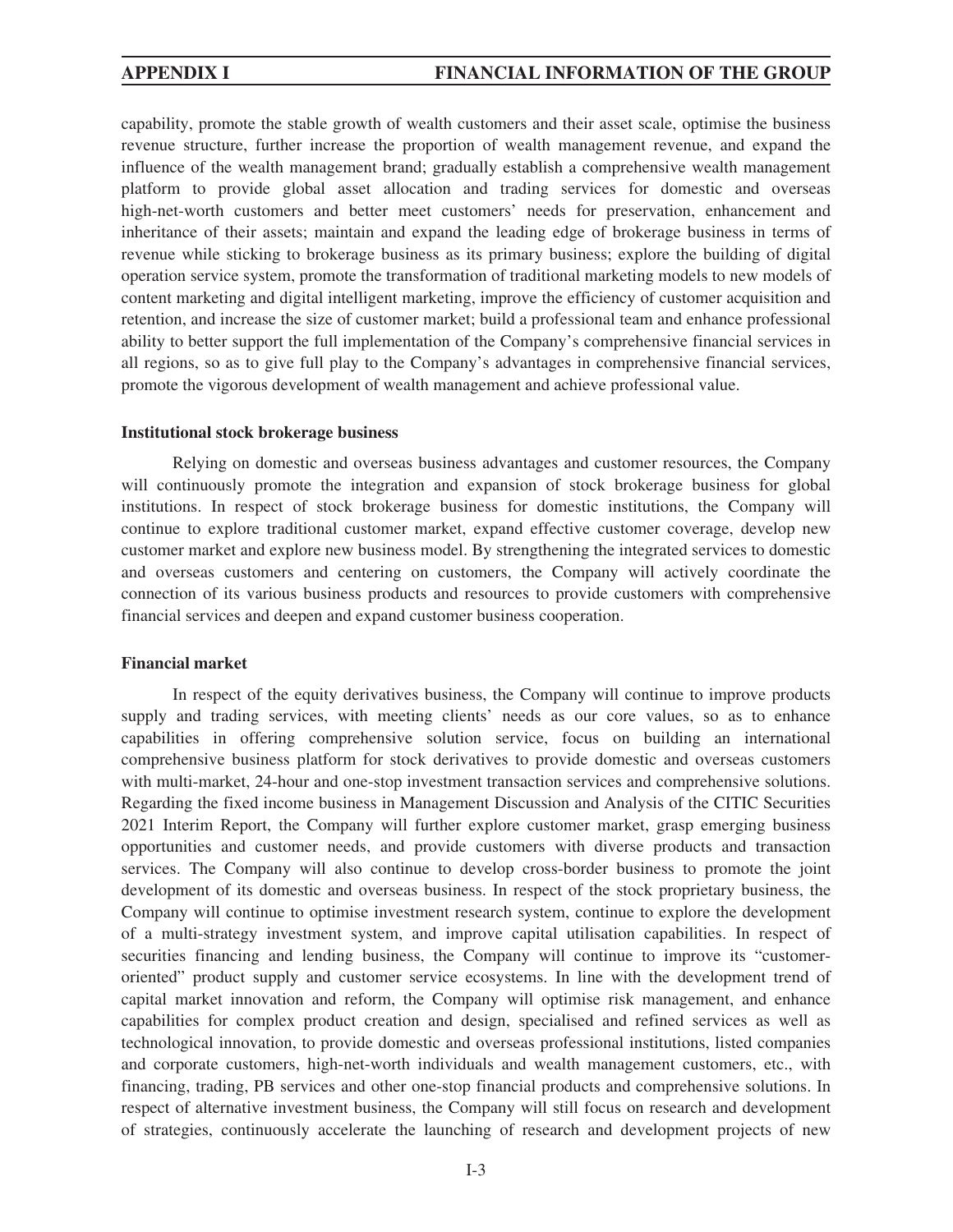strategies to gradually achieve full coverage of the strategies for various domestic and overseas markets and various transactions. In respect of the commodities business, the Company will continue to expand its coverage on customer and market, enrich its customer base, optimise customer structure, increase the proportion of industrial customers and continue to strengthen effort in the services for the real industrial customers. Meanwhile, the Company will enhance the depth of services and enrich product design covering the mainstream commodities around the globe, offer a variety of derivatives, and provide channels of risk hedging and transfer for domestic and overseas customers, so as to make the commodities business become an important link in the comprehensive financial service chain related to FICC provided by the Company.

### **Asset management**

In respect of asset management business, the Company will, following the customer development strategy of "serving institutional customers and increasing retail customers", continue to improve its customer development ability and comprehensive financial service. The Company will also continuously enrich its product types, pay attention to multiple asset models featuring active management, long-term net worth, "fixed income +", equity and others, and advance layout and development of cross-border products. The Company will make efforts to build professional investment research team, expand and strengthen its pension business, to consolidate its leading position in respect of institutional business. Through innovating business models focusing on customers' demand, the Company will continue to advance the transformation and marketing of publicly-offered collective investment schemes. The Company will also make preparations for the establishment of asset management subsidiaries. Besides, the Company will build a new-generation platform for asset management business in an all-round way by constantly promoting the digital construction of asset management business. In respect of China AMC, it will strengthen strategic asset allocation, continuously improve investment performance, invest in newly issued funds on rational basis, enhance operation capabilities for customer and channel. It will enhance the marketing of dominant index products, improve the overall service quality for institutional business, expand its international business scale, and continuously improve Fintech ecosystem, and thereby maintaining its comprehensive competitiveness in the industry.

## **Custody**

The Company will continue to expand institutional customers in the wealth management market, meet the comprehensive needs of various asset management institutions, strengthen fund operation service capabilities, and continue to expand the market scale of custody business by taking advantage of business synergies.

## **Equity investment**

Guided by national policies, CITIC Securities Investment will serve the real economy, implement national strategies and improve investment research capacity while systematically carrying out industrial layout and increasing prospective investment layout. It will develop diversified investment methods, increase investment and strengthen post-investment management and risk control, to continuously consolidate its leading position in the field of equity investment by alternative investment subsidiaries of brokers. In respect of GoldStone Investment, its development strategy is to attach equal importance to management scale and investment returns, with its strategic goal of developing into a leading private equity investment fund management institution in China. It aims to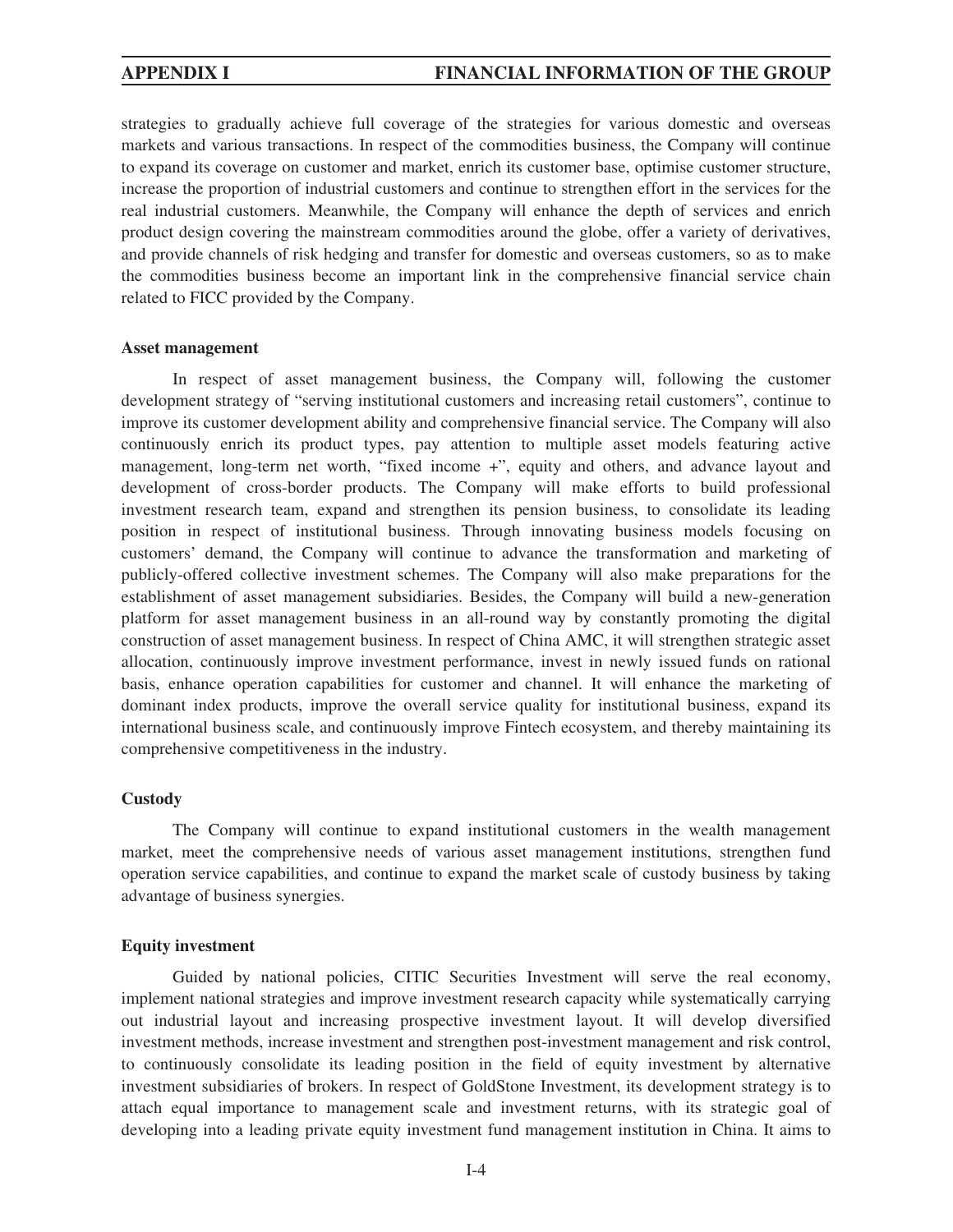create excellent returns for fund investors to earn management fee and performance rewards for the Company. Through top-down research, with industrial upgrade and integration as key focuses, GoldStone Investment will discover valuable companies and invest in them, and enhance their value in post-investment management. In addition, GoldStone Investment will also expand its overseas investment and seize economic development opportunities in new regions as a beneficial supplement to its domestic investment.

## **Research**

The research business of the Company will stay value-oriented and focus on client-driven and business-driven research services to continue to enhance the Company's reputation and value. The Company will expand the research areas from secondary market to industry trends, industrial integration, merger and acquisition and restructuring, as well as unlisted enterprises. In terms of service targets, while maintaining the existing dominant position in key institutional customer markets, the Company will increase efforts to serve the customers in various incremental areas. In terms of domestic and overseas cooperation, the Company will build the research brand featuring global vision and solid local foundation.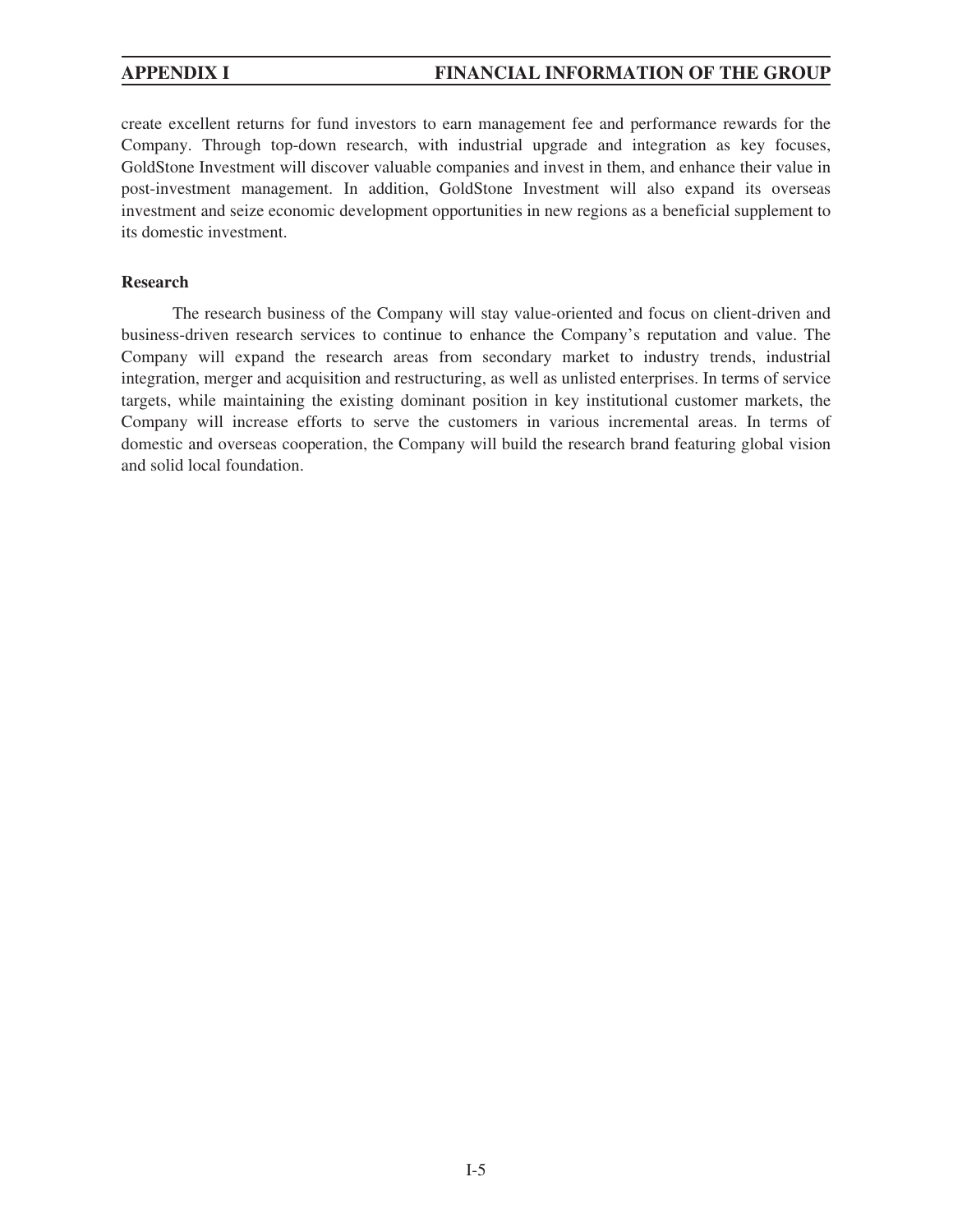For illustrative purpose, the financial information prepared in accordance with Rule 4.29 of the Hong Kong Listing Rules is set out here to provide prospective investors with further information about how the financial information of the Group might be affected by completion of the H Share Rights Issue as if the H Share Rights Issue had been completed on June 30, 2021. The statement has been prepared for illustrative purpose only and because of its nature, it may not give a true picture of the Group's financial position on the completion of the H Share Rights Issue.

## **I. UNAUDITED PRO FORMA ADJUSTED CONSOLIDATED NET TANGIBLE ASSETS**

The following is the unaudited pro forma statement of adjusted consolidated net tangible assets of the Group as at June 30, 2021 (the "Unaudited Pro Forma Financial Information") which has been prepared by the Directors in accordance with Rule 4.29 of the Hong Kong Listing Rules to illustrate the effects of the H Share Rights Issue on the unaudited consolidated net tangible assets of the Group attributable to Shareholders as if the H Share Rights Issue had taken place at June 30, 2021.

The Unaudited Pro Forma Financial Information was prepared based on the consolidated net tangible assets of the Group attributable to Shareholders as at June 30, 2021, as extracted from the published interim financial information of the Group for the six months ended June 30, 2021, after incorporating the unaudited pro forma adjustments described in the accompanying notes. The Unaudited Pro Forma Financial Information is prepared for illustrative purpose only, and because of its hypothetical nature, it may not give a true picture of the consolidated net tangible assets of the Group attributable to Shareholders immediately after completion of the H Share Rights Issue or any future date after completion of the H Share Rights Issue.

|                         | Unaudited<br>consolidated net<br>tangible assets of<br>the Group<br>attributable to<br>Shareholders as at<br>June 30, 2021(note 1)<br><b>RMB'000,000</b> | <b>Estimated net</b><br>proceeds from the<br><b>H</b> Share Rights<br>$\mathbf{I}\mathbf{S}\mathbf{S}\mathbf{u}\mathbf{e}^{(note\ 2)}$<br><b>RMB'000,000</b> | <b>Unaudited pro</b><br>forma adjusted<br>consolidated<br>net tangible<br>assets<br>attributable to<br><b>Shareholders</b><br>as at June 30,<br>2021<br><b>RMB'000,000</b> | Unaudited<br>consolidated<br>net tangible<br>assets<br>attributable to<br><b>Shareholders</b><br>per Share as<br>at June 30,<br>$2021$ (note 3)<br><b>RMB</b> | Unaudited<br>pro forma<br>adjusted<br>consolidated<br>net tangible<br>assets per<br>Share as at<br><b>June 30.</b><br>$2021$ (note 4)<br><b>RMB</b> | Unaudited<br>pro forma<br>adjusted<br>consolidated<br>net tangible<br>assets per<br>Share as at<br>June 30,<br>$2021^{(note 5)}$<br><b>HKD</b> |
|-------------------------|----------------------------------------------------------------------------------------------------------------------------------------------------------|--------------------------------------------------------------------------------------------------------------------------------------------------------------|----------------------------------------------------------------------------------------------------------------------------------------------------------------------------|---------------------------------------------------------------------------------------------------------------------------------------------------------------|-----------------------------------------------------------------------------------------------------------------------------------------------------|------------------------------------------------------------------------------------------------------------------------------------------------|
| Based on                |                                                                                                                                                          |                                                                                                                                                              |                                                                                                                                                                            |                                                                                                                                                               |                                                                                                                                                     |                                                                                                                                                |
| 341,749,155 H           |                                                                                                                                                          |                                                                                                                                                              |                                                                                                                                                                            |                                                                                                                                                               |                                                                                                                                                     |                                                                                                                                                |
| <b>Rights Shares to</b> |                                                                                                                                                          |                                                                                                                                                              |                                                                                                                                                                            |                                                                                                                                                               |                                                                                                                                                     |                                                                                                                                                |
| be issued at the        |                                                                                                                                                          |                                                                                                                                                              |                                                                                                                                                                            |                                                                                                                                                               |                                                                                                                                                     |                                                                                                                                                |
| Subscription Price      |                                                                                                                                                          |                                                                                                                                                              |                                                                                                                                                                            |                                                                                                                                                               |                                                                                                                                                     |                                                                                                                                                |
| of $HK$17.67$ per       |                                                                                                                                                          |                                                                                                                                                              |                                                                                                                                                                            |                                                                                                                                                               |                                                                                                                                                     |                                                                                                                                                |
| H Rights Share          | 175,825.71                                                                                                                                               | 4,875.97                                                                                                                                                     | 180,701.68                                                                                                                                                                 | 13.60                                                                                                                                                         | 13.62                                                                                                                                               | 16.68                                                                                                                                          |

*Notes:*

- *1. The unaudited consolidated net tangible assets attributable to Shareholders of approximately RMB175,825.71 million as at June 30, 2021 is based on consolidated net assets attributable to Shareholders of approximately RMB187,405.97 million after deducting intangible assets and goodwill of approximately RMB11,580.26 million as extracted from the published interim financial information for the six months ended June 30, 2021.*
- *2. The estimated net proceeds from the H Share Rights Issue of approximately RMB4,875.97 million are calculated based on 341,749,155 H Rights Shares to be issued at the Subscription Price of HK\$17.67 per H Rights Share as at the Latest Practicable Date and after deduction of estimated underwriting fees and other related expenses of approximately RMB55.47 million.*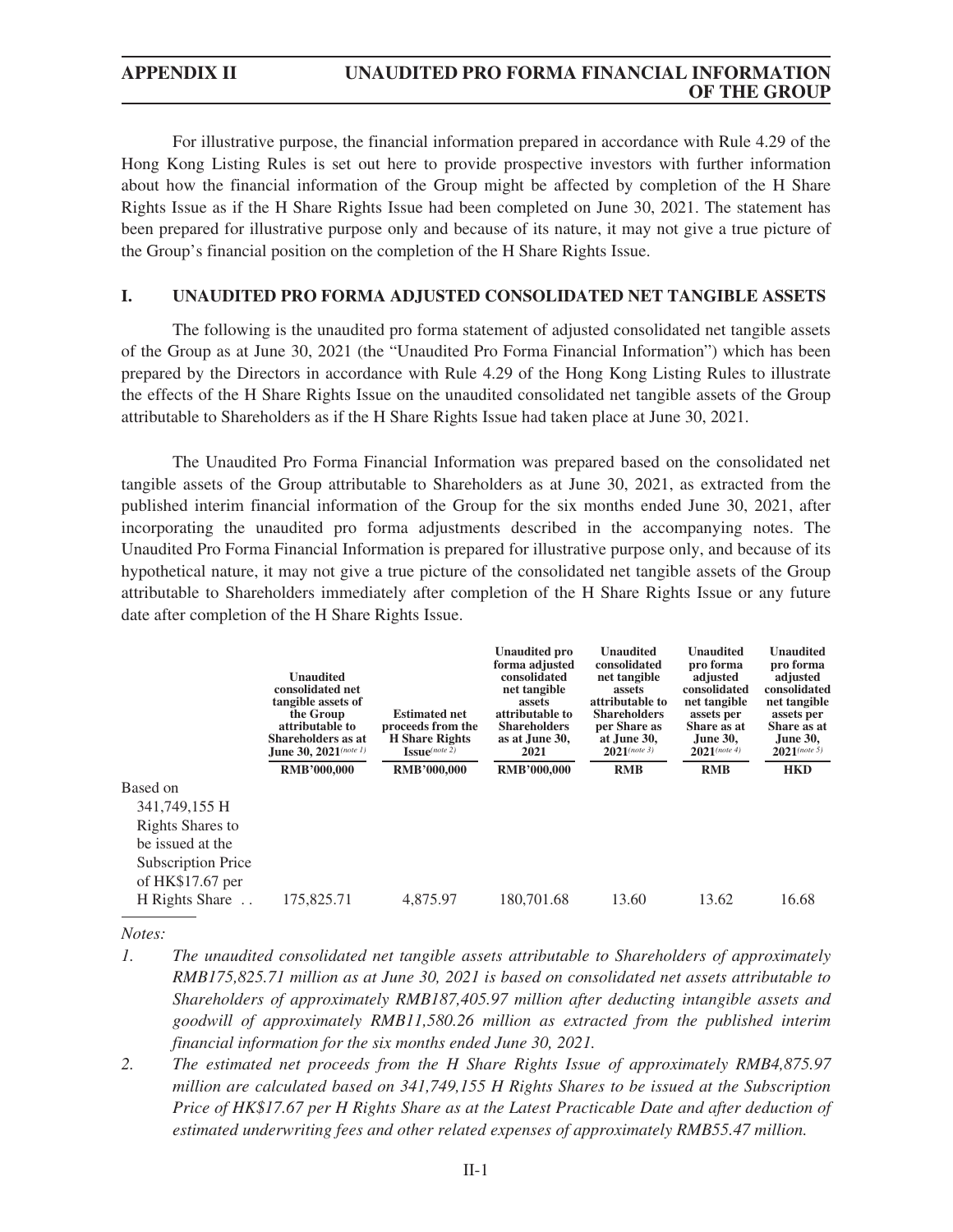## **APPENDIX II UNAUDITED PRO FORMA FINANCIAL INFORMATION OF THE GROUP**

- *3. The unaudited consolidated net tangible assets attributable to Shareholders per share as at June 30, 2021 is based on the consolidated net tangible assets attributable to Shareholders as at June 30, 2021 of approximately RMB175,825.71 million divided by 12,926,776,029 Shares in issue as at June 30, 2021.*
- *4. The unaudited pro forma adjusted consolidated net tangible assets per Share as at June 30, 2021 after completion of the H Share Rights Issue is determined based on the unaudited pro forma adjusted consolidated net tangible assets attributable to Shareholders of approximately RMB180,701.68 million divided by 13,268,525,184 Shares in issue after completion of the H Share Rights Issue as at June 30, 2021, which comprises of 2,620,076,855 H Shares. It does not take into account of any Shares which are issued upon A Share Rights Issue.*
- *5. For the purpose of the Unaudited Pro Forma Financial Information, conversion of RMB and HK\$ is calculated at the exchange rate of RMB0.81662 to HK\$1. The exchange rate is for illustrative purpose only and does not constitute a representation that any amount has been, could have been, may be exchanged at this or any other rate or at all.*
- *6. No adjustments have been made to the unaudited pro forma adjusted consolidated net tangible assets attributable to Shareholders as at June 30, 2021 to reflect any trading results or other transactions of the Group entered into subsequent to June 30, 2021. In particular, the unaudited pro forma adjusted consolidated net tangible assets attributable to Shareholders as shown on II-1 have not been adjusted to illustrate the effect of the A Share Rights Issue completed on January 27, 2022. Had the A Share Rights Issue been completed on June 30, 2021, 1,552,021,645 A Rights Shares would be issued at the Subscription Price of RMB14.43 per A Rights Share, raising estimated net proceed of RMB22,318.20 million. The A Share Rights Issue would have increased the total number of Shares in issue stated in note 4 by 1,552,021,645 A Rights Shares to a total of 14,820,546,829 Shares in issue. The adjustment to the unaudited pro forma adjusted consolidated net tangible assets attributable to Shareholders after the A Share Rights Issue would be as follows:*

|                       | <b>Unaudited pro</b><br>forma adjusted<br>consolidated net<br>tangible assets<br>attributable to<br><b>Shareholders as</b><br>at June 30, 2021<br>after H Share<br><b>Rights Issue</b><br><b>RMB'000,000</b> | <b>Estimated net</b><br>proceeds from<br>the A Share<br><b>Rights Issue</b><br><b>RMB'000,000</b> | <b>Unaudited pro</b><br>forma adjusted<br>consolidated<br>net tangible<br>assets<br>attributable to<br><b>Shareholders</b><br>after A Share<br><b>Rights Issue</b><br>and H Share<br><b>Rights Issue as</b><br>at June 30,<br>2021<br><b>RMB'000,000</b> | <b>Unaudited pro</b><br>forma<br>adjusted<br>consolidated<br>net tangible<br>assets<br>attributable to<br><b>Shareholders</b><br>per Share as at<br>June 30, 2021<br>after H Share<br><b>Rights Issue</b><br><b>RMB</b> | <b>Unaudited</b><br>pro forma<br>adjusted<br>consolidated<br>net tangible<br>assets per<br><b>Share after</b><br>A Share<br><b>Rights Issue</b><br>and H Share<br><b>Rights Issue</b><br>as at June 30,<br>2021<br><b>RMB</b> | <b>Unaudited</b><br>pro forma<br>adjusted<br>consolidated<br>net tangible<br>assets per<br><b>Share after</b><br>A Share<br><b>Rights Issue</b><br>and H Share<br><b>Rights Issue</b><br>as at June 30,<br>2021<br><b>HKD</b> |
|-----------------------|--------------------------------------------------------------------------------------------------------------------------------------------------------------------------------------------------------------|---------------------------------------------------------------------------------------------------|----------------------------------------------------------------------------------------------------------------------------------------------------------------------------------------------------------------------------------------------------------|-------------------------------------------------------------------------------------------------------------------------------------------------------------------------------------------------------------------------|-------------------------------------------------------------------------------------------------------------------------------------------------------------------------------------------------------------------------------|-------------------------------------------------------------------------------------------------------------------------------------------------------------------------------------------------------------------------------|
| Based on 341,749,155  |                                                                                                                                                                                                              |                                                                                                   |                                                                                                                                                                                                                                                          |                                                                                                                                                                                                                         |                                                                                                                                                                                                                               |                                                                                                                                                                                                                               |
| H Rights Shares to    |                                                                                                                                                                                                              |                                                                                                   |                                                                                                                                                                                                                                                          |                                                                                                                                                                                                                         |                                                                                                                                                                                                                               |                                                                                                                                                                                                                               |
| be issued at the      |                                                                                                                                                                                                              |                                                                                                   |                                                                                                                                                                                                                                                          |                                                                                                                                                                                                                         |                                                                                                                                                                                                                               |                                                                                                                                                                                                                               |
| Subscription Price of |                                                                                                                                                                                                              |                                                                                                   |                                                                                                                                                                                                                                                          |                                                                                                                                                                                                                         |                                                                                                                                                                                                                               |                                                                                                                                                                                                                               |
| HK\$17.67 per H       |                                                                                                                                                                                                              |                                                                                                   |                                                                                                                                                                                                                                                          |                                                                                                                                                                                                                         |                                                                                                                                                                                                                               |                                                                                                                                                                                                                               |
| Rights Share and      |                                                                                                                                                                                                              |                                                                                                   |                                                                                                                                                                                                                                                          |                                                                                                                                                                                                                         |                                                                                                                                                                                                                               |                                                                                                                                                                                                                               |
| 1,552,021,645 A       |                                                                                                                                                                                                              |                                                                                                   |                                                                                                                                                                                                                                                          |                                                                                                                                                                                                                         |                                                                                                                                                                                                                               |                                                                                                                                                                                                                               |
| Rights Shares to be   |                                                                                                                                                                                                              |                                                                                                   |                                                                                                                                                                                                                                                          |                                                                                                                                                                                                                         |                                                                                                                                                                                                                               |                                                                                                                                                                                                                               |
| issued at the         |                                                                                                                                                                                                              |                                                                                                   |                                                                                                                                                                                                                                                          |                                                                                                                                                                                                                         |                                                                                                                                                                                                                               |                                                                                                                                                                                                                               |
| Subscription Price of |                                                                                                                                                                                                              |                                                                                                   |                                                                                                                                                                                                                                                          |                                                                                                                                                                                                                         |                                                                                                                                                                                                                               |                                                                                                                                                                                                                               |
| $RMB14.43$ per A      |                                                                                                                                                                                                              |                                                                                                   |                                                                                                                                                                                                                                                          |                                                                                                                                                                                                                         |                                                                                                                                                                                                                               |                                                                                                                                                                                                                               |
| Rights Share          | 180,701.68                                                                                                                                                                                                   | 22,318.20                                                                                         | 203,019.88                                                                                                                                                                                                                                               | 13.62                                                                                                                                                                                                                   | 13.70                                                                                                                                                                                                                         | 16.77                                                                                                                                                                                                                         |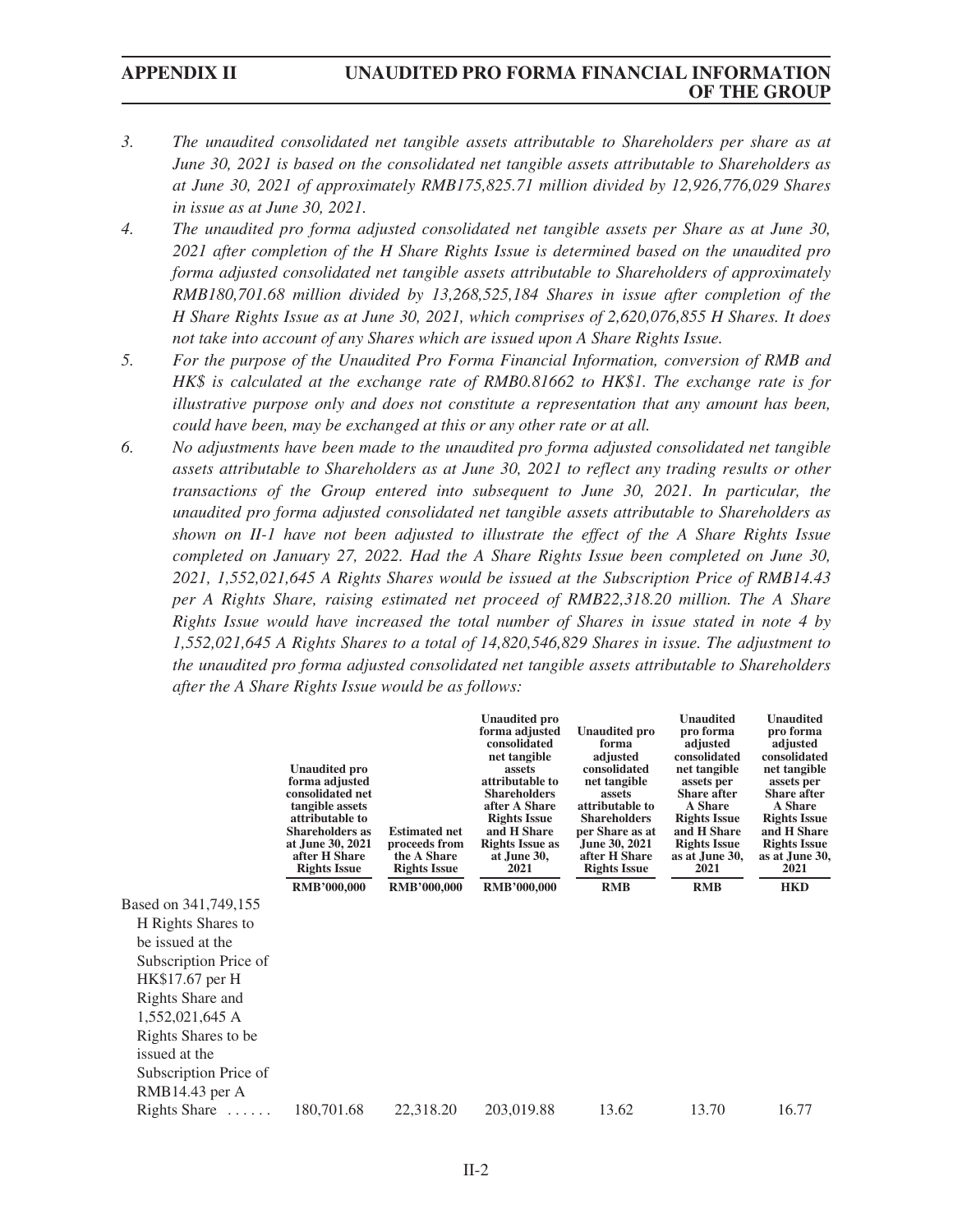## **II. REPORT FROM THE REPORTING ACCOUNTANT ON UNAUDITED PRO FORMA FINANCIAL INFORMATION OF THE GROUP**

*The following is the text of a report received from PricewaterhouseCoopers, Certified Public Accountants, Hong Kong, for the purpose of incorporation in this prospectus.*



羅兵咸永道

## **INDEPENDENT REPORTING ACCOUNTANT'S ASSURANCE REPORT ON THE COMPILATION OF UNAUDITED PRO FORMA FINANCIAL INFORMATION**

### **To the Directors of CITIC Securities Company Limited**

We have completed our assurance engagement to report on the compilation of unaudited pro forma financial information of CITIC Securities Company Limited (the "Company") and its subsidiaries (collectively the "Group") by the directors of the Company (the "Directors") for illustrative purposes only. The unaudited pro forma financial information consists of the unaudited pro forma statement of adjusted consolidated net tangible assets of the Group as at June 30, 2021 and related notes (the "Unaudited Pro Forma Financial Information") as set out on pages II-1 to II-2 of the Company's prospectus dated February 9, 2022, in connection with the proposed rights issue of the Company (the "Prospectus"). The applicable criteria on the basis of which the Directors have compiled the Unaudited Pro Forma Financial Information are described on pages II-1 to II-2 of the Prospectus.

The Unaudited Pro Forma Financial Information has been compiled by the Directors to illustrate the impact of the proposed rights issue on the Group's financial position as at June 30, 2021 as if the proposed rights issue had taken place at June 30, 2021. As part of this process, information about the Group's financial position has been extracted by the Directors from the Group's financial information for the six months ended June 30, 2021, on which a review report has been published.

### *Directors' Responsibility for the Unaudited Pro Forma Financial Information*

The Directors are responsible for compiling the Unaudited Pro Forma Financial Information in accordance with paragraph 4.29 of the Rules Governing the Listing of Securities on The Stock Exchange of Hong Kong Limited (the "Listing Rules") and with reference to Accounting Guideline 7, *Preparation of Pro Forma Financial Information for Inclusion in Investment Circulars,* ("AG 7") issued by the Hong Kong Institute of Certified Public Accountants ("HKICPA").

### *Our Independence and Quality Control*

We have complied with the independence and other ethical requirements of the *Code of Ethics for Professional Accountants* issued by the HKICPA, which is founded on fundamental principles of integrity, objectivity, professional competence and due care, confidentiality and professional behaviour.

PricewaterhouseCoopers, 22/F Prince's Building, Central, Hong Kong SAR, China T: +852 2289 8888, F: +852 2810 9888, www.pwchk.com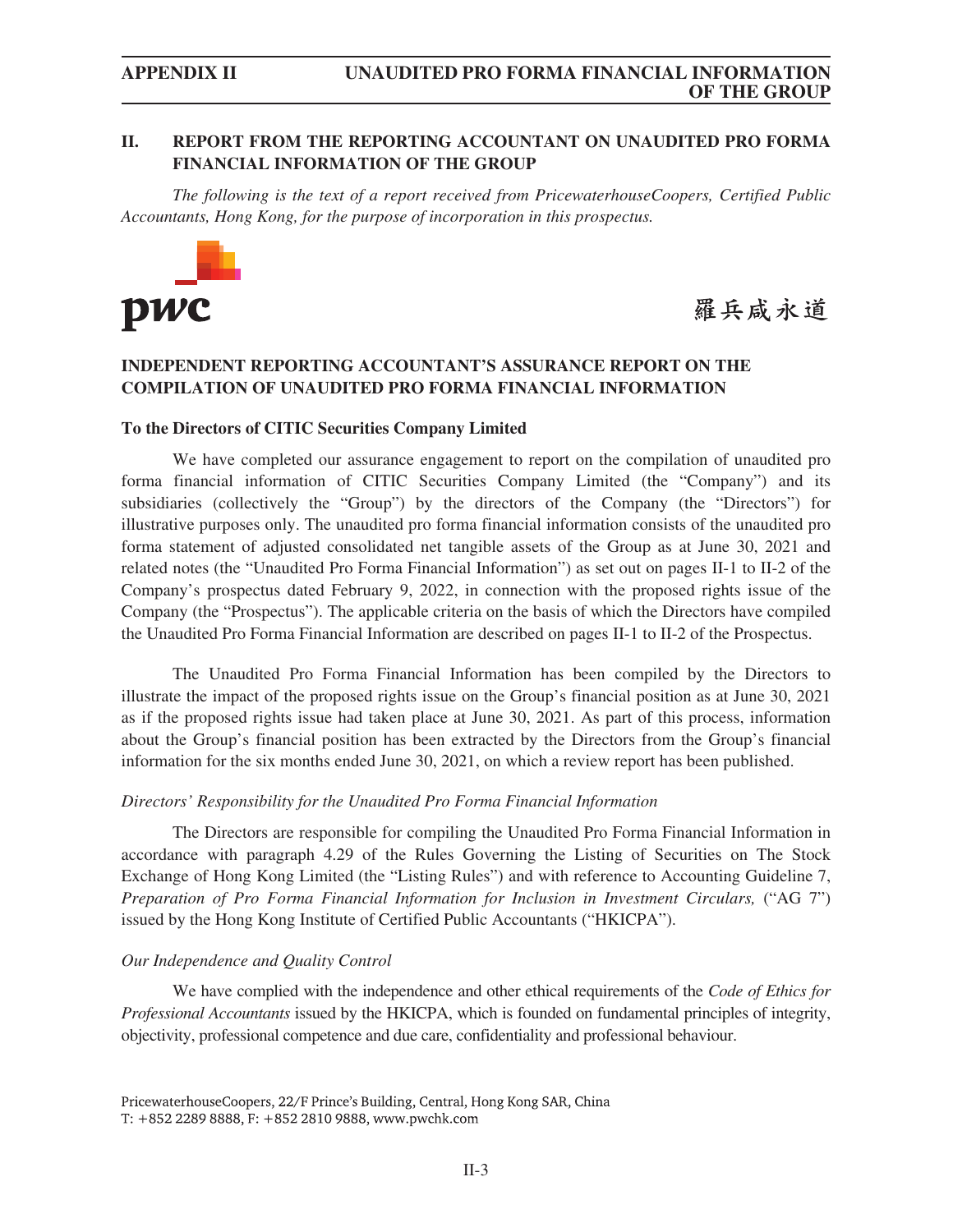Our firm applies Hong Kong Standard on Quality Control 1 issued by the HKICPA and accordingly maintains a comprehensive system of quality control including documented policies and procedures regarding compliance with ethical requirements, professional standards and applicable legal and regulatory requirements.

## *Reporting Accountant's Responsibilities*

Our responsibility is to express an opinion, as required by paragraph 4.29(7) of the Listing Rules, on the Unaudited Pro Forma Financial Information and to report our opinion to you. We do not accept any responsibility for any reports previously given by us on any financial information used in the compilation of the Unaudited Pro Forma Financial Information beyond that owed to those to whom those reports were addressed by us at the dates of their issue.

We conducted our engagement in accordance with Hong Kong Standard on Assurance Engagements 3420, *Assurance Engagements to Report on the Compilation of Pro Forma Financial Information Included in a Prospectus*, issued by the HKICPA. This standard requires that the reporting accountant plans and performs procedures to obtain reasonable assurance about whether the Directors have compiled the Unaudited Pro Forma Financial Information in accordance with paragraph 4.29 of the Listing Rules and with reference to AG 7 issued by the HKICPA.

For purposes of this engagement, we are not responsible for updating or reissuing any reports or opinions on any historical financial information used in compiling the Unaudited Pro Forma Financial Information, nor have we, in the course of this engagement, performed an audit or review of the financial information used in compiling the Unaudited Pro Forma Financial Information.

The purpose of unaudited pro forma financial information included in a prospectus is solely to illustrate the impact of a significant event or transaction on unadjusted financial information of the entity as if the event had occurred or the transaction had been undertaken at an earlier date selected for purposes of the illustration. Accordingly, we do not provide any assurance that the actual outcome of the proposed rights issue at June 30, 2021 would have been as presented.

A reasonable assurance engagement to report on whether the unaudited pro forma financial information has been properly compiled on the basis of the applicable criteria involves performing procedures to assess whether the applicable criteria used by the directors in the compilation of the unaudited pro forma financial information provide a reasonable basis for presenting the significant effects directly attributable to the event or transaction, and to obtain sufficient appropriate evidence about whether:

- The related pro forma adjustments give appropriate effect to those criteria; and
- The unaudited pro forma financial information reflects the proper application of those adjustments to the unadjusted financial information.

The procedures selected depend on the reporting accountant's judgement , having regard to the reporting accountant's understanding of the nature of the company, the event or transaction in respect of which the unaudited pro forma financial information has been compiled, and other relevant engagement circumstances.

The engagement also involves evaluating the overall presentation of the unaudited pro forma financial information.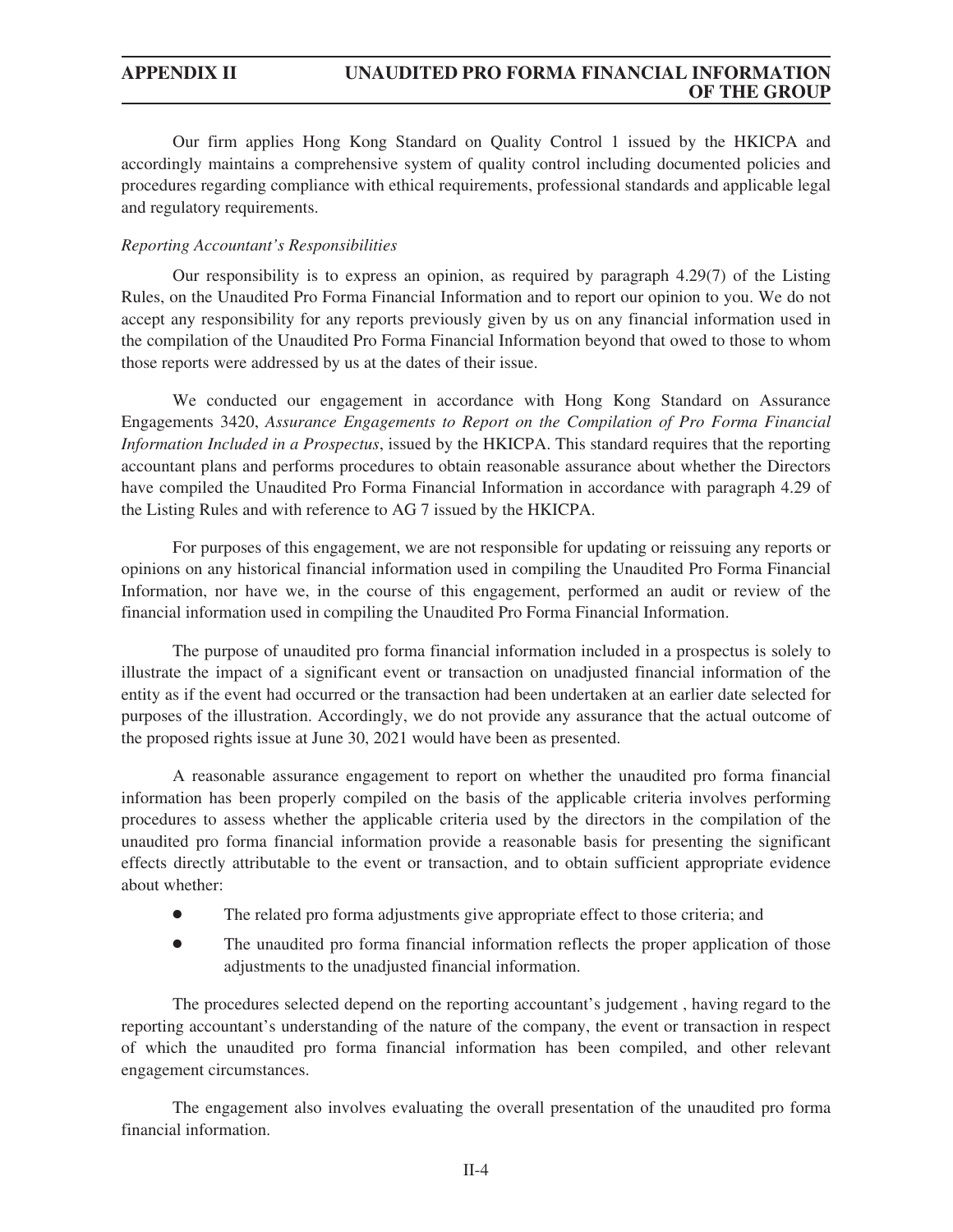We believe that the evidence we have obtained is sufficient and appropriate to provide a basis for our opinion.

## *Opinion*

In our opinion:

- (a) the Unaudited Pro Forma Financial Information has been properly compiled by the Directors on the basis stated;
- (b) such basis is consistent with the accounting policies of the Group; and
- (c) the adjustments are appropriate for the purposes of the Unaudited Pro Forma Financial Information as disclosed pursuant to paragraph 4.29(1) of the Listing Rules.

## **PricewaterhouseCoopers**

Certified Public Accountants Hong Kong, February 9, 2022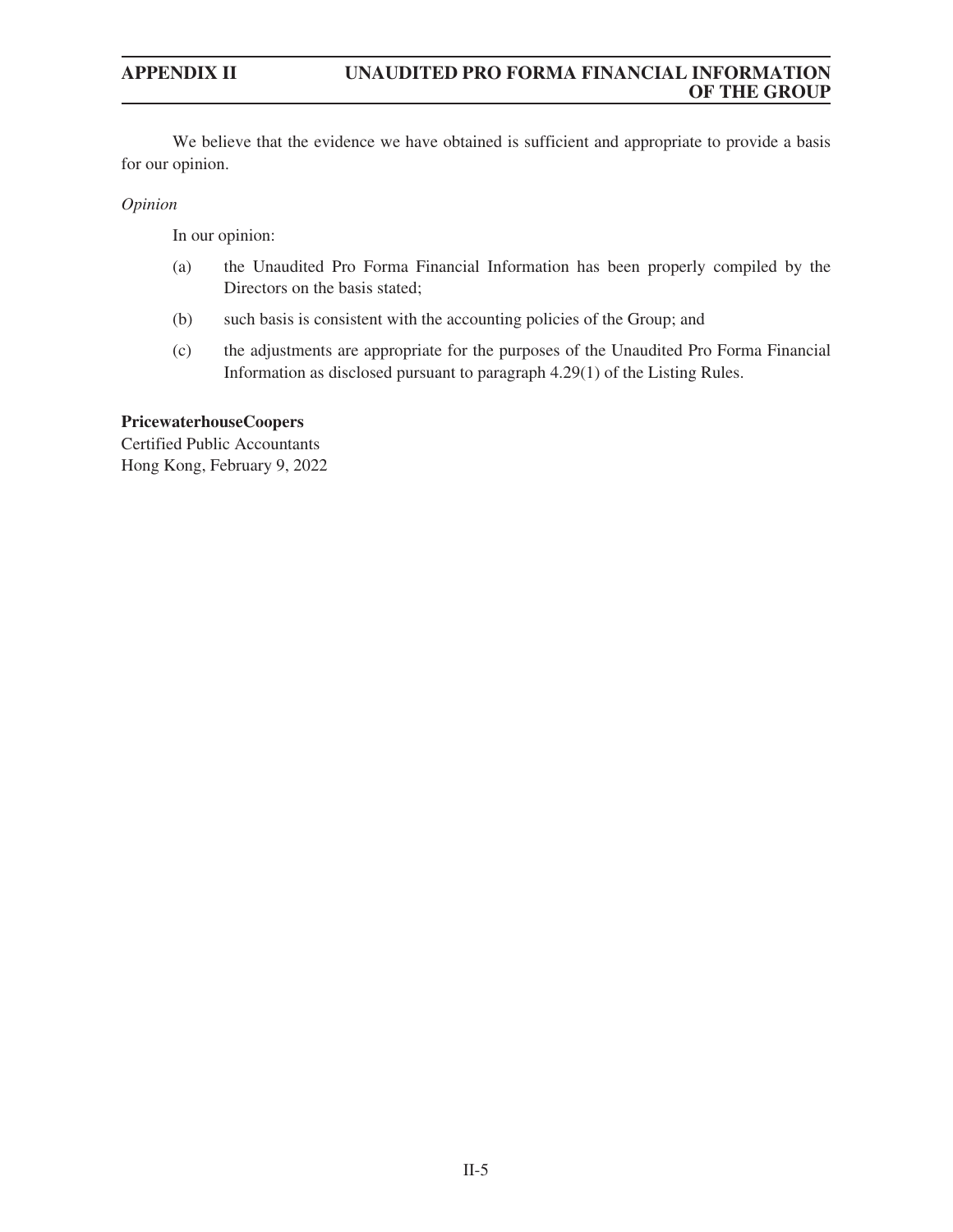## **RESPONSIBILITY STATEMENT**

This document, for which the Directors collectively and individually accept full responsibility for, includes particulars given in compliance with the Hong Kong Listing Rules for the purpose of giving information with regard to the Company. The Directors, having made all reasonable enquiries, confirm that to the best of their knowledge and belief, the information contained in this document is accurate and complete in all material respects and not misleading or deceptive, and there are no other matters the omission of which would make any statement herein or this document misleading.

## **DIRECTORS, SUPERVISORS AND SENIOR MANAGEMENT**

## **Particulars of the Directors, Supervisors and senior management of the Company**

| <b>Name</b>                                | <b>Address</b>                                                                                 |
|--------------------------------------------|------------------------------------------------------------------------------------------------|
| <b>Directors</b>                           |                                                                                                |
| <b>Executive Directors</b>                 |                                                                                                |
| Mr. ZHANG Youju (張佑君)                      | CITIC Securities Tower, No. 48 Liangmaqiao<br>Road, Chaoyang District, Beijing                 |
| Mr. YANG Minghui (楊明輝)                     | CITIC Securities Tower, No. 48 Liangmaqiao<br>Road, Chaoyang District, Beijing                 |
| <b>Non-executive Director</b>              |                                                                                                |
| Mr. WANG Shuhui (王恕慧)                      | 63/F, Guangzhou International Finance Centre,<br>3 Zhujiangxi Road, Tianhe District, Guangzhou |
| <b>Independent Non-executive Directors</b> |                                                                                                |
| Mr. ZHOU Zhonghui (周忠惠)                    | CITIC Securities Tower, No. 48 Liangmaqiao<br>Road, Chaoyang District, Beijing                 |
| Mr. LI Qing (李青)                           | CITIC Securities Tower, No. 48 Liangmaqiao<br>Road, Chaoyang District, Beijing                 |
| <b>Supervisors</b>                         |                                                                                                |
| Mr. ZHANG Changyi (張長義)                    | CITIC Securities Tower, No. 48 Liangmaqiao<br>Road, Chaoyang District, Beijing                 |
| Mr. GUO Zhao (郭昭)                          | CITIC Securities Tower, No. 48 Liangmaqiao<br>Road, Chaoyang District, Beijing                 |
| Mr. RAO Geping (饒戈平)                       | CITIC Securities Tower, No. 48 Liangmaqiao<br>Road, Chaoyang District, Beijing                 |
| Mr. LI Ning (李寧)                           | CITIC Securities Tower, No. 48 Liangmaqiao<br>Road, Chaoyang District, Beijing                 |
| Ms. NIU Xuekun (牛學坤)                       | CITIC Securities Tower, No. 48 Liangmaqiao<br>Road, Chaoyang District, Beijing                 |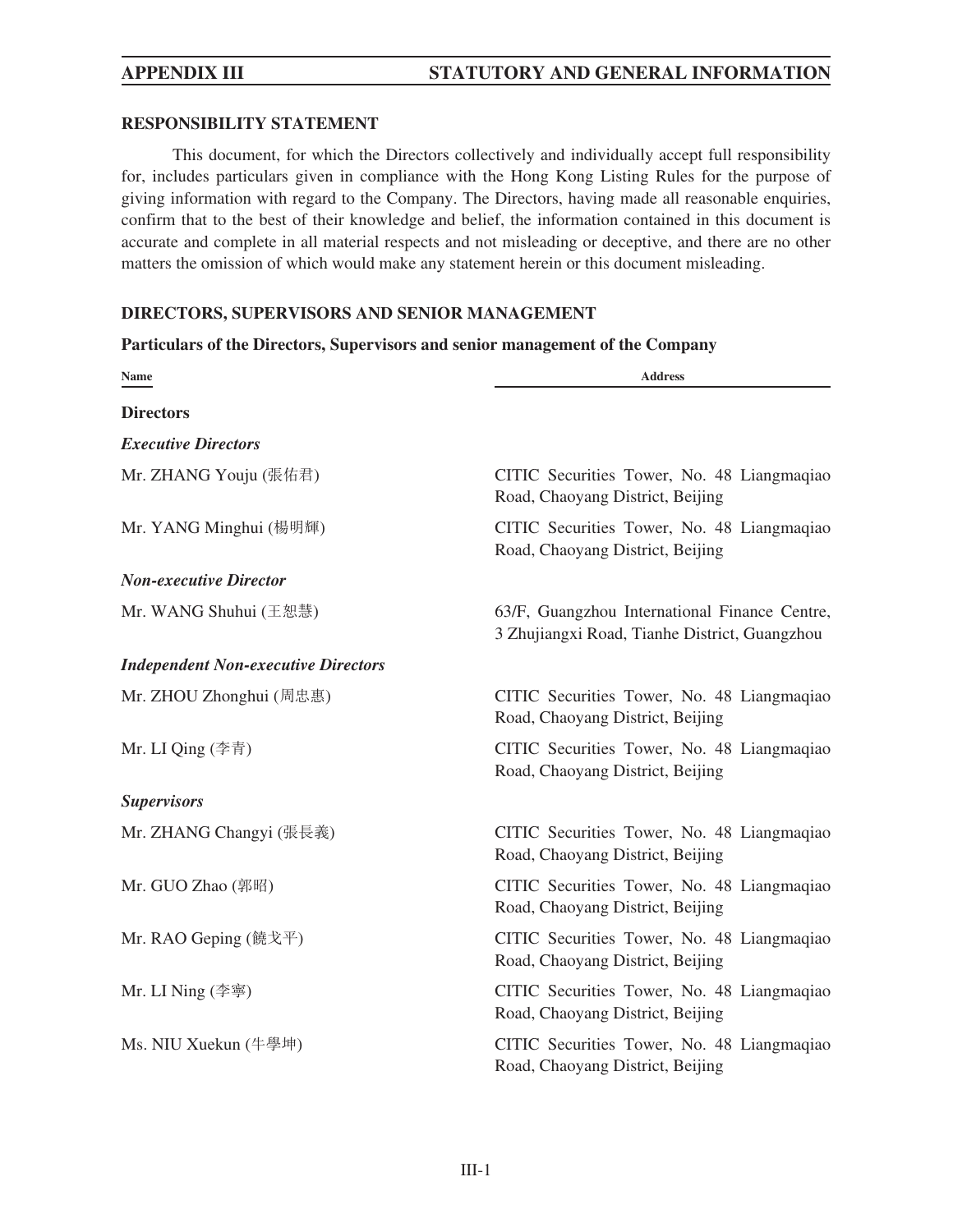| Name                              | <b>Address</b>                                                                 |
|-----------------------------------|--------------------------------------------------------------------------------|
| <b>Senior Management</b>          |                                                                                |
| Mr. MA Yao $(\mathbb{H}\bar{\#})$ | CITIC Securities Tower, No. 48 Liangmaqiao<br>Road, Chaoyang District, Beijing |
| Mr. XUE Jirui (薛繼鋭)               | CITIC Securities Tower, No. 48 Liangmaqiao<br>Road, Chaoyang District, Beijing |
| Mr. YANG Bing (楊冰)                | CITIC Securities Tower, No. 48 Liangmaqiao<br>Road, Chaoyang District, Beijing |
| Mr. LI Chunbo (李春波)               | CITIC Securities Tower, No. 48 Liangmaqiao<br>Road, Chaoyang District, Beijing |
| Mr. ZOU Yingguang (鄒迎光)           | CITIC Securities Tower, No. 48 Liangmaqiao<br>Road, Chaoyang District, Beijing |
| Mr. LI Yongjin (李勇進)              | CITIC Securities Tower, No. 48 Liangmaqiao<br>Road, Chaoyang District, Beijing |
| Mr. LI Jiong (李冏)                 | CITIC Securities Tower, No. 48 Liangmaqiao<br>Road, Chaoyang District, Beijing |
| Mr. WANG Junfeng (王俊鋒)            | CITIC Securities Tower, No. 48 Liangmaqiao<br>Road, Chaoyang District, Beijing |
| Mr. SONG Qunli (宋群力)              | CITIC Securities Tower, No. 48 Liangmaqiao<br>Road, Chaoyang District, Beijing |
| Mr. ZHANG Hao (張皓)                | CITIC Securities Tower, No. 48 Liangmaqiao<br>Road, Chaoyang District, Beijing |
| Mr. ZHANG Guoming (張國明)           | CITIC Securities Tower, No. 48 Liangmaqiao<br>Road, Chaoyang District, Beijing |
| Mr. YE Xinjiang (葉新江)             | CITIC Securities Tower, No. 48 Liangmaqiao<br>Road, Chaoyang District, Beijing |
| Mr. JIN Jianhua (金劍華)             | CITIC Securities Tower, No. 48 Liangmaqiao<br>Road, Chaoyang District, Beijing |
| Mr. SUN Yi (孫毅)                   | CITIC Securities Tower, No. 48 Liangmaqiao<br>Road, Chaoyang District, Beijing |
| Mr. GAO Yuxiang (高愈湘)             | CITIC Securities Tower, No. 48 Liangmaqiao<br>Road, Chaoyang District, Beijing |
| Mr. SHI Benliang (史本良)            | CITIC Securities Tower, No. 48 Liangmaqiao<br>Road, Chaoyang District, Beijing |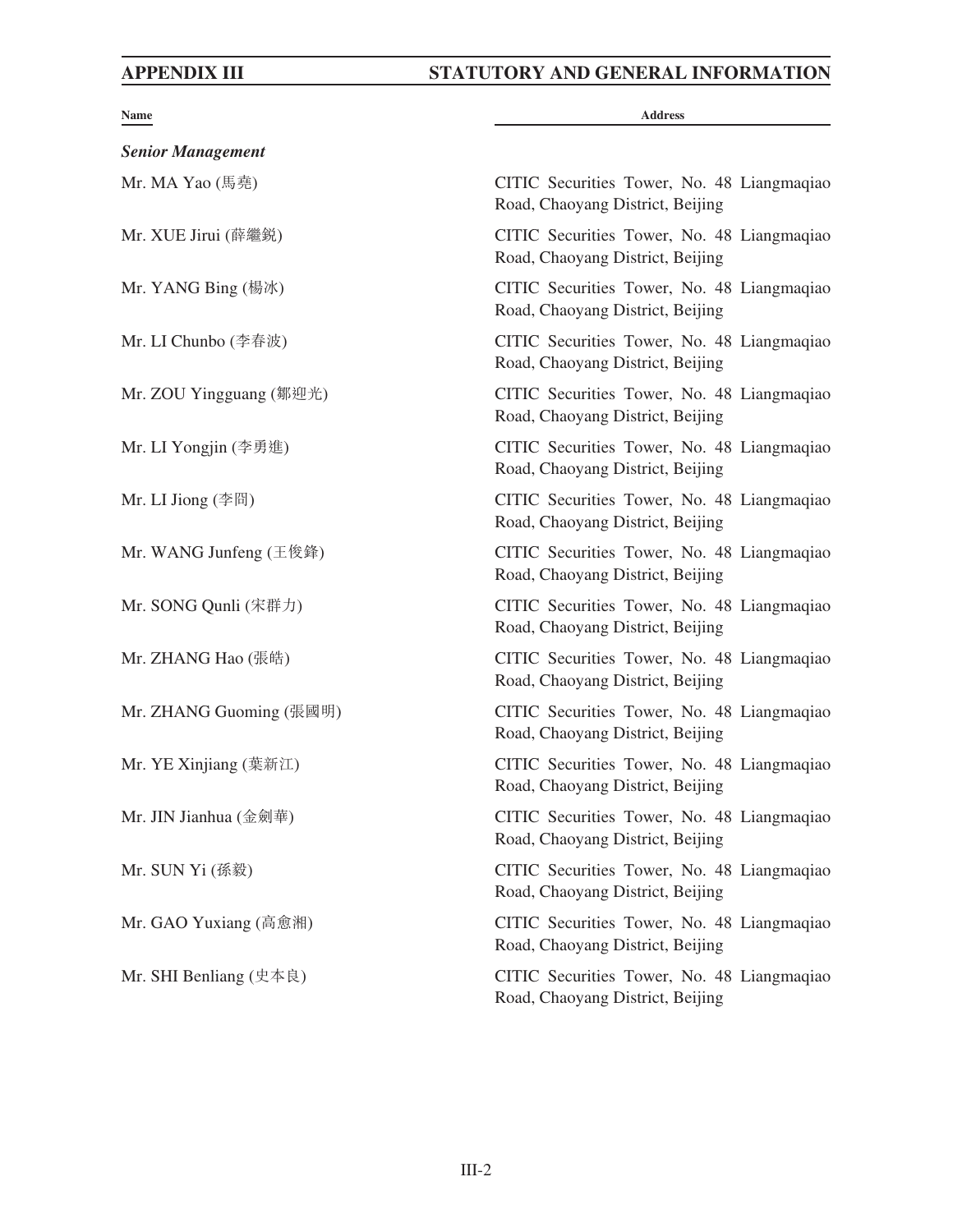## **Biographies of the Directors, Supervisors and senior management of the Company**

*Directors*

### **Executive Directors**

**Mr. ZHANG Youjun (張佑君)**, aged 56, serves as secretary to the Communist Party Committee of the Company, an executive Director, Chairman and a member of the Executive Committee of the Company. Mr. ZHANG joined the Company at the time of the establishment of the Company in 1995, and was appointed as an executive Director of the Company on 19 January 2016. During the same term, he was elected as the Chairman of the Company. Mr. ZHANG also serves as assistant to the general manager of each of CITIC Group, CITIC Limited and CITIC Corporation Limited, the chairman of each of Goldstone Investment, CITIC Securities Investment, CSI and CLSA (i.e. CLSA B.V. and its subsidiaries), Goldenstone Boxin Investment Management Co., Ltd. and Shenzhen Qianhai Zhongzheng Urban Development and Management Co., Ltd., a director of each of CLSA Limited, Sailing Capital Management Co., Ltd. and Sailing Capital International Investment Fund (Shanghai) Co., Ltd. Mr. ZHANG had worked as a general manager of the trading department of the Company, an assistant manager and a deputy general manager of the Company since 1995, and was appointed as a Director of the Company from September 1999 to June 2012 and the general manager of the Company from May 2002 to October 2005. Mr. ZHANG previously worked as the general manager of Changsheng Fund Management Co., Ltd. from 1998 to 2001 and successively served as the general manager and the chairman of CSC from 2005 to 2011, a director of the board office of CITIC Group from December 2011 to December 2015 and a director of Zhongzheng International Company Limited from April to December 2020.

Mr. ZHANG obtained a Bachelor's degree in economics (majoring in money and banking) in 1987 from Renmin University of China and a Master's degree in economics (majoring in money and banking) in 1990 from Central University of Finance and Economics.

**Mr. YANG Minghui (楊明輝)**, aged 57, serves as deputy secretary to the Communist Party Committee of the Company, an executive Director, the President and member of the Executive Committee of the Company. Mr. YANG joined the Company at the time of the establishment of the Company in 1995 and was appointed as a Director of the Company on 19 January 2016. Mr. YANG also serves as the chairman of China AMC and the chairman of China Asset Management (Hong Kong) Limited. Mr. YANG served as a Director, an assistant manager and a deputy general manager of the Company; a director and executive vice-president of CITIC Holdings and a director of CITIC Trust from May 2002 to August 2005; the chairman of CITIC-Prudential Fund Management Co., Ltd. from July 2005 to January 2007; and an executive director and the president of China Jianyin Investment Securities Company Limited from August 2005 to October 2011. Mr. YANG was granted the title of senior economist by China International Trust and Investment Corporation, the predecessor of CITIC Group, in October 1996.

Mr. YANG obtained a Bachelor's degree in engineering (majoring in mechanical manufacturing technology and equipment) from the Department of Mechanical Engineering of East China Institute of Textile Science and Technology in 1982 and obtained a Master's degree in engineering (majoring in textile machinery) from the Department of Mechanical Engineering of East China Institute of Textile Science and Technology in 1985.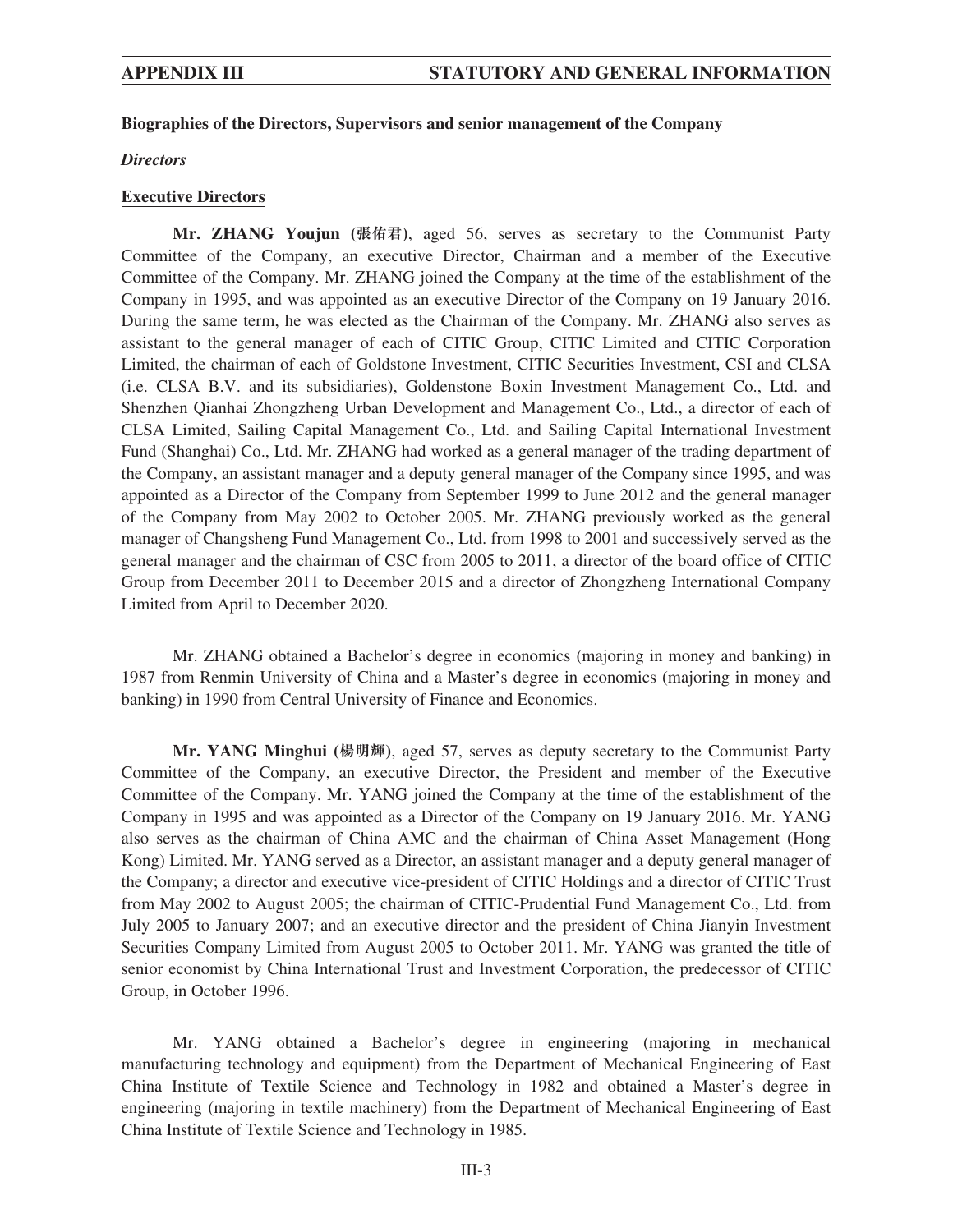## *Non-executive Director*

**Mr. WANG Shuhui (王恕慧)**, aged 50, serves as a non-executive Director of the Company. Mr. WANG was appointed as a non-executive Director of the Company on 23 June 2020. Mr. WANG currently serves as the chairman of each of Yuexiu Financial Holdings, Financial Holdings Limited, Financial Holdings Capital and Yuexiu Industrial Investment Fund. Mr. WANG successively served as the business manager of the securities issuance consultancy department, the deputy manager of the research and development department, secretary to the board of directors and vice president of Guangzhou Securities from 1994 to 2006; successively served as the office general manager and general manager of the development department of Guangzhou Yuexiu Holdings Limited (廣州越秀集 團股份有限公司) from 2006 to 2010; and successively served as an assistant to general manager, director and deputy general manager of Guangzhou Yuexiu Holdings Limited and Yuexiu Enterprises (Holdings) Limited (越秀企業(集團)有限公司) from 2010 to 2016.

Mr. WANG obtained a Bachelor's degree in economics from Southwestern University of Finance and Economics in 1993 and a Master's degree in economics from Jinan University in 2000.

## *Independent Non-executive Directors*

**Mr. ZHOU Zhonghui (周忠惠)**, aged 74, serves as an independent non-executive Director of the Company. Mr. ZHOU was appointed as an independent non-executive Director of the Company on 27 May 2019. Mr. ZHOU has been a senior member of the Chinese Institute of Certified Public Accountants (中國 註冊會計師協會), a member of the Finance Director Specialised Committee of the China Association for Public Companies (中國上市公司協會) and a member of the Advisory Committee of the China Appraisal Society (中國評估師協會) since November 2010. Mr. ZHOU also serves as an independent director of each of Shanghai Fudan-Zhangjiang BioPharmaceutical Co., Ltd. (a company listed on the SSE Star Market and the Hong Kong Stock Exchange), S.F. Holding Co., Ltd. (a company listed on the SZSE SME Board) and COSCO SHIPPING Holdings Co., Ltd. (a company listed on the SSE and the Hong Kong Stock Exchange). Mr. ZHOU was one of the founders of PricewaterhouseCoopers Zhong Tian CPAs Limited Company, and used to serve as its first general manager and chief accountant. He also served as a senior partner of PricewaterhouseCoopers, a lecturer, an associate professor and a professor of Accounting of Shanghai University of Finance and Economics and the chief financial officer of Xinlong Hong Kong Co., Ltd. Mr. ZHOU served as the chief accountant of the CSRC from May 2007 to April 2011, a member of the International Advisory Council of the CSRC from September 2011 to September 2016, a senior advisor of PricewaterhouseCoopers from June 2011 to May 2014, and an independent director of China Pacific Insurance (Group) Co., Ltd. (a company listed on the SSE and the Hong Kong Stock Exchange) from July 2013 to June 2019.

Mr. ZHOU obtained a master's degree in Economics (majoring in accounting) in 1983 and a Ph.D. degree in Economics (majoring in accounting) in 1993 from Shanghai University of Finance and Economics. He was qualified as a Chinese CPA in 1995.

**Mr. LI Qing (李青)**, aged 59, serves as an independent non-executive Director of the Company. Mr. LI was appointed as an independent non-executive Director of the Company on 29 June 2021. Mr. LI has served as a Chair Professor and the Department Head of the Department of Computing of the Hong Kong Polytechnic University since December 2018. Mr. LI successively served as an assistant professor, associate professor and full professor of the City University of Hong Kong from 1998 to 2018. From 2013 to 2018, Mr. LI served as the Founding Director of the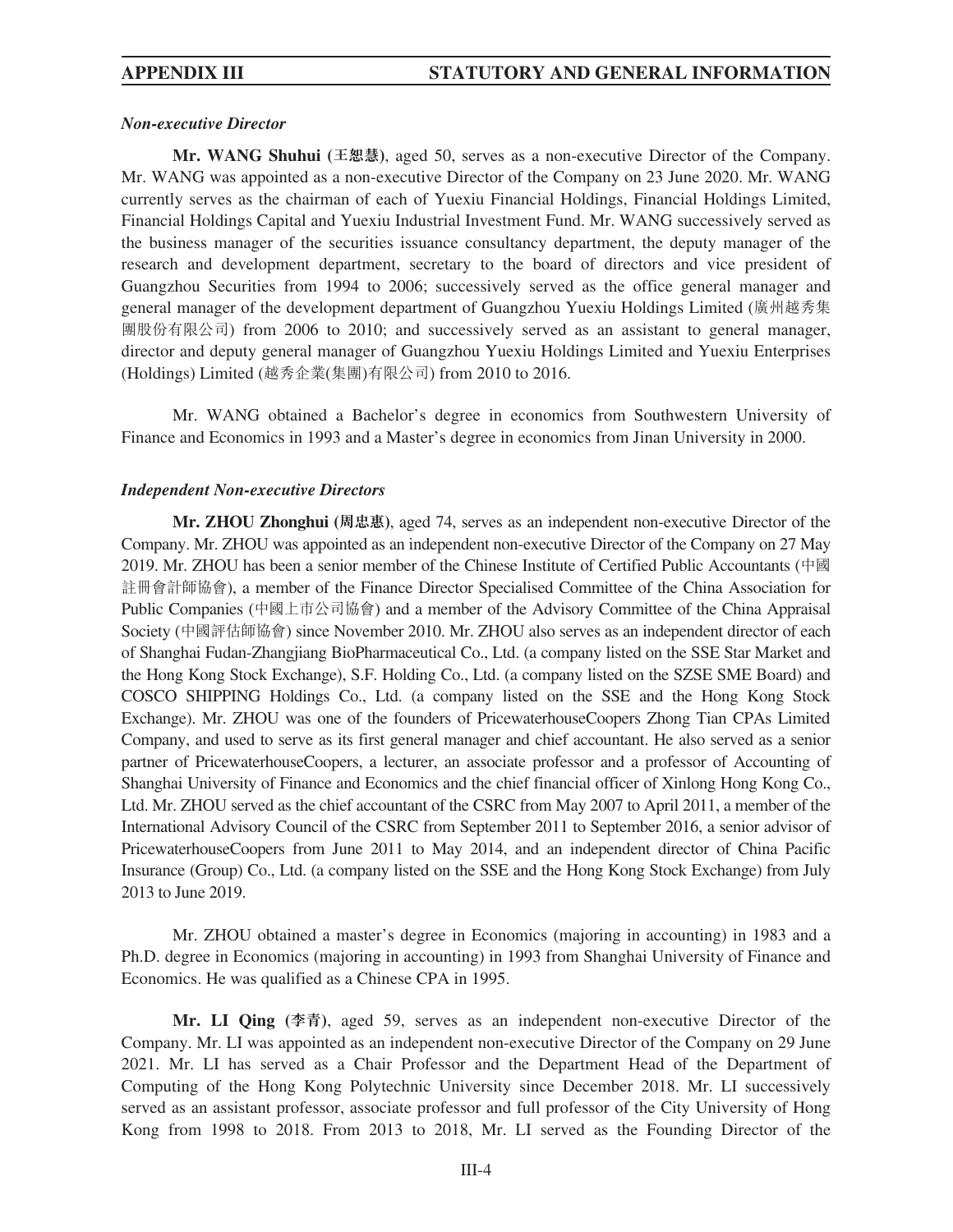Multimedia-software Engineering Research Centre (MERC) of the City University of Hong Kong. From 2003 to 2005, Mr. LI set up and served as manager of the Mobile Information Management Division at the CityU R&D Centre in Zhuhai. Mr. LI established Zhuhai Faster Software Technology Ltd. in 2005 and served as the general manager and the chairman until 2012.

Mr. LI obtained a Bachelor's degree from Hunan University in 1982, and obtained a Master's degree in computer science and a Doctor's degree in computer science from the University of Southern California in the United States of America in 1985 and 1988, respectively.

### *Supervisors*

**Mr. ZHANG Changyi (張長義)**, aged 54, currently serves as deputy secretary to the Communist Party Committee, chairman of the Supervisory Committee and chairman of the labour union of the Company. Mr. ZHANG joined the Company in 2018. Mr. ZHANG successively served as an officer, staff and associate principal staff of the education department of the Ministry of Construction from August 1989 to November 1995, and successively served as principal staff and assistant consultant of the general office of the Ministry of Construction from November 1995 to June 1997, the second secretary (deputy-division-head level), deputy division head, the first secretary and deputy division head (division-head level) of the second secretary bureau of the General Office of the State Council from June 1997 to April 2001 and secretary of division-head level, secretary of deputy bureau level, secretary of bureau-head level in the General Office of the State Council from April 2001 to August 2018. Mr. ZHANG also serves as the chairman of GoldStone Zexin.

Mr. ZHANG obtained a Bachelor's degree in engineering (majoring in industrial and civil architecture) from the Architectural Engineering Department of Northwest Institute of Construction Engineering in 1989 and obtained a Master's degree in engineering (majoring in management engineering) from Harbin University of Civil Engineering and Architecture in 1999.

**Mr. Guo Zhao (郭昭)**, aged 64, serves as a Supervisor of the Company. Mr. GUO joined the Company in 1999 and was appointed as a Supervisor of the Company on 26 September 1999. Mr. GUO previously worked as the deputy chief accountant of Nanjing International Container Handling Co., Ltd. from 1988 to 1992; as the secretary to the board of directors of Nanjing Xingang HighTech Co., Ltd. from 1992 to 2002; as director of Nanjing Xingang High-Tech Co., Ltd. from January 2001 to January 2013; as vice president of Nanjing Gaoke Co., Ltd. from June 2003 to December 2016; and as director and general manager of Nanjing Chengong Pharmaceuticals Co., Ltd. from January 2001 to January 2017.

Mr. GUO obtained the accountant certificate in September 1993, which was granted by the Committee for Assessment of Academic Qualifications of the PRC Ministry of Transport. Mr. GUO obtained a college diploma in water transport finance and accounting in 1988 from Wuhan River Transportation College.

**Mr. RAO Geping (饒戈平)**, aged 74, serves as a Supervisor of the Company. Mr. RAO joined the Company in 2011 and was appointed as a Supervisor of the Company on 19 January 2016 and formally took office on 23 March 2016. Mr. RAO is also a professor of Peking University Law School, honourable chairman of the Academy of Hong Kong and Macao Studies in Peking University and concurrently, the head of the Institute of Hong Kong and Macao Affairs of the Development Research Centre of the State Council, the deputy chairman of Chinese Judicial Studies Association (中華司法研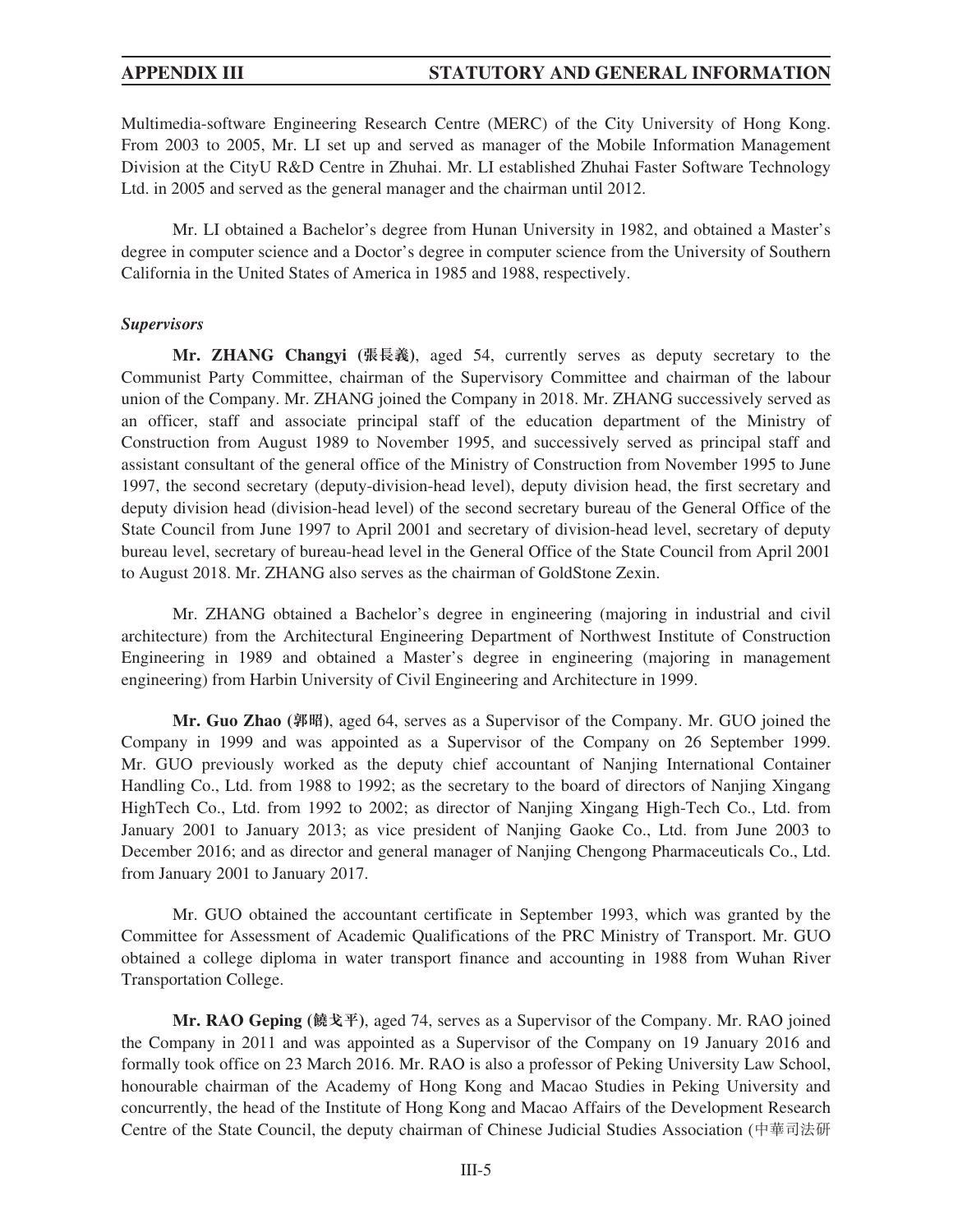究會) and chairman member of the Law Specialty Committee on National Self-taught Higher Education Examinations. Mr. RAO previously served as a member of 12th CPPCC National Committee, a member of the Hong Kong Special Administrative Region Basic Law Committee of the Standing Committee of the NPC, an independent supervisor of TravelSky Technology Limited, an independent non-executive Director of the Company and an independent non-executive director of Yangguang Xinye Real Estate Co., Ltd.

Mr. RAO obtained a Master's degree in law in 1982 from Peking University and was a visiting scholar at the University of Washington, New York University, and Max Planck Institute of International Law.

**Mr. LI Ning (李寧)**, aged 37, serves as an employee representative Supervisor and director of the Investment Banking Management Committee of the Company. Mr. LI joined the Company in May 2011 and previously worked as the auditor and senior auditor of PwC Zhong Tian, and senior manager, vice president and senior vice president of the Investment Banking Management Committee of the Company.

Mr. LI obtained a Bachelor's degree in economics from Shandong Economics College in 2006 and obtained a Master's degree in economics from University of International Business and Economics in 2008. Mr. LI was qualified as a Chinese CPA in 2014 and obtained the qualification as sponsor representative in 2019.

**Ms. NIU Xuekun (牛學坤)**, aged 47, serves as an employee representative Supervisor and the chief officer of the Planning and Finance Department of the Company. Ms. NIU joined the Company in October 2000 and previously worked as the accountant of Shenzhen Property Management Co., Ltd., and senior manager, vice president and senior vice president of the Planning and Finance Department of the Company. Ms. NIU concurrently serves as a supervisor of each of CITIC Securities Investment, GoldStone Zexin and Guangzheng Lingxiu Investment Company Limited.

Ms. NIU obtained a Bachelor's degree in economics and a Master's degree in management from Dongbei University of Finance & Economics in 1996 and 1999, respectively. Ms. NIU was qualified as a Chinese CPA and a senior accountant in 2002 and 2015, respectively.

### *Senior Management*

**Mr. MA Yao (馬堯)**, aged 49, serves as a member of the Executive Committee and the head of the Investment Banking Management Committee. Mr. MA joined the Company in 1998 and previously served as the deputy general manager of the Risk Control Department, deputy general manager of the Bond Distribution and Trading Department, deputy general manager of the Trading Department, person-in-charge of the Capital Market Department, head of the Financial Industry Group and member of the Investment Banking Management Committee of the Company. Mr. MA also serves as a director of CLSA Limited and CLSA Capital Markets Limited.

Mr. MA obtained a Bachelor's degree in automatic control from Xi'an Jiaotong University in 1994, a Master's degree in money and banking and a Doctor's degree in international finance from the Graduate School of the People's Bank of China in 1998 and 2012, respectively.

**Mr. XUE Jirui (薛繼銳)**, aged 48, serves as a member of the Executive Committee, and the head of the Prime Service Business Line of the Company. Mr. XUE joined the Company in 2000 and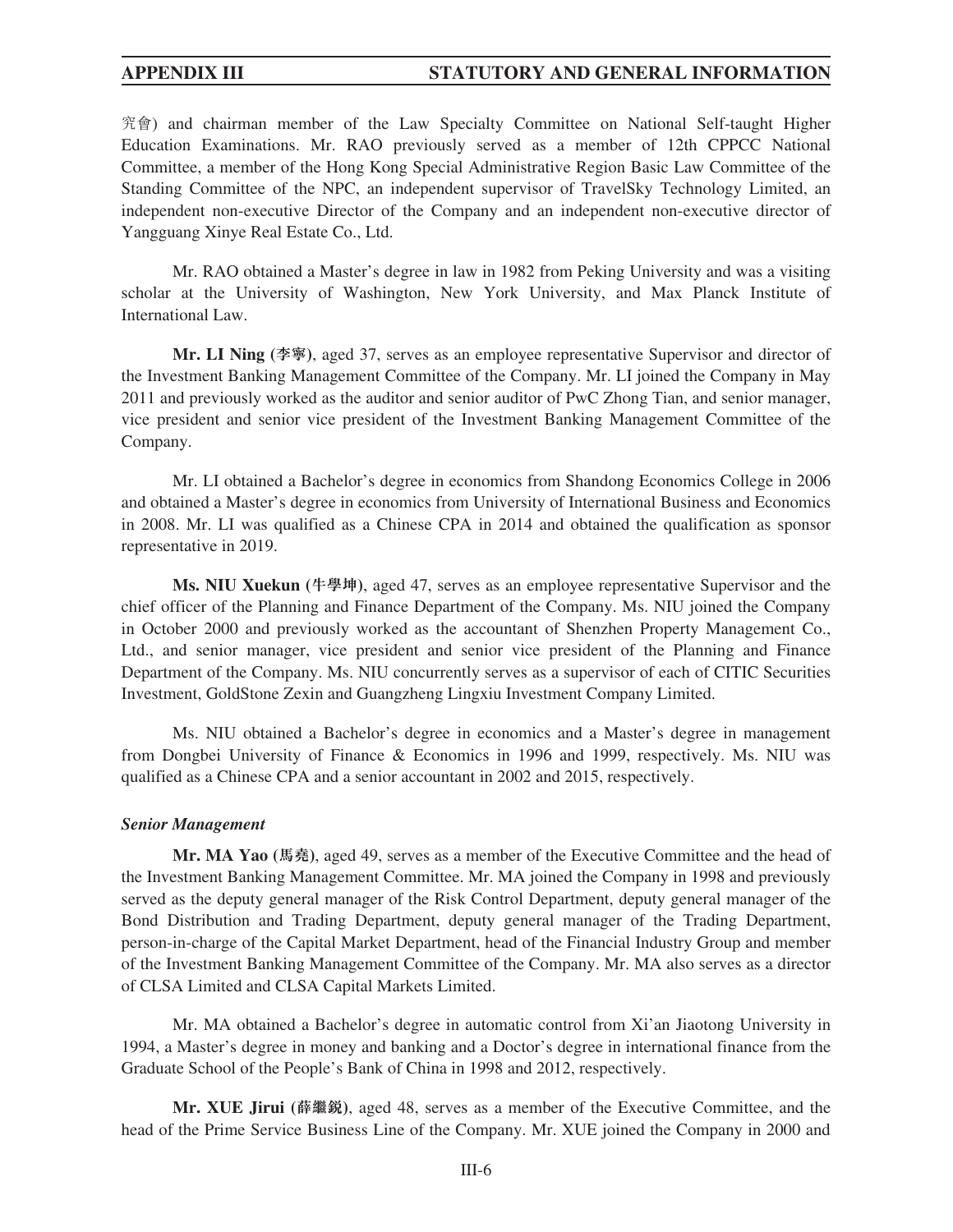previously served as a manager of the financial products development group, researcher of the Research Department, head of the product development group of the Trading and Derivatives Business Line of the Company, and head of the Equity Derivatives Business Line. Mr. XUE also serves as a director of CITIC Futures.

Mr. XUE obtained a Bachelor's degree, a Master's degree and a Doctor's degree in statistics from Renmin University of China in 1997, 2000 and 2006, respectively.

**Mr. YANG Bing (楊冰)**, aged 49, serves as a member of the Executive Committee and the chief executive of the asset management business of the Company. Mr. YANG previously worked as a teacher of Shaoguan University from 1993 to 1996 and joined the Company in 1999. He once served in the Company as an assistant trader of the Trading Department, trader of the Fixed Income Department as well as investment manager and investment supervisor of the asset management business. Mr. YANG also serves as a director of China AMC.

Mr. YANG obtained a Bachelor's degree in fine chemicals from Nanchang University in 1993 and a Master's degree in national economics from Nanjing University in 1999.

**Mr. LI Chunbo (李春波)**, aged 45, serves as a member of the Executive Committee and the division head of the Research Department, Equity Distribution and Trading Department and the Custody Department of the Company. Mr. LI joined the Company in 2001 and previously worked as an analyst of the Research Consulting Department (later renamed as the Research Department), chief analyst of the Research Department, as well as the chief executive of the Research Department and the Equity Distribution and Trading Department. Mr. LI also serves as a director of CSI, a director of China AMC, the chairman of CLSA Limited, a member of International Strategy Committee of the Securities Association of China and the deputy Secretary-General of China Society for Finance and Banking.

Mr. LI obtained a Bachelor's degree in vehicle engineering and a Master's degree in management science and engineering from Tsinghua University in 1998 and 2001, respectively.

**Mr. ZOU Yingguang (鄒迎光)**, aged 51, serves as a member of the Executive Committee and chief executive of the Commodity Business Line of the Company. Mr. ZOU joined the Company in 2017 and previously worked as a surgeon of the Xuanwu Hospital of Capital Medical University, business manager of Beijing Securities Outlet of Hainan Huayin International Trust Corporation, manager of the institutional client section of South Haidian Road Outlet of Huaxia Securities Co., Ltd., senior business director of the bonds department, assistant to general manager of the bonds department, the person-in-charge of the fixed income department as well as member of the Executive Committee and concurrently the person-in-charge of the fixed income department of CSC. Mr. ZOU also serves as a director of each of CLSA Asset Management Limited and CLSA Americas, LLC.

Mr. ZOU obtained a Bachelor's degree in clinical medicine from Capital University of Medical Sciences in 1994, a Master's degree in finance from Central University of Finance and Economics in 2000 and an EMBA degree from China Europe International Business School in 2012.

**Mr. LI Yongjin (李勇進)**, aged 51, serves as a member of the Executive Committee and director of the Wealth Management Committee of the Company. Mr. LI joined the Company in 1998 and previously worked as a staff of the International Business Department of Dalian Branch of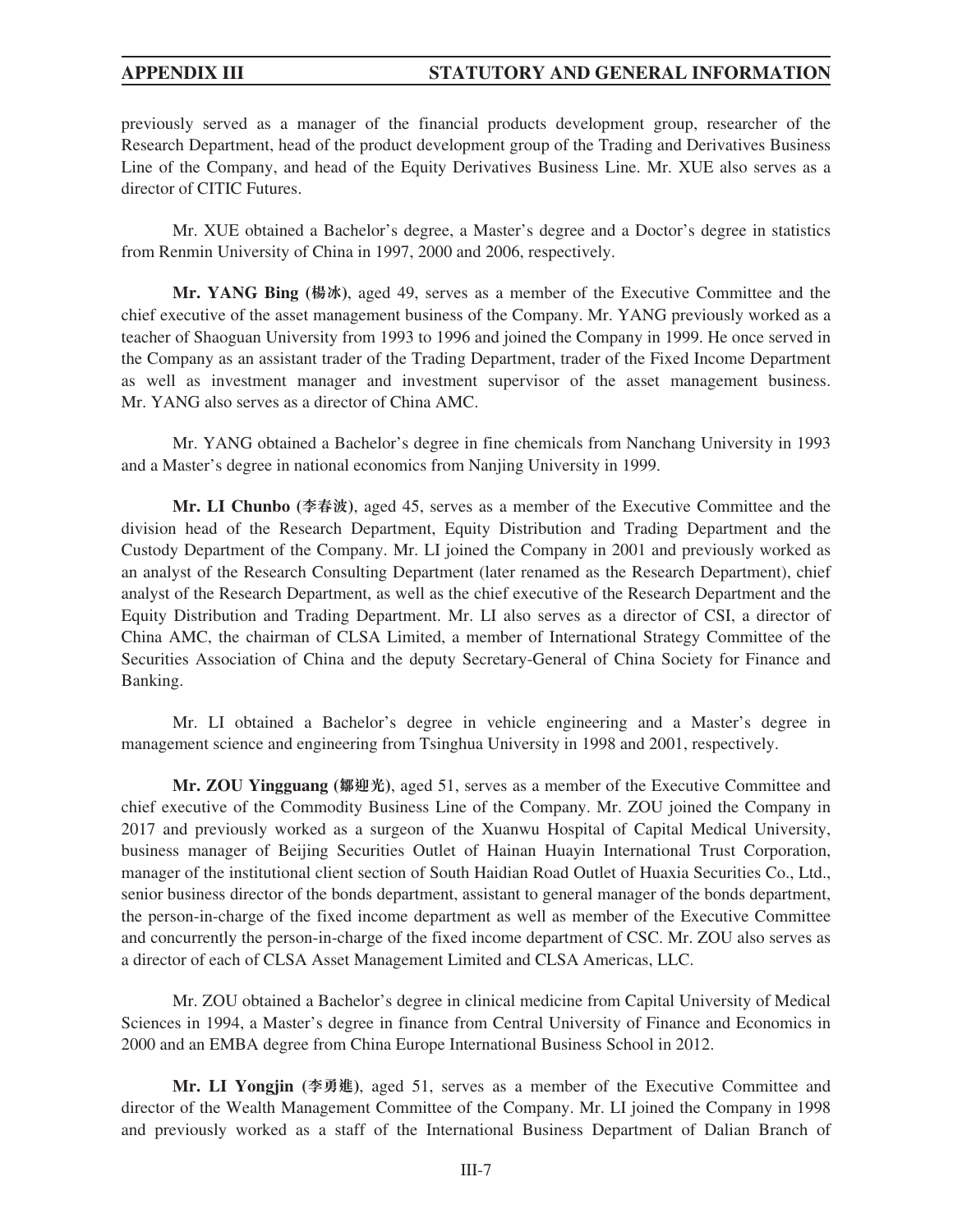Agricultural Bank of China, department manager of Dalian Sales Department of Shenyin Wanguo Securities, assistant to general manager, deputy general manager and general manager of Dalian Securities Outlet of the Company, senior vice president and director of the Brokerage Management Department of the Company, and general manager of the Zhejiang Branch Office of CITIC Securities and its predecessor, CITIC Securities (Zhejiang) Co., Ltd and a director of China AMC. Mr. LI also serves as a director of each of CITIC Securities Brokerage (HK), CITIC Securities Futures (HK) Limited, CITIC Securities (Shandong), CITIC Futures and CITIC Securities South China, as well as an executive director and general manager of Kington Securities.

Mr. LI obtained a Bachelor's degree in economics and a Master's degree in finance from Dongbei University of Finance and Economics in 1992 and 2000, respectively.

**Mr. LI Jiong (李冏)**, aged 51, serves as the treasurer and the chief executive of the Treasury Department of the Company. Mr. LI joined the Company in 1996 and previously worked as the manager of International Cooperation Office of the Information Centre of China International Trust and Investment Corporation (the predecessor of CITIC Group), manager of the Development Department of CITIC International Cooperation Company, manager of the Bonds Department and deputy general manager of the Capital Operation Department (later renamed as the Treasury Department) as well as the chief executive of the Prime Service Business Line and the Chief Financial Officer of the Company and director of CSI. Mr. LI concurrently serves as the director of each of CITIC Futures, CITIC Global Financial Leasing CO., LTD., CLSA Premium Limited, CITIC Securities International USA, LLC and CITIC Securities Overseas Investment Co., Ltd.

Mr. LI obtained a Bachelor's degree in international finance from the University of International Business and Economics in 1992 and an MBA degree from Tsinghua University in 2000.

**Mr. WANG Junfeng (王俊鋒)**, aged 53, serves as the Board Secretary, the deputy secretary of the disciplinary inspection committee, the director of the Party Work Department and the chief executive of the General Manager's Office of the Company. Mr. WANG joined the Company in 1999 and previously served as an officer of the headquarter of the People's Bank of China, deputy general manager of the Brokerage Management Department of the Company, and business coordination supervisor of the General Manager's Office.

Mr. WANG obtained a Bachelor's degree in economics in finance from Zhengzhou University in 1990 and a Master's degree in economics from Graduate School of the People's Bank of China (中國人民 銀行總行金融研究所) (currently known as the PBC School of Finance, Tsinghua University) in 1997.

**Mr. SONG Qunli (宋群力)**, aged 55, serves as the chief engineer (chief information officer) of the Company. Mr. SONG joined the Company in 2016 and previously served as the chief of the software section of Beijing CONTEC Microelectronics Co., Ltd., general manager of the Computer Centre of Huaxia Securities Co., Ltd., member of the Business Decision-making Committee and concurrently chief executive of the Information Technology Department of CSC, vice president of China Minzu Securities Co., Ltd., managing director of the Information Technology Department of CSC and chief executive of the Information Technology Centre of the Company. Mr. SONG concurrently serves as the executive director of CITIC Securities Information and Quantitative Service (Shenzhen) Co., Ltd., the director of E-Capital Transfer Co., Ltd. and the chief information officer of CITIC Securities South China.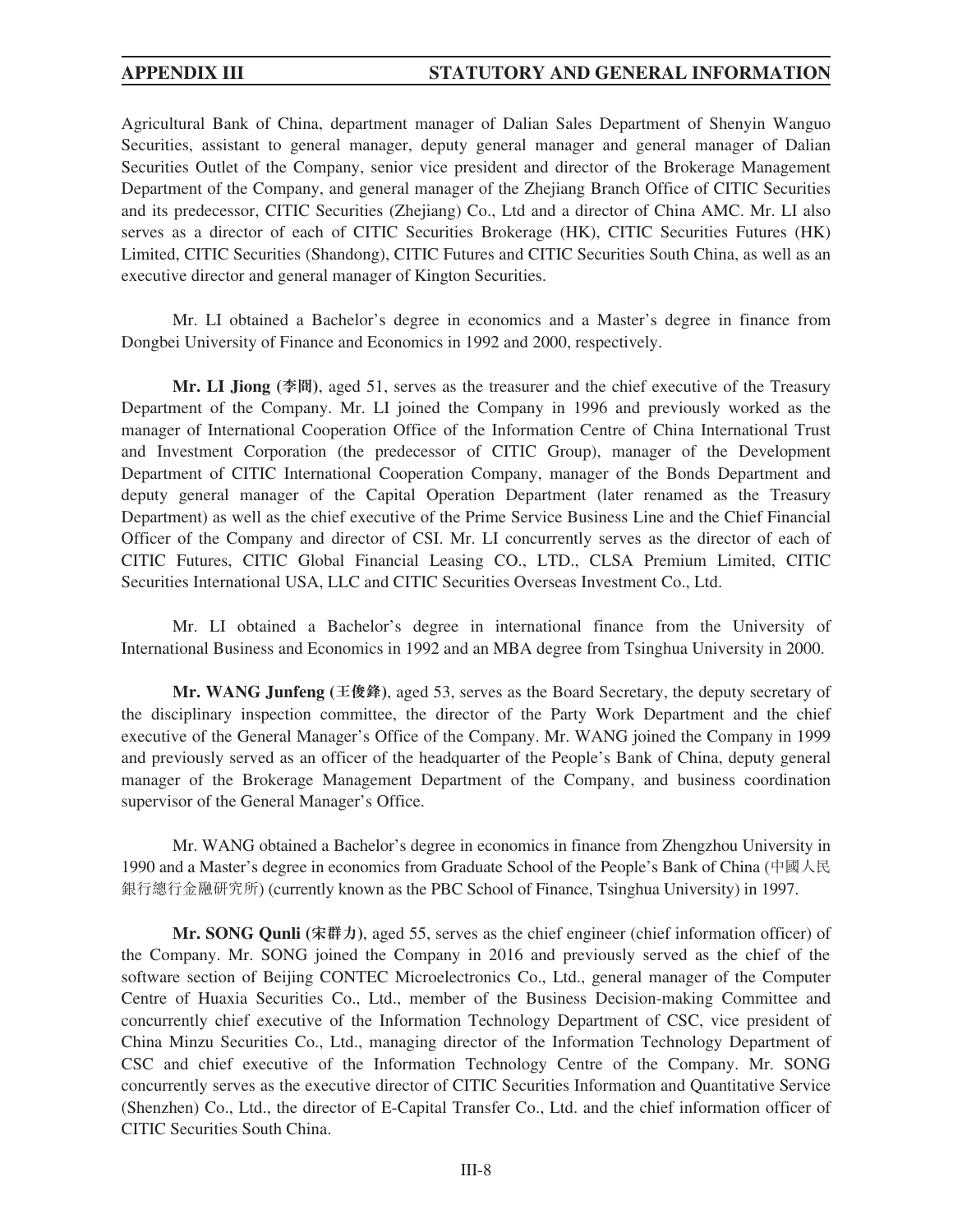Mr. SONG obtained a Bachelor's degree in automotive control from the School of Engineering of Beijing Union University in 1987.

**Mr. ZHANG Hao (張皓)**, aged 52, serves as the chief marketing officer of the Company and secretary to the Communist Party Committee and chairman of CITIC Futures. Mr. ZHANG joined the Company in 1997 and previously served as teaching assistant of Shanghai Institute of Urban Construction, head of the B-share Business Department of Shanghai Trust Investment Corporation of China Construction Bank as well as deputy general manager of the Shanghai B-share Business Department, general manager of the Shanghai Fuxing Middle Road Securities Outlet and concurrently deputy general manager of the Shanghai management headquarters, general manager of the Shanghai Huaihai Middle Road Securities Outlet, deputy general manager of the Shanghai management headquarters and general manager of Shanghai Branch of the Company. Mr. ZHANG concurrently serves as vice president of China Futures Association and a director of CITIC Global Financial Leasing CO., LTD. Mr. ZHANG was awarded the title of "Skilled Young Worker of SOEs" in 2001.

Mr. ZHANG obtained dual Bachelor's degrees in industrial management engineering and engineering mechanics from Shanghai Jiao Tong University in 1991 and an MBA degree from the Antai College of Shanghai Jiao Tong University in 2001.

**Mr. ZHANG Guoming (張國明)**, aged 57, serves as the deputy secretary of the disciplinary inspection committee, Chief Compliance Officer, Chief Risk Officer, chief executive of the Legal Department, chief executive of the Risk Management Department and head of the Special Asset Department of the Company. Before joining the Company in 2010, Mr. ZHANG worked as deputy chief judge, chief judge and a member of the Judge Committee of the Higher People's Court of Henan Province, and the judge of the Supreme People's Court. Mr. ZHANG also serves as a supervisor of each of CITIC Futures and CITIC Securities South China, the chief compliance officer and chief risk officer of Kington Securities.

Mr. ZHANG obtained his Master's degree in law and Doctor's degree in law from the Renmin University of China in 1994 and 2008, respectively.

**Mr. YE Xinjiang (葉新江)**, aged 57, a member of the Senior Management of the Company. Mr. YE joined the Company in December 2005. He was formerly the head of the medical and health industry group, head of the regional IBS group, head of the New OTC Market Business Department, member of the Investment Banking Management Committee, head of the quality control group and head of the M&A business line of the Company.

Mr. YE obtained a Bachelor's degree in agricultural economics in July 1985 and a Master's degree in management in July 1990 from Zhejiang University (formerly Zhejiang Agricultural University)

**Mr. JIN Jianhua (金劍華)**, aged 51, a member of the Senior Management, general manager of GoldStone Investment and chairman of CITIC PE Fund. Mr. JIN joined the Company in May 1997. He previously served as the deputy general manager of the Investment Banking Department (Beijing), member of the Investment Banking Management Committee, head of the financial industry group, head of the equipment manufacturing industry group and head of the M&A business line of the Company.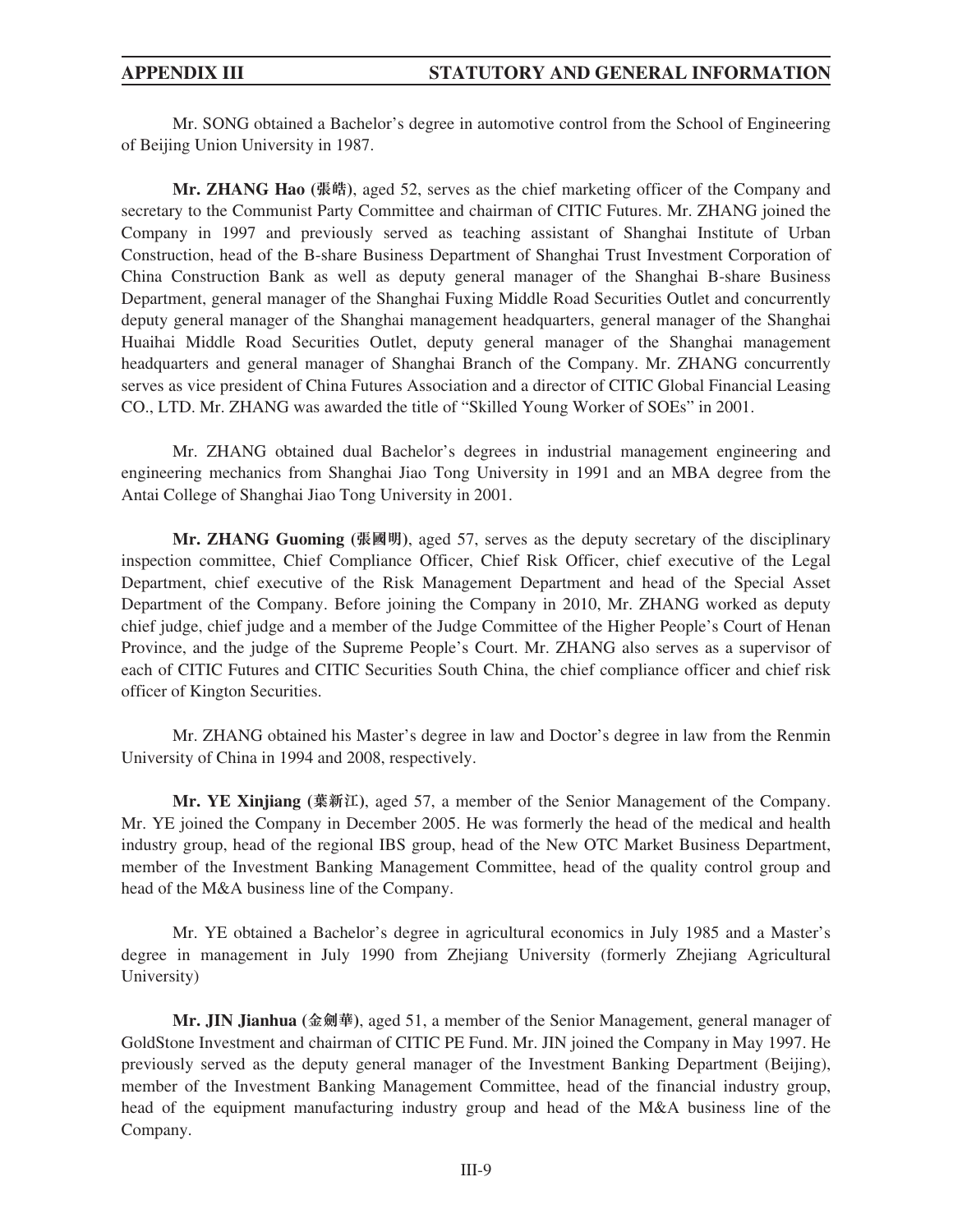Mr. JIN obtained a Bachelor's degree in industrial foreign trade in July 1993 and a Master's degree in technical economics in July 1996 from Xi'an Jiaotong University, and obtained a Master's degree in business administration in 2009 from China Europe International Business School.

**Mr. SUN Yi (孫毅)**, aged 49, a member of the Senior Management, deputy head of the Investment Banking Management Committee and head of the financial and technological industry group. Mr. SUN joined the Company in April 1998. He once served as the deputy general manager of the Investment Banking Department of the Company (in charge of business in Shenzhen), managing director of CSI, and head of the Operations Department, head of ECM team and head of the transport industry team under the Investment Banking Management Committee of the Company, as well as the deputy general manager of China AMC and concurrently served as the general manager of China AMC Capital Management Limited. Mr. SUN also serves as a director of CLSA Capital Markets Limited.

Mr. SUN obtained a Bachelor's degree in economics in July 1993 from Jiangxi University of Finance and Economics and a Master's degree in economics in June 1996 from Xiamen University.

**Mr. GAO Yuxiang (高愈湘)**, aged 53, a member of the Senior Management, deputy head of the Investment Banking Management Committee, head of the infrastructure and modern service industry group. Mr. GAO joined the Company in November 2004 and had served as the deputy head of the real estate and construction materials industry team, the transport industry team and the infrastructure, real estate industry team under the Investment Banking Management Committee a member of Investment Banking Management Committee and the head of infrastructure and real estate industry group of the Company.

Mr. GAO obtained a College degree in financial accounting from Qingdao Radio and Television University in July 1990 and a Bachelor's degree in national economic management from Peking University in July 1995. Mr. GAO obtained a degree in business management from Capital University of Economics and Business in July 2001 and a Doctor's degree in industrial economics from Beijing Jiaotong University in July 2004. Mr. GAO obtained the qualification of technical specialty of senior economist in September 2006.

**Mr. SHI Benliang (史本良)**, aged 47, the chief financial officer and the administrative person in charge of the Planning and Finance Department of the Company. Mr. SHI joined the Company in 2000, and had served as the asset management business accountant, the head of general ledger accountant, the deputy head, and the joint person in charge of the Planning and Finance Department. He concurrently serves as supervisor of China AMC, director of each of CITIC GoldStone Fund, CITIC Buyout Fund Management Company Limited, GoldStone Zexin, Anhui Transport Control Jinshi Private Fund Management Co., Ltd., Qianhai Infrastructure Investments Fund Management Co., Ltd. and CITIC POLY (Tianjin) Private Equity Fund Management Co., Ltd. Mr. SHI currently serves as a member of the Third Accounting Standards Advisory Committee for Business Enterprises (企業會 計準則諮詢委員會) and a member of the Accounting Commission of the Securities Association of China.

Mr. SHI obtained a bachelor's degree in finance from Shanghai University of Finance and Economics in 1997 and a master's degree in finance from Nankai University in 2000.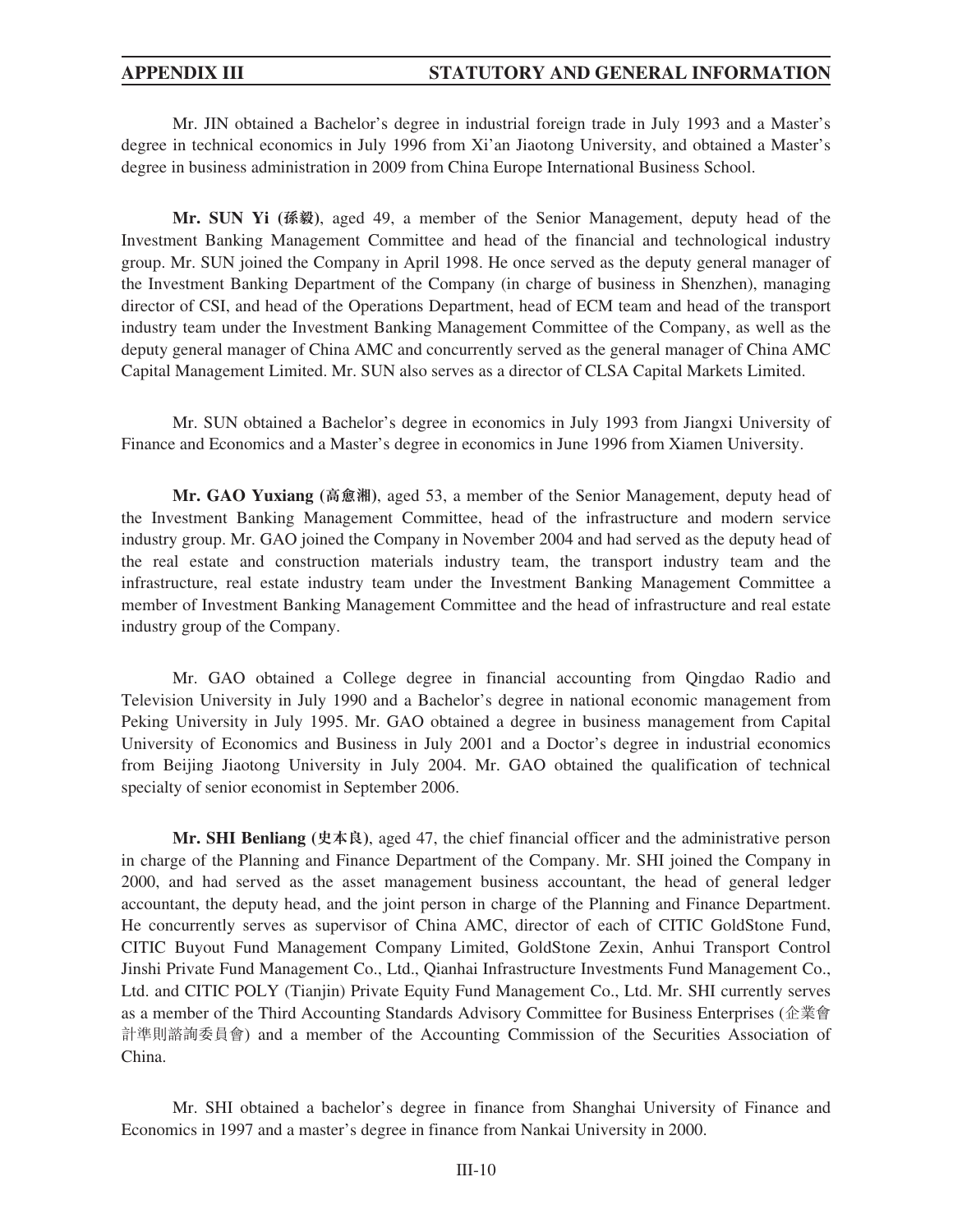## **Directors' and Supervisors' employment with substantial shareholders**

As at the Latest Practicable Date, the following Directors were in the employment of those companies which had interests or short positions in the Shares or underlying Shares of the Company which are required to be notified to the Company pursuant to Divisions 2 and 3 of Part XV of the SFO:

| <b>Name of Director</b> | Name of Shareholder              | <b>Position held in the Shareholder</b> |
|-------------------------|----------------------------------|-----------------------------------------|
| <b>ZHANG Youjun</b>     | <b>CITIC</b> Corporation Limited | Assistant to the General<br>Manager     |
|                         | CITIC Group                      | Assistant to the General<br>Manager     |
|                         | <b>CITIC</b> Limited             | Assistant to the General<br>Manager     |
| WANG Shuhui             | <b>Yuexiu Financial Holdings</b> | Chairman                                |
|                         | Financial Holdings Limited       | Chairman                                |

# **PARTIES INVOLVED IN THE RIGHTS ISSUE AND CORPORATE INFORMATION**

**CLSA Limited**

**Joint Global Coordinators and Underwriters**

| (H Share Rights Issue) | 18/F One Pacific Place                                            |
|------------------------|-------------------------------------------------------------------|
|                        | 88 Queensway                                                      |
|                        | Hong Kong                                                         |
|                        | China Merchants Securities (HK) Co.,                              |
|                        | <b>Limited</b>                                                    |
|                        | 48/F One Exchange Square                                          |
|                        | 8 Connaught Place                                                 |
|                        | Central                                                           |
|                        | Hong Kong                                                         |
|                        | <b>Haitong International Securities Company</b><br><b>Limited</b> |
|                        | 22/F Li Po Chun Chambers                                          |
|                        | 189 Des Voeux Road Central                                        |
|                        | Hong Kong                                                         |
| <b>Joint Sponsors</b>  | <b>Tianfeng Securities Co., Ltd.</b>                              |
| (A Share Rights Issue) | 4/F, Gaoke Building                                               |
|                        | 2 Guandongyuan Road                                               |
|                        | Donghu New Technology Development District                        |
|                        | Wuhan, Hubei Province                                             |
|                        | China Post Securities Co., Ltd.                                   |
|                        | 9-11/F, Shaanxi Postal Information Building                       |
|                        | 5 Tangyan Road                                                    |
|                        | Xi'an, Shaanxi Province                                           |
|                        |                                                                   |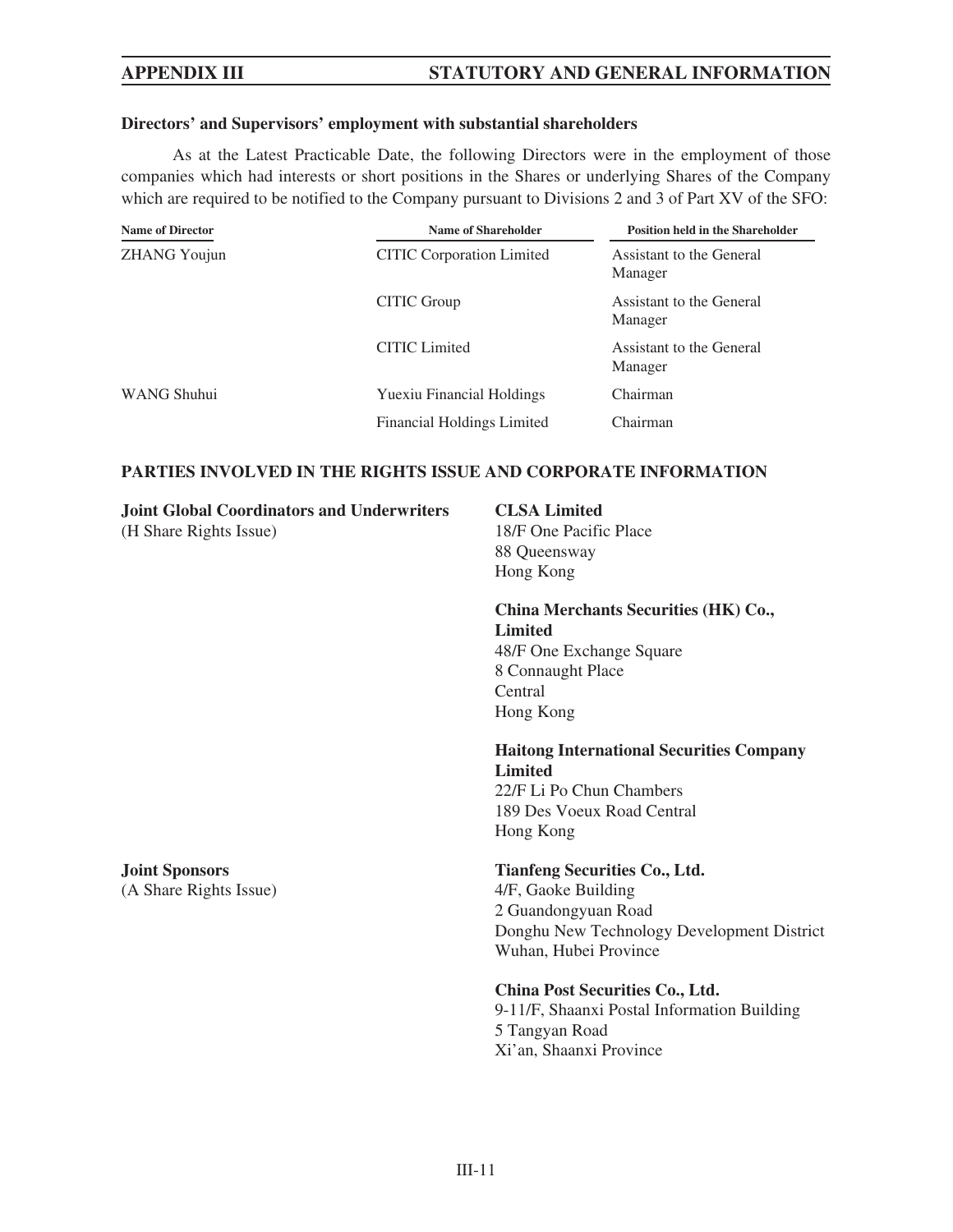| <b>Legal Advisers to the Company</b>         | as to Hong Kong law<br><b>Jingtian &amp; Gongcheng LLP</b><br>Suites 3203-3207<br>32/F Edinburgh Tower<br>The Landmark, 15 Queen's Road<br>Central<br>Hong Kong        |
|----------------------------------------------|------------------------------------------------------------------------------------------------------------------------------------------------------------------------|
|                                              | as to U.S. law<br>Akin Gump Strauss Hauer & Feld LLP<br>Unit 401, North Tower<br>Beijing Kerry Centre<br>1 Guanghua Road, Chaoyang District<br>Beijing, China          |
|                                              | as to PRC law<br><b>Jia Yuan Law Offices</b><br>F408 Ocean Plaza<br>158 Fuxing Men Nei Street<br>Xicheng District<br>Beijing, China                                    |
| <b>Legal Advisers to the Underwriters</b>    | as to Hong Kong law<br><b>Clifford Chance</b><br>27/F Jardine House<br>1 Connaught Place<br>Hong Kong                                                                  |
|                                              | As to PRC law<br><b>JunHe LLP</b><br>20/F, China Resources Building<br>8 Jianguomenbei Avenue<br>Dongcheng District, Beijing                                           |
| <b>Auditor and Reporting Accountant</b>      | <b>PricewaterhouseCoopers</b><br><b>Certified Public Accountants</b><br>Registered Public Interest Entity Auditor<br>22/F, Prince's Building<br>Central<br>Hong Kong   |
| <b>H</b> Share Registrar and Transfer Office | <b>Computershare Hong Kong Investor Services</b><br><b>Limited</b><br>Shops 1712-1716, 17th Floor<br>Hopewell Centre<br>183 Queen's Road East<br>Wan Chai<br>Hong Kong |
| <b>Registered Office of the Company</b>      | North Tower, Excellence Times Plaza II<br>No. 8 Zhong Xin San Road<br><b>Futian District</b><br>Shenzhen, Guangdong Province<br>the PRC                                |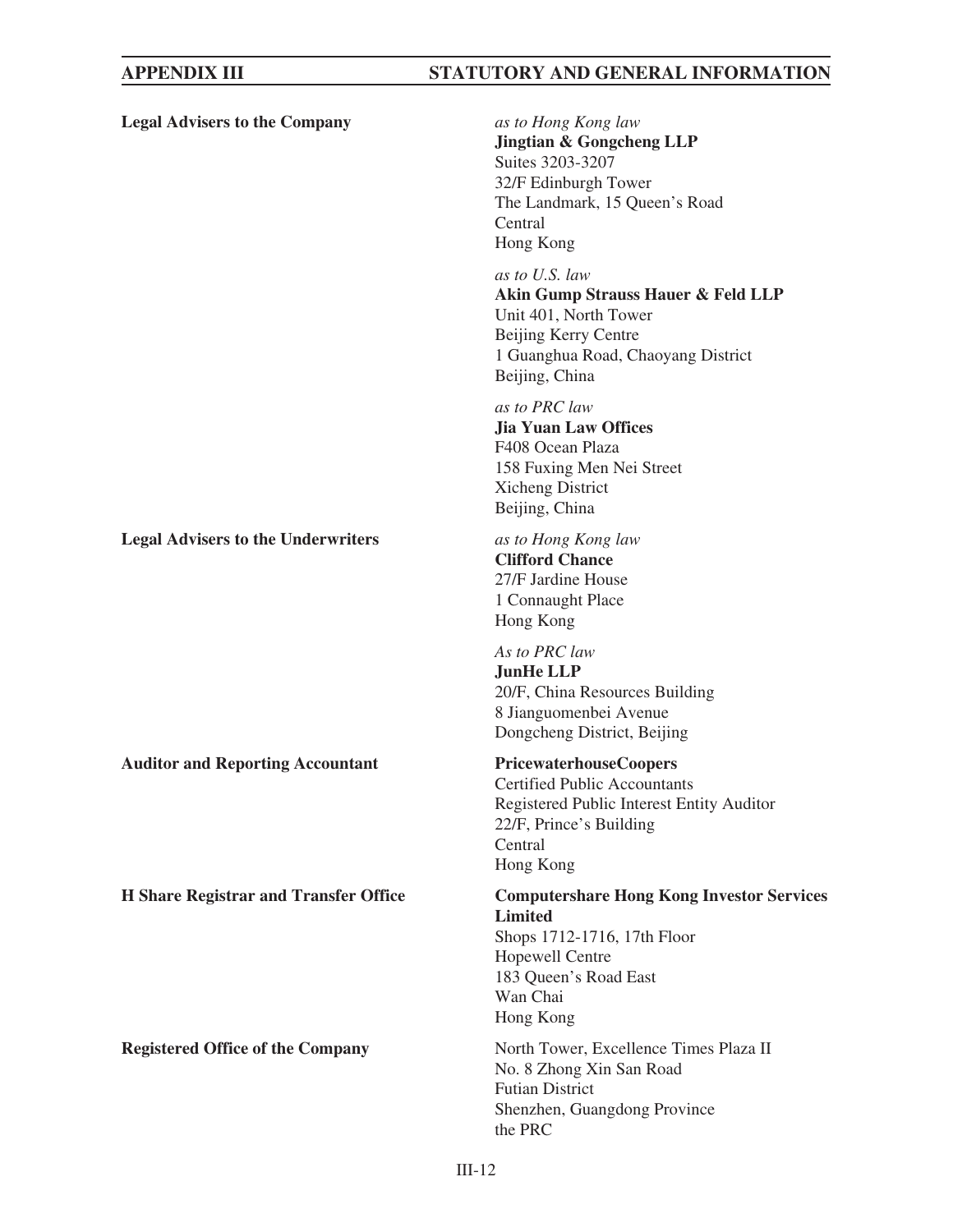| <b>Principal Place of Business of the Company in</b><br><b>Hong Kong</b> | 26/F, CITIC Tower<br>1 Tim Mei Avenue<br>Central<br>Hong Kong                                                                                 |
|--------------------------------------------------------------------------|-----------------------------------------------------------------------------------------------------------------------------------------------|
| <b>Joint Company Secretaries of the Company</b>                          | Ms. LIU Xiaomeng<br>Ms. YU Hiu Kwan, Hilda (associate member of<br>the Hong Kong Institute of Chartered<br>Secretaries)                       |
| <b>Authorised Representatives of the Company</b>                         | Mr. YANG Minghui (楊明輝)<br><b>CITIC Securities Tower</b><br>No. 48 Liangmaqiao Road<br>Chaoyang District, Beijing                              |
|                                                                          | Ms. LIU Xiaomeng (劉小萌)<br><b>CITIC</b> Securities Tower<br>No. 48 Liangmaqiao Road<br>Chaoyang District, Beijing                              |
| <b>Principal Bank of the Company</b>                                     | China CITIC Bank Corporation Limited (中<br>信銀行股份有限公司)<br>6-30/F and 32-42/F, Building No. 1<br>10 Guanghua Road, Chaoyang District<br>Beijing |

### **SHARE CAPITAL**

The total issued share capital of the Company as at the Latest Practicable Date is RMB12,926,776,029. As announced by the Company, subscriptions under the A Share Rights Issue were completed on 27 January 2022 with a subscription level of 97.17%. All the A Rights Shares successfully subscribed for by the Qualified A Shareholders have not yet been issued and registered as at the Latest Practicable Date, hence are not included in the issued share capital of the Company on the Latest Practicable Date.

The following table sets out the Company's shareholding structure as at the Latest Practicable Date and upon completion of the Rights Issue:

| <b>Class of Shares</b> | Number of issued<br>Shares as at the<br><b>Latest Practicable</b><br>Date | Approximate<br>percentage<br>of the total<br>number of<br>issued<br><b>Shares</b> | Number of<br>Shares to be<br>issued under the<br><b>Rights Issue</b> | <b>Number of issued Shares</b><br>immediately<br>following completion of the<br><b>Rights Issue</b> | Approximate<br>percentage of the<br>total number of<br>issued Shares<br>immediately<br>following<br>completion of<br>the Rights Issue |
|------------------------|---------------------------------------------------------------------------|-----------------------------------------------------------------------------------|----------------------------------------------------------------------|-----------------------------------------------------------------------------------------------------|---------------------------------------------------------------------------------------------------------------------------------------|
| $H$ Shares             | 2,278,327,700                                                             | 17.62%                                                                            | $341.749.155$ (note 1)                                               | $2.620.076.855$ (note 1)                                                                            | 17.68%                                                                                                                                |
| A Shares $\dots \dots$ | 10,648,448,329                                                            | 82.38%                                                                            |                                                                      | 1,552,021,645(note 2) 12,200,469,974(note 2)                                                        | 82.32%                                                                                                                                |
|                        | 12.926.776.029                                                            | $100\%$                                                                           | 1,893,770,800                                                        | 14,820,546,829                                                                                      | 100%                                                                                                                                  |

*Notes:*

*1. Assuming the H Share Rights Issue becomes unconditional and all the H Rights Shares are fully subscribed for.*

*2. Such figures are calculated according to the allotment results of the A Share Rights Issue as announced by the Company on 27 January 2022.*

All H Shares and A Shares presently in issue rank *pari passu* in all respects as regards voting, dividends, distribution and return of capital.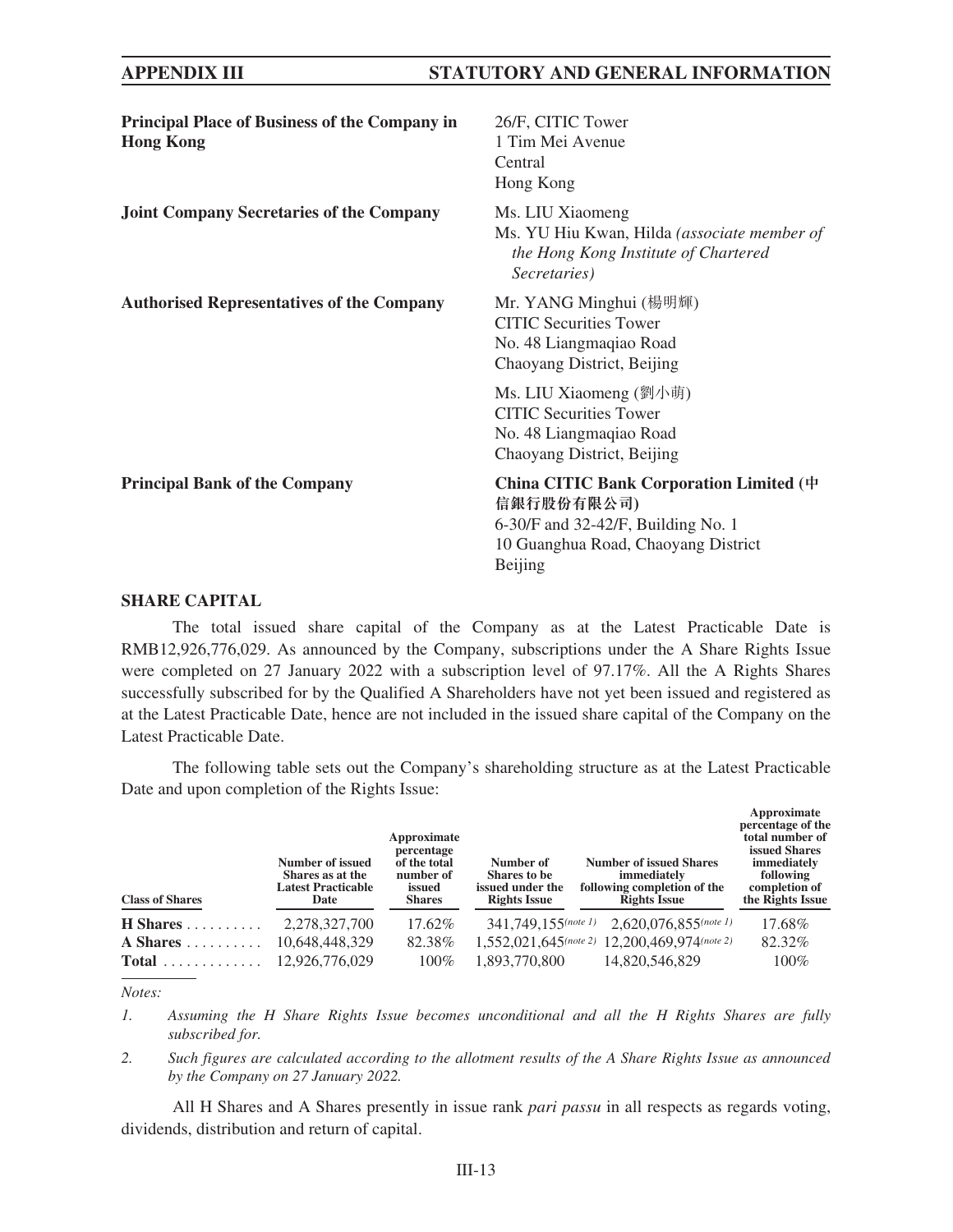The H Rights Shares to be allotted and issued pursuant to the H Share Rights Issue will, when issued and fully paid, rank *pari passu* in all respects with the H Shares then in issue as regards voting, dividends, distributions and return of capital.

The H Shares in issue are listed on the Hong Kong Stock Exchange. The A Shares in issue are listed on the SSE. Save as disclosed, no part of the issued Shares or any other securities of the Company is listed or dealt in on any stock exchange and no application is being made or is currently proposed or sought for the Shares or any other securities of the Company to be listed or dealt in on any other stock exchange.

As at the Latest Practicable Date, the Company is not a party to any agreements to issue new Shares and none of the members of the Group had any other outstanding options or convertible securities.

## **INTERESTS AND SHORT POSITIONS OF DIRECTORS, SUPERVISORS AND THE CHIEF EXECUTIVE OF THE COMPANY IN SHARES, UNDERLYING SHARES AND DEBENTURES OF THE COMPANY**

As at the Latest Practicable Date, the Directors, Supervisors or the chief executive of the Company who had interests or short positions in the Shares, underlying Shares and debentures of the Company or any of its associated corporations (within the meaning of Part XV of the SFO), which were (i) required to be notified to the Company and the Hong Kong Stock Exchange, pursuant to Divisions 7 and 8 of Part XV of the SFO (including interests and short positions which they were taken or deemed to have under such provisions of the SFO); or (ii) required, pursuant to Section 352 of the SFO, to be entered in the register referred to therein; or (iii) required, pursuant to the Model Code for Securities Transactions by Directors of Listed Issuers as set out in Appendix 10 to the Hong Kong Listing Rules, to be notified to the Company and the Hong Kong Stock Exchange are as follows:

| <b>Name</b>         | <b>Position</b>                            | Nature of<br>interest | <b>Class of</b><br><b>Shares</b> | Number of<br><b>Shares held</b><br>(Shares) | Percentage of<br>the total<br>number of<br><b>issued Shares</b><br>of the Company<br>$(\%)$ |
|---------------------|--------------------------------------------|-----------------------|----------------------------------|---------------------------------------------|---------------------------------------------------------------------------------------------|
|                     |                                            |                       |                                  |                                             |                                                                                             |
| <b>ZHANG Youjun</b> | Chairman and executive Director Beneficial |                       | A Shares                         | $43()$ (note 1)                             | $0.000003\%$ (note 2)                                                                       |
|                     |                                            | owner                 |                                  |                                             |                                                                                             |

*Notes:*

- *1. According to the allotment results of the A Share Rights Issue as announced by the Company on 27 January 2022. Mr. Zhang Youjun was successfully allotted 56 A Rights Shares on 27 January 2022. As at the Latest Practicable Date, Mr. Zhang Youjun had interest in a total of 430 A Shares.*
- *2. Calculated based on the total number of issued Shares of the Company as at the Latest Practicable Date, being 12,926,776,029 Shares.*

Save as disclosed above, as at the Latest Practicable Date, none of the other Directors, Supervisors or the chief executive of the Company had any interests or short positions in the Shares, underlying Shares and debentures of the Company or any of its associated corporations (within the meaning of Part XV of the SFO), which were (i) required to be notified to the Company and the Hong Kong Stock Exchange, pursuant to Divisions 7 and 8 of Part XV of the SFO (including interests and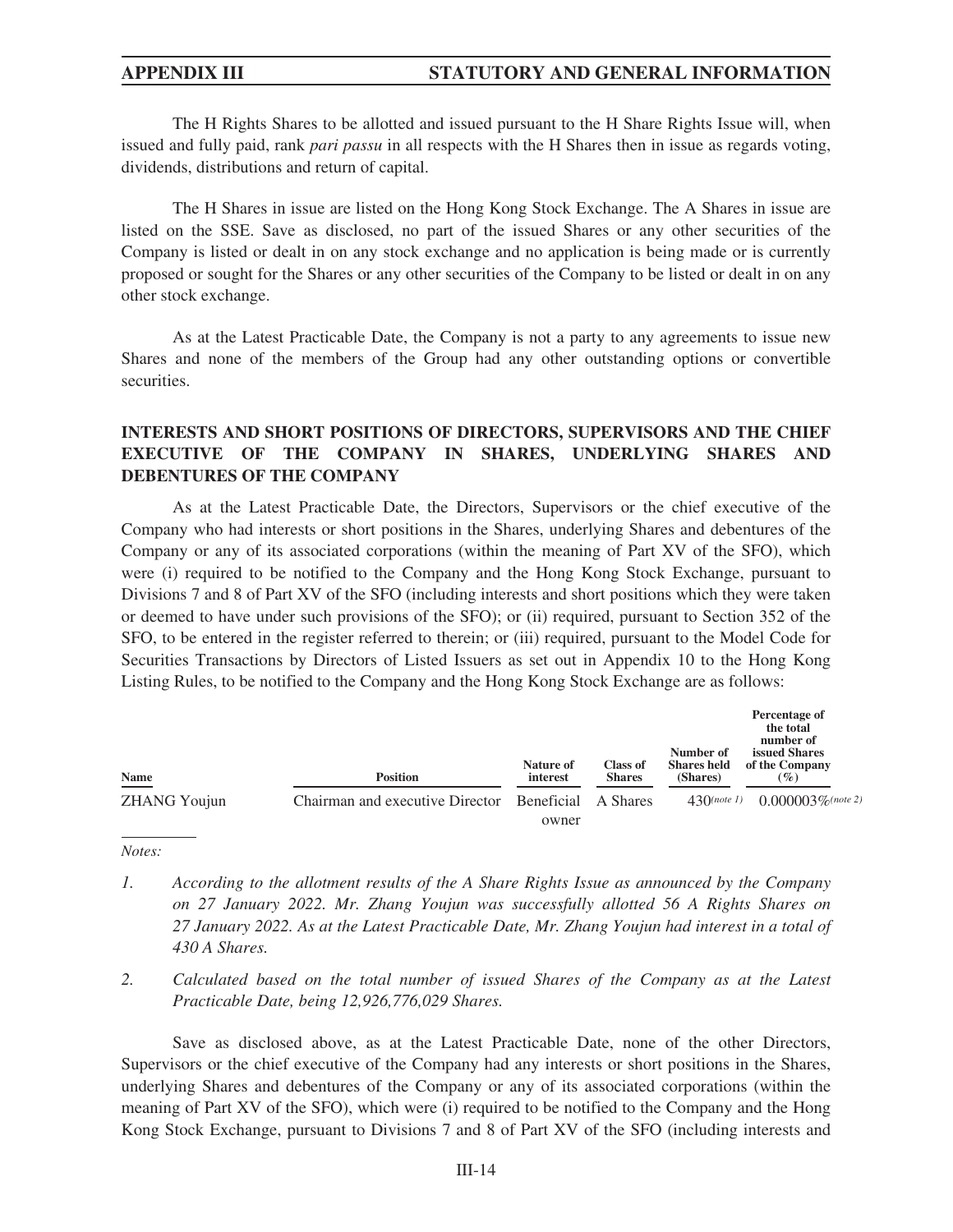short positions which they were taken or deemed to have under such provisions of the SFO); or (ii) required, pursuant to Section 352 of the SFO, to be entered in the register referred to therein; or (iii) required, pursuant to the Model Code for Securities Transactions by Directors of Listed Issuers as set out in Appendix 10 to the Hong Kong Listing Rules, to be notified to the Company and the Hong Kong Stock Exchange.

### **INTERESTS AND SHORT POSITIONS OF SUBSTANTIAL SHAREHOLDERS**

So far as the Directors are aware, as at the Latest Practicable Date, the persons other than the Directors, Supervisors and the chief executive of the Company who had interests or short positions in the Shares and underlying Shares which are discloseable under Divisions 2 and 3 of Part XV of the SFO are as follows:

| Name of<br><b>Shareholders</b>                  | Capacity                                                               | <b>Class of</b><br><b>Shares</b> | <b>Number of Shares (Shares)</b>                                                               | Percentage of<br>the number of<br>issued A<br><b>Shares/H</b><br>Shares(note 7) | <b>Percentage of</b><br>the number of<br>total issued<br><b>Shares of the</b><br>$\mathbf{Company}$ (note 7) |
|-------------------------------------------------|------------------------------------------------------------------------|----------------------------------|------------------------------------------------------------------------------------------------|---------------------------------------------------------------------------------|--------------------------------------------------------------------------------------------------------------|
| CITIC Group                                     | Interest of corporation<br>controlled by you(note 1)                   | A Shares                         | 2,299,650,108(note 1)(L) 21.60%                                                                |                                                                                 | 17.79%                                                                                                       |
|                                                 | Interest of corporation<br>controlled by you(note 1)                   | H Shares                         | 376,000,000(L)                                                                                 | 16.50%                                                                          | $2.91\%$                                                                                                     |
| Yuexiu Holdings Limited Interest of corporation | controlled by you(note 2)                                              | A Shares                         | 931, 347, 773(note 2)(L)                                                                       | 8.75%                                                                           | 7.20%                                                                                                        |
|                                                 | Interest of corporation<br>controlled by you(note 2)                   | H Shares                         | 116,937,500(L)                                                                                 | 5.13%                                                                           | $0.90\%$                                                                                                     |
| National Council for<br>Social Security Fund    | <b>Beneficial Owner</b>                                                | H Shares                         | 690.359.200 $^{(note\ 3)}$ (L) 30.30%                                                          |                                                                                 | 5.34%                                                                                                        |
| The Bank of New York<br>Mellon Corporation      | Interest of corporation<br>controlled by you(note 4)                   | H Shares                         | 288,965,433(L)<br>285,491,573(P)                                                               | 12.68%<br>12.53%                                                                | 2.24%<br>2.21%                                                                                               |
| Citigroup Inc.                                  | Interest of corporation<br>controlled by you<br>Approved lending agent | H Shares                         | $155,572,586^{(note\ 5)}$ (L)<br>$8,816,203$ <sup>(note 5)</sup> (S)<br>142,955,635(note 5)(P) | 6.83%<br>$0.39\%$<br>6.27%                                                      | 1.20%<br>$0.07\%$<br>1.11%                                                                                   |
| BlackRock, Inc.                                 | Interest of corporation<br>controlled by you                           | H Shares                         | $115,303,504$ (note 6)(L)<br>$8,255,000$ (note 6)(S)                                           | 5.06%<br>0.36%                                                                  | $0.89\%$<br>$0.06\%$                                                                                         |

*(L), (S) and (P) are short for long position, short position and lending pool, respectively.*

*Notes:*

- *1. As was known to the Company, as at the Latest Practicable Date, CITIC Group had an indirect interest in a total of 2,299,650,108 A Shares of the Company (inclusive of the A Rights Shares successfully subscribed for under the A Share Rights Issue) through its controlled corporations (including CITIC Limited and CITIC Corporation Limited), and an indirect interest in 376,000,000 H Shares of the Company through its controlled corporation CITIC Limited.*
- *2. As was known to the Company, as at the Latest Practicable Date, Yuexiu Holdings Limited had an indirect interest in a total of 931,347,773 A Shares of the Company (inclusive of the A Rights Shares successfully subscribed for under the A Share Rights Issue) through its controlled corporations (including Yuexiu Financial Holdings and Financial Holdings Limited), and an indirect interest in 116,937,500 H Shares of the Company through its controlled corporations (including Financial Holdings Limited and Yuexiu Financial International).*
- *3. According to the notices of disclosure of interests on the HKEXnews website of HKEx, the National Council for Social Security Fund held 690,359,200 H Shares of the Company, including a total of 640,000,000 H Shares to be subscribed for under the subscription agreement entered into with ICBC*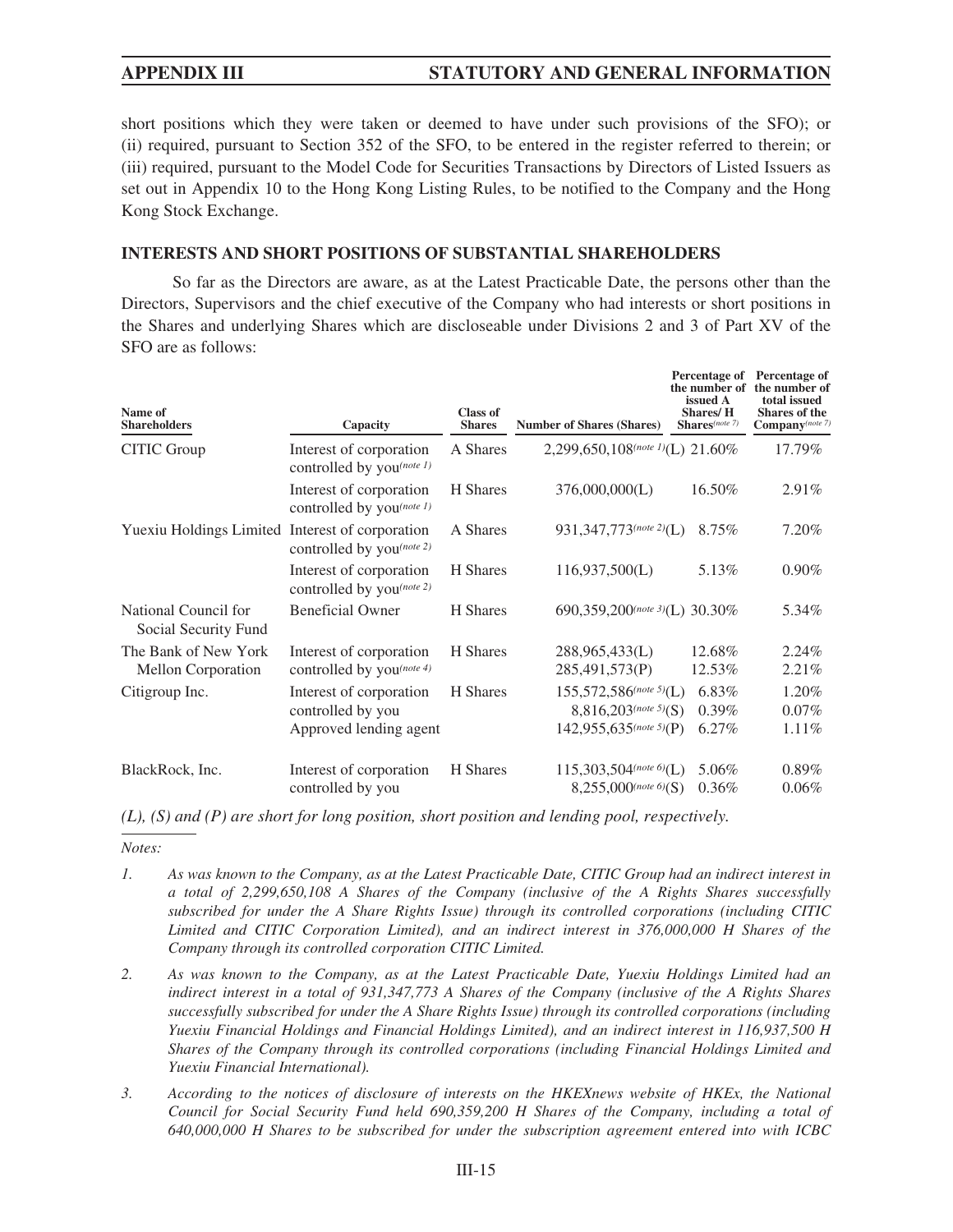*Credit Suisse Asset Management (International) Company Limited and the subscription agreement entered into with Bosera Asset Management Company Limited and Bosera Asset Management (International) Company Limited on 8 June 2015. The abovementioned private placement of H Shares was considered and approved at the 2015 Second Extraordinary General Meeting of the Company and is yet to take place. The resolution expired on 24 August 2016.*

- *4. As at the Latest Practicable Date, according to the notices of disclosure of interests on the HKEXnews, the Bank of New York Mellon Corporation indirectly held a long position in 288,965,433 H Shares of the Company through its controlled corporation (The Bank of New York Mellon), of which 285,491,573 Shares were available for lending.*
- *5. Citigroup Inc., through a series of its controlled corporations, held the relevant interests of long position in 155,572,586 H Shares of the Company, of which 142,955,635 H Shares were held in the capacity of approved lending agent, and a short position in 8,816,203 H Shares of the Company.*
- *6. BlackRock, Inc., through a series of its controlled corporations, held the relevant interests of long position in 115,303,504 H Shares of the Company and a short position in 8,255,000 H Shares of the Company.*
- *7. The relevant percentages are calculated based on the total number of issued Shares of the Company being 12,926,776,029 Shares as at the Latest Practicable Date (including 2,278,327,700 H Shares and 10,648,448,329 A Shares).*

So far as the Directors are aware as at the Latest Practicable Date, the following persons (other than the Directors, Supervisors and the chief executive) were directly or indirectly, be interested in 10% or more of the issued voting shares of any other members of the Group:

| <b>Member of the Group</b>                                                                   | Name of shareholders with 10%<br>or more equity interest<br>(other than the Company)                                                | Approximate percentage of<br>shareholding of the<br>substantial shareholder |
|----------------------------------------------------------------------------------------------|-------------------------------------------------------------------------------------------------------------------------------------|-----------------------------------------------------------------------------|
| China Asset Management Company<br>Limited (華夏基金管理有限公司)                                       | Power Corporation of Canada<br>Mackenzie Financial Corporation<br>Tianjin Haipeng Technology Consulting<br>Co., Ltd. (天津海鵬科技諮詢有限公司) | 13.9%<br>13.9%<br>10%                                                       |
| PT CLSA Sekuritas Indonesia                                                                  | Kedaung Industrial Ltd<br>Kedawung Subur Ltd<br><b>Agus NURSALIM</b>                                                                | 12.5%<br>12.5%<br>15%                                                       |
| Avignon Holdings Limited                                                                     | Giada Famiglia Limited                                                                                                              | 16.95%                                                                      |
| Avignon Capital Limited                                                                      | JPW Coaching & Consulting Ltd                                                                                                       | 100% of Class B Shares                                                      |
| <b>CLSA Premium Limited</b>                                                                  | KVB Holdings Limited (formerly known<br>as KVB Kunlun Holdings Limited)                                                             | 14.75%                                                                      |
| Xinjiang Equity Trading Centre Co., Ltd.<br>(新疆股權交易中心有限公司)                                   | Xinjiang Financial Investment Co., Ltd.<br>(新疆金融投資有限公司)                                                                             | 27.2727%                                                                    |
| Guangzhou Securities Hang Seng Securities<br>yanjiusuo company limited (廣州廣證恒<br>生證券研究所有限公司) | Hang Seng Securities Limited (恒生證券有<br>限公司)                                                                                         | 33%                                                                         |
| Xinjiang Silk Road Aluminium Trading<br>Centre Co., Ltd. (新疆絲綢之路鋁交易中<br>心股份有限公司)             | Xinjiang Trading Market Investment<br>Construction Group Co., Ltd. (新疆交易<br>市場投資建設集團股份有限公司)                                         | 40%                                                                         |
| Three Gorges GoldStone Investment<br>Management Co., Ltd. (三峽金石投資管<br>理有限公司)                 | Sanxia Capital Holding Co., Ltd. (三峽資本<br>控股有限責任公司)                                                                                 | 40%                                                                         |
| Anhui Xinan M&A Private Fund<br>Management Co., Ltd. (安徽信安併購私<br>募基金管理有限公司)                  | Anhui Development Investment Co., Ltd.<br>(安徽省開發投資有限公司)                                                                             | 20%                                                                         |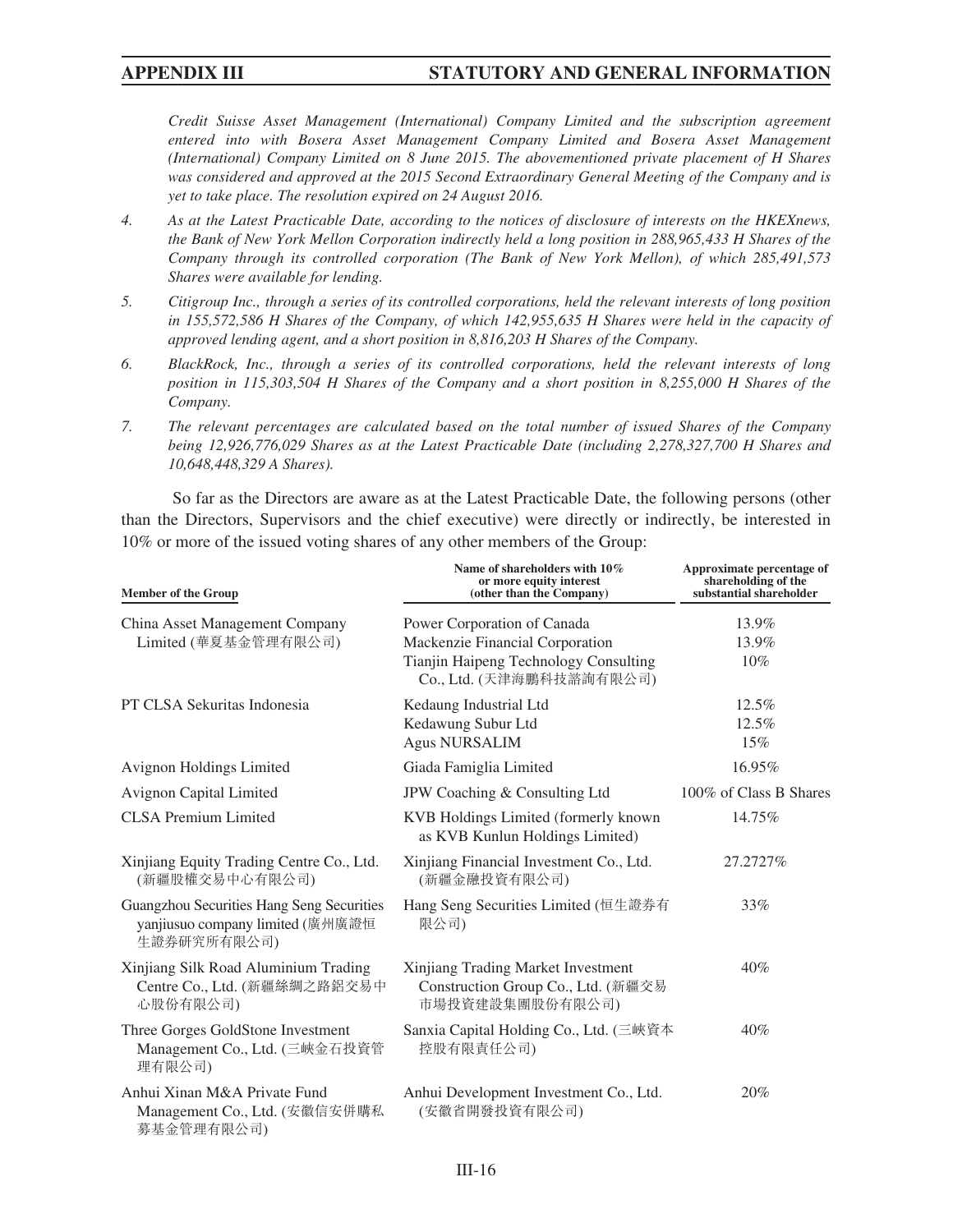| <b>Member of the Group</b>                                                                        | Name of shareholders with 10%<br>or more equity interest<br>(other than the Company)         | Approximate percentage<br>of shareholding of the<br>substantial shareholder |
|---------------------------------------------------------------------------------------------------|----------------------------------------------------------------------------------------------|-----------------------------------------------------------------------------|
| Anhui Transport Control Jinshi Private Fund<br>Management Co., Ltd. (安徽交控金石基金<br>管理有限公司)          | Anhui Transportation Holding Capital<br>Investment Management Co., Ltd. (安徽<br>交控資本投資管理有限公司) | 27.50%                                                                      |
| Guangzhou Guangzheng Jinjun Investment<br>Management Co., Ltd. (廣州廣證金駿投資<br>管理有限公司)               | Guangzhou Jinjun Investment Holding Co.,<br>Ltd. (廣州金駿投資控股有限公司)                              | 37.50%                                                                      |
| Zhuhai Guangzheng Zhujiang Cultural<br>Investment Management Co., Ltd. (珠海市廣<br>證珠江文化投資管理有限公司)    | Guangzhou Zhujiang Piano Culture<br>Education Investment Co., Ltd. (廣州珠<br>江鋼琴文化教育投資有限公司)    | 30%                                                                         |
| Shenzhen Guangzheng Yinqian Investment<br>Management Co., Ltd. (深圳廣證盈乾投資<br>管理有限公司)               | GAC Capital Co., Ltd. (廣汽資本有限公司)                                                             | 49%                                                                         |
| Shenzhen Qianhai Guangzheng Zhonghaida<br>Investment Management Co., Ltd. (深圳前<br>海廣證中海達投資管理有限公司) | Guangzhou Zhonghaida Investment<br>Development Co., Ltd. (廣州中海達投資<br>發展有限公司)                 | 40%                                                                         |
| CITIC Buyout Investment Fund (Shenzhen)<br>(Limited Partnership) (中信併購投資基<br>金(深圳)合夥企業(有限合夥))     | Anhui Railways Development Fund Co.,<br>Ltd. (安徽省鐵路發展基金股份有限公司)                               | 11.48%                                                                      |
|                                                                                                   | Orient Minerva Asset Management Co,<br>Ltd. (東方匯智資產管理有限公司)                                   | 11.48%                                                                      |

### **DIRECTORS' AND SUPERVISORS' SERVICE CONTRACTS**

As at the Latest Practicable Date, none of the Directors or Supervisors had any existing or proposed service contract with any member of the Group (excluding contracts expiring or determinable by the employer within one year without payment of compensation (other than statutory compensation)).

#### **DIRECTORS' AND SUPERVISORS' INTERESTS IN ASSETS AND/OR CONTRACTS**

As at the Latest Practicable Date, none of the Directors or Supervisors had any direct or indirect interest in any assets which have been, since 31 December 2020, being the date to which the latest published audited consolidated accounts of the Group were made up, acquired or disposed of by or leased, or were proposed to be acquired or disposed of by or leased to any member of the Group.

As at the Latest Practicable Date, none of the Directors or Supervisors was materially interested in any contract or arrangement subsisting as at the Latest Practicable Date and which was significant in relation to the business of the Group.

### **NO MATERIAL ADVERSE CHANGE**

As at the Latest Practicable Date, the Directors were not aware of any material adverse change in the financial or trading positions of the Group since 31 December 2020, being the date to which the latest published audited consolidated accounts of the Group were made up.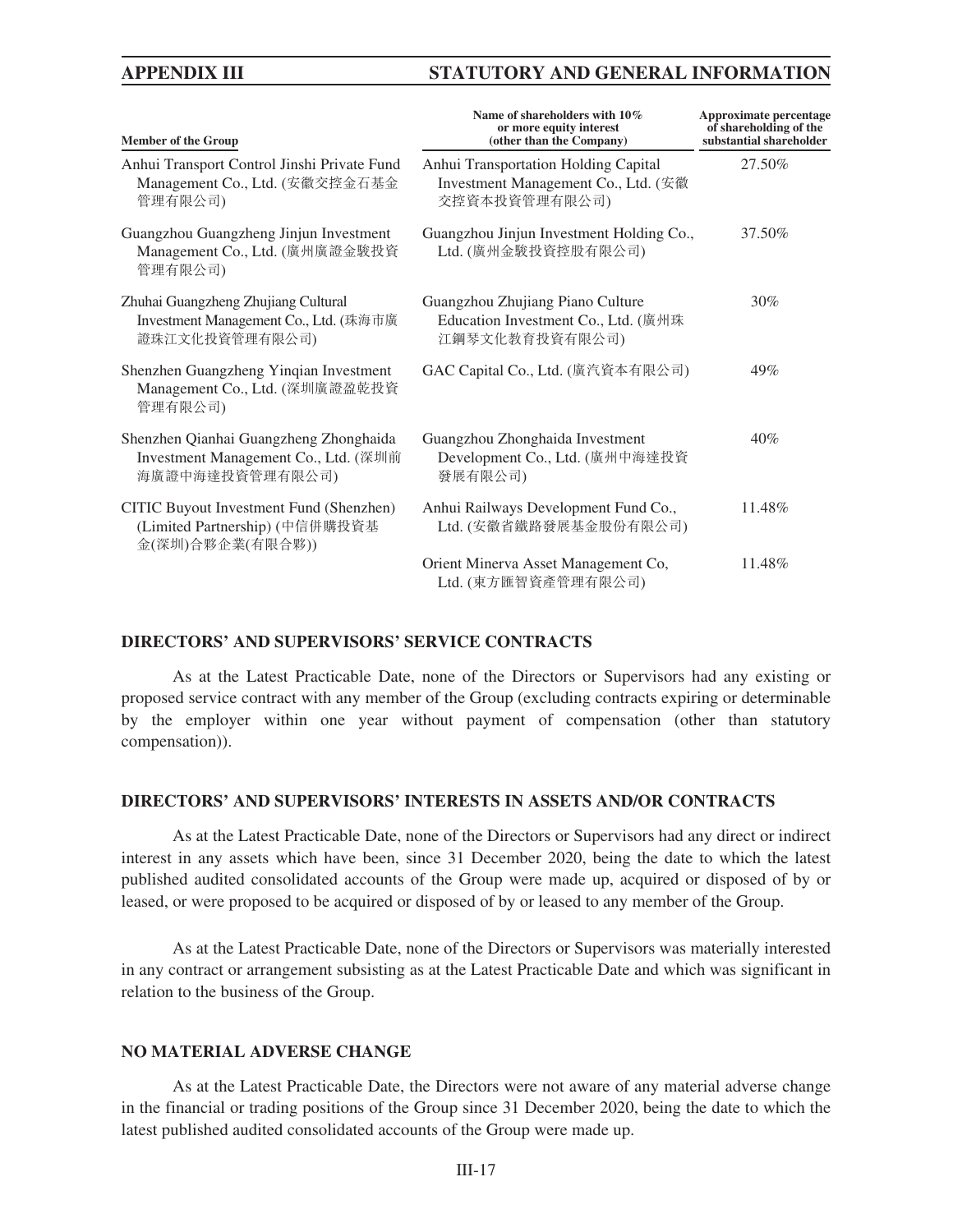### **CONSENT AND QUALIFICATION OF EXPERT**

At the Latest Practicable Date, PricewaterhouseCoopers has given and has not withdrawn its written consent to the issue of this prospectus with the inclusion of its letter and references to its name in the form and context in which it appears.

The following are the qualification of PricewaterhouseCoopers, who has given its opinions or advices which are contained in this prospectus:

| <b>Name</b>            | <b>Oualification</b>                                                                                                                                   | Nature of report/advice                                                       | Date of report/advice |
|------------------------|--------------------------------------------------------------------------------------------------------------------------------------------------------|-------------------------------------------------------------------------------|-----------------------|
| PricewaterhouseCoopers | Certified Public<br>Accountants under<br>Professional<br><b>Accountants Ordinance</b><br>(Chapter 50 of the Laws)<br>of Hong Kong)                     | Report on the<br>unaudited pro forma<br>financial information<br>of the Group | 9 February 2022       |
|                        | Registered Public<br><b>Interest Entity Auditor</b><br>under Financial<br>Reporting Council<br>Ordinance (Chapter 588)<br>of the Laws of<br>Hong Kong) |                                                                               |                       |

## **EXPERT'S INTERESTS**

As at the Latest Practicable Date, PricewaterhouseCoopers did not have any shareholding in any member of the Group, or the right (whether legally enforceable or not) to subscribe for or to nominate persons to subscribe for securities in any member of the Group.

As of the Latest Practicable Date, PricewaterhouseCoopers did not have any direct or indirect interest in any assets which have been, since 31 December 2020, being the date to which the latest published audited consolidated accounts of the Group were made up, acquired or disposed of by or leased to, or were proposed to be acquired or disposed of by or leased to any member of the Group.

### **DOCUMENTS DELIVERED TO THE REGISTRAR OF COMPANIES**

The Prospectus Documents and the written consent of PricewaterhouseCoopers as referred to under the paragraph headed "Consent and Qualification of Expert" in this appendix have been registered by the Registrar of Companies in Hong Kong as required by section 342C of the Hong Kong Companies (WUMP) Ordinance.

### **MATERIAL LITIGATION**

As at the Latest Practicable Date, no member of the Group was involved in any material litigation or arbitration and, so far as the Directors are aware, there was no litigation or claim of material importance pending or threatened by or against any member of the Group.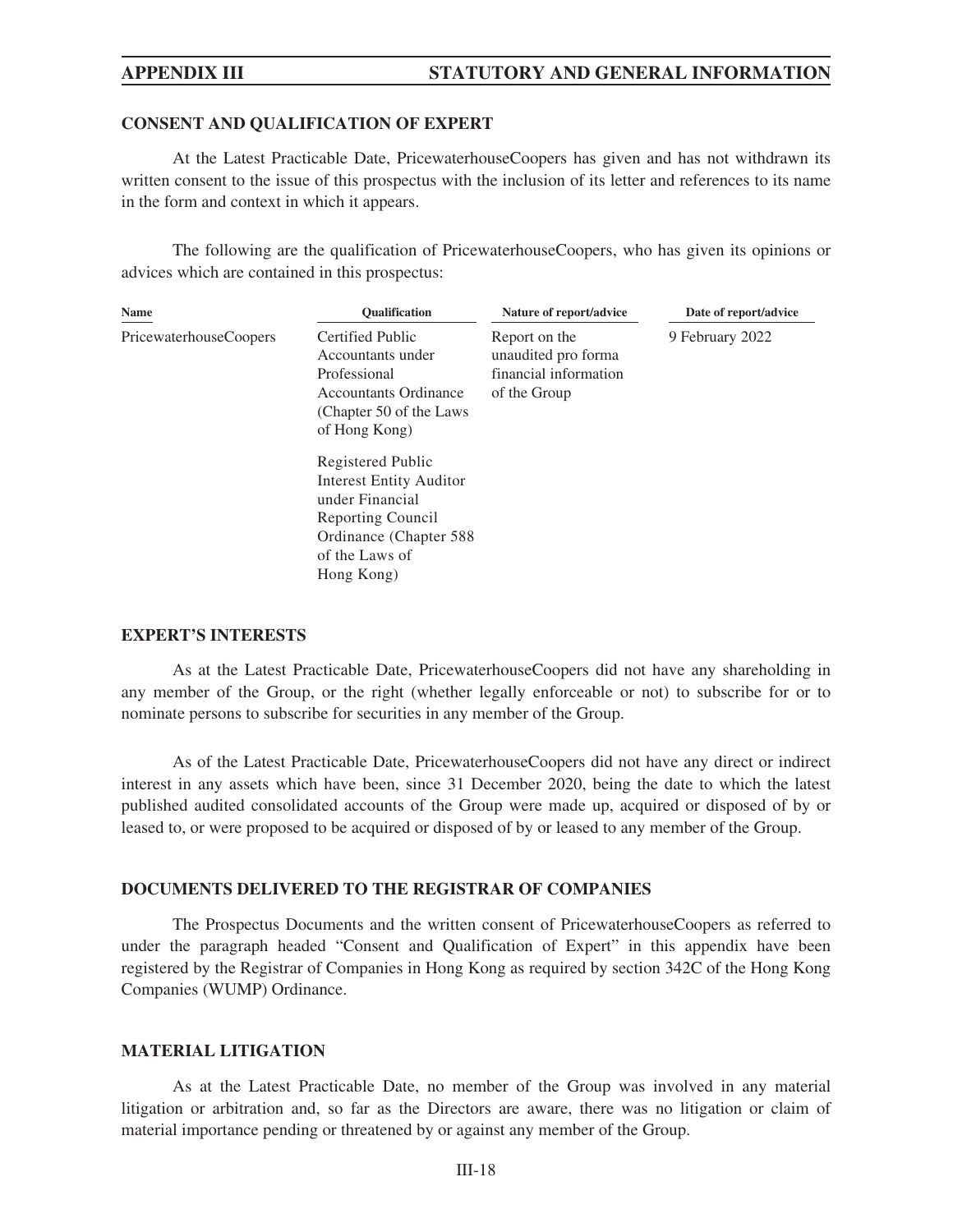### **MATERIAL CONTRACT**

Set out below is the information on the material contract, not being contract entered into the ordinary course of business, which was entered into by the Company within the two years immediately preceding the date of this prospectus and up to the Latest Practicable Date:

(a) the Underwriting Agreement entered into between the Company and the Underwriters on 14 January 2022.

## **RESTRICTION AFFECTING REMITTANCE OF PROFIT AND CAPITAL**

A significant part of the Group's turnover and operating expenses are denominated in RMB, which is currently not a freely convertible currency. The PRC Government imposes controls on the convertibility of RMB into foreign currencies and, in certain cases, the remittance of currency out of Mainland China. Under the PRC existing foreign exchange regulations, the foreign exchange disbursements under current accounts (including payment of dividends, trade and service-related foreign exchange) can be paid with self-owned foreign exchange or foreign exchange bought from designated financial institutions for foreign exchange operations without prior approval from PRC foreign exchange administrative department by complying with certain procedural requirements. However, for the foreign exchange disbursements under capital account (such as the repayment of foreign debts and foreign investments), which are required to be registered with or approved by the competent bank or governmental authority according to applicable PRC laws and regulations, such registration or approval shall be obtained before paying the foreign exchange disbursements with self-owned foreign exchange or foreign exchange bought from designated financial institutions for foreign exchange operations.

Save as disclosed above, the Directors are not aware of any other restriction affecting the remittance of profits or repatriation of capital of the Group into Hong Kong from outside Hong Kong.

### **GENERAL**

- (a) The expenses in connection with the H Share Rights Issue, including the financial advisory fee, underwriting commission, printing, registration, translation, legal and accounting charges, are estimated to amount to approximately RMB0.05 billion and will be payable by the Company.
- (b) The expenses in connection with the A Share Rights Issue, including the underwriting sponsorship fee, legal fees, accounting fees, information disclosure fees, rights issue registration and other fees, amount to approximately RMB0.08 billion and will be payable by the Company.
- (c) In any event of any inconsistency, the English language text of this document shall prevail over the Chinese language text.

### **DOCUMENTS ON DISPLAY**

Copies of the following documents will be published on the websites of the Hong Kong Stock Exchange (http://www.hkexnews.hk) and the Company (http://www.citics.com) for a period of 14 days from the date of this prospectus:

(a) the report on the unaudited pro forma financial information, the text of which is set out in Appendix II to this prospectus;